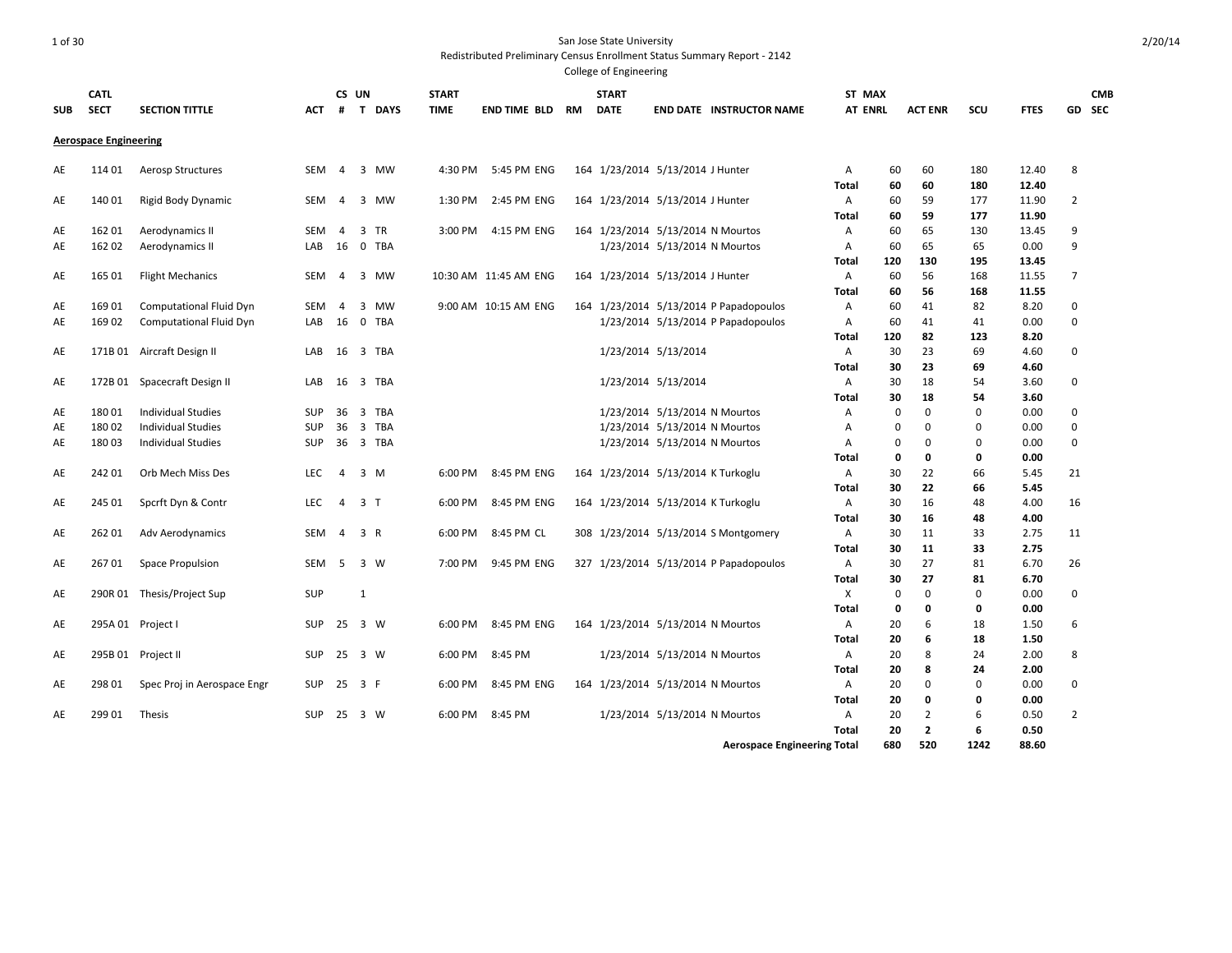| <b>SUB</b>      | <b>CATL</b><br><b>SECT</b> | <b>SECTION TITTLE</b>      | АСТ        | CS UN<br>#     |                         | <b>T DAYS</b> | <b>START</b><br><b>TIME</b> | END TIME BLD         | RM | <b>START</b><br><b>DATE</b>      |                             | <b>END DATE INSTRUCTOR NAME</b> | ST MAX<br><b>AT ENRL</b> |             | <b>ACT ENR</b> | scu          | <b>FTES</b> |             | <b>CMB</b><br>GD SEC |
|-----------------|----------------------------|----------------------------|------------|----------------|-------------------------|---------------|-----------------------------|----------------------|----|----------------------------------|-----------------------------|---------------------------------|--------------------------|-------------|----------------|--------------|-------------|-------------|----------------------|
| <b>Aviation</b> |                            |                            |            |                |                         |               |                             |                      |    |                                  |                             |                                 |                          |             |                |              |             |             |                      |
| AVIA            | 201                        | Intro to Aviation          | SEM        |                | 3                       |               |                             |                      |    |                                  |                             |                                 | х                        | 0           | 0              | 0            | 0.00        | 0           |                      |
| AVIA            | 2 0 2                      | Intro to Aviation          | SEM        |                | $\overline{3}$          |               |                             |                      |    |                                  |                             |                                 | х                        | $\Omega$    | 0              | 0            | 0.00        | $\mathbf 0$ |                      |
| AVIA            | 203                        | Intro to Aviation          | SEM        | 4              |                         | 3 TR          | 7:30 AM                     | 8:45 AM IS           |    | 216 1/23/2014 5/13/2014 V Collom |                             |                                 | A                        | 49          | 12             | 36           | 2.40        | $\mathbf 0$ |                      |
|                 |                            |                            |            |                |                         |               |                             |                      |    |                                  |                             |                                 | Total                    | 49          | 12             | 36           | 2.40        |             |                      |
| AVIA            | 3101                       | Aircrft Theor & Dsgn       | <b>LEC</b> | $\overline{2}$ | 3 <sub>7</sub>          |               | 12:00 PM                    | 1:45 PM IS           |    | 216 1/23/2014 5/13/2014 D Romano |                             |                                 | A                        | 47          | 40             | 80           | 8.00        | $\mathbf 0$ |                      |
| AVIA            | 31 11                      | Aircrft Theor & Dsgn       | LAB        | 16             | 0 <sub>T</sub>          |               | 3:00 PM                     | 5:45 PM RHV          |    | 120 1/23/2014 5/13/2014 D Romano |                             |                                 | Α                        | 24          | 31             | 31           | 0.00        | $\mathbf 0$ |                      |
| AVIA            | 31 12                      | Aircrft Theor & Dsgn       | LAB        |                | $\Omega$                |               |                             |                      |    |                                  |                             |                                 | X                        | $\mathbf 0$ | $\mathbf 0$    | 0            | 0.00        | $\mathbf 0$ |                      |
| AVIA            | 31 13                      | Aircrft Theor & Dsgn       | LAB        | 16             | 0 R                     |               | 3:00 PM                     | 5:45 PM RHV          |    | 120 1/23/2014 5/13/2014 D Romano |                             |                                 | A                        | 24          | 9              | 9            | 0.00        | $\mathbf 0$ |                      |
|                 |                            |                            |            |                |                         |               |                             |                      |    |                                  |                             |                                 | Total                    | 95          | 80             | 120          | 8.00        |             |                      |
| AVIA            | 43 01                      | Propul Theory              | <b>LEC</b> | 2              | $3 \, M$                |               | 6:00 PM                     | 7:45 PM IS           |    | 216 1/23/2014 5/13/2014 D Neal   |                             |                                 | A                        | 47          | 47             | 94           | 9.40        | $\Omega$    |                      |
| AVIA            | 43 11                      | Propul Theory              | LAB        | 16             | $\mathbf 0$             | W             | 6:00 PM                     | 8:45 PM RHV          |    | 120 1/23/2014 5/13/2014 D Neal   |                             |                                 | Α                        | 24          | 30             | 30           | 0.00        | 0           |                      |
| AVIA            | 43 12                      | Propul Theory              | LAB        | 16 0 R         |                         |               | 6:00 PM                     | 8:45 PM RHV          |    | 120 1/23/2014 5/13/2014 D Neal   |                             |                                 | A                        | 26          | 17             | 17           | 0.00        | $\mathbf 0$ |                      |
|                 |                            |                            |            |                |                         |               |                             |                      |    |                                  |                             |                                 | Total                    | 97          | 94             | 141          | 9.40        |             |                      |
| AVIA            | 73 01                      | Air Traffic Control        | <b>LEC</b> | 2              |                         | 3 MW          |                             | 9:00 AM 10:15 AM DMH |    | 234 1/23/2014 5/13/2014 G Falcon |                             |                                 | A                        | 65          | 61             | 183          | 12.20       | $\mathbf 0$ |                      |
|                 |                            |                            |            |                |                         |               |                             |                      |    |                                  |                             |                                 | Total                    | 65          | 61             | 183          | 12.20       |             |                      |
| AVIA            | 128 01                     | Avia Safe & Security       | <b>LEC</b> | 2              | 3                       | MW            | 12:00 PM                    | 1:15 PM IS           |    | 216 1/23/2014 5/13/2014 G Falcon |                             |                                 | Α                        | 46          | 45             | 135          | 9.00        | $\mathbf 0$ |                      |
|                 |                            |                            |            |                |                         |               |                             |                      |    |                                  |                             |                                 | Total                    | 46          | 45             | 135          | 9.00        |             |                      |
| AVIA            | 17302                      | <b>Aviation Law</b>        | <b>LEC</b> | 2              |                         | 3 MW          |                             | 10:30 AM 11:45 AM IS |    | 216 1/23/2014 5/13/2014 G Falcon |                             |                                 | A                        | 46          | 45             | 135          | 9.00        | 0           |                      |
|                 |                            |                            |            |                |                         |               |                             |                      |    |                                  |                             |                                 | Total                    | 46          | 45             | 135          | 9.00        |             |                      |
| AVIA            | 17601                      | Airline Ops & Mgmt         | <b>LEC</b> | $\overline{2}$ |                         | 3 MW          |                             | 1:30 PM 2:45 PM IS   |    | 216 1/23/2014 5/13/2014 W Wei    |                             |                                 | Α                        | 47          | 45             | 135          | 9.00        | $\Omega$    |                      |
|                 |                            |                            |            |                |                         |               |                             |                      |    |                                  |                             |                                 | Total                    | 47          | 45             | 135          | 9.00        |             |                      |
| AVIA            | 17901                      | Adv Airport Plnng          | LEC        |                | 3                       |               |                             |                      |    |                                  |                             |                                 | х                        | 0           | $\mathbf{0}$   | $\mathbf 0$  | 0.00        | 0           |                      |
| AVIA            | 17902                      | Adv Airport Plnng          | <b>LEC</b> | $\overline{2}$ | 3 W                     |               | 3:00 PM                     | 5:45 PM IS           |    | 120 1/23/2014 5/13/2014 S Yelich |                             |                                 | A                        | 20          | 14             | 42           | 2.80        | $\Omega$    |                      |
|                 |                            |                            |            |                |                         |               |                             |                      |    |                                  |                             |                                 | Total                    | 20          | 14             | 42           | 2.80        |             |                      |
| AVIA            | 18001                      | <b>Individual Studies</b>  | SUP        | 36             | 1                       | TBA           |                             |                      |    |                                  | 1/23/2014 5/13/2014 W Wei   |                                 | Α                        | 20          | $\mathbf 0$    | $\Omega$     | 0.00        | $\Omega$    |                      |
| AVIA            | 180 03                     | <b>Individual Studies</b>  | <b>SUP</b> | 36             | $\overline{\mathbf{3}}$ | <b>TBA</b>    |                             |                      |    |                                  | 1/23/2014 5/13/2014 W Wei   |                                 | Α                        | 20          | 1              | 3            | 0.20        | 0           |                      |
| AVIA            |                            | 180H 01 Individual Studies | <b>SUP</b> |                |                         | 36 1 TBA      |                             |                      |    |                                  | 1/23/2014 5/13/2014 W Wei   |                                 | A                        | 20          | 1              | $\mathbf{1}$ | 0.07        | 0           |                      |
|                 |                            |                            |            |                |                         |               |                             |                      |    |                                  |                             |                                 | Total                    | 60          | 2              | 4            | 0.27        |             |                      |
| AVIA            | 190 01                     | Senior Capstone            | <b>LEC</b> | $\overline{2}$ | 3                       |               |                             |                      |    |                                  | 1/23/2014 5/13/2014 W Wei   |                                 | х                        | 0           | 0              | 0            | 0.00        | $\mathbf 0$ |                      |
| AVIA            | 19002                      | Senior Capstone            | <b>LEC</b> | $\overline{2}$ | 3 M                     |               | 3:00 PM                     | 5:45 PM IS           |    | 216 1/23/2014 5/13/2014 W Wei    |                             |                                 | Α                        | 47          | 30             | 90           | 6.00        | $\mathbf 0$ |                      |
|                 |                            |                            |            |                |                         |               |                             |                      |    |                                  |                             |                                 | Total                    | 47          | 30             | 90           | 6.00        |             |                      |
| AVIA            | 19201                      | Instru Flight Tech         | <b>LEC</b> | $\overline{2}$ | 3 T                     |               |                             | 9:00 AM 10:45 AM IS  |    | 216 1/23/2014 5/13/2014 G Falcon |                             |                                 | Α                        | 47          | 26             | 52           | 5.20        | 0           |                      |
| AVIA            | 192 11                     | Instru Flight Tech         | LAB        | 16             | 0 R                     |               |                             | 9:00 AM 11:45 AM IS  |    | 133 1/23/2014 5/13/2014 G Falcon |                             |                                 | Α                        | 22          | 26             | 26           | 0.00        | $\mathbf 0$ |                      |
| AVIA            | 192 12                     | Instru Flight Tech         | LAB        | 16 0 R         |                         |               | 3:00 PM                     | 5:45 PM IS           |    | 133 1/23/2014 5/13/2014          |                             |                                 | A                        | 22          | $\mathbf 0$    | 0            | 0.00        | 0           |                      |
|                 |                            |                            |            |                |                         |               |                             |                      |    |                                  |                             |                                 | Total                    | 91          | 52             | 78           | 5.20        |             |                      |
| AVIA            | 194 01                     | Pilot Avion & GA Systems   | LEC        | $\overline{2}$ |                         | 3 TBA         |                             |                      |    |                                  | 1/23/2014 5/13/2014 P Kelly |                                 | Α                        | 60          | 25             | 75           | 5.00        | $\mathbf 0$ |                      |
|                 |                            |                            |            |                |                         |               |                             |                      |    |                                  |                             |                                 | Total                    | 60          | 25             | 75           | 5.00        |             |                      |
| AVIA            | 195 01                     | Intern Avia Indust         | <b>SUP</b> | 36             | 3                       | TBA           |                             | IS                   |    | 120 1/23/2014 5/13/2014 W Wei    |                             |                                 | Α                        | 20          | $\mathbf 0$    | $\Omega$     | 0.00        | $\mathbf 0$ |                      |
| AVIA            | 195 03                     | Intern Avia Indust         | <b>SUP</b> |                |                         | 36 3 TBA      |                             | IS                   |    | 120 1/23/2014 5/13/2014 W Wei    |                             |                                 | A                        | 20          | 3              | 9            | 0.60        | $\Omega$    |                      |
|                 |                            |                            |            |                |                         |               |                             |                      |    |                                  |                             |                                 | Total                    | 40          | 3              | 9            | 0.60        |             |                      |
|                 |                            |                            |            |                |                         |               |                             |                      |    |                                  |                             |                                 | <b>Aviation Total</b>    | 763         | 508            | 1183         | 78.87       |             |                      |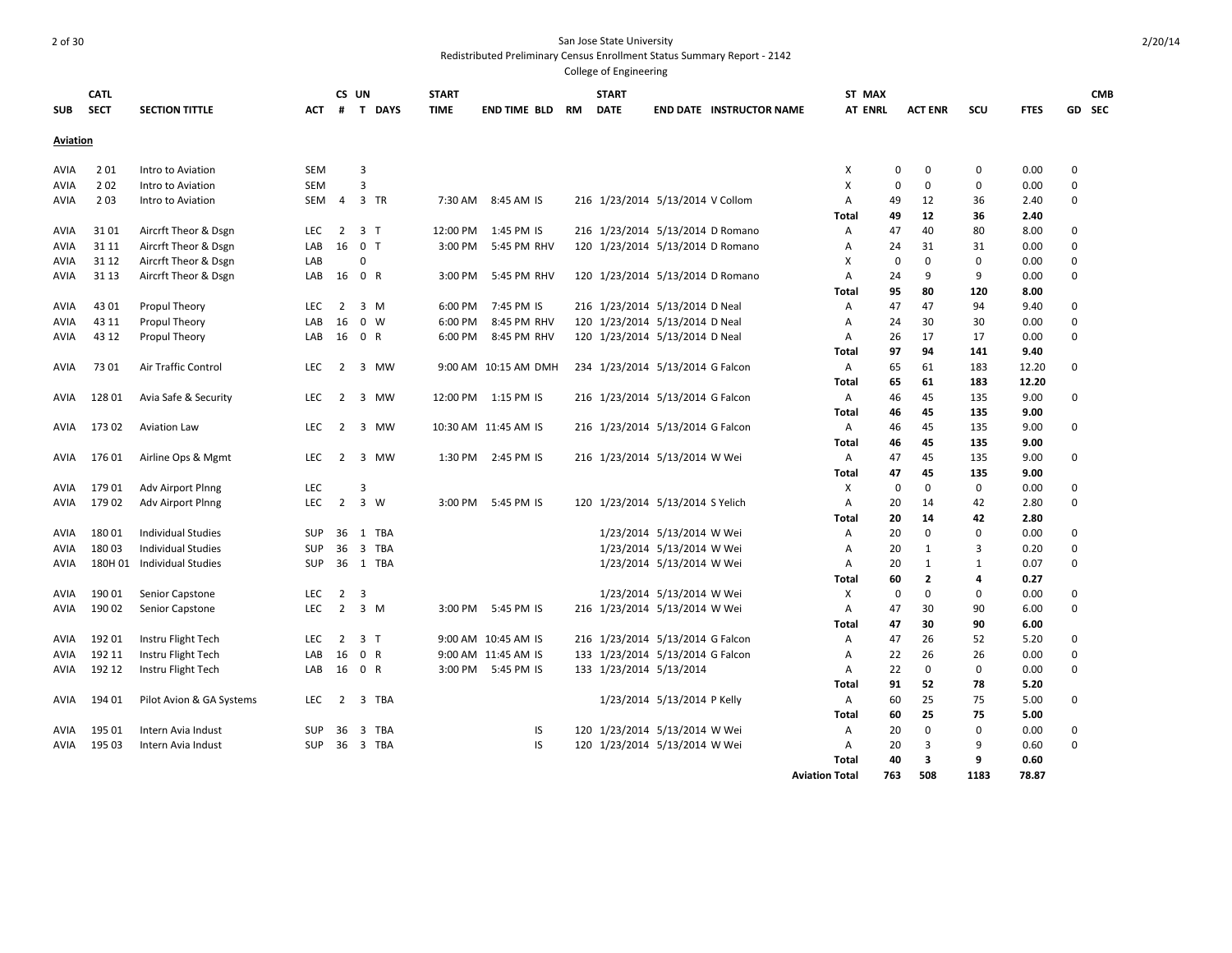| <b>SUB</b>       | <b>CATL</b><br><b>SECT</b>  | <b>SECTION TITTLE</b>                                | <b>ACT</b> | CS UN<br>#          | <b>T DAYS</b>               | <b>START</b><br><b>TIME</b> | END TIME BLD          | <b>RM</b> | <b>START</b><br><b>DATE</b> |                                    | <b>END DATE INSTRUCTOR NAME</b>                                          | ST MAX<br><b>AT ENRL</b> |             | <b>ACT ENR</b> | SCU          | <b>FTES</b>  | GD             | <b>CMB</b><br><b>SEC</b> |   |
|------------------|-----------------------------|------------------------------------------------------|------------|---------------------|-----------------------------|-----------------------------|-----------------------|-----------|-----------------------------|------------------------------------|--------------------------------------------------------------------------|--------------------------|-------------|----------------|--------------|--------------|----------------|--------------------------|---|
|                  | <b>Chemical Engineering</b> |                                                      |            |                     |                             |                             |                       |           |                             |                                    |                                                                          |                          |             |                |              |              |                |                          |   |
| BME              | 115 01                      | Intro Biomed Engr                                    | LEC        | 2                   | 4 MW                        | 4:30 PM                     | 5:45 PM ENG           |           |                             |                                    | 401 1/23/2014 5/13/2014 F Erogbogbo                                      | Α                        | 32          | 34             | 102          | 10.00        | 14             |                          |   |
| BME              | 115 02                      | Intro Biomed Engr                                    | LAB        | 16                  | $0 \quad W$                 | 1:30 PM                     | 4:15 PM ENG           |           |                             | 221 1/23/2014 5/13/2014 D Toorani  |                                                                          | Α                        | 16          | 14             | 14           | 0.00         | 4              |                          |   |
| <b>BME</b>       | 115 03                      | Intro Biomed Engr                                    | LAB        |                     | 16 0 W                      | 6:00 PM                     | 8:45 PM ENG           |           |                             | 221 1/23/2014 5/13/2014 T Greilich |                                                                          | Α                        | 16          | 20             | 20           | 0.00         | 10             |                          |   |
|                  |                             |                                                      |            |                     |                             |                             |                       |           |                             |                                    |                                                                          | <b>Total</b>             | 64          | 68             | 136          | 10.00        |                |                          |   |
| BME              | 11701                       | <b>Biotransport Phen</b>                             | <b>LEC</b> |                     | 2 3 TR                      | 1:30 PM                     | 2:45 PM ENG           |           |                             | 401 1/23/2014 5/13/2014 B Hawkins  |                                                                          | Α                        | 40          | 37             | 111          | 7.70         | 6              |                          |   |
|                  |                             |                                                      |            |                     |                             |                             |                       |           |                             |                                    |                                                                          | <b>Total</b>             | 40          | 37             | 111          | 7.70         |                |                          |   |
| BME              | 173 01                      | <b>Clinical Trials</b>                               | LEC        | 2                   | 3 MW                        | 1:30 PM                     | 2:45 PM ENG           |           |                             |                                    | 401 1/23/2014 5/13/2014 F Erogbogbo                                      | Α                        | 40          | 23             | 69           | 4.65         | $\mathbf{1}$   |                          |   |
|                  |                             |                                                      |            |                     |                             |                             |                       |           |                             |                                    |                                                                          | Total                    | 40          | 23             | 69           | 4.65         |                |                          |   |
| BME              | 174 01                      | <b>Biomed Regs</b>                                   | <b>LEC</b> | 2                   | 3 MW                        | 4:30 PM                     | 5:45 PM ENG           |           |                             |                                    | 329 1/23/2014 5/13/2014 P Coronado                                       | Α                        | 40          | 31             | 93           | 6.25         | $\mathbf{1}$   |                          |   |
|                  |                             |                                                      |            |                     |                             |                             |                       |           |                             |                                    |                                                                          | Total                    | 40          | 31             | 93           | 6.25         |                |                          |   |
| BME              |                             | 198B 01 Senior Project II                            | <b>LEC</b> | $\overline{2}$      | 2 F                         | 9:00 AM                     | 9:50 AM ENG           |           |                             | 340 1/23/2014 5/13/2014 B Hawkins  |                                                                          | Α                        | 15          | 9              | 9            | 1.20         | 0              |                          |   |
| BME              |                             | 198B 02 Senior Project II                            | LAB        | 16                  | 0 F                         | 10:30 AM                    | 1:15 PM ENG           |           |                             | 340 1/23/2014 5/13/2014 B Hawkins  |                                                                          | Α                        | 15          | 9              | 9            | 0.00         | 0              |                          |   |
|                  |                             |                                                      |            |                     |                             |                             |                       |           |                             |                                    |                                                                          | Total                    | 30          | 18             | 18           | 1.20         |                |                          |   |
| BME              | 274 01                      | Med Dev Regs & Manuf                                 | <b>SEM</b> | $\overline{4}$      | 3 R                         | 6:00 PM                     | 8:45 PM ENG           |           |                             |                                    | 333 1/23/2014 5/13/2014 G Selvaduray                                     | А                        | 40          | 39             | 117          | 9.75         | 39             |                          |   |
|                  | 109 01                      |                                                      | LEC        |                     | 3 MW                        | 4:30 PM                     | 5:45 PM ENG           |           |                             |                                    |                                                                          | Total                    | 40<br>35    | 39<br>29       | 117<br>87    | 9.75         | 0              | C                        | × |
| <b>CHE</b><br>ME | 109 01                      | <b>Heat Trans Electr</b><br><b>Heat Trans Electr</b> | <b>LEC</b> | 2<br>$\overline{2}$ | 3 MW                        | 4:30 PM                     | 5:45 PM ENG           |           |                             |                                    | 340 1/23/2014 5/13/2014 M Jennings<br>340 1/23/2014 5/13/2014 M Jennings | Α<br>A                   | $\mathbf 0$ | $\mathbf{0}$   | $\mathbf{0}$ | 5.80<br>0.00 | $\mathbf{0}$   | C                        |   |
|                  |                             |                                                      |            |                     |                             |                             |                       |           |                             |                                    |                                                                          | Total                    | 35          | 29             | 87           | 5.80         |                |                          |   |
| <b>CHE</b>       | 13101                       | Air Poll Meteorol                                    | <b>LEC</b> | $\overline{2}$      | 3 TR                        | 12:00 PM                    | 1:15 PM ENG           |           |                             |                                    | 339 1/23/2014 5/13/2014 F Freedman                                       | Α                        | 0           | 32             | 96           | 6.70         | 6              | C                        |   |
|                  |                             |                                                      |            |                     |                             |                             |                       |           |                             |                                    |                                                                          | Total                    | 0           | 32             | 96           | 6.70         |                |                          |   |
| <b>CHE</b>       | 15101                       | Proc Engr Thermo                                     | SEM        | 16                  | $\overline{4}$<br><b>MW</b> |                             | 10:30 AM 11:45 AM ENG |           |                             | 339 1/23/2014 5/13/2014 C Komives  |                                                                          | Α                        | 45          | 36             | 144          | 10.07        | $\overline{7}$ | $\mathsf{C}$             |   |
| MATE             | 151 01                      | Proc Engr Thermo                                     | SEM        | 16                  | 4 MW                        |                             | 10:30 AM 11:45 AM ENG |           |                             | 339 1/23/2014 5/13/2014 C Komives  |                                                                          | Α                        | 0           | $\mathbf{0}$   | $\mathbf{0}$ | 0.00         | $\mathbf{0}$   | $\mathsf{C}$             |   |
| CHE              | 15102                       | Proc Engr Thermo                                     | LAB        | 16                  | 0 <sub>T</sub>              |                             | 9:00 AM 11:45 AM ENG  |           |                             | 333 1/23/2014 5/13/2014 C Komives  |                                                                          | A                        | 45          | 36             | $\mathbf{0}$ | 0.00         | $\overline{7}$ | $\mathsf{C}$             |   |
| MATE             | 15102                       | Proc Engr Thermo                                     | LAB        | 16                  | 0 <sub>T</sub>              |                             | 9:00 AM 11:45 AM ENG  |           |                             | 333 1/23/2014 5/13/2014 C Komives  |                                                                          | A                        | 0           | $\mathbf{0}$   | $\mathbf{0}$ | 0.00         | $\mathbf 0$    | $\mathsf{C}$             |   |
| CHE              | 15103                       | Proc Engr Thermo                                     | <b>SEM</b> | 4                   | 4 MW                        |                             | 10:30 AM 11:45 AM ENG |           |                             |                                    | 303 1/23/2014 5/13/2014 G Selvaduray                                     | А                        | 30          | 12             | 48           | 3.20         | $\mathbf{0}$   | $\mathsf{C}$             |   |
| MATE             | 151 03                      | Proc Engr Thermo                                     | SEM        | 4                   | 4 MW                        |                             | 10:30 AM 11:45 AM ENG |           |                             |                                    | 303 1/23/2014 5/13/2014 G Selvaduray                                     | Α                        | 0           | $\mathbf{0}$   | $\mathbf{0}$ | 0.00         | $\mathbf{0}$   | $\mathsf{C}$             |   |
| <b>CHE</b>       | 15104                       | Proc Engr Thermo                                     | LAB        | 16                  | 0 <sub>T</sub>              |                             | 9:00 AM 11:45 AM ENG  |           |                             |                                    | 340 1/23/2014 5/13/2014 G Selvaduray                                     | Α                        | 30          | 12             | $\mathbf 0$  | 0.00         | $\mathbf 0$    | $\mathsf{C}$             |   |
|                  | MATE 151 04                 | Proc Engr Thermo                                     | LAB        | 16                  | 0 <sub>T</sub>              |                             | 9:00 AM 11:45 AM ENG  |           |                             |                                    | 340 1/23/2014 5/13/2014 G Selvaduray                                     | A                        | $\mathbf 0$ | $\mathbf{0}$   | $\mathbf{0}$ | 0.00         | $\mathbf 0$    | C                        |   |
|                  |                             |                                                      |            |                     |                             |                             |                       |           |                             |                                    |                                                                          | Total                    | 150         | 96             | 192          | 13.27        |                |                          |   |
| <b>CHE</b>       |                             | 160A 01 Unit Oper I                                  | <b>SEM</b> | 4                   | 4 MW                        | 8:30 AM                     | 9:45 AM ENG           |           |                             | 340 1/23/2014 5/13/2014 G Young    |                                                                          | Α                        | 45          | 30             | 90           | 8.33         | 5              |                          |   |
| <b>CHE</b>       |                             | 160A 02 Unit Oper I                                  | LAB        | 16                  | 0 R                         |                             | 9:00 AM 11:45 AM ENG  |           |                             | 333 1/23/2014 5/13/2014 G Young    |                                                                          | Α                        | 40          | 30             | 30           | 0.00         | 5              |                          |   |
|                  |                             |                                                      |            |                     |                             |                             |                       |           |                             |                                    |                                                                          | Total                    | 85          | 60             | 120          | 8.33         |                |                          |   |
| <b>CHE</b>       |                             | 162L 01 UG ChE ENgr Lab                              | LAB        |                     | $\mathbf{1}$                |                             |                       |           |                             |                                    |                                                                          | х                        | 0           | $\Omega$       | $\mathbf 0$  | 0.00         | $\mathbf 0$    |                          |   |
| <b>CHE</b>       | 162L 02                     | UG ChE ENgr Lab                                      | LAB        | 16                  | 1 R                         | 12:00 PM                    | 2:45 PM ENG           |           |                             | 205 1/23/2014 5/13/2014 N Huynh    |                                                                          | Α                        | 9           | 8              | 8            | 0.53         | 0              |                          |   |
| <b>CHE</b>       | 162L03                      | UG ChE ENgr Lab                                      | LAB        | 16                  | 1 F                         | 3:00 PM                     | 5:45 PM ENG           |           |                             | 205 1/23/2014 5/13/2014 Q Doan     |                                                                          | Α                        | 9           | 9              | 9            | 0.60         | 0              |                          |   |
| CHE              | 162L04                      | UG ChE Engr Lab                                      | LAB        |                     | 16 1 F                      | 12:00 PM                    | 2:45 PM ENG           |           |                             | 205 1/23/2014 5/13/2014 M Mcneil   |                                                                          | A                        | 9<br>27     | 10<br>27       | 10<br>27     | 0.67<br>1.80 | $\mathbf 0$    |                          |   |
| <b>CHE</b>       | 165 01                      | <b>Plant Design</b>                                  | <b>SEM</b> | $\overline{4}$      | 4 MW                        | 1:30 PM                     | 2:45 PM ENG           |           |                             |                                    | 303 1/23/2014 5/13/2014 M Jennings                                       | Total<br>Α               | 30          | 27             | 81           | 7.20         | 0              |                          |   |
| <b>CHE</b>       | 165 02                      | <b>Plant Design</b>                                  | LAB        | 16                  | $\overline{0}$<br>F         |                             | 7:30 AM 10:45 AM ENG  |           |                             |                                    | 333 1/23/2014 5/13/2014 M Jennings                                       | Α                        | 15          | 15             | 15           | 0.00         | $\Omega$       |                          |   |
| CHE              | 165 03                      | Plant Design                                         | LAB        | 16                  | 0 F                         |                             | 7:30 AM 10:45 AM ENG  |           |                             | 335 1/23/2014 5/13/2014 A Pavone   |                                                                          | Α                        | 15          | 12             | 12           | 0.00         | 0              |                          |   |
|                  |                             |                                                      |            |                     |                             |                             |                       |           |                             |                                    |                                                                          | Total                    | 60          | 54             | 108          | 7.20         |                |                          |   |
| <b>CHE</b>       | 18001                       | <b>Individual Studies</b>                            | <b>SUP</b> | 36                  | 1 TBA                       |                             |                       |           |                             | 1/23/2014 5/13/2014 G Young        |                                                                          | Α                        | 40          | 1              | 1            | 0.07         | 0              |                          |   |
| CHE              | 18002                       | <b>Individual Studies</b>                            | <b>SUP</b> | 36                  | 2 TBA                       |                             |                       |           |                             | 1/23/2014 5/13/2014                |                                                                          | Α                        | 40          | 0              | $\mathbf 0$  | 0.00         | 0              |                          |   |
|                  |                             |                                                      |            |                     |                             |                             |                       |           |                             |                                    |                                                                          | Total                    | 80          | $\mathbf{1}$   | 1            | 0.07         |                |                          |   |
| <b>CHE</b>       | 185 01                      | Chem Pro Dyn & Cont                                  | SEM        | $\overline{a}$      | 3 M                         |                             | 7:30 AM 10:30 AM ENG  |           |                             |                                    | 333 1/23/2014 5/13/2014 M Jennings                                       | Α                        | 30          | 27             | 54           | 5.40         | $\Omega$       |                          |   |
| <b>CHE</b>       | 185 02                      | Chem Pro Dyn & Cont                                  | LAB        |                     | 16 0 W                      |                             | 7:30 AM 10:45 AM ENG  |           |                             |                                    | 333 1/23/2014 5/13/2014 M Jennings                                       | Α                        | 30          | 27             | 27           | 0.00         | $\Omega$       |                          |   |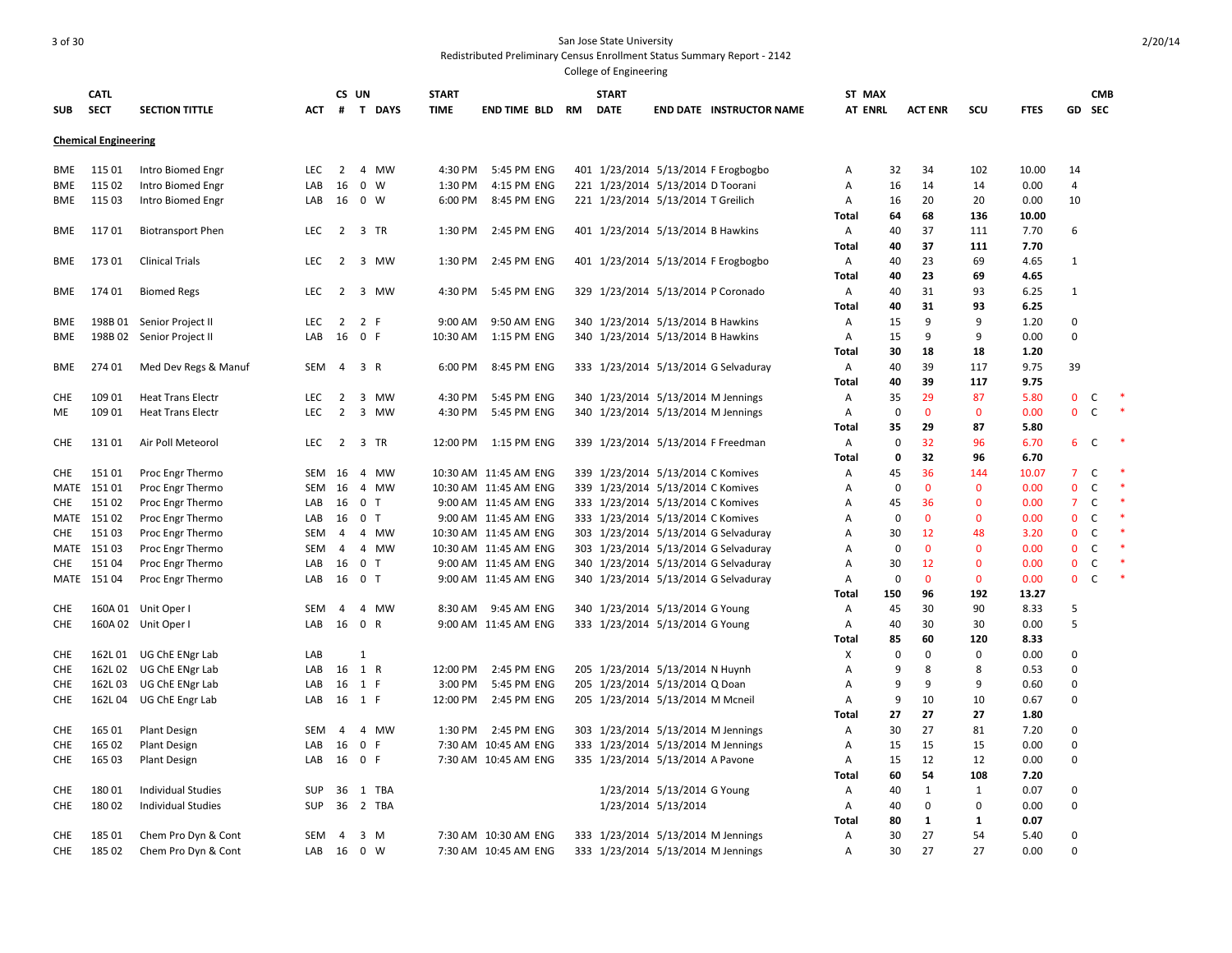| <b>SUB</b> | <b>CATL</b><br><b>SECT</b> | <b>SECTION TITTLE</b> | <b>ACT</b> | #              | CS UN    | <b>START</b><br><b>DAYS</b><br><b>TIME</b> | <b>END TIME BLD</b> | RM | <b>START</b><br><b>DATE</b>       | <b>END DATE INSTRUCTOR NAME</b>      | ST MAX<br><b>AT ENRL</b> |      | <b>ACT ENR</b> | scu         | <b>FTES</b> | GD             | <b>CMB</b><br><b>SEC</b> |
|------------|----------------------------|-----------------------|------------|----------------|----------|--------------------------------------------|---------------------|----|-----------------------------------|--------------------------------------|--------------------------|------|----------------|-------------|-------------|----------------|--------------------------|
|            |                            |                       |            |                |          |                                            |                     |    |                                   |                                      | <b>Total</b>             | 60   | 54             | 81          | 5.40        |                |                          |
| CHE        | 194 01                     | Bio Chem Engr Lab     | <b>SEM</b> | -4             | 3 R      | 4:30 PM                                    | 6:10 PM ENG         |    | 109 1/23/2014 5/13/2014 C Komives |                                      | A                        | 18   | 10             | 20          | 2.25        | 5              |                          |
| <b>CHE</b> | 194 02                     | Bio Chem Engr Lab     | LAB        | 16             | 0 R      | 6:30 PM                                    | 9:30 PM ENG         |    | 109 1/23/2014 5/13/2014 C Komives |                                      | A                        | 18   | 10             | 10          | 0.00        | 5              |                          |
|            |                            |                       |            |                |          |                                            |                     |    |                                   |                                      | Total                    | 36   | 20             | 30          | 2.25        |                |                          |
| <b>CHE</b> | 21101                      | Adv Ch Engr Thermo    | SEM        | - 5            | 3 M      | 6:00 PM                                    | 8:45 PM ENG         |    | 329 1/23/2014 5/13/2014 L Chang   |                                      | A                        | 40   | 24             | 72          | 6.00        | 24             |                          |
|            |                            |                       |            |                |          |                                            |                     |    |                                   |                                      | Total                    | 40   | 24             | 72          | 6.00        |                |                          |
| <b>CHE</b> | 219 01                     | <b>Transport Proc</b> | SEM        | - 5            | 3 W      | 6:00 PM                                    | 8:45 PM ENG         |    |                                   | 329 1/23/2014 5/13/2014 C Spadaccini | A                        | 40   | 25             | 75          | 6.25        | 25             |                          |
|            |                            |                       |            |                |          |                                            |                     |    |                                   |                                      | Total                    | 40   | 25             | 75          | 6.25        |                |                          |
| CHE        | 29701                      | Spec Top Ch Engr      | SEM        | 5 <sup>5</sup> | 3T       | 6:00 PM                                    | 8:45 PM ENG         |    | 333 1/23/2014 5/13/2014 M Mcneil  |                                      | Α                        | 40   | 11             | 33          | 2.70        | 10             |                          |
|            |                            |                       |            |                |          |                                            |                     |    |                                   |                                      | Total                    | 40   | 11             | 33          | 2.70        |                |                          |
| CHE        | 298 01                     | Master's Project      | <b>SUP</b> | 25             | TBA<br>1 |                                            | <b>ENG</b>          |    | 339 1/23/2014 5/13/2014           |                                      | Α                        | 20   | $\mathbf 0$    | $\mathbf 0$ | 0.00        | 0              |                          |
| <b>CHE</b> | 298 02                     | Master's Project      | <b>SUP</b> | 25             | 2 F      | 3:00 PM                                    | 4:15 PM ENG         |    | 339 1/23/2014 5/13/2014 A Diaz    |                                      | A                        | 20   | 15             | 30          | 2.50        | 15             |                          |
| <b>CHE</b> | 298 03                     | Master's Project      | SUP        | 25             | 2 TBA    |                                            | <b>ENG</b>          |    | 339 1/23/2014 5/13/2014 A Diaz    |                                      | А                        | 20   |                | 2           | 0.17        | 1              |                          |
|            |                            |                       |            |                |          |                                            |                     |    |                                   |                                      | Total                    | 60   | 16             | 32          | 2.67        |                |                          |
| <b>CHE</b> | 299 01                     | Master's Thesis       | <b>SUP</b> | 25             | 3 F      | 3:00 PM                                    | 4:15 PM ENG         |    | 339 1/23/2014 5/13/2014           |                                      | A                        | 20   | $\Omega$       | $\Omega$    | 0.00        | 0              |                          |
| <b>CHE</b> | 299 02                     | Master's Thesis       | <b>SUP</b> | 25             | TBA<br>3 |                                            | <b>ENG</b>          |    | 339 1/23/2014 5/13/2014 A Diaz    |                                      | А                        | 20   | $\overline{2}$ | 6           | 0.50        | $\overline{2}$ |                          |
|            |                            |                       |            |                |          |                                            |                     |    |                                   |                                      | Total                    | 40   | $\overline{2}$ | 6           | 0.50        |                |                          |
|            |                            |                       |            |                |          |                                            |                     |    |                                   | <b>Chemical Engineering Total</b>    |                          | 1007 | 667            | 1504        | 108.48      |                |                          |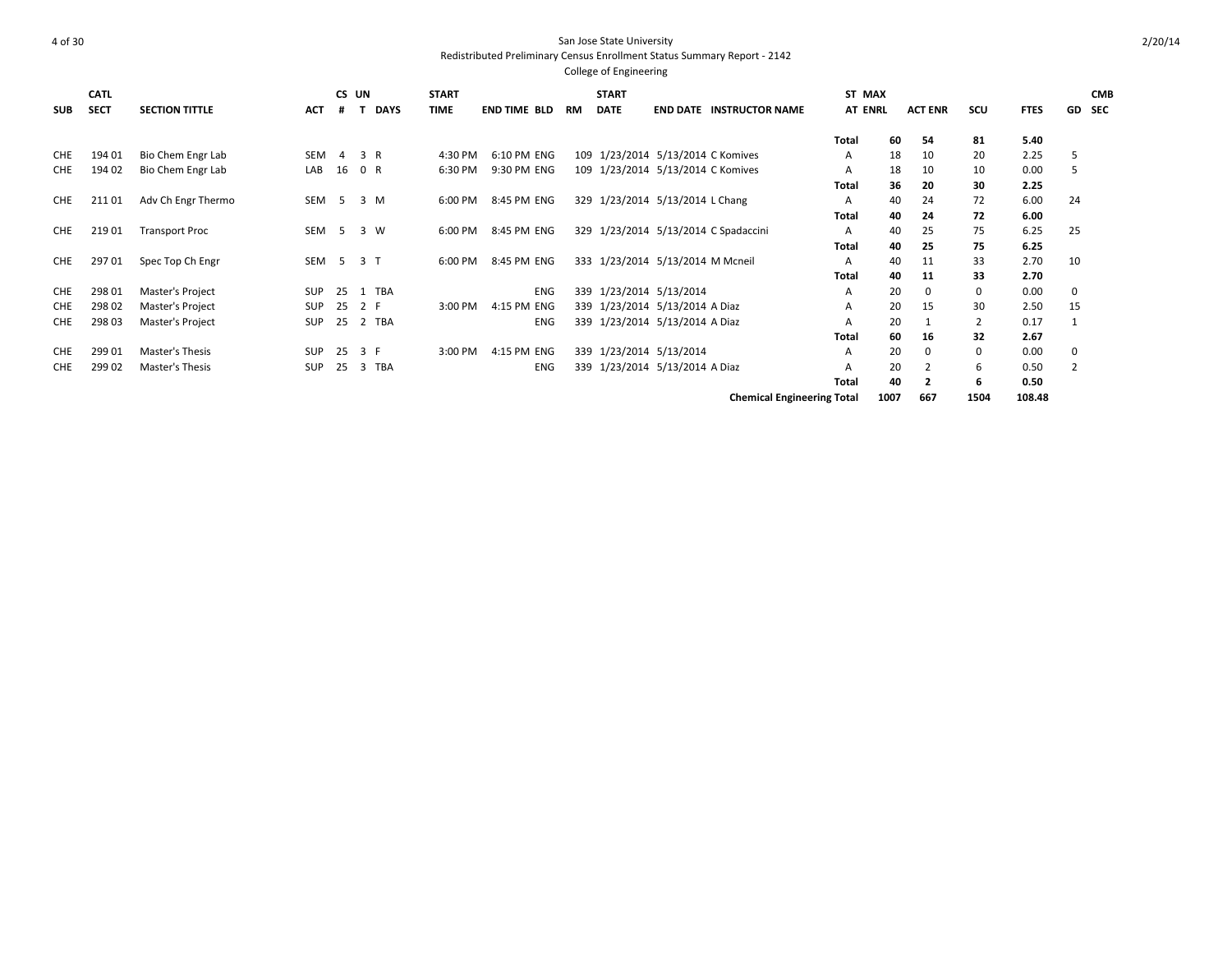| <b>Civil &amp; Environmental Engineering</b><br>801<br>$\overline{4}$<br>3 TR<br>$7:30$ AM<br>8:20 AM ENG<br>331 1/23/2014 5/13/2014 J May<br>45<br>90<br>9.00<br>0<br>CE<br><b>Plane Surveying</b><br>SEM<br>Α<br>60<br>16<br>0 <sub>T</sub><br>20<br>15<br>$\mathbf 0$<br>CE<br>802<br><b>Plane Surveying</b><br>LAB<br>8:30 AM 11:20 AM ENG<br>132 1/23/2014 5/13/2014 J May<br>A<br>15<br>0.00<br>0 <sub>T</sub><br>17<br>$\pmb{0}$<br>CE<br>803<br>16<br>11:30 AM<br>2:20 PM ENG<br>132 1/23/2014 5/13/2014 M Sorourifar<br>20<br>17<br><b>Plane Surveying</b><br>LAB<br>Α<br>0.00<br>0 <sub>T</sub><br>3:30 PM<br>CE<br>8 0 4<br>16<br>6:20 PM ENG<br>132 1/23/2014 5/13/2014 M Sorourifar<br>20<br>13<br>13<br>0.00<br>$\mathbf 0$<br><b>Plane Surveying</b><br>LAB<br>Α<br>90<br>135<br>9.00<br>Total<br>120<br>9.20<br>CE<br>20 01<br>Graphics/CAD/Prog<br><b>SEM</b><br>$\overline{2}$<br>3 TR<br>8:00 AM<br>8:50 AM ENG<br>339 1/23/2014 5/13/2014 X Wang<br>60<br>46<br>92<br>0<br>Α<br>16<br>0 <sub>T</sub><br>CE<br>20 02<br>Graphics/CAD/Prog<br>LAB<br>1:30 PM<br>4:15 PM ENG<br>407 1/23/2014 5/13/2014 X Wang<br>20<br>17<br>17<br>0.00<br>$\mathbf{0}$<br>Α<br>CE<br>0 R<br>407 1/23/2014 5/13/2014 X Wang<br>16<br>$\mathbf 0$<br>20 03<br>Graphics/CAD/Prog<br>LAB<br>16<br>10:30 AM<br>1:15 PM ENG<br>A<br>20<br>16<br>0.00<br>0 R<br>1:30 PM<br>333 1/23/2014 5/13/2014 X Wang<br>0.00<br>$\Omega$<br>CE<br>2004<br>Graphics/CAD/Prog<br>LAB<br>16<br>4:15 PM ENG<br>Α<br>20<br>13<br>13<br>92<br>9.20<br>120<br>138<br>Total<br>CE<br>95 01<br>LEC<br>$\overline{2}$<br>3 TR<br>9:00 AM 10:15 AM MH<br>324 1/23/2014 5/13/2014 B Dao<br>60<br>65<br>195<br>13.05<br>$\mathbf{1}$<br>Theory App Statics<br>Α<br>CE<br>$\overline{2}$<br>3 MW<br>9:00 AM 10:15 AM ENG<br>331 1/23/2014 5/13/2014 B Dao<br>60<br>57<br>11.60<br>$\overline{4}$<br>95 02<br>Theory App Statics<br><b>LEC</b><br>Α<br>171<br>2<br>CE<br>95 03<br><b>LEC</b><br>3 TR<br>9:00 AM 10:15 AM<br>1/23/2014 5/13/2014<br>60<br>$\mathbf 0$<br>$\mathbf 0$<br>0.00<br>$\mathbf 0$<br>Theory App Statics<br>A<br>122<br>180<br>366<br>24.65<br>Total<br>CE<br>99 01<br>LEC<br>$\overline{2}$<br>2 MW<br>9:50 AM ENG<br>70<br>77<br>10.30<br><b>Intro Statics</b><br>9:00 AM<br>341 1/23/2014 5/13/2014 M Maaz<br>Α<br>154<br>1<br>77<br>10.30<br><b>Total</b><br>70<br>154<br>112 01<br>Mech of Matls<br><b>LEC</b><br>$\overline{2}$<br>3<br><b>MW</b><br>10:30 AM 11:45 AM CL<br>117 1/23/2014 5/13/2014 K McMullin<br>70<br>60<br>12.40<br>8<br>CE<br>Α<br>180<br>$\overline{2}$<br>$\overline{\mathbf{3}}$<br>$\overline{7}$<br>CE<br><b>LEC</b><br><b>TR</b><br>331 1/23/2014 5/13/2014 K McMullin<br>58<br>11202<br>Mech of Matls<br>10:30 AM 11:45 AM ENG<br>A<br>70<br>174<br>11.95<br>$\overline{7}$<br>CE<br>$\overline{2}$<br>3 MW<br>331 1/23/2014 5/13/2014 B Dao<br>68<br>13.95<br>11203<br>Mech of Matls<br><b>LEC</b><br>12:00 PM<br>1:15 PM ENG<br>Α<br>70<br>204<br>210<br>186<br>38.30<br>Total<br>558<br>CE<br>12001<br>16<br>1 M<br>6:00 PM<br>8:45 PM ENG<br>134 1/23/2014 5/13/2014 M Maaz<br>20<br>19<br>1.27<br>$\mathbf{0}$<br>Construc Matl Lab<br>LAB<br>Α<br>19<br>CE<br>120 03<br>16<br>8:45 PM ENG<br>19<br>1.27<br>$\mathbf 0$<br>Construc Matl Lab<br>LAB<br>1 W<br>6:00 PM<br>134 1/23/2014 5/13/2014 M Maaz<br>Α<br>20<br>19<br>$\overline{2}$<br>CE<br>120 04<br>16<br>$1$ T<br>6:00 PM<br>8:45 PM ENG<br>134 1/23/2014 5/13/2014 M Maaz<br>20<br>19<br>19<br>1.30<br>Construc Matl Lab<br>LAB<br>Α<br>57<br>60<br>57<br>3.83<br>Total<br>$\overline{2}$<br>3 MW<br>10:30 AM 11:20 AM CL<br>202 1/23/2014 5/13/2014 J Botha<br>60<br>60<br>12.05<br>CE<br>12101<br><b>Transp Engrg</b><br><b>LEC</b><br>120<br>1<br>A<br>$0$ M<br>CE<br>12102<br>LAB<br>16<br>1:30 PM<br>4:15 PM ENG<br>339 1/23/2014 5/13/2014 J Botha<br>20<br>20<br>20<br>0.00<br>0<br><b>Transp Engrg</b><br>Α<br>CE<br>12103<br>16<br>0 W<br>1:30 PM<br>4:15 PM ENG<br>339 1/23/2014 5/13/2014 J Botha<br>20<br>20<br>0.00<br>$\mathbf{1}$<br><b>Transp Engrg</b><br>LAB<br>Α<br>20<br>CE<br>0 <sub>T</sub><br>20<br>20<br>0.00<br>$\mathbf{0}$<br>12104<br><b>Transp Engrg</b><br>LAB<br>16<br>1:30 PM<br>4:15 PM ENG<br>339 1/23/2014 5/13/2014 J Botha<br>A<br>20<br>120<br>120<br>180<br>12.05<br>Total<br>35<br>CE<br>12201<br>3 R<br>1:30 PM<br>4:15 PM ENG<br>336 1/23/2014 5/13/2014 D Pitton<br>35<br>105<br>7.50<br>10<br><b>Traffic Engrg</b><br>SEM<br>$\overline{4}$<br>Α<br>35<br>35<br>7.50<br>Total<br>105<br>3 <sub>1</sub><br>8:45 PM BBC<br>40<br>CE<br>123 01<br>Highway & Stree Des<br>SEM<br>$\overline{4}$<br>6:00 PM<br>21 1/23/2014 5/13/2014 S Koosha<br>A<br>35<br>120<br>8.00<br>0<br>35<br>40<br>8.00<br>Total<br>120<br>13001<br>2 MW<br>8:20 AM CL<br>60<br>60<br>$\overline{3}$<br>CE<br><b>CE Econ Analysis</b><br><b>LEC</b><br>2<br>7:30 AM<br>324 1/23/2014 5/13/2014 J Tang<br>$\mathsf{A}$<br>120<br>8.10<br>60<br>60<br>120<br>8.10<br>Total<br>$\overline{2}$<br>CE<br>13101<br>Intr to Const Engr<br><b>LEC</b><br>3 M<br>6:00 PM<br>8:45 PM CL<br>202 1/23/2014 5/13/2014 J Pyeon<br>60<br>56<br>168<br>11.20<br>0<br>Α<br>60<br>56<br>11.20<br>Total<br>168<br>30<br>5<br>CE<br>13201<br>Constr Meth & Equip<br>SEM<br>$\overline{4}$<br>3 M<br>1:30 PM<br>4:15 PM ENG<br>395 1/23/2014 5/13/2014 J Pyeon<br>$\mathsf{A}$<br>30<br>90<br>6.25<br>30<br>30<br>6.25<br>Total<br>90<br>CE<br>3 W<br>4:15 PM ENG<br>395 1/23/2014 5/13/2014 J Pyeon<br>30<br>27<br>5.85<br>9<br>134 01<br>Proj Mgt Const<br>SEM<br>$\overline{4}$<br>1:30 PM<br>Α<br>81<br>27<br>5.85<br>Total<br>30<br>81<br>69<br>CE<br>140 01<br>Soil Mech<br>SEM<br>$\overline{2}$<br>4 TR<br>9:00 AM 10:15 AM CL<br>117 1/23/2014 5/13/2014 L Sullivan-Green<br>64<br>207<br>18.93<br>8<br>Α<br>CE<br>140 02<br>Soil Mech<br>16<br>0 <sub>T</sub><br>1:30 PM<br>4:15 PM ENG<br>209 1/23/2014 5/13/2014 L Sullivan-Green<br>18<br>0.00<br>$\mathbf{1}$<br>LAB<br>Α<br>16<br>18<br>$\mathbf{1}$<br>$0 \quad W$<br>17<br>CE<br>140 03<br>Soil Mech<br>LAB<br>16<br>1:30 PM<br>4:15 PM ENG<br>209 1/23/2014 5/13/2014 L Sullivan-Green<br>16<br>17<br>0.00<br>A<br>0 R<br>17<br>$\overline{4}$<br>CE<br>140 04<br>Soil Mech<br>16<br>1:30 PM<br>4:15 PM ENG<br>209 1/23/2014 5/13/2014 L Sullivan-Green<br>16<br>17<br>0.00<br>LAB<br>Α<br>CE<br>140 05<br>$0$ M<br>209 1/23/2014 5/13/2014 D Lin<br>17<br>17<br>0.00<br>$\overline{2}$<br>Soil Mech<br>LAB<br>16<br>1:30 PM<br>4:15 PM ENG<br>16<br>Α | <b>SUB</b> | <b>CATL</b><br><b>SECT</b> | <b>SECTION TITTLE</b> | ACT | # | CS UN<br>T DAYS | <b>START</b><br><b>TIME</b> | END TIME BLD | RM | <b>START</b><br><b>DATE</b> | <b>END DATE INSTRUCTOR NAME</b> | ST MAX<br><b>AT ENRL</b> | <b>ACT ENR</b> | SCU | <b>FTES</b> | <b>CMB</b><br>GD SEC |
|-------------------------------------------------------------------------------------------------------------------------------------------------------------------------------------------------------------------------------------------------------------------------------------------------------------------------------------------------------------------------------------------------------------------------------------------------------------------------------------------------------------------------------------------------------------------------------------------------------------------------------------------------------------------------------------------------------------------------------------------------------------------------------------------------------------------------------------------------------------------------------------------------------------------------------------------------------------------------------------------------------------------------------------------------------------------------------------------------------------------------------------------------------------------------------------------------------------------------------------------------------------------------------------------------------------------------------------------------------------------------------------------------------------------------------------------------------------------------------------------------------------------------------------------------------------------------------------------------------------------------------------------------------------------------------------------------------------------------------------------------------------------------------------------------------------------------------------------------------------------------------------------------------------------------------------------------------------------------------------------------------------------------------------------------------------------------------------------------------------------------------------------------------------------------------------------------------------------------------------------------------------------------------------------------------------------------------------------------------------------------------------------------------------------------------------------------------------------------------------------------------------------------------------------------------------------------------------------------------------------------------------------------------------------------------------------------------------------------------------------------------------------------------------------------------------------------------------------------------------------------------------------------------------------------------------------------------------------------------------------------------------------------------------------------------------------------------------------------------------------------------------------------------------------------------------------------------------------------------------------------------------------------------------------------------------------------------------------------------------------------------------------------------------------------------------------------------------------------------------------------------------------------------------------------------------------------------------------------------------------------------------------------------------------------------------------------------------------------------------------------------------------------------------------------------------------------------------------------------------------------------------------------------------------------------------------------------------------------------------------------------------------------------------------------------------------------------------------------------------------------------------------------------------------------------------------------------------------------------------------------------------------------------------------------------------------------------------------------------------------------------------------------------------------------------------------------------------------------------------------------------------------------------------------------------------------------------------------------------------------------------------------------------------------------------------------------------------------------------------------------------------------------------------------------------------------------------------------------------------------------------------------------------------------------------------------------------------------------------------------------------------------------------------------------------------------------------------------------------------------------------------------------------------------------------------------------------------------------------------------------------------------------------------------------------------------------------------------------------------------------------------------------------------------------------------------------------------------------------------------------------------------------------------------------------------------------------------------------------------------------------------------------------------------------------------------------------------------------------------------------------------------------------------------------------------------------------------------------------------------------------------------------------------------------------------------------------------------------------------------------------------------------------------------------------------------------------------------------------------------------------------------------------------------------------------------------------------------------------------------------------------------------------------------------------------------------------------------------------------------------------------------------------------------------------------------------------------------------------------------------------------------|------------|----------------------------|-----------------------|-----|---|-----------------|-----------------------------|--------------|----|-----------------------------|---------------------------------|--------------------------|----------------|-----|-------------|----------------------|
|                                                                                                                                                                                                                                                                                                                                                                                                                                                                                                                                                                                                                                                                                                                                                                                                                                                                                                                                                                                                                                                                                                                                                                                                                                                                                                                                                                                                                                                                                                                                                                                                                                                                                                                                                                                                                                                                                                                                                                                                                                                                                                                                                                                                                                                                                                                                                                                                                                                                                                                                                                                                                                                                                                                                                                                                                                                                                                                                                                                                                                                                                                                                                                                                                                                                                                                                                                                                                                                                                                                                                                                                                                                                                                                                                                                                                                                                                                                                                                                                                                                                                                                                                                                                                                                                                                                                                                                                                                                                                                                                                                                                                                                                                                                                                                                                                                                                                                                                                                                                                                                                                                                                                                                                                                                                                                                                                                                                                                                                                                                                                                                                                                                                                                                                                                                                                                                                                                                                                                                                                                                                                                                                                                                                                                                                                                                                                                                                                                                                                                                   |            |                            |                       |     |   |                 |                             |              |    |                             |                                 |                          |                |     |             |                      |
|                                                                                                                                                                                                                                                                                                                                                                                                                                                                                                                                                                                                                                                                                                                                                                                                                                                                                                                                                                                                                                                                                                                                                                                                                                                                                                                                                                                                                                                                                                                                                                                                                                                                                                                                                                                                                                                                                                                                                                                                                                                                                                                                                                                                                                                                                                                                                                                                                                                                                                                                                                                                                                                                                                                                                                                                                                                                                                                                                                                                                                                                                                                                                                                                                                                                                                                                                                                                                                                                                                                                                                                                                                                                                                                                                                                                                                                                                                                                                                                                                                                                                                                                                                                                                                                                                                                                                                                                                                                                                                                                                                                                                                                                                                                                                                                                                                                                                                                                                                                                                                                                                                                                                                                                                                                                                                                                                                                                                                                                                                                                                                                                                                                                                                                                                                                                                                                                                                                                                                                                                                                                                                                                                                                                                                                                                                                                                                                                                                                                                                                   |            |                            |                       |     |   |                 |                             |              |    |                             |                                 |                          |                |     |             |                      |
|                                                                                                                                                                                                                                                                                                                                                                                                                                                                                                                                                                                                                                                                                                                                                                                                                                                                                                                                                                                                                                                                                                                                                                                                                                                                                                                                                                                                                                                                                                                                                                                                                                                                                                                                                                                                                                                                                                                                                                                                                                                                                                                                                                                                                                                                                                                                                                                                                                                                                                                                                                                                                                                                                                                                                                                                                                                                                                                                                                                                                                                                                                                                                                                                                                                                                                                                                                                                                                                                                                                                                                                                                                                                                                                                                                                                                                                                                                                                                                                                                                                                                                                                                                                                                                                                                                                                                                                                                                                                                                                                                                                                                                                                                                                                                                                                                                                                                                                                                                                                                                                                                                                                                                                                                                                                                                                                                                                                                                                                                                                                                                                                                                                                                                                                                                                                                                                                                                                                                                                                                                                                                                                                                                                                                                                                                                                                                                                                                                                                                                                   |            |                            |                       |     |   |                 |                             |              |    |                             |                                 |                          |                |     |             |                      |
|                                                                                                                                                                                                                                                                                                                                                                                                                                                                                                                                                                                                                                                                                                                                                                                                                                                                                                                                                                                                                                                                                                                                                                                                                                                                                                                                                                                                                                                                                                                                                                                                                                                                                                                                                                                                                                                                                                                                                                                                                                                                                                                                                                                                                                                                                                                                                                                                                                                                                                                                                                                                                                                                                                                                                                                                                                                                                                                                                                                                                                                                                                                                                                                                                                                                                                                                                                                                                                                                                                                                                                                                                                                                                                                                                                                                                                                                                                                                                                                                                                                                                                                                                                                                                                                                                                                                                                                                                                                                                                                                                                                                                                                                                                                                                                                                                                                                                                                                                                                                                                                                                                                                                                                                                                                                                                                                                                                                                                                                                                                                                                                                                                                                                                                                                                                                                                                                                                                                                                                                                                                                                                                                                                                                                                                                                                                                                                                                                                                                                                                   |            |                            |                       |     |   |                 |                             |              |    |                             |                                 |                          |                |     |             |                      |
|                                                                                                                                                                                                                                                                                                                                                                                                                                                                                                                                                                                                                                                                                                                                                                                                                                                                                                                                                                                                                                                                                                                                                                                                                                                                                                                                                                                                                                                                                                                                                                                                                                                                                                                                                                                                                                                                                                                                                                                                                                                                                                                                                                                                                                                                                                                                                                                                                                                                                                                                                                                                                                                                                                                                                                                                                                                                                                                                                                                                                                                                                                                                                                                                                                                                                                                                                                                                                                                                                                                                                                                                                                                                                                                                                                                                                                                                                                                                                                                                                                                                                                                                                                                                                                                                                                                                                                                                                                                                                                                                                                                                                                                                                                                                                                                                                                                                                                                                                                                                                                                                                                                                                                                                                                                                                                                                                                                                                                                                                                                                                                                                                                                                                                                                                                                                                                                                                                                                                                                                                                                                                                                                                                                                                                                                                                                                                                                                                                                                                                                   |            |                            |                       |     |   |                 |                             |              |    |                             |                                 |                          |                |     |             |                      |
|                                                                                                                                                                                                                                                                                                                                                                                                                                                                                                                                                                                                                                                                                                                                                                                                                                                                                                                                                                                                                                                                                                                                                                                                                                                                                                                                                                                                                                                                                                                                                                                                                                                                                                                                                                                                                                                                                                                                                                                                                                                                                                                                                                                                                                                                                                                                                                                                                                                                                                                                                                                                                                                                                                                                                                                                                                                                                                                                                                                                                                                                                                                                                                                                                                                                                                                                                                                                                                                                                                                                                                                                                                                                                                                                                                                                                                                                                                                                                                                                                                                                                                                                                                                                                                                                                                                                                                                                                                                                                                                                                                                                                                                                                                                                                                                                                                                                                                                                                                                                                                                                                                                                                                                                                                                                                                                                                                                                                                                                                                                                                                                                                                                                                                                                                                                                                                                                                                                                                                                                                                                                                                                                                                                                                                                                                                                                                                                                                                                                                                                   |            |                            |                       |     |   |                 |                             |              |    |                             |                                 |                          |                |     |             |                      |
|                                                                                                                                                                                                                                                                                                                                                                                                                                                                                                                                                                                                                                                                                                                                                                                                                                                                                                                                                                                                                                                                                                                                                                                                                                                                                                                                                                                                                                                                                                                                                                                                                                                                                                                                                                                                                                                                                                                                                                                                                                                                                                                                                                                                                                                                                                                                                                                                                                                                                                                                                                                                                                                                                                                                                                                                                                                                                                                                                                                                                                                                                                                                                                                                                                                                                                                                                                                                                                                                                                                                                                                                                                                                                                                                                                                                                                                                                                                                                                                                                                                                                                                                                                                                                                                                                                                                                                                                                                                                                                                                                                                                                                                                                                                                                                                                                                                                                                                                                                                                                                                                                                                                                                                                                                                                                                                                                                                                                                                                                                                                                                                                                                                                                                                                                                                                                                                                                                                                                                                                                                                                                                                                                                                                                                                                                                                                                                                                                                                                                                                   |            |                            |                       |     |   |                 |                             |              |    |                             |                                 |                          |                |     |             |                      |
|                                                                                                                                                                                                                                                                                                                                                                                                                                                                                                                                                                                                                                                                                                                                                                                                                                                                                                                                                                                                                                                                                                                                                                                                                                                                                                                                                                                                                                                                                                                                                                                                                                                                                                                                                                                                                                                                                                                                                                                                                                                                                                                                                                                                                                                                                                                                                                                                                                                                                                                                                                                                                                                                                                                                                                                                                                                                                                                                                                                                                                                                                                                                                                                                                                                                                                                                                                                                                                                                                                                                                                                                                                                                                                                                                                                                                                                                                                                                                                                                                                                                                                                                                                                                                                                                                                                                                                                                                                                                                                                                                                                                                                                                                                                                                                                                                                                                                                                                                                                                                                                                                                                                                                                                                                                                                                                                                                                                                                                                                                                                                                                                                                                                                                                                                                                                                                                                                                                                                                                                                                                                                                                                                                                                                                                                                                                                                                                                                                                                                                                   |            |                            |                       |     |   |                 |                             |              |    |                             |                                 |                          |                |     |             |                      |
|                                                                                                                                                                                                                                                                                                                                                                                                                                                                                                                                                                                                                                                                                                                                                                                                                                                                                                                                                                                                                                                                                                                                                                                                                                                                                                                                                                                                                                                                                                                                                                                                                                                                                                                                                                                                                                                                                                                                                                                                                                                                                                                                                                                                                                                                                                                                                                                                                                                                                                                                                                                                                                                                                                                                                                                                                                                                                                                                                                                                                                                                                                                                                                                                                                                                                                                                                                                                                                                                                                                                                                                                                                                                                                                                                                                                                                                                                                                                                                                                                                                                                                                                                                                                                                                                                                                                                                                                                                                                                                                                                                                                                                                                                                                                                                                                                                                                                                                                                                                                                                                                                                                                                                                                                                                                                                                                                                                                                                                                                                                                                                                                                                                                                                                                                                                                                                                                                                                                                                                                                                                                                                                                                                                                                                                                                                                                                                                                                                                                                                                   |            |                            |                       |     |   |                 |                             |              |    |                             |                                 |                          |                |     |             |                      |
|                                                                                                                                                                                                                                                                                                                                                                                                                                                                                                                                                                                                                                                                                                                                                                                                                                                                                                                                                                                                                                                                                                                                                                                                                                                                                                                                                                                                                                                                                                                                                                                                                                                                                                                                                                                                                                                                                                                                                                                                                                                                                                                                                                                                                                                                                                                                                                                                                                                                                                                                                                                                                                                                                                                                                                                                                                                                                                                                                                                                                                                                                                                                                                                                                                                                                                                                                                                                                                                                                                                                                                                                                                                                                                                                                                                                                                                                                                                                                                                                                                                                                                                                                                                                                                                                                                                                                                                                                                                                                                                                                                                                                                                                                                                                                                                                                                                                                                                                                                                                                                                                                                                                                                                                                                                                                                                                                                                                                                                                                                                                                                                                                                                                                                                                                                                                                                                                                                                                                                                                                                                                                                                                                                                                                                                                                                                                                                                                                                                                                                                   |            |                            |                       |     |   |                 |                             |              |    |                             |                                 |                          |                |     |             |                      |
|                                                                                                                                                                                                                                                                                                                                                                                                                                                                                                                                                                                                                                                                                                                                                                                                                                                                                                                                                                                                                                                                                                                                                                                                                                                                                                                                                                                                                                                                                                                                                                                                                                                                                                                                                                                                                                                                                                                                                                                                                                                                                                                                                                                                                                                                                                                                                                                                                                                                                                                                                                                                                                                                                                                                                                                                                                                                                                                                                                                                                                                                                                                                                                                                                                                                                                                                                                                                                                                                                                                                                                                                                                                                                                                                                                                                                                                                                                                                                                                                                                                                                                                                                                                                                                                                                                                                                                                                                                                                                                                                                                                                                                                                                                                                                                                                                                                                                                                                                                                                                                                                                                                                                                                                                                                                                                                                                                                                                                                                                                                                                                                                                                                                                                                                                                                                                                                                                                                                                                                                                                                                                                                                                                                                                                                                                                                                                                                                                                                                                                                   |            |                            |                       |     |   |                 |                             |              |    |                             |                                 |                          |                |     |             |                      |
|                                                                                                                                                                                                                                                                                                                                                                                                                                                                                                                                                                                                                                                                                                                                                                                                                                                                                                                                                                                                                                                                                                                                                                                                                                                                                                                                                                                                                                                                                                                                                                                                                                                                                                                                                                                                                                                                                                                                                                                                                                                                                                                                                                                                                                                                                                                                                                                                                                                                                                                                                                                                                                                                                                                                                                                                                                                                                                                                                                                                                                                                                                                                                                                                                                                                                                                                                                                                                                                                                                                                                                                                                                                                                                                                                                                                                                                                                                                                                                                                                                                                                                                                                                                                                                                                                                                                                                                                                                                                                                                                                                                                                                                                                                                                                                                                                                                                                                                                                                                                                                                                                                                                                                                                                                                                                                                                                                                                                                                                                                                                                                                                                                                                                                                                                                                                                                                                                                                                                                                                                                                                                                                                                                                                                                                                                                                                                                                                                                                                                                                   |            |                            |                       |     |   |                 |                             |              |    |                             |                                 |                          |                |     |             |                      |
|                                                                                                                                                                                                                                                                                                                                                                                                                                                                                                                                                                                                                                                                                                                                                                                                                                                                                                                                                                                                                                                                                                                                                                                                                                                                                                                                                                                                                                                                                                                                                                                                                                                                                                                                                                                                                                                                                                                                                                                                                                                                                                                                                                                                                                                                                                                                                                                                                                                                                                                                                                                                                                                                                                                                                                                                                                                                                                                                                                                                                                                                                                                                                                                                                                                                                                                                                                                                                                                                                                                                                                                                                                                                                                                                                                                                                                                                                                                                                                                                                                                                                                                                                                                                                                                                                                                                                                                                                                                                                                                                                                                                                                                                                                                                                                                                                                                                                                                                                                                                                                                                                                                                                                                                                                                                                                                                                                                                                                                                                                                                                                                                                                                                                                                                                                                                                                                                                                                                                                                                                                                                                                                                                                                                                                                                                                                                                                                                                                                                                                                   |            |                            |                       |     |   |                 |                             |              |    |                             |                                 |                          |                |     |             |                      |
|                                                                                                                                                                                                                                                                                                                                                                                                                                                                                                                                                                                                                                                                                                                                                                                                                                                                                                                                                                                                                                                                                                                                                                                                                                                                                                                                                                                                                                                                                                                                                                                                                                                                                                                                                                                                                                                                                                                                                                                                                                                                                                                                                                                                                                                                                                                                                                                                                                                                                                                                                                                                                                                                                                                                                                                                                                                                                                                                                                                                                                                                                                                                                                                                                                                                                                                                                                                                                                                                                                                                                                                                                                                                                                                                                                                                                                                                                                                                                                                                                                                                                                                                                                                                                                                                                                                                                                                                                                                                                                                                                                                                                                                                                                                                                                                                                                                                                                                                                                                                                                                                                                                                                                                                                                                                                                                                                                                                                                                                                                                                                                                                                                                                                                                                                                                                                                                                                                                                                                                                                                                                                                                                                                                                                                                                                                                                                                                                                                                                                                                   |            |                            |                       |     |   |                 |                             |              |    |                             |                                 |                          |                |     |             |                      |
|                                                                                                                                                                                                                                                                                                                                                                                                                                                                                                                                                                                                                                                                                                                                                                                                                                                                                                                                                                                                                                                                                                                                                                                                                                                                                                                                                                                                                                                                                                                                                                                                                                                                                                                                                                                                                                                                                                                                                                                                                                                                                                                                                                                                                                                                                                                                                                                                                                                                                                                                                                                                                                                                                                                                                                                                                                                                                                                                                                                                                                                                                                                                                                                                                                                                                                                                                                                                                                                                                                                                                                                                                                                                                                                                                                                                                                                                                                                                                                                                                                                                                                                                                                                                                                                                                                                                                                                                                                                                                                                                                                                                                                                                                                                                                                                                                                                                                                                                                                                                                                                                                                                                                                                                                                                                                                                                                                                                                                                                                                                                                                                                                                                                                                                                                                                                                                                                                                                                                                                                                                                                                                                                                                                                                                                                                                                                                                                                                                                                                                                   |            |                            |                       |     |   |                 |                             |              |    |                             |                                 |                          |                |     |             |                      |
|                                                                                                                                                                                                                                                                                                                                                                                                                                                                                                                                                                                                                                                                                                                                                                                                                                                                                                                                                                                                                                                                                                                                                                                                                                                                                                                                                                                                                                                                                                                                                                                                                                                                                                                                                                                                                                                                                                                                                                                                                                                                                                                                                                                                                                                                                                                                                                                                                                                                                                                                                                                                                                                                                                                                                                                                                                                                                                                                                                                                                                                                                                                                                                                                                                                                                                                                                                                                                                                                                                                                                                                                                                                                                                                                                                                                                                                                                                                                                                                                                                                                                                                                                                                                                                                                                                                                                                                                                                                                                                                                                                                                                                                                                                                                                                                                                                                                                                                                                                                                                                                                                                                                                                                                                                                                                                                                                                                                                                                                                                                                                                                                                                                                                                                                                                                                                                                                                                                                                                                                                                                                                                                                                                                                                                                                                                                                                                                                                                                                                                                   |            |                            |                       |     |   |                 |                             |              |    |                             |                                 |                          |                |     |             |                      |
|                                                                                                                                                                                                                                                                                                                                                                                                                                                                                                                                                                                                                                                                                                                                                                                                                                                                                                                                                                                                                                                                                                                                                                                                                                                                                                                                                                                                                                                                                                                                                                                                                                                                                                                                                                                                                                                                                                                                                                                                                                                                                                                                                                                                                                                                                                                                                                                                                                                                                                                                                                                                                                                                                                                                                                                                                                                                                                                                                                                                                                                                                                                                                                                                                                                                                                                                                                                                                                                                                                                                                                                                                                                                                                                                                                                                                                                                                                                                                                                                                                                                                                                                                                                                                                                                                                                                                                                                                                                                                                                                                                                                                                                                                                                                                                                                                                                                                                                                                                                                                                                                                                                                                                                                                                                                                                                                                                                                                                                                                                                                                                                                                                                                                                                                                                                                                                                                                                                                                                                                                                                                                                                                                                                                                                                                                                                                                                                                                                                                                                                   |            |                            |                       |     |   |                 |                             |              |    |                             |                                 |                          |                |     |             |                      |
|                                                                                                                                                                                                                                                                                                                                                                                                                                                                                                                                                                                                                                                                                                                                                                                                                                                                                                                                                                                                                                                                                                                                                                                                                                                                                                                                                                                                                                                                                                                                                                                                                                                                                                                                                                                                                                                                                                                                                                                                                                                                                                                                                                                                                                                                                                                                                                                                                                                                                                                                                                                                                                                                                                                                                                                                                                                                                                                                                                                                                                                                                                                                                                                                                                                                                                                                                                                                                                                                                                                                                                                                                                                                                                                                                                                                                                                                                                                                                                                                                                                                                                                                                                                                                                                                                                                                                                                                                                                                                                                                                                                                                                                                                                                                                                                                                                                                                                                                                                                                                                                                                                                                                                                                                                                                                                                                                                                                                                                                                                                                                                                                                                                                                                                                                                                                                                                                                                                                                                                                                                                                                                                                                                                                                                                                                                                                                                                                                                                                                                                   |            |                            |                       |     |   |                 |                             |              |    |                             |                                 |                          |                |     |             |                      |
|                                                                                                                                                                                                                                                                                                                                                                                                                                                                                                                                                                                                                                                                                                                                                                                                                                                                                                                                                                                                                                                                                                                                                                                                                                                                                                                                                                                                                                                                                                                                                                                                                                                                                                                                                                                                                                                                                                                                                                                                                                                                                                                                                                                                                                                                                                                                                                                                                                                                                                                                                                                                                                                                                                                                                                                                                                                                                                                                                                                                                                                                                                                                                                                                                                                                                                                                                                                                                                                                                                                                                                                                                                                                                                                                                                                                                                                                                                                                                                                                                                                                                                                                                                                                                                                                                                                                                                                                                                                                                                                                                                                                                                                                                                                                                                                                                                                                                                                                                                                                                                                                                                                                                                                                                                                                                                                                                                                                                                                                                                                                                                                                                                                                                                                                                                                                                                                                                                                                                                                                                                                                                                                                                                                                                                                                                                                                                                                                                                                                                                                   |            |                            |                       |     |   |                 |                             |              |    |                             |                                 |                          |                |     |             |                      |
|                                                                                                                                                                                                                                                                                                                                                                                                                                                                                                                                                                                                                                                                                                                                                                                                                                                                                                                                                                                                                                                                                                                                                                                                                                                                                                                                                                                                                                                                                                                                                                                                                                                                                                                                                                                                                                                                                                                                                                                                                                                                                                                                                                                                                                                                                                                                                                                                                                                                                                                                                                                                                                                                                                                                                                                                                                                                                                                                                                                                                                                                                                                                                                                                                                                                                                                                                                                                                                                                                                                                                                                                                                                                                                                                                                                                                                                                                                                                                                                                                                                                                                                                                                                                                                                                                                                                                                                                                                                                                                                                                                                                                                                                                                                                                                                                                                                                                                                                                                                                                                                                                                                                                                                                                                                                                                                                                                                                                                                                                                                                                                                                                                                                                                                                                                                                                                                                                                                                                                                                                                                                                                                                                                                                                                                                                                                                                                                                                                                                                                                   |            |                            |                       |     |   |                 |                             |              |    |                             |                                 |                          |                |     |             |                      |
|                                                                                                                                                                                                                                                                                                                                                                                                                                                                                                                                                                                                                                                                                                                                                                                                                                                                                                                                                                                                                                                                                                                                                                                                                                                                                                                                                                                                                                                                                                                                                                                                                                                                                                                                                                                                                                                                                                                                                                                                                                                                                                                                                                                                                                                                                                                                                                                                                                                                                                                                                                                                                                                                                                                                                                                                                                                                                                                                                                                                                                                                                                                                                                                                                                                                                                                                                                                                                                                                                                                                                                                                                                                                                                                                                                                                                                                                                                                                                                                                                                                                                                                                                                                                                                                                                                                                                                                                                                                                                                                                                                                                                                                                                                                                                                                                                                                                                                                                                                                                                                                                                                                                                                                                                                                                                                                                                                                                                                                                                                                                                                                                                                                                                                                                                                                                                                                                                                                                                                                                                                                                                                                                                                                                                                                                                                                                                                                                                                                                                                                   |            |                            |                       |     |   |                 |                             |              |    |                             |                                 |                          |                |     |             |                      |
|                                                                                                                                                                                                                                                                                                                                                                                                                                                                                                                                                                                                                                                                                                                                                                                                                                                                                                                                                                                                                                                                                                                                                                                                                                                                                                                                                                                                                                                                                                                                                                                                                                                                                                                                                                                                                                                                                                                                                                                                                                                                                                                                                                                                                                                                                                                                                                                                                                                                                                                                                                                                                                                                                                                                                                                                                                                                                                                                                                                                                                                                                                                                                                                                                                                                                                                                                                                                                                                                                                                                                                                                                                                                                                                                                                                                                                                                                                                                                                                                                                                                                                                                                                                                                                                                                                                                                                                                                                                                                                                                                                                                                                                                                                                                                                                                                                                                                                                                                                                                                                                                                                                                                                                                                                                                                                                                                                                                                                                                                                                                                                                                                                                                                                                                                                                                                                                                                                                                                                                                                                                                                                                                                                                                                                                                                                                                                                                                                                                                                                                   |            |                            |                       |     |   |                 |                             |              |    |                             |                                 |                          |                |     |             |                      |
|                                                                                                                                                                                                                                                                                                                                                                                                                                                                                                                                                                                                                                                                                                                                                                                                                                                                                                                                                                                                                                                                                                                                                                                                                                                                                                                                                                                                                                                                                                                                                                                                                                                                                                                                                                                                                                                                                                                                                                                                                                                                                                                                                                                                                                                                                                                                                                                                                                                                                                                                                                                                                                                                                                                                                                                                                                                                                                                                                                                                                                                                                                                                                                                                                                                                                                                                                                                                                                                                                                                                                                                                                                                                                                                                                                                                                                                                                                                                                                                                                                                                                                                                                                                                                                                                                                                                                                                                                                                                                                                                                                                                                                                                                                                                                                                                                                                                                                                                                                                                                                                                                                                                                                                                                                                                                                                                                                                                                                                                                                                                                                                                                                                                                                                                                                                                                                                                                                                                                                                                                                                                                                                                                                                                                                                                                                                                                                                                                                                                                                                   |            |                            |                       |     |   |                 |                             |              |    |                             |                                 |                          |                |     |             |                      |
|                                                                                                                                                                                                                                                                                                                                                                                                                                                                                                                                                                                                                                                                                                                                                                                                                                                                                                                                                                                                                                                                                                                                                                                                                                                                                                                                                                                                                                                                                                                                                                                                                                                                                                                                                                                                                                                                                                                                                                                                                                                                                                                                                                                                                                                                                                                                                                                                                                                                                                                                                                                                                                                                                                                                                                                                                                                                                                                                                                                                                                                                                                                                                                                                                                                                                                                                                                                                                                                                                                                                                                                                                                                                                                                                                                                                                                                                                                                                                                                                                                                                                                                                                                                                                                                                                                                                                                                                                                                                                                                                                                                                                                                                                                                                                                                                                                                                                                                                                                                                                                                                                                                                                                                                                                                                                                                                                                                                                                                                                                                                                                                                                                                                                                                                                                                                                                                                                                                                                                                                                                                                                                                                                                                                                                                                                                                                                                                                                                                                                                                   |            |                            |                       |     |   |                 |                             |              |    |                             |                                 |                          |                |     |             |                      |
|                                                                                                                                                                                                                                                                                                                                                                                                                                                                                                                                                                                                                                                                                                                                                                                                                                                                                                                                                                                                                                                                                                                                                                                                                                                                                                                                                                                                                                                                                                                                                                                                                                                                                                                                                                                                                                                                                                                                                                                                                                                                                                                                                                                                                                                                                                                                                                                                                                                                                                                                                                                                                                                                                                                                                                                                                                                                                                                                                                                                                                                                                                                                                                                                                                                                                                                                                                                                                                                                                                                                                                                                                                                                                                                                                                                                                                                                                                                                                                                                                                                                                                                                                                                                                                                                                                                                                                                                                                                                                                                                                                                                                                                                                                                                                                                                                                                                                                                                                                                                                                                                                                                                                                                                                                                                                                                                                                                                                                                                                                                                                                                                                                                                                                                                                                                                                                                                                                                                                                                                                                                                                                                                                                                                                                                                                                                                                                                                                                                                                                                   |            |                            |                       |     |   |                 |                             |              |    |                             |                                 |                          |                |     |             |                      |
|                                                                                                                                                                                                                                                                                                                                                                                                                                                                                                                                                                                                                                                                                                                                                                                                                                                                                                                                                                                                                                                                                                                                                                                                                                                                                                                                                                                                                                                                                                                                                                                                                                                                                                                                                                                                                                                                                                                                                                                                                                                                                                                                                                                                                                                                                                                                                                                                                                                                                                                                                                                                                                                                                                                                                                                                                                                                                                                                                                                                                                                                                                                                                                                                                                                                                                                                                                                                                                                                                                                                                                                                                                                                                                                                                                                                                                                                                                                                                                                                                                                                                                                                                                                                                                                                                                                                                                                                                                                                                                                                                                                                                                                                                                                                                                                                                                                                                                                                                                                                                                                                                                                                                                                                                                                                                                                                                                                                                                                                                                                                                                                                                                                                                                                                                                                                                                                                                                                                                                                                                                                                                                                                                                                                                                                                                                                                                                                                                                                                                                                   |            |                            |                       |     |   |                 |                             |              |    |                             |                                 |                          |                |     |             |                      |
|                                                                                                                                                                                                                                                                                                                                                                                                                                                                                                                                                                                                                                                                                                                                                                                                                                                                                                                                                                                                                                                                                                                                                                                                                                                                                                                                                                                                                                                                                                                                                                                                                                                                                                                                                                                                                                                                                                                                                                                                                                                                                                                                                                                                                                                                                                                                                                                                                                                                                                                                                                                                                                                                                                                                                                                                                                                                                                                                                                                                                                                                                                                                                                                                                                                                                                                                                                                                                                                                                                                                                                                                                                                                                                                                                                                                                                                                                                                                                                                                                                                                                                                                                                                                                                                                                                                                                                                                                                                                                                                                                                                                                                                                                                                                                                                                                                                                                                                                                                                                                                                                                                                                                                                                                                                                                                                                                                                                                                                                                                                                                                                                                                                                                                                                                                                                                                                                                                                                                                                                                                                                                                                                                                                                                                                                                                                                                                                                                                                                                                                   |            |                            |                       |     |   |                 |                             |              |    |                             |                                 |                          |                |     |             |                      |
|                                                                                                                                                                                                                                                                                                                                                                                                                                                                                                                                                                                                                                                                                                                                                                                                                                                                                                                                                                                                                                                                                                                                                                                                                                                                                                                                                                                                                                                                                                                                                                                                                                                                                                                                                                                                                                                                                                                                                                                                                                                                                                                                                                                                                                                                                                                                                                                                                                                                                                                                                                                                                                                                                                                                                                                                                                                                                                                                                                                                                                                                                                                                                                                                                                                                                                                                                                                                                                                                                                                                                                                                                                                                                                                                                                                                                                                                                                                                                                                                                                                                                                                                                                                                                                                                                                                                                                                                                                                                                                                                                                                                                                                                                                                                                                                                                                                                                                                                                                                                                                                                                                                                                                                                                                                                                                                                                                                                                                                                                                                                                                                                                                                                                                                                                                                                                                                                                                                                                                                                                                                                                                                                                                                                                                                                                                                                                                                                                                                                                                                   |            |                            |                       |     |   |                 |                             |              |    |                             |                                 |                          |                |     |             |                      |
|                                                                                                                                                                                                                                                                                                                                                                                                                                                                                                                                                                                                                                                                                                                                                                                                                                                                                                                                                                                                                                                                                                                                                                                                                                                                                                                                                                                                                                                                                                                                                                                                                                                                                                                                                                                                                                                                                                                                                                                                                                                                                                                                                                                                                                                                                                                                                                                                                                                                                                                                                                                                                                                                                                                                                                                                                                                                                                                                                                                                                                                                                                                                                                                                                                                                                                                                                                                                                                                                                                                                                                                                                                                                                                                                                                                                                                                                                                                                                                                                                                                                                                                                                                                                                                                                                                                                                                                                                                                                                                                                                                                                                                                                                                                                                                                                                                                                                                                                                                                                                                                                                                                                                                                                                                                                                                                                                                                                                                                                                                                                                                                                                                                                                                                                                                                                                                                                                                                                                                                                                                                                                                                                                                                                                                                                                                                                                                                                                                                                                                                   |            |                            |                       |     |   |                 |                             |              |    |                             |                                 |                          |                |     |             |                      |
|                                                                                                                                                                                                                                                                                                                                                                                                                                                                                                                                                                                                                                                                                                                                                                                                                                                                                                                                                                                                                                                                                                                                                                                                                                                                                                                                                                                                                                                                                                                                                                                                                                                                                                                                                                                                                                                                                                                                                                                                                                                                                                                                                                                                                                                                                                                                                                                                                                                                                                                                                                                                                                                                                                                                                                                                                                                                                                                                                                                                                                                                                                                                                                                                                                                                                                                                                                                                                                                                                                                                                                                                                                                                                                                                                                                                                                                                                                                                                                                                                                                                                                                                                                                                                                                                                                                                                                                                                                                                                                                                                                                                                                                                                                                                                                                                                                                                                                                                                                                                                                                                                                                                                                                                                                                                                                                                                                                                                                                                                                                                                                                                                                                                                                                                                                                                                                                                                                                                                                                                                                                                                                                                                                                                                                                                                                                                                                                                                                                                                                                   |            |                            |                       |     |   |                 |                             |              |    |                             |                                 |                          |                |     |             |                      |
|                                                                                                                                                                                                                                                                                                                                                                                                                                                                                                                                                                                                                                                                                                                                                                                                                                                                                                                                                                                                                                                                                                                                                                                                                                                                                                                                                                                                                                                                                                                                                                                                                                                                                                                                                                                                                                                                                                                                                                                                                                                                                                                                                                                                                                                                                                                                                                                                                                                                                                                                                                                                                                                                                                                                                                                                                                                                                                                                                                                                                                                                                                                                                                                                                                                                                                                                                                                                                                                                                                                                                                                                                                                                                                                                                                                                                                                                                                                                                                                                                                                                                                                                                                                                                                                                                                                                                                                                                                                                                                                                                                                                                                                                                                                                                                                                                                                                                                                                                                                                                                                                                                                                                                                                                                                                                                                                                                                                                                                                                                                                                                                                                                                                                                                                                                                                                                                                                                                                                                                                                                                                                                                                                                                                                                                                                                                                                                                                                                                                                                                   |            |                            |                       |     |   |                 |                             |              |    |                             |                                 |                          |                |     |             |                      |
|                                                                                                                                                                                                                                                                                                                                                                                                                                                                                                                                                                                                                                                                                                                                                                                                                                                                                                                                                                                                                                                                                                                                                                                                                                                                                                                                                                                                                                                                                                                                                                                                                                                                                                                                                                                                                                                                                                                                                                                                                                                                                                                                                                                                                                                                                                                                                                                                                                                                                                                                                                                                                                                                                                                                                                                                                                                                                                                                                                                                                                                                                                                                                                                                                                                                                                                                                                                                                                                                                                                                                                                                                                                                                                                                                                                                                                                                                                                                                                                                                                                                                                                                                                                                                                                                                                                                                                                                                                                                                                                                                                                                                                                                                                                                                                                                                                                                                                                                                                                                                                                                                                                                                                                                                                                                                                                                                                                                                                                                                                                                                                                                                                                                                                                                                                                                                                                                                                                                                                                                                                                                                                                                                                                                                                                                                                                                                                                                                                                                                                                   |            |                            |                       |     |   |                 |                             |              |    |                             |                                 |                          |                |     |             |                      |
|                                                                                                                                                                                                                                                                                                                                                                                                                                                                                                                                                                                                                                                                                                                                                                                                                                                                                                                                                                                                                                                                                                                                                                                                                                                                                                                                                                                                                                                                                                                                                                                                                                                                                                                                                                                                                                                                                                                                                                                                                                                                                                                                                                                                                                                                                                                                                                                                                                                                                                                                                                                                                                                                                                                                                                                                                                                                                                                                                                                                                                                                                                                                                                                                                                                                                                                                                                                                                                                                                                                                                                                                                                                                                                                                                                                                                                                                                                                                                                                                                                                                                                                                                                                                                                                                                                                                                                                                                                                                                                                                                                                                                                                                                                                                                                                                                                                                                                                                                                                                                                                                                                                                                                                                                                                                                                                                                                                                                                                                                                                                                                                                                                                                                                                                                                                                                                                                                                                                                                                                                                                                                                                                                                                                                                                                                                                                                                                                                                                                                                                   |            |                            |                       |     |   |                 |                             |              |    |                             |                                 |                          |                |     |             |                      |
|                                                                                                                                                                                                                                                                                                                                                                                                                                                                                                                                                                                                                                                                                                                                                                                                                                                                                                                                                                                                                                                                                                                                                                                                                                                                                                                                                                                                                                                                                                                                                                                                                                                                                                                                                                                                                                                                                                                                                                                                                                                                                                                                                                                                                                                                                                                                                                                                                                                                                                                                                                                                                                                                                                                                                                                                                                                                                                                                                                                                                                                                                                                                                                                                                                                                                                                                                                                                                                                                                                                                                                                                                                                                                                                                                                                                                                                                                                                                                                                                                                                                                                                                                                                                                                                                                                                                                                                                                                                                                                                                                                                                                                                                                                                                                                                                                                                                                                                                                                                                                                                                                                                                                                                                                                                                                                                                                                                                                                                                                                                                                                                                                                                                                                                                                                                                                                                                                                                                                                                                                                                                                                                                                                                                                                                                                                                                                                                                                                                                                                                   |            |                            |                       |     |   |                 |                             |              |    |                             |                                 |                          |                |     |             |                      |
|                                                                                                                                                                                                                                                                                                                                                                                                                                                                                                                                                                                                                                                                                                                                                                                                                                                                                                                                                                                                                                                                                                                                                                                                                                                                                                                                                                                                                                                                                                                                                                                                                                                                                                                                                                                                                                                                                                                                                                                                                                                                                                                                                                                                                                                                                                                                                                                                                                                                                                                                                                                                                                                                                                                                                                                                                                                                                                                                                                                                                                                                                                                                                                                                                                                                                                                                                                                                                                                                                                                                                                                                                                                                                                                                                                                                                                                                                                                                                                                                                                                                                                                                                                                                                                                                                                                                                                                                                                                                                                                                                                                                                                                                                                                                                                                                                                                                                                                                                                                                                                                                                                                                                                                                                                                                                                                                                                                                                                                                                                                                                                                                                                                                                                                                                                                                                                                                                                                                                                                                                                                                                                                                                                                                                                                                                                                                                                                                                                                                                                                   |            |                            |                       |     |   |                 |                             |              |    |                             |                                 |                          |                |     |             |                      |
|                                                                                                                                                                                                                                                                                                                                                                                                                                                                                                                                                                                                                                                                                                                                                                                                                                                                                                                                                                                                                                                                                                                                                                                                                                                                                                                                                                                                                                                                                                                                                                                                                                                                                                                                                                                                                                                                                                                                                                                                                                                                                                                                                                                                                                                                                                                                                                                                                                                                                                                                                                                                                                                                                                                                                                                                                                                                                                                                                                                                                                                                                                                                                                                                                                                                                                                                                                                                                                                                                                                                                                                                                                                                                                                                                                                                                                                                                                                                                                                                                                                                                                                                                                                                                                                                                                                                                                                                                                                                                                                                                                                                                                                                                                                                                                                                                                                                                                                                                                                                                                                                                                                                                                                                                                                                                                                                                                                                                                                                                                                                                                                                                                                                                                                                                                                                                                                                                                                                                                                                                                                                                                                                                                                                                                                                                                                                                                                                                                                                                                                   |            |                            |                       |     |   |                 |                             |              |    |                             |                                 |                          |                |     |             |                      |
|                                                                                                                                                                                                                                                                                                                                                                                                                                                                                                                                                                                                                                                                                                                                                                                                                                                                                                                                                                                                                                                                                                                                                                                                                                                                                                                                                                                                                                                                                                                                                                                                                                                                                                                                                                                                                                                                                                                                                                                                                                                                                                                                                                                                                                                                                                                                                                                                                                                                                                                                                                                                                                                                                                                                                                                                                                                                                                                                                                                                                                                                                                                                                                                                                                                                                                                                                                                                                                                                                                                                                                                                                                                                                                                                                                                                                                                                                                                                                                                                                                                                                                                                                                                                                                                                                                                                                                                                                                                                                                                                                                                                                                                                                                                                                                                                                                                                                                                                                                                                                                                                                                                                                                                                                                                                                                                                                                                                                                                                                                                                                                                                                                                                                                                                                                                                                                                                                                                                                                                                                                                                                                                                                                                                                                                                                                                                                                                                                                                                                                                   |            |                            |                       |     |   |                 |                             |              |    |                             |                                 |                          |                |     |             |                      |
|                                                                                                                                                                                                                                                                                                                                                                                                                                                                                                                                                                                                                                                                                                                                                                                                                                                                                                                                                                                                                                                                                                                                                                                                                                                                                                                                                                                                                                                                                                                                                                                                                                                                                                                                                                                                                                                                                                                                                                                                                                                                                                                                                                                                                                                                                                                                                                                                                                                                                                                                                                                                                                                                                                                                                                                                                                                                                                                                                                                                                                                                                                                                                                                                                                                                                                                                                                                                                                                                                                                                                                                                                                                                                                                                                                                                                                                                                                                                                                                                                                                                                                                                                                                                                                                                                                                                                                                                                                                                                                                                                                                                                                                                                                                                                                                                                                                                                                                                                                                                                                                                                                                                                                                                                                                                                                                                                                                                                                                                                                                                                                                                                                                                                                                                                                                                                                                                                                                                                                                                                                                                                                                                                                                                                                                                                                                                                                                                                                                                                                                   |            |                            |                       |     |   |                 |                             |              |    |                             |                                 |                          |                |     |             |                      |
|                                                                                                                                                                                                                                                                                                                                                                                                                                                                                                                                                                                                                                                                                                                                                                                                                                                                                                                                                                                                                                                                                                                                                                                                                                                                                                                                                                                                                                                                                                                                                                                                                                                                                                                                                                                                                                                                                                                                                                                                                                                                                                                                                                                                                                                                                                                                                                                                                                                                                                                                                                                                                                                                                                                                                                                                                                                                                                                                                                                                                                                                                                                                                                                                                                                                                                                                                                                                                                                                                                                                                                                                                                                                                                                                                                                                                                                                                                                                                                                                                                                                                                                                                                                                                                                                                                                                                                                                                                                                                                                                                                                                                                                                                                                                                                                                                                                                                                                                                                                                                                                                                                                                                                                                                                                                                                                                                                                                                                                                                                                                                                                                                                                                                                                                                                                                                                                                                                                                                                                                                                                                                                                                                                                                                                                                                                                                                                                                                                                                                                                   |            |                            |                       |     |   |                 |                             |              |    |                             |                                 |                          |                |     |             |                      |
|                                                                                                                                                                                                                                                                                                                                                                                                                                                                                                                                                                                                                                                                                                                                                                                                                                                                                                                                                                                                                                                                                                                                                                                                                                                                                                                                                                                                                                                                                                                                                                                                                                                                                                                                                                                                                                                                                                                                                                                                                                                                                                                                                                                                                                                                                                                                                                                                                                                                                                                                                                                                                                                                                                                                                                                                                                                                                                                                                                                                                                                                                                                                                                                                                                                                                                                                                                                                                                                                                                                                                                                                                                                                                                                                                                                                                                                                                                                                                                                                                                                                                                                                                                                                                                                                                                                                                                                                                                                                                                                                                                                                                                                                                                                                                                                                                                                                                                                                                                                                                                                                                                                                                                                                                                                                                                                                                                                                                                                                                                                                                                                                                                                                                                                                                                                                                                                                                                                                                                                                                                                                                                                                                                                                                                                                                                                                                                                                                                                                                                                   |            |                            |                       |     |   |                 |                             |              |    |                             |                                 |                          |                |     |             |                      |
|                                                                                                                                                                                                                                                                                                                                                                                                                                                                                                                                                                                                                                                                                                                                                                                                                                                                                                                                                                                                                                                                                                                                                                                                                                                                                                                                                                                                                                                                                                                                                                                                                                                                                                                                                                                                                                                                                                                                                                                                                                                                                                                                                                                                                                                                                                                                                                                                                                                                                                                                                                                                                                                                                                                                                                                                                                                                                                                                                                                                                                                                                                                                                                                                                                                                                                                                                                                                                                                                                                                                                                                                                                                                                                                                                                                                                                                                                                                                                                                                                                                                                                                                                                                                                                                                                                                                                                                                                                                                                                                                                                                                                                                                                                                                                                                                                                                                                                                                                                                                                                                                                                                                                                                                                                                                                                                                                                                                                                                                                                                                                                                                                                                                                                                                                                                                                                                                                                                                                                                                                                                                                                                                                                                                                                                                                                                                                                                                                                                                                                                   |            |                            |                       |     |   |                 |                             |              |    |                             |                                 |                          |                |     |             |                      |
|                                                                                                                                                                                                                                                                                                                                                                                                                                                                                                                                                                                                                                                                                                                                                                                                                                                                                                                                                                                                                                                                                                                                                                                                                                                                                                                                                                                                                                                                                                                                                                                                                                                                                                                                                                                                                                                                                                                                                                                                                                                                                                                                                                                                                                                                                                                                                                                                                                                                                                                                                                                                                                                                                                                                                                                                                                                                                                                                                                                                                                                                                                                                                                                                                                                                                                                                                                                                                                                                                                                                                                                                                                                                                                                                                                                                                                                                                                                                                                                                                                                                                                                                                                                                                                                                                                                                                                                                                                                                                                                                                                                                                                                                                                                                                                                                                                                                                                                                                                                                                                                                                                                                                                                                                                                                                                                                                                                                                                                                                                                                                                                                                                                                                                                                                                                                                                                                                                                                                                                                                                                                                                                                                                                                                                                                                                                                                                                                                                                                                                                   |            |                            |                       |     |   |                 |                             |              |    |                             |                                 |                          |                |     |             |                      |
|                                                                                                                                                                                                                                                                                                                                                                                                                                                                                                                                                                                                                                                                                                                                                                                                                                                                                                                                                                                                                                                                                                                                                                                                                                                                                                                                                                                                                                                                                                                                                                                                                                                                                                                                                                                                                                                                                                                                                                                                                                                                                                                                                                                                                                                                                                                                                                                                                                                                                                                                                                                                                                                                                                                                                                                                                                                                                                                                                                                                                                                                                                                                                                                                                                                                                                                                                                                                                                                                                                                                                                                                                                                                                                                                                                                                                                                                                                                                                                                                                                                                                                                                                                                                                                                                                                                                                                                                                                                                                                                                                                                                                                                                                                                                                                                                                                                                                                                                                                                                                                                                                                                                                                                                                                                                                                                                                                                                                                                                                                                                                                                                                                                                                                                                                                                                                                                                                                                                                                                                                                                                                                                                                                                                                                                                                                                                                                                                                                                                                                                   |            |                            |                       |     |   |                 |                             |              |    |                             |                                 |                          |                |     |             |                      |
|                                                                                                                                                                                                                                                                                                                                                                                                                                                                                                                                                                                                                                                                                                                                                                                                                                                                                                                                                                                                                                                                                                                                                                                                                                                                                                                                                                                                                                                                                                                                                                                                                                                                                                                                                                                                                                                                                                                                                                                                                                                                                                                                                                                                                                                                                                                                                                                                                                                                                                                                                                                                                                                                                                                                                                                                                                                                                                                                                                                                                                                                                                                                                                                                                                                                                                                                                                                                                                                                                                                                                                                                                                                                                                                                                                                                                                                                                                                                                                                                                                                                                                                                                                                                                                                                                                                                                                                                                                                                                                                                                                                                                                                                                                                                                                                                                                                                                                                                                                                                                                                                                                                                                                                                                                                                                                                                                                                                                                                                                                                                                                                                                                                                                                                                                                                                                                                                                                                                                                                                                                                                                                                                                                                                                                                                                                                                                                                                                                                                                                                   |            |                            |                       |     |   |                 |                             |              |    |                             |                                 |                          |                |     |             |                      |
|                                                                                                                                                                                                                                                                                                                                                                                                                                                                                                                                                                                                                                                                                                                                                                                                                                                                                                                                                                                                                                                                                                                                                                                                                                                                                                                                                                                                                                                                                                                                                                                                                                                                                                                                                                                                                                                                                                                                                                                                                                                                                                                                                                                                                                                                                                                                                                                                                                                                                                                                                                                                                                                                                                                                                                                                                                                                                                                                                                                                                                                                                                                                                                                                                                                                                                                                                                                                                                                                                                                                                                                                                                                                                                                                                                                                                                                                                                                                                                                                                                                                                                                                                                                                                                                                                                                                                                                                                                                                                                                                                                                                                                                                                                                                                                                                                                                                                                                                                                                                                                                                                                                                                                                                                                                                                                                                                                                                                                                                                                                                                                                                                                                                                                                                                                                                                                                                                                                                                                                                                                                                                                                                                                                                                                                                                                                                                                                                                                                                                                                   |            |                            |                       |     |   |                 |                             |              |    |                             |                                 |                          |                |     |             |                      |
|                                                                                                                                                                                                                                                                                                                                                                                                                                                                                                                                                                                                                                                                                                                                                                                                                                                                                                                                                                                                                                                                                                                                                                                                                                                                                                                                                                                                                                                                                                                                                                                                                                                                                                                                                                                                                                                                                                                                                                                                                                                                                                                                                                                                                                                                                                                                                                                                                                                                                                                                                                                                                                                                                                                                                                                                                                                                                                                                                                                                                                                                                                                                                                                                                                                                                                                                                                                                                                                                                                                                                                                                                                                                                                                                                                                                                                                                                                                                                                                                                                                                                                                                                                                                                                                                                                                                                                                                                                                                                                                                                                                                                                                                                                                                                                                                                                                                                                                                                                                                                                                                                                                                                                                                                                                                                                                                                                                                                                                                                                                                                                                                                                                                                                                                                                                                                                                                                                                                                                                                                                                                                                                                                                                                                                                                                                                                                                                                                                                                                                                   |            |                            |                       |     |   |                 |                             |              |    |                             |                                 |                          |                |     |             |                      |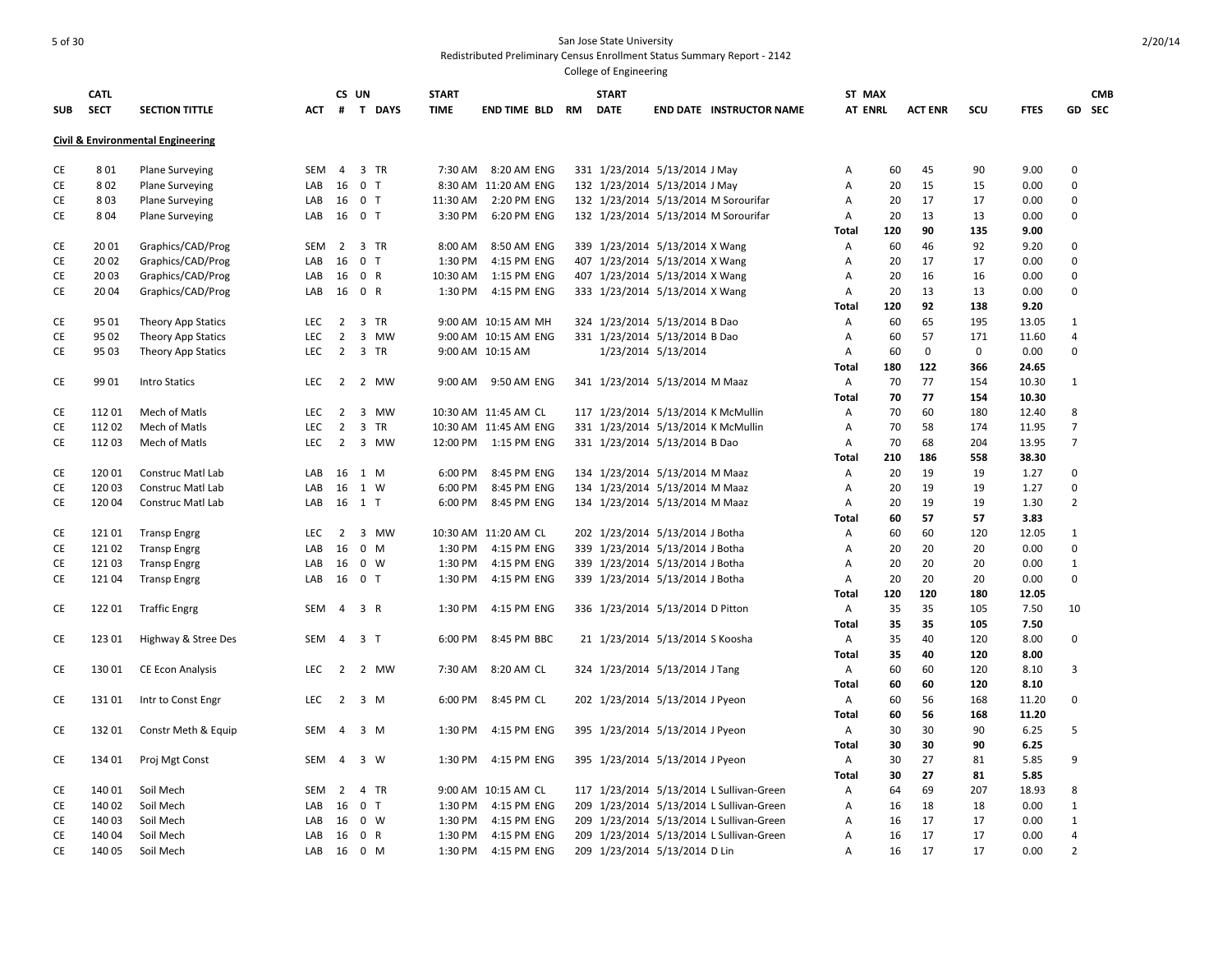|            | CATL        |                           |            | CS UN          |                |              | <b>START</b> |                       | <b>START</b>                       |                                          | ST MAX                         |          |                |             |              |                | <b>CMB</b> |
|------------|-------------|---------------------------|------------|----------------|----------------|--------------|--------------|-----------------------|------------------------------------|------------------------------------------|--------------------------------|----------|----------------|-------------|--------------|----------------|------------|
| <b>SUB</b> | <b>SECT</b> | <b>SECTION TITTLE</b>     | <b>ACT</b> |                |                | # T DAYS     | <b>TIME</b>  | END TIME BLD RM       | <b>DATE</b>                        | <b>END DATE INSTRUCTOR NAME</b>          | <b>AT ENRL</b>                 |          | <b>ACT ENR</b> | SCU         | <b>FTES</b>  |                | GD SEC     |
|            |             |                           |            |                |                |              |              |                       |                                    |                                          | <b>Total</b>                   | 128      | 138            | 276         | 18.93        |                |            |
| CE         | 141 01      | <b>Found Design</b>       | SEM        | 4 3 R          |                |              | 1:30 PM      | 4:15 PM ENG           |                                    | 395 1/23/2014 5/13/2014 L Sullivan-Green | Α                              | 30       | 30             | 90          | 6.05         | $\mathbf{1}$   |            |
|            |             |                           |            |                |                |              |              |                       |                                    |                                          | Total                          | 30       | 30             | 90          | 6.05         |                |            |
| CE         | 15001       | Hydro and Hydrau          | SEM        | 2              |                | 3 TR         | 8:00 AM      | 8:50 AM ENG           |                                    | 341 1/23/2014 5/13/2014 S Tanverakul     | Α                              | 80       | 64             | 128         | 13.10        | 6              |            |
| CE         | 15002       | Hydro and Hydrau          | LAB        | 16             | $\mathbf 0$    | $\mathsf{T}$ | 1:30 PM      | 4:15 PM ENG           | 150 1/23/2014 5/13/2014 J Lee      |                                          | Α                              | 20       | 19             | 19          | 0.00         | $\mathbf 0$    |            |
| CE         | 15003       | Hydro and Hydrau          | LAB        | 16             |                | 0 W          | 1:30 PM      | 4:15 PM ENG           | 150 1/23/2014 5/13/2014 J Lee      |                                          | A                              | 20       | 18             | 18          | 0.00         | $\overline{3}$ |            |
| CE         | 15004       | Hydro and Hydrau          | LAB        | 16             | 0 R            |              | 1:30 PM      | 4:15 PM ENG           |                                    | 150 1/23/2014 5/13/2014 S Tanverakul     | Α                              | 20       | 20             | 20          | 0.00         | $\mathbf 2$    |            |
| CE         | 15005       | Hydro and Hydrau          | LAB        | 16             | 0 M            |              | 1:30 PM      | 4:15 PM ENG           | 150 1/23/2014 5/13/2014 J Lee      |                                          | A                              | 20       | $\overline{7}$ | 7           | 0.00         | $\mathbf{1}$   |            |
|            |             |                           |            |                |                |              |              |                       |                                    |                                          | <b>Total</b>                   | 160      | 128            | 192         | 13.10        |                |            |
| CE         | 152 01      | Engr Hydrology            | SEM        | $\overline{4}$ |                | 3 M          | 1:30 PM      | 4:15 PM ENG           | 335 1/23/2014 5/13/2014 W Wang     |                                          | $\overline{A}$                 | 30       | 16             | 48          | 3.35         | $\overline{3}$ |            |
|            |             |                           |            |                |                |              |              |                       |                                    |                                          | Total                          | 30       | 16             | 48          | 3.35         |                |            |
| CE         | 154 01      | <b>Hydraulic Design</b>   | SEM        | $\overline{4}$ |                | 3 W          | 1:30 PM      | 4:15 PM ENG           | 340 1/23/2014 5/13/2014 X Wang     |                                          | Α                              | 35       | 31             | 93          | 6.50         | 6              |            |
|            |             |                           |            |                |                |              |              |                       |                                    |                                          | Total                          | 35       | 31             | 93          | 6.50         |                |            |
| CE         | 16001       | <b>Struc Anlys</b>        | <b>SEM</b> | $\overline{2}$ |                | 3 TR         |              | 10:30 AM 11:20 AM CL  | 202 1/23/2014 5/13/2014 S Vukazich |                                          | Α                              | 60       | 59             | 118         | 11.85        | $\mathbf{1}$   |            |
| CE         | 16002       | <b>Struc Anlys</b>        | LAB        | 16             | 0 <sub>T</sub> |              | 1:30 PM      | 4:15 PM ENG           | 340 1/23/2014 5/13/2014 S Vukazich |                                          | $\overline{A}$                 | 20       | 19             | 19          | 0.00         | $\mathbf{1}$   |            |
| CE         | 16003       | <b>Struc Anlys</b>        | LAB        | 16             | 0 R            |              | 1:30 PM      | 4:15 PM ENG           | 340 1/23/2014 5/13/2014 S Vukazich |                                          | Α                              | 20       | 19             | 19          | 0.00         | $\mathbf 0$    |            |
| CE         | 16004       | <b>Struc Anlys</b>        | LAB        | 16             | 0 M            |              | 1:30 PM      | 4:15 PM ENG           | 340 1/23/2014 5/13/2014 S Vukazich |                                          | Α                              | 20       | 21             | 21          | 0.00         | $\mathbf 0$    |            |
| CE         | 160 05      | <b>Struc Anlys</b>        | LAB        |                | 0              |              |              |                       |                                    |                                          | X                              | 0        | $\mathbf 0$    | $\mathbf 0$ | 0.00         | $\mathbf 0$    |            |
| CE         | 16006       | <b>Struc Anlys</b>        | <b>SEM</b> | $\overline{2}$ |                | 3 TR         | 4:30 PM      | 5:20 PM ENG           | 395 1/23/2014 5/13/2014 S Vukazich |                                          | $\overline{A}$                 | 20       | 18             | 36          | 3.65         | $1\,$          |            |
| CE         | 160 07      | <b>Struc Anlys</b>        | LAB        | 16             | 0 R            |              | 6:00 PM      | 8:50 PM ENG           | 395 1/23/2014 5/13/2014 S Vukazich |                                          | $\overline{A}$                 | 20       | 18             | 18          | 0.00         | $\mathbf{1}$   |            |
|            |             |                           |            |                |                |              |              |                       |                                    |                                          | <b>Total</b>                   | 160      | 154            | 231         | 15.50        |                |            |
| CE         | 162 01      | <b>Struc Concrete Des</b> | SEM        | $\overline{4}$ |                | 3 TR         |              | 10:30 AM 11:20 AM ENG |                                    | 329 1/23/2014 5/13/2014 A Al-Manaseer    | Α                              | 48       | 53             | 106         | 10.70        | $\overline{2}$ |            |
| CE         | 16202       | <b>Struc Concrete Des</b> | LAB        | 16             | $\mathbf 0$    | $\mathsf{T}$ | 1:30 PM      | 4:20 PM ENG           |                                    | 335 1/23/2014 5/13/2014 A Al-Manaseer    | A                              | 16       | 18             | 18          | 0.00         | $\mathbf 0$    |            |
| CE         | 162 03      | <b>Struc Concrete Des</b> | LAB        | 16             | 0 R            |              | 1:30 PM      | 4:20 PM ENG           |                                    | 335 1/23/2014 5/13/2014 A Al-Manaseer    | Α                              | 16       | 18             | 18          | 0.00         | $\overline{2}$ |            |
| <b>CE</b>  | 162 04      | <b>Struc Concrete Des</b> | LAB        | 16             |                | $0 \quad W$  | 1:30 PM      | 4:20 PM ENG           |                                    | 335 1/23/2014 5/13/2014 A Al-Manaseer    | A                              | 16       | 17             | 17          | 0.00         | $\Omega$       |            |
|            |             |                           |            |                |                |              |              |                       |                                    |                                          | Total                          | 96       | 106            | 159         | 10.70        |                |            |
| CE         | 163 01      | Design Steel Struc        | <b>SEM</b> | $\overline{4}$ |                | 3 W          | 1:30 PM      | 4:15 PM ENG           |                                    | 131 1/23/2014 5/13/2014 K McMullin       | Α                              | 35       | 35             | 105         | 7.30         | 6              |            |
|            |             |                           |            |                |                |              |              |                       |                                    |                                          | <b>Total</b>                   | 35       | 35             | 105         | 7.30         |                |            |
| CE         | 165 01      | <b>Erthquk Resis Dsgn</b> | <b>SEM</b> | 5              |                | 3 M          | 1:30 PM      | 4:15 PM ENG           |                                    | 131 1/23/2014 5/13/2014 K McMullin       | Α                              | 35       | 24             | 72          | 5.45         | 13             |            |
|            |             |                           |            |                |                |              |              |                       |                                    |                                          | Total                          | 35       | 24             | 72          | 5.45         |                |            |
| CE         | 17001       | Prin Environ Engr         | LEC        | $\overline{2}$ |                | 3 MW         | 9:00 AM      | 9:50 AM CL            | 222 1/23/2014 5/13/2014 J Mukhar   |                                          | Α                              | 80       | 70             | 140         | 14.10        | $\overline{2}$ |            |
| CE         | 17002       | Prin Environ Engr         | LAB        | 16             | $\mathbf 0$    | M            | 1:30 PM      | 4:15 PM ENG           | 336 1/23/2014 5/13/2014 K Liu      |                                          | A                              | 20       | 19             | 19          | 0.00         | 0              |            |
| CE         | 17003       | Prin Environ Engr         | LAB        | 16             | 0 W            |              | 1:30 PM      | 4:15 PM ENG           | 336 1/23/2014 5/13/2014 K Liu      |                                          | Α                              | 20       | 20             | 20          | 0.00         | 0              |            |
| СE         | 17004       | Prin Environ Engr         | LAB        | 16             | 0 <sub>T</sub> |              | 1:30 PM      | 4:15 PM ENG           | 336 1/23/2014 5/13/2014 K Liu      |                                          | A                              | 20       | 18             | 18          | 0.00         | 0              |            |
| <b>CE</b>  | 17005       | Prin Environ Engr         | LAB        | 16 0 W         |                |              | 6:00 PM      | 8:50 PM ENG           | 336 1/23/2014 5/13/2014 K Liu      |                                          | $\overline{A}$                 | 20       | 13             | 13          | 0.00         | $\mathbf 2$    |            |
|            |             |                           |            |                |                |              |              |                       |                                    |                                          | <b>Total</b>                   | 160      | 140            | 210         | 14.10        |                |            |
| CE         | 174 01      | Wtr Dist WW Coll          | <b>SEM</b> | 5              | 3 R            |              | 6:00 PM      | 8:45 PM CL            | 234 1/23/2014 5/13/2014 B Kassab   |                                          | Α                              | 35       | 24             | 72          | 5.10         | 6              |            |
|            |             |                           |            |                |                |              |              |                       |                                    |                                          | <b>Total</b>                   | 35       | 24             | 72          | 5.10         |                |            |
| CE         | 18101       | Civ Eng Systems           | SEM        | 5              |                | 3 MW         |              | 9:00 AM 10:15 AM CL   | 205 1/23/2014 5/13/2014 J Botha    |                                          | Α                              | 18       | 19             | 57          | 3.80         | $\mathbf 0$    |            |
| СE         | 18103       | Civ Eng Systems           | SEM        | 5              |                | $3 \, M$     | 6:00 PM      | 8:45 PM ENG           | 327 1/23/2014 5/13/2014 S Fakhry   |                                          | Α                              | 18       | 18             | 54          | 3.60         | $\mathbf 0$    |            |
| CE         | 18104       | Civ Eng Systems           | SEM        | 5              | 3 R            |              | 6:00 PM      | 8:45 PM ENG           | 338 1/23/2014 5/13/2014 S Fakhry   |                                          | Α                              | 18       | 18             | 54          | 3.60         | 0              |            |
|            |             |                           |            |                |                |              |              |                       |                                    |                                          | Total                          | 54       | 55             | 165         | 11.00        |                |            |
| CE         | 19001       | Numer Solu CE Prob        | <b>LEC</b> | 2              | 2 T            |              | 6:00 PM      | 7:50 PM BBC           | 326 1/23/2014 5/13/2014 U Ndon     |                                          | A                              | 60       | 58             | 116         | 7.73         | 0              |            |
|            |             |                           |            |                |                |              |              |                       |                                    |                                          | Total                          | 60       | 58             | 116         | 7.73         |                |            |
| CE         | 192 01      | Prob Models for CE        | <b>SEM</b> | 2              | 2 F            |              |              | 9:30 AM 11:20 AM CL   | 324 1/23/2014 5/13/2014 J Mukhar   |                                          | $\overline{A}$                 | 60       | 59<br>59       | 118         | 7.90<br>7.90 | $\mathbf{1}$   |            |
| <b>CE</b>  | 21001       | <b>Advanced Mechanics</b> | SEM        | - 5            | 3 M            |              | 6:00 PM      | 8:45 PM CCB           | 101 1/23/2014 5/13/2014 A Singhal  |                                          | <b>Total</b><br>$\overline{A}$ | 60<br>40 | 25             | 118<br>75   | 6.25         | 25             |            |
|            |             |                           |            |                |                |              |              |                       |                                    |                                          | <b>Total</b>                   | 40       | 25             | 75          | 6.25         |                |            |
|            |             |                           |            |                |                |              |              |                       |                                    |                                          |                                |          |                |             |              |                |            |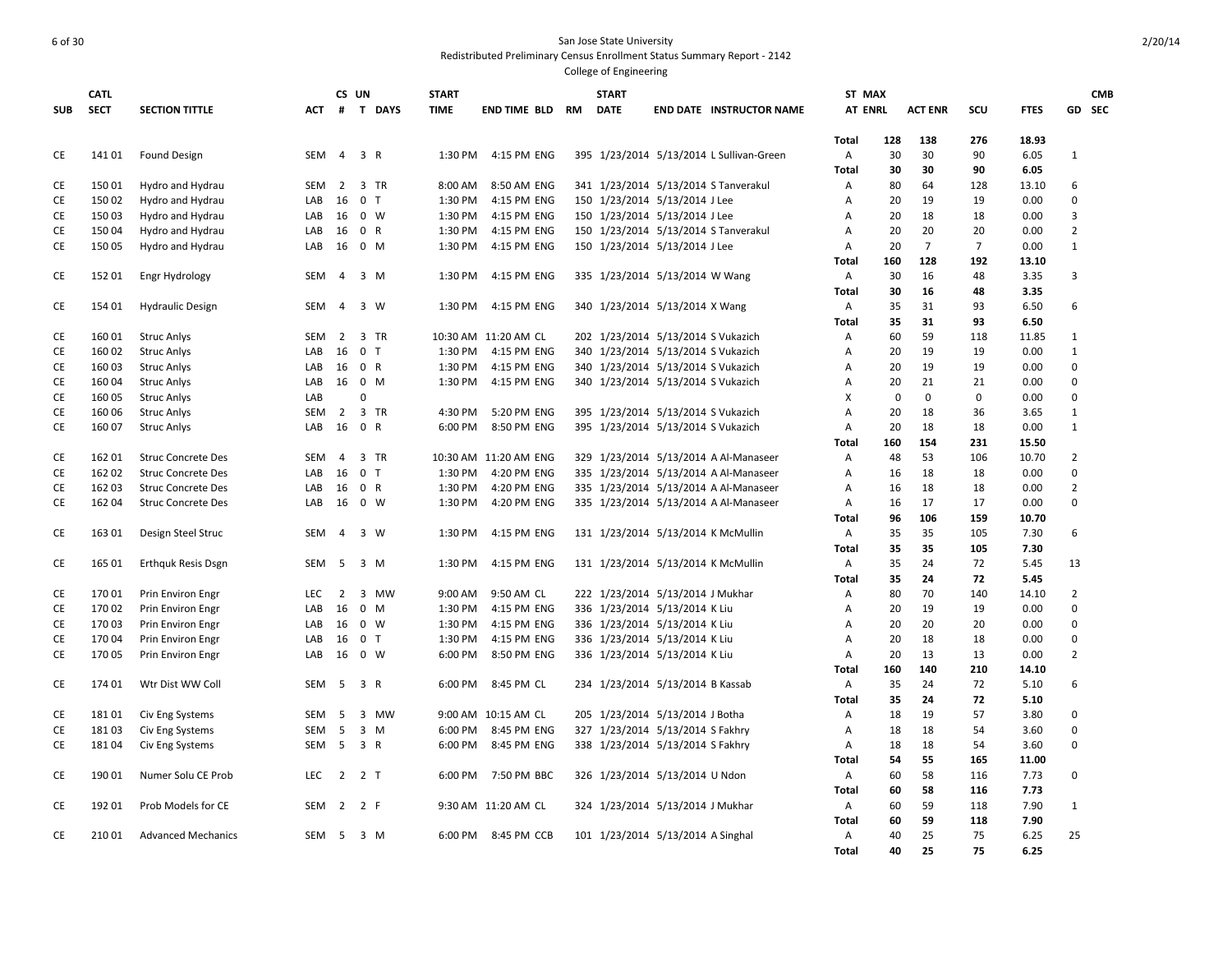| <b>SUB</b> | CATL<br><b>SECT</b> | <b>SECTION TITTLE</b>       | <b>ACT</b> | #           | CS UN<br><b>DAYS</b><br>T             | <b>START</b><br><b>TIME</b> | <b>END TIME BLD</b> | <b>RM</b> | <b>START</b><br><b>DATE</b> |                                    | <b>END DATE INSTRUCTOR NAME</b>         | ST MAX<br><b>AT ENRL</b> |      | <b>ACT ENR</b> | SCU      | <b>FTES</b> | GD SEC      | <b>CMB</b> |
|------------|---------------------|-----------------------------|------------|-------------|---------------------------------------|-----------------------------|---------------------|-----------|-----------------------------|------------------------------------|-----------------------------------------|--------------------------|------|----------------|----------|-------------|-------------|------------|
|            |                     |                             |            |             |                                       |                             |                     |           |                             |                                    |                                         |                          |      |                |          |             |             |            |
| CE         | 225 01              | Public Transp Sys           | SEM        |             | 5 3 R                                 | 6:00 PM                     | 8:45 PM ENG         |           |                             | 340 1/23/2014 5/13/2014 S Koosha   |                                         | A                        | 30   | 30             | 90       | 7.50        | 30          |            |
|            |                     |                             |            |             |                                       |                             |                     |           |                             |                                    |                                         | Total                    | 30   | 30             | 90       | 7.50        |             |            |
| CE         | 22601               | <b>Topics in Transp Eng</b> | SEM        | $5^{\circ}$ | 3 W                                   | 6:00 PM                     | 8:45 PM HGH         |           |                             | 225 1/23/2014 5/13/2014 S Fakhry   |                                         | $\mathsf{A}$             | 40   | 20             | 60       | 5.00        | 20          |            |
|            |                     |                             |            |             |                                       |                             |                     |           |                             |                                    |                                         | <b>Total</b>             | 40   | 20             | 60       | 5.00        |             |            |
| CE         | 23701               | Sustainable Constr          | <b>SEM</b> | 5           | 3 W                                   | 6:00 PM                     | 8:45 PM ENG         |           |                             | 340 1/23/2014 5/13/2014 C Weston   |                                         | $\mathsf{A}$             | 30   | 24             | 72       | 6.00        | 24          |            |
|            |                     |                             |            |             |                                       |                             |                     |           |                             |                                    |                                         | <b>Total</b>             | 30   | 24             | 72       | 6.00        |             |            |
| CE         | 239 01              | Info Tech in Const          | SEM        | $5^{\circ}$ | 3 M                                   | 6:00 PM                     | 8:45 PM CL          |           |                             | 234 1/23/2014 5/13/2014 H Tooryani |                                         | Α                        | 40   | 37             | 111      | 9.20        | 36          |            |
|            |                     |                             |            |             |                                       |                             |                     |           |                             |                                    |                                         | Total                    | 40   | 37             | 111      | 9.20        |             |            |
| CE         | 240 01              | Adv Soil Mech               | SEM        | $5^{\circ}$ | 3 R                                   | 6:00 PM                     | 8:45 PM IS          |           |                             | 215 1/23/2014 5/13/2014 B Dao      |                                         | A                        | 30   | 18             | 54       | 4.50        | 18          |            |
|            |                     |                             |            |             |                                       |                             |                     |           |                             |                                    |                                         | <b>Total</b>             | 30   | 18             | 54       | 4.50        |             |            |
| CE         | 25201               | Adv Hydrology               | SEM        | $5^{\circ}$ | 3 W                                   | 6:00 PM                     | 8:45 PM ENG         |           |                             | 395 1/23/2014 5/13/2014 W Wang     |                                         | $\mathsf{A}$             | 30   | 18             | 54       | 4.50        | 18          |            |
|            |                     |                             |            |             |                                       |                             |                     |           |                             |                                    |                                         | <b>Total</b>             | 30   | 18             | 54       | 4.50        |             |            |
| CE         | 256 01              | <b>SWR Engr</b>             | SEM        | 5           | $3 \, M$                              | 6:00 PM                     | 8:45 PM SH          |           |                             | 345 1/23/2014 5/13/2014 W Wang     |                                         | $\mathsf{A}$             | 40   | 19             | 57       | 4.75        | 19          |            |
|            |                     |                             |            |             |                                       |                             |                     |           |                             |                                    |                                         | Total                    | 40   | 19             | 57       | 4.75        |             |            |
| СE         | 261 02              | Adv Concrete Des            | SEM        | 5           | 3 W                                   | 6:00 PM                     | 8:45 PM CCB         |           |                             | 101 1/23/2014 5/13/2014 B Dao      |                                         | A                        | 40   | 21             | 63       | 5.25        | 21          |            |
|            |                     |                             |            |             |                                       |                             |                     |           |                             |                                    |                                         | <b>Total</b>             | 40   | 21             | 63       | 5.25        |             |            |
| CE         | 275 01              | Ind/Haz Waste TR            | SEM        | 5           | 3 <sub>1</sub>                        | 6:00 PM                     | 8:45 PM ENG         |           |                             | 395 1/23/2014 5/13/2014 J Mukhar   |                                         | $\mathsf{A}$             | 30   | 25             | 75       | 6.25        | 25          |            |
|            |                     |                             |            |             |                                       |                             |                     |           |                             |                                    |                                         | Total                    | 30   | 25             | 75       | 6.25        |             |            |
| CE         | 298 01              | <b>Special Problems</b>     | <b>SUP</b> | 25          | $\overline{3}$<br>TBA                 |                             |                     |           |                             |                                    | 1/23/2014 5/13/2014 K McMullin          | Α                        | 10   | 1              | 3        | 0.25        | 1           |            |
| CE         | 298 02              | <b>Special Problems</b>     | <b>SUP</b> | 25          | <b>TBA</b><br>$\overline{\mathbf{3}}$ |                             |                     |           |                             | 1/23/2014 5/13/2014                |                                         | A                        | 10   | 0              | 0        | 0.00        | 0           |            |
| CE         | 298 03              | <b>Special Problems</b>     | SUP        | 25          | <b>TBA</b><br>3                       |                             |                     |           |                             | 1/23/2014 5/13/2014                |                                         |                          | 10   | $\mathbf 0$    | 0        | 0.00        | $\mathbf 0$ |            |
| СE         | 298 04              | <b>Special Problems</b>     | SUP        | 25          | <b>TBA</b><br>3                       |                             |                     |           |                             | 1/23/2014 5/13/2014                |                                         |                          | 10   | $\Omega$       | 0        | 0.00        | 0           |            |
|            |                     |                             |            |             |                                       |                             |                     |           |                             |                                    |                                         | Total                    | 40   | 1              | 3        | 0.25        |             |            |
| CE         | 299 01              | <b>Masters Thesis</b>       | SUP        | 25          | TBA<br>3                              |                             |                     |           |                             | 1/23/2014 5/13/2014 K McMullin     |                                         | Α                        | 10   |                | 3        | 0.25        | 1           |            |
| CE         | 299 02              | <b>Masters Thesis</b>       | SUP        | 25          | $\overline{\mathbf{3}}$<br>TBA        |                             |                     |           |                             | 1/23/2014 5/13/2014                |                                         |                          | 10   | 0              | $\Omega$ | 0.00        | $\mathbf 0$ |            |
|            |                     |                             |            |             |                                       |                             |                     |           |                             |                                    |                                         | Total                    | 20   | 1              | 3        | 0.25        |             |            |
|            |                     |                             |            |             |                                       |                             |                     |           |                             |                                    | Civil & Environmental Engineering Total |                          | 2618 | 2229           | 4936     | 346.65      |             |            |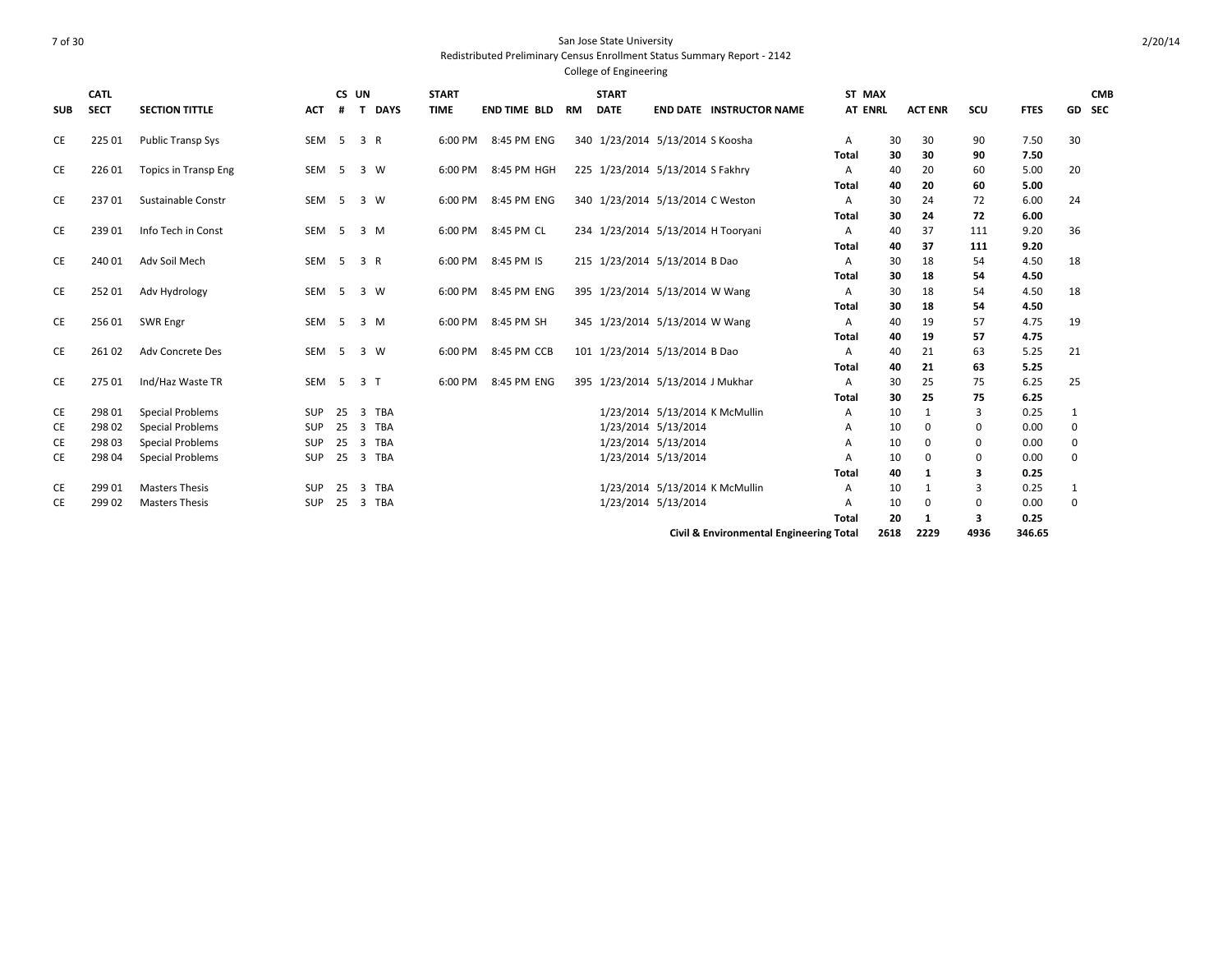## 8 of 30 San Jose State University Redistributed Preliminary Census Enrollment Status Summary Report - 2142 College of Engineering

**SUB CATL SECT SECTION TITTLE CS UN # T DAYS START TIME END TIME BLD RM START DATE END DATE INSTRUCTOR NAME ST MAX AT ENRL ENRL ACT ENR SCU FTES GD SEC Computer Engineering** CMPE 30 01 Programming Concept & Meth LEC 1 3 MW 11:00 AM 11:50 AM ENG 337 1/23/2014 5/13/2014 H Ozemek A 60 61 122 12.20 0 CMPE 30 02 Programming Concept & Meth LAB 16 0 W 5:30 PM 8:20 PM ENG 405 1/23/2014 5/13/2014 C Abboud A 30 33 33 0.00 0 CMPE 30 03 Programming Concept & Meth LAB 16 0 R 5:30 PM 8:20 PM ENG 405 1/23/2014 5/13/2014 C Abboud A 30 28 28 0.00 0 CMPE 30 04 Programming Concept & Meth LEC 1 3 F 8:00 AM 9:50 AM ENG 337 1/23/2014 5/13/2014 P Kang A 60 53 106 10.60 0 CMPE 30 05 Programming Concept & Meth LAB 16 0 S 8:30 AM 11:20 AM ENG 405 1/23/2014 5/13/2014 P Kang A 30 29 29 0.00 0 CMPE 30 06 Programming Concept & Meth LEC 3 X 0 0 0 0.00 0 CMPE 30 07 Programming Concept & Meth LAB 0 X 0 0 0 0.00 0 CMPE 30 08 Programming Concept & Meth LAB 16 0 F 10:00 AM 12:45 PM ENG 405 1/23/2014 5/13/2014 P Kang A 30 24 24 0.00 0 **Total 240 228 342 22.80** CMPE 50 01 Object Orient Concept Meth LEC 1 3 TR 4:30 PM 5:20 PM ENG 337 1/23/2014 5/13/2014 C Tarng A 60 60 120 12.00 0 CMPE 50 02 Object Orient Concept Meth LAB 16 0 T 1:30 PM 4:20 PM ENG 489 1/23/2014 5/13/2014 C Tarng A 30 29 29 0.00 0 CMPE 50 03 Object Orient Concept Meth LAB 16 0 R 1:30 PM 4:20 PM ENG 489 1/23/2014 5/13/2014 C Tarng A 30 31 31 0.00 0 CMPE 50 04 Object Orient Concept Meth LEC 3 X 0 0 0 0.00 0 CMPE 50 05 Object Orient Concept Meth LAB 0 X 0 0 0 0.00 0 CMPE 50 06 Object Orient Concept Meth LAB 0 X 0 0 0 0.00 0 **Total 120 120 180 12.00** CMPE 102 01 Embedded Software SEM 4 3 MW 12:00 PM 1:15 PM ENG 325 1/23/2014 5/13/2014 A Bindal A 50 45 135 9.00 0 C SE 102 01 Embedded Software SEM 4 3 MW 12:00 PM 1:15 PM ENG 325 1/23/2014 5/13/2014 A Bindal A a 0 0 0 0.00 0 C CMPE 102 02 Embedded Software SEM 4 3 MW 10:30 AM 11:45 AM ENG 325 1/23/2014 5/13/2014 H Katircioglu A 50 34 102 6.80 0 C \* SE 102 02 Embedded Software SEM 4 3 MW 10:30 AM 11:45 AM ENG 325 1/23/2014 5/13/2014 H Katircioglu A 0 0 0 0.00 0 C \* **Total 100 79 237 15.80** CMPE 110 01 Embedded Electron SEM 4 3 MW 10:30 AM 11:20 AM ENG 329 1/23/2014 5/13/2014 A Bindal A 50 48 96 9.60 0 CMPE 11002 Embedded Electron LAB 16 0 T 4:30 PM 7:20 PM ENG 286 1/23/2014 5/13/2014 A Bindal A 25 24 24 0.00 0 CMPE 110 03 Embedded Electron LAB 16 0 T 1:30 PM 4:20 PM ENG 286 1/23/2014 5/13/2014 A Bindal A 25 24 24 0.00 0 **Total 100 96 144 9.60** CMPE 120 01 Computer Org & Arch SEM 4 3 MW 1:30 PM 2:45 PM CL 238 1/23/2014 5/13/2014 M Qiu A 44 24 72 4.80 0 C \* SE 12001 Computer Org & Arch SEM 4 3 MW 1:30 PM 2:45 PM CL 238 1/23/2014 5/13/2014 M Qiu A 0 0 0 0.00 0 C **Total 44 24 72 4.80** CMPE 124 01 Digital Design I SEM 4 3 MW 8:00 AM 8:50 AM ENG 337 1/23/2014 5/13/2014 H Ozemek A 60 41 82 8.20 0 CMPE 12402 Digital Design I LAB 16 0 M 1:30 PM 4:20 PM ENG 278 1/23/2014 5/13/2014 H Ozemek A 20 20 20 0.00 0 CMPE 124 03 Digital Design I LAB 0 X 0 0 0 0.00 0 CMPE 124 04 Digital Design I LAB 0 X 0 0 0 0.00 0 CMPE 124 05 Digital Design I LAB 16 0 W 1:30 PM 4:20 PM ENG 278 1/23/2014 5/13/2014 H Ozemek A 20 21 21 0.00 0 **Total 100 82 123 8.20** CMPE 125 01 Digital Design 2 SEM 4 3 MW 12:00 PM 12:50 PM ENG 339 1/23/2014 5/13/2014 D Hung A 48 30 60 6.00 0 CMPE 125 02 Digital Design 2 CM LAB 16 0 M 2:30 PM 5:20 PM ENG 288 1/23/2014 5/13/2014 D Hung CM A 24 30 30 0.00 0 CMPE 125 03 Digital Design 2 LAB 0 X 0 0 0 0.00 0 **Total 72 60 90 6.00** CMPE 126 01 Alg & Data Str Des COMPUS LEC 4 3 TR 1:30 PM 2:20 PM ENG 341 1/23/2014 5/13/2014 F Lin A 78 45 90 9.05 1 CMPE 12602 Alg & Data Str Des COMPUS LAB 16 0 T 2:30 PM 5:20 PM ENG 206 1/23/2014 5/13/2014 F Lin COMPUS A 24 24 24 0.00 0 CMPE 126 03 Alg & Data Str Des CMP LAB 16 0 R 2:30 PM 5:20 PM ENG 206 1/23/2014 5/13/2014 F Lin A 24 21 21 0.00 1 CMPE 126 04 Alg & Data Str Des LAB 0 X 0 0 0 0.00 0 **Total 126 90 135 9.05** CMPE 12701 Microproc Design 1 SEM 4 3 MW 1:30 PM 2:20 PM ENG 301 1/23/2014 5/13/2014 H Li A 35 35 70 7.00 0 CMPE 12702 Microproc Design 1 LAB 16 0 T 4:30 PM 7:20 PM ENG 268 1/23/2014 5/13/2014 H Li A 35 35 35 0.00 0

**CMB** 

**Total 70 70 105 7.00**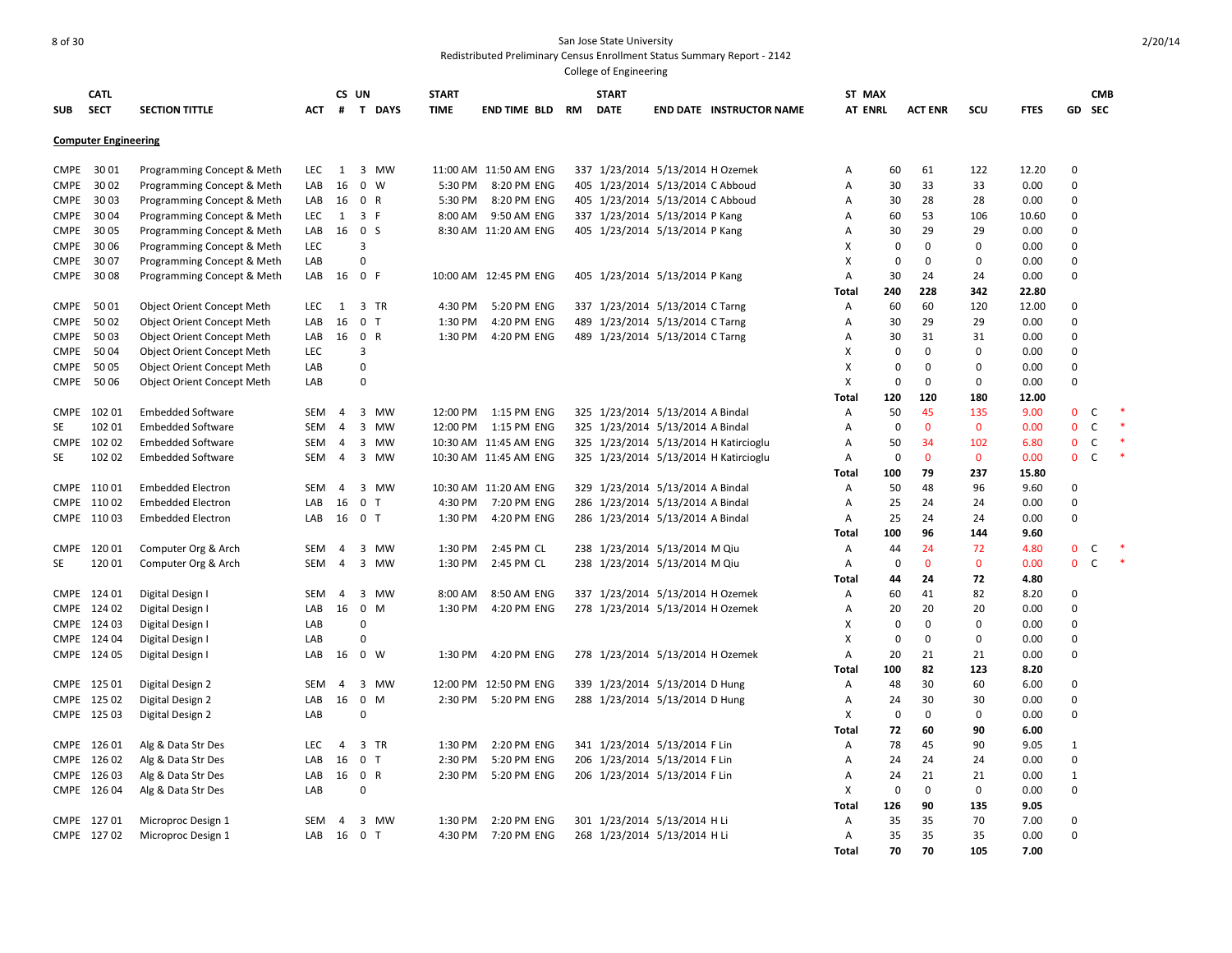| <b>SUB</b>  | <b>CATL</b><br><b>SECT</b> | <b>SECTION TITTLE</b>              | <b>ACT</b>        |                     | CS UN                   | # T DAYS          | <b>START</b><br><b>TIME</b> | END TIME BLD RM            | <b>START</b><br><b>DATE</b>                                        |                             | <b>END DATE INSTRUCTOR NAME</b>     | ST MAX<br><b>AT ENRL</b> |                   | <b>ACT ENR</b>     | scu                 | <b>FTES</b>  |                             | <b>CMB</b><br>GD SEC |        |
|-------------|----------------------------|------------------------------------|-------------------|---------------------|-------------------------|-------------------|-----------------------------|----------------------------|--------------------------------------------------------------------|-----------------------------|-------------------------------------|--------------------------|-------------------|--------------------|---------------------|--------------|-----------------------------|----------------------|--------|
|             |                            |                                    |                   |                     |                         |                   |                             |                            |                                                                    |                             |                                     |                          |                   |                    |                     |              |                             |                      |        |
|             | CMPE 130 01                | Adv Alg Des                        | <b>LEC</b>        |                     | 2 3 TR                  |                   | 3:00 PM                     | 4:15 PM ENG                | 341 1/23/2014 5/13/2014 Y Park                                     |                             |                                     | $\overline{A}$           | 45                | 34                 | 102                 | 6.80         | 0                           |                      |        |
|             |                            |                                    |                   |                     |                         |                   |                             |                            |                                                                    |                             |                                     | Total                    | 45                | 34                 | 102                 | 6.80         |                             |                      |        |
|             | CMPE 13101                 | Software Engr I                    | SEM<br><b>SEM</b> | 4<br>$\overline{4}$ | 3                       | 3 MW<br><b>MW</b> | 12:00 PM                    | 1:15 PM ENG<br>1:15 PM ENG | 337 1/23/2014 5/13/2014 W Yu                                       |                             |                                     | Α                        | 45<br>$\mathbf 0$ | 45<br>$\mathbf{0}$ | 135<br>$\mathbf{0}$ | 9.00         | $\mathbf 0$<br>$\mathbf{0}$ | C<br>C               | $\ast$ |
| <b>SE</b>   | 13101                      | Software Engr I                    | <b>SEM</b>        | $\overline{4}$      | $\overline{3}$          | TR                | 12:00 PM                    |                            | 337 1/23/2014 5/13/2014 W Yu                                       |                             |                                     | A                        |                   | 25                 | 75                  | 0.00         | $\mathbf{1}$                | $\mathsf{C}$         |        |
|             | CMPE 13102<br>13102        | Software Engr I<br>Software Engr I | SEM               | 4                   | $\overline{3}$          | TR                | 3:00 PM<br>3:00 PM          | 4:15 PM ENG<br>4:15 PM ENG | 337 1/23/2014 5/13/2014 B Eswar<br>337 1/23/2014 5/13/2014 B Eswar |                             |                                     | A                        | 50<br>$\mathbf 0$ | $\mathbf{0}$       | $\mathbf 0$         | 5.05<br>0.00 | $\mathbf{0}$                | $\mathsf{C}$         |        |
| SE          |                            |                                    |                   |                     |                         |                   |                             |                            |                                                                    |                             |                                     | Α<br>Total               | 95                | 70                 | 210                 | 14.05        |                             |                      |        |
| <b>CMPE</b> | 13301                      | Softwware Engr II                  | SEM               | $\overline{4}$      | $\overline{\mathbf{3}}$ |                   |                             |                            |                                                                    | 1/23/2014 5/13/2014         |                                     | X                        | $\Omega$          | $\Omega$           | $\mathbf 0$         | 0.00         | $\mathbf 0$                 |                      |        |
| SE          | 13301                      | Softwware Engr II                  | <b>SEM</b>        |                     | 3                       |                   |                             |                            |                                                                    |                             |                                     | х                        | $\mathbf 0$       | $\mathbf 0$        | $\mathbf 0$         | 0.00         | 0                           |                      |        |
|             | CMPE 133 02                | Softwware Engr II                  | LAB               | 16 0                |                         |                   |                             |                            |                                                                    | 1/23/2014 5/13/2014         |                                     | X                        | $\mathbf 0$       | $\Omega$           | $\Omega$            | 0.00         | 0                           |                      |        |
| SE          | 133 02                     | Softwware Engr II                  | LAB               |                     | $\Omega$                |                   |                             |                            |                                                                    |                             |                                     | X                        | $\mathbf 0$       | $\mathbf 0$        | $\mathbf 0$         | 0.00         | 0                           |                      |        |
|             | CMPE 133 03                | Softwware Engr II                  | SEM               | 4                   |                         | 3 MW              | 9:00 AM                     | 9:50 AM ENG                | 325 1/23/2014 5/13/2014 C Tarng                                    |                             |                                     | $\overline{A}$           | 50                | 49                 | 147                 | 9.85         | $\mathbf{1}$                | $\mathsf{C}$         |        |
| SE          | 13303                      | Softwware Engr II                  | <b>SEM</b>        | $\overline{4}$      | 3                       | <b>MW</b>         | $9:00$ AM                   | 9:50 AM ENG                | 325 1/23/2014 5/13/2014 C Tarng                                    |                             |                                     | Α                        | $\mathbf 0$       | $\mathbf{0}$       | $\mathbf{0}$        | 0.00         | $\mathbf{0}$                | C                    |        |
|             | CMPE 133 04                | Softwware Engr II                  | LAB               | 16                  | $\mathbf 0$             | TBA               |                             |                            |                                                                    | 1/23/2014 5/13/2014 C Tarng |                                     | A                        | 50                | 49                 | $\mathbf 0$         | 0.00         | $\mathbf{1}$                | $\mathsf{C}$         |        |
| SE          | 13304                      | Softwware Engr II                  | LAB               | 16                  | $\mathbf 0$             | <b>TBA</b>        |                             |                            |                                                                    | 1/23/2014 5/13/2014 C Tarng |                                     | $\overline{A}$           | $\mathbf 0$       | $\mathbf 0$        | $\mathbf{0}$        | 0.00         | $\mathbf{0}$                | $\mathsf{C}$         |        |
|             |                            |                                    |                   |                     |                         |                   |                             |                            |                                                                    |                             |                                     | Total                    | 100               | 98                 | 147                 | 9.85         |                             |                      |        |
|             | CMPE 137 01                | Mobile Software Engineer           | SEM               | 5                   | 3                       | MW                | 3:00 PM                     | 4:15 PM ENG                | 325 1/23/2014 5/13/2014 W Yu                                       |                             |                                     | $\mathsf{A}$             | 45                | 29                 | 87                  | 5.80         | $\mathbf{0}$                | C                    |        |
| SE          | 13701                      | Mobile Software Engineer           | SEM               | 5                   |                         | 3 MW              | 3:00 PM                     | 4:15 PM ENG                | 325 1/23/2014 5/13/2014 W Yu                                       |                             |                                     | $\mathsf{A}$             | $\mathbf 0$       | $\mathbf 0$        | $\mathbf 0$         | 0.00         | $\mathbf{0}$                | $\mathsf{C}$         |        |
|             |                            |                                    |                   |                     |                         |                   |                             |                            |                                                                    |                             |                                     | <b>Total</b>             | 45                | 29                 | 87                  | 5.80         |                             |                      |        |
|             | CMPE 138 01                | Database Systems I                 | SEM               | $\overline{4}$      |                         | 3 MW              | 1:30 PM                     | 2:45 PM ENG                | 337 1/23/2014 5/13/2014 K Li                                       |                             |                                     | $\mathsf{A}$             | 45                | 21                 | 63                  | 4.20         | 0                           |                      |        |
|             |                            |                                    |                   |                     |                         |                   |                             |                            |                                                                    |                             |                                     | Total                    | 45                | 21                 | 63                  | 4.20         |                             |                      |        |
|             | CMPE 140 01                | Comp Arch & Design                 | <b>SEM</b>        |                     | 3                       |                   |                             |                            |                                                                    |                             |                                     | Х                        | $\mathbf 0$       | $\mathbf 0$        | $\mathbf 0$         | 0.00         | 0                           |                      |        |
|             | CMPE 140 02                | Comp Arch & Design                 | LAB               |                     | $\Omega$                |                   |                             |                            |                                                                    |                             |                                     | X                        | $\mathbf 0$       | $\mathbf 0$        | $\mathbf 0$         | 0.00         | $\mathbf 0$                 |                      |        |
|             | CMPE 140 03                | Comp Arch & Design                 | SEM               | 4                   |                         | 3 MW              |                             | 10:00 AM 10:50 AM ENG      | 337 1/23/2014 5/13/2014 D Hung                                     |                             |                                     | $\overline{A}$           | 30                | 26                 | 52                  | 5.20         | 0                           |                      |        |
|             | CMPE 140 04                | Comp Arch & Design                 | LAB               | 16 0                |                         | W                 |                             | 3:00 PM 5:50 PM ENG        | 288 1/23/2014 5/13/2014 D Hung                                     |                             |                                     | A                        | 30                | 26                 | 26                  | 0.00         | $\Omega$                    |                      |        |
|             |                            |                                    |                   |                     |                         |                   |                             |                            |                                                                    |                             |                                     | Total                    | 60                | 52                 | 78                  | 5.20         |                             |                      |        |
|             | CMPE 142 01                | <b>Operating Systems</b>           | <b>SEM</b>        |                     | 3                       |                   |                             |                            |                                                                    |                             |                                     | X                        | $\mathbf 0$       | $\mathsf 0$        | $\mathsf 0$         | 0.00         | 0                           |                      |        |
|             | CMPE 142 02                | <b>Operating Systems</b>           | SEM               | $\overline{4}$      | 3 R                     |                   | 6:00 PM                     | 8:45 PM CL                 | 226 1/23/2014 5/13/2014 J Gomez                                    |                             |                                     | A                        | 60                | 22                 | 66                  | 4.45         | $\mathbf{1}$                |                      |        |
|             |                            |                                    |                   |                     |                         |                   |                             |                            |                                                                    |                             |                                     | <b>Total</b>             | 60                | 22                 | 66                  | 4.45         |                             |                      |        |
|             | CMPE 146 01                | <b>RT Embedded CoDes</b>           | SEM               | $\overline{4}$      |                         | 3 MW              | 9:00 AM                     | 9:50 AM ENG                | 337 1/23/2014 5/13/2014 H Ozemek                                   |                             |                                     | A                        | 30                | 18                 | 36                  | 3.60         | 0                           |                      |        |
|             | CMPE 146 02                | <b>RT Embedded CoDes</b>           | LAB               | 16                  | 0 F                     |                   |                             | 8:30 AM 11:20 AM ENG       | 278 1/23/2014 5/13/2014 H Ozemek                                   |                             |                                     | A                        | 30                | 18                 | 18                  | 0.00         | $\mathbf 0$                 |                      |        |
|             |                            |                                    |                   |                     |                         |                   |                             |                            |                                                                    |                             |                                     | Total                    | 60                | 36                 | 54                  | 3.60         |                             |                      |        |
|             | CMPE 148 01                | Comptr Networks I                  | SEM               | 4                   | 3                       | TR                | 1:30 PM                     | 2:45 PM ENG                | 331 1/23/2014 5/13/2014 R Fatoohi                                  |                             |                                     | $\mathsf{A}$             | 50                | 50                 | 150                 | 10.00        | $\mathbf{0}$                | C                    |        |
| <b>SE</b>   | 148 01                     | Comptr Networks                    | SEM               | $\overline{4}$      |                         | 3 TR              | 1:30 PM                     | 2:45 PM ENG                | 331 1/23/2014 5/13/2014 R Fatoohi                                  |                             |                                     | $\mathsf{A}$             | $\mathbf 0$       | $\mathbf{0}$       | $\mathbf{0}$        | 0.00         | $\mathbf{0}$                | $\mathsf{C}$         | $\ast$ |
|             |                            |                                    |                   |                     |                         |                   |                             |                            |                                                                    |                             |                                     | Total                    | 50                | 50                 | 150                 | 10.00        |                             |                      |        |
|             | CMPE 152 01                | <b>Compiler Design</b>             | SEM               | 4                   |                         | 3 TR              | 3:00 PM                     | 3:50 PM ENG                |                                                                    |                             | 325 1/23/2014 5/13/2014 M Robinson  | A                        | 50                | 18                 | 36                  | 3.60         | 0                           |                      |        |
|             | CMPE 152 02                | <b>Compiler Design</b>             | LAB               | 16                  |                         | 0 TR              | 4:00 PM                     | 5:45 PM ENG                |                                                                    |                             | 492 1/23/2014 5/13/2014 M Robinson  | Α                        | 50                | 18                 | 18                  | 0.00         | 0                           |                      |        |
|             |                            |                                    |                   |                     |                         |                   |                             |                            |                                                                    |                             |                                     | <b>Total</b>             | 100               | 36                 | 54                  | 3.60         |                             |                      |        |
|             | CMPE 165 01                | SW Engl Process Mgt                | SEM               | $\overline{4}$      | 3                       | MW                | 4:30 PM                     | 5:45 PM ENG                | 325 1/23/2014 5/13/2014 H Meng                                     |                             |                                     | $\mathsf{A}$             | 45                | $\overline{9}$     | 27                  | 1.80         | $\mathbf{0}$                | C                    |        |
| SE          | 165 01                     | SW Engl Process Mgt                | SEM               | 4                   |                         | 3 MW              | 4:30 PM                     | 5:45 PM ENG                | 325 1/23/2014 5/13/2014 H Meng                                     |                             |                                     | A                        | $\mathbf 0$       | $\mathbf{0}$       | $\mathbf 0$         | 0.00         | $\mathbf{0}$                | $\mathsf{C}$         |        |
|             |                            |                                    |                   |                     |                         |                   |                             |                            |                                                                    |                             |                                     | Total                    | 45                | 9                  | 27                  | 1.80         |                             |                      |        |
|             | CMPE 172 01                | <b>Enterprise Software</b>         | <b>LEC</b>        | 2                   | $\overline{\mathbf{3}}$ | w                 | 6:00 PM                     | 8:45 PM CL                 |                                                                    |                             | 234 1/23/2014 5/13/2014 S Silberman | $\mathsf{A}$             | 40                | 19                 | 57                  | 3.80         | $\mathbf{0}$                | C                    |        |
| <b>SE</b>   | 17201                      | <b>Enterprise Software</b>         | <b>LEC</b>        | $2^{\circ}$         | 3 W                     |                   | 6:00 PM                     | 8:45 PM CL                 |                                                                    |                             | 234 1/23/2014 5/13/2014 S Silberman | $\mathsf{A}$             | $\mathbf 0$       | $\mathbf{0}$       | $\mathbf{0}$        | 0.00         | $\mathbf{0}$                | $\mathsf{C}$         |        |
|             |                            |                                    |                   |                     |                         |                   |                             |                            |                                                                    |                             |                                     | Total                    | 40                | 19                 | 57                  | 3.80         |                             |                      |        |
|             | CMPE 180 01                | <b>Individual Studies</b>          | <b>SUP</b>        |                     |                         | 36 1 TBA          |                             |                            |                                                                    | 1/23/2014 5/13/2014 L Chang |                                     | A                        | 30                | 18                 | 18                  | 1.20         | 0                           | $\mathsf{C}$         |        |
| SE          | 18001                      | <b>Individual Studies</b>          | <b>SUP</b>        | 36                  | 1                       | <b>TBA</b>        |                             |                            |                                                                    | 1/23/2014 5/13/2014 L Chang |                                     | Α                        | $\mathbf 0$       | $\mathbf{0}$       | $\mathbf{0}$        | 0.00         | $\Omega$                    | $\mathsf{C}$         |        |
|             | CMPE 18003                 | <b>Individual Studies</b>          | SUP               | 36                  | $\overline{\mathbf{3}}$ | TBA               |                             |                            |                                                                    | 1/23/2014 5/13/2014 L Chang |                                     | Α                        | 50                | $\overline{2}$     | 6                   | 0.40         | $\mathbf{0}$                | C                    |        |
| SE          | 18003                      | <b>Individual Studies</b>          | <b>SUP</b>        |                     |                         | 36 3 TBA          |                             |                            |                                                                    | 1/23/2014 5/13/2014 L Chang |                                     | $\overline{A}$           | $\mathbf 0$       | $\mathbf 0$        | $\mathbf 0$         | 0.00         | $\mathbf{0}$                | $\mathsf{C}$         |        |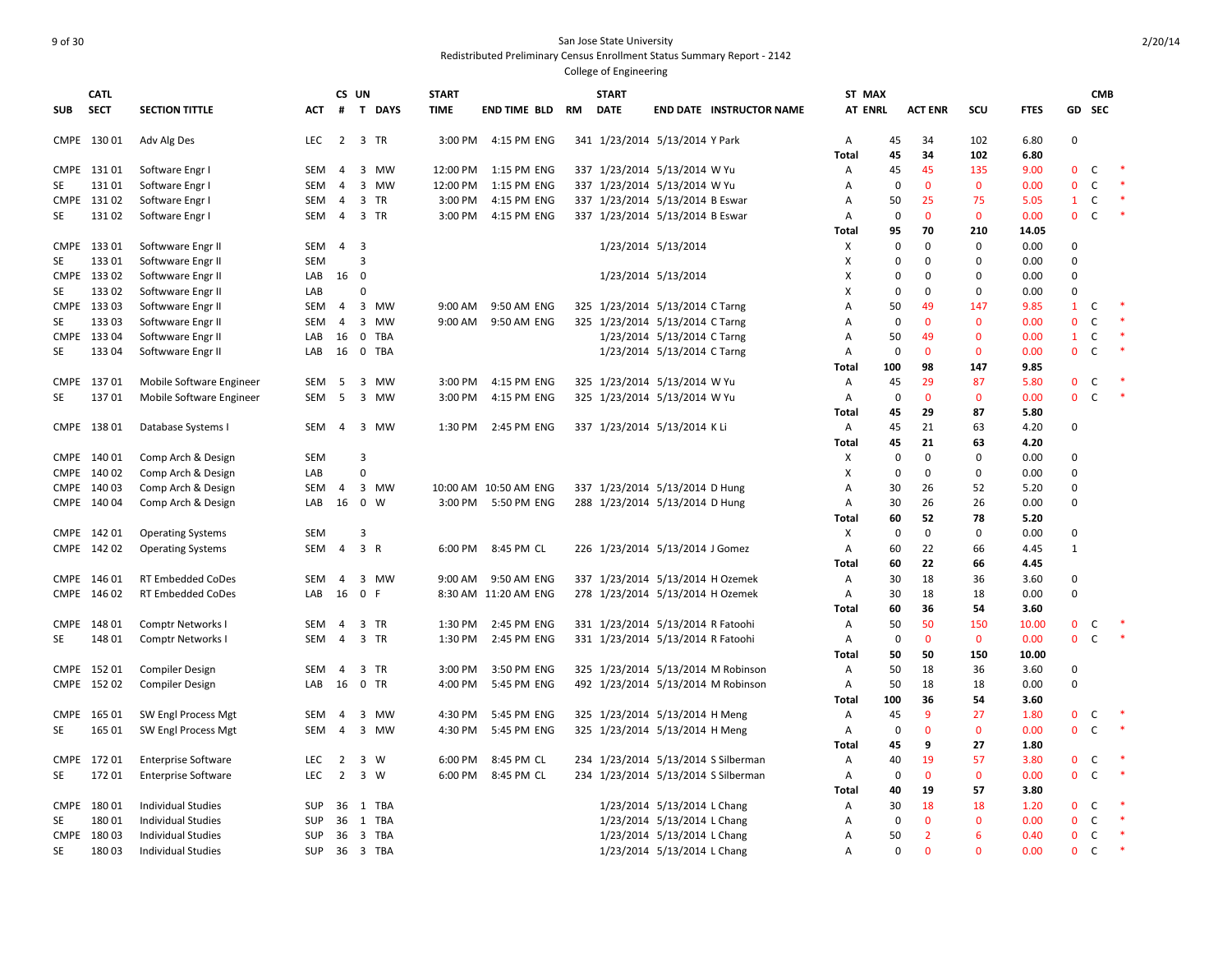|             | <b>CATL</b> |                              |            |                | CS UN                   |           | <b>START</b> |                       |    | <b>START</b> |                                       | ST MAX         |             |                |              |             |              | <b>CMB</b>   |        |
|-------------|-------------|------------------------------|------------|----------------|-------------------------|-----------|--------------|-----------------------|----|--------------|---------------------------------------|----------------|-------------|----------------|--------------|-------------|--------------|--------------|--------|
| <b>SUB</b>  | <b>SECT</b> | <b>SECTION TITTLE</b>        | ACT        | #              |                         | T DAYS    | <b>TIME</b>  | END TIME BLD          | RM | <b>DATE</b>  | <b>END DATE INSTRUCTOR NAME</b>       | <b>AT ENRL</b> |             | <b>ACT ENR</b> | scu          | <b>FTES</b> | GD.          | <b>SEC</b>   |        |
|             | CMPE 180 31 | <b>Individual Studies</b>    | SUP        | 36             |                         | 3 TR      | 3:00 PM      | 4:15 PM ENG           |    |              | 189 1/23/2014 5/13/2014 B Eswar       | А              | 45          | 21             | 63           | 5.25        | 21           | <sub>c</sub> | $\ast$ |
| SE          | 180 31      | <b>Individual Studies</b>    | SUP        | 36             | $\overline{\mathbf{3}}$ | <b>TR</b> | 3:00 PM      | 4:15 PM ENG           |    |              | 189 1/23/2014 5/13/2014 B Eswar       | Α              | $\mathbf 0$ | $\mathbf{0}$   | $\mathbf{0}$ | 0.00        | $\mathbf{0}$ | C            | $\ast$ |
|             | CMPE 180 38 | <b>Individual Studies</b>    | SUP        | 36             |                         | 3 MW      | 1:30 PM      | 2:45 PM ENG           |    |              | 337 1/23/2014 5/13/2014 K Li          | Α              | 90          | 44             | 132          | 11.00       | 44           | $\mathsf{C}$ | $\ast$ |
| SE          | 180 38      | <b>Individual Studies</b>    | SUP        | 36             | $\overline{3}$          | MW        | 1:30 PM      | 2:45 PM ENG           |    |              | 337 1/23/2014 5/13/2014 K Li          | Α              | 0           | $\mathbf{0}$   | $\mathbf{0}$ | 0.00        | $\mathbf{0}$ | $\mathsf{C}$ | $\ast$ |
|             | CMPE 180 80 | <b>Individual Studies</b>    | <b>SUP</b> | 36             | $\overline{\mathbf{3}}$ | MW        | 4:30 PM      | 5:45 PM ENG           |    |              | 337 1/23/2014 5/13/2014 H Katircioglu | Α              | 80          | 26             | 78           | 6.50        | 26           | $\mathsf{C}$ | $\ast$ |
| SE          | 18080       | <b>Individual Studies</b>    | SUP        |                | 36 <sub>3</sub>         | MW        | 4:30 PM      | 5:45 PM ENG           |    |              | 337 1/23/2014 5/13/2014 H Katircioglu | Α              | 0           | $\mathbf{0}$   | $\mathbf 0$  | 0.00        | $\mathbf{0}$ | $\mathsf{C}$ | $\ast$ |
|             | CMPE 180 90 | <b>Individual Studies</b>    | SUP        |                | 3                       |           |              |                       |    |              |                                       | х              | $\Omega$    | $\mathbf 0$    | $\mathbf 0$  | 0.00        | $\mathbf 0$  |              |        |
| SE          | 180 90      | <b>Individual Studies</b>    | SUP        |                | $\overline{3}$          |           |              |                       |    |              |                                       | X              | $\Omega$    | $\mathbf 0$    | $\pmb{0}$    | 0.00        | $\mathbf 0$  |              |        |
|             | CMPE 180 92 | <b>Individual Studies</b>    | SUP        | 36             |                         | 3 TR      | 1:30 PM      | 2:45 PM ENG           |    |              | 337 1/23/2014 5/13/2014 KLi           | А              | 80          | 70             | 210          | 17.50       | 70           | C            |        |
| SE          | 18092       | <b>Individual Studies</b>    | SUP        | 36             |                         | 3 TR      | 1:30 PM      | 2:45 PM ENG           |    |              | 337 1/23/2014 5/13/2014 K Li          | A              | 0           | $\Omega$       | $\mathbf 0$  | 0.00        | $\Omega$     | $\mathsf{C}$ | $\ast$ |
| <b>CMPE</b> | 18094       | <b>Individual Studies</b>    | <b>SUP</b> | 36             |                         | 3 MW      | 3:00 PM      | 4:15 PM ENG           |    |              | 337 1/23/2014 5/13/2014 F Lin         | А              | 80          | 76             | 228          | 19.00       | 76           | C            |        |
| <b>SE</b>   | 18094       | <b>Individual Studies</b>    | <b>SUP</b> | 36             |                         | 3 MW      | 3:00 PM      | 4:15 PM ENG           |    |              | 337 1/23/2014 5/13/2014 F Lin         | A              | $\mathbf 0$ | $\mathbf{0}$   | $\mathbf{0}$ | 0.00        | $\mathbf{0}$ | $\mathsf{C}$ |        |
|             |             |                              |            |                |                         |           |              |                       |    |              |                                       | Total          | 455         | 257            | 735          | 60.85       |              |              |        |
| <b>CMPE</b> | 18701       | Soft-Quality & Test          | <b>SEM</b> | $\overline{4}$ |                         | 3 R       | 6:00 PM      | 8:45 PM ENG           |    |              | 325 1/23/2014 5/13/2014 B Eswar       | Α              | 45          | 47             | 141          | 9.40        | $\mathbf 0$  | C            |        |
| SE          | 18701       | Soft-Quality & Test          | <b>SEM</b> | $\overline{4}$ |                         | 3 R       | 6:00 PM      | 8:45 PM ENG           |    |              | 325 1/23/2014 5/13/2014 B Eswar       | Α              | 0           | $\mathbf 0$    | $\mathbf 0$  | 0.00        | $\mathbf 0$  | $\mathsf{C}$ |        |
|             |             |                              |            |                |                         |           |              |                       |    |              |                                       | Total          | 45          | 47             | 141          | 9.40        |              |              |        |
| CMPE        |             | 195A 01 Sr Design Project I  | LAB        |                |                         | 16 1 TR   | 12:00 PM     | 1:15 PM ENG           |    |              | 325 1/23/2014 5/13/2014 B Eswar       | Α              | 45          | 48             | 48           | 3.20        | $\mathbf{0}$ | C            |        |
| SE          |             | 195A 01 Sr Design Project I  | LAB        | 16             |                         | 1 TR      | 12:00 PM     | 1:15 PM ENG           |    |              | 325 1/23/2014 5/13/2014 B Eswar       | Α              | 0           | $\mathbf{0}$   | $\mathbf{0}$ | 0.00        | $\mathbf{0}$ | C            | $\ast$ |
|             |             |                              |            |                |                         |           |              |                       |    |              |                                       | Total          | 45          | 48             | 48           | 3.20        |              |              |        |
| <b>CMPE</b> |             | 195B 01 Sr Design Project II | LAB        | 16             | 3 F                     |           | 12:00 PM     | 6:00 PM ENG           |    |              | 294 1/23/2014 5/13/2014               | Α              | 40          | 22             | 66           | 4.40        | $\mathbf 0$  | C            |        |
| SE          |             | 195B 01 Sr Design Project II | LAB        | 16             | 3 F                     |           | 12:00 PM     | 6:00 PM ENG           |    |              | 294 1/23/2014 5/13/2014               | Α              | 0           | $\mathbf{0}$   | $\mathbf{0}$ | 0.00        | $\mathbf{0}$ | C            | $\ast$ |
|             |             |                              |            |                |                         |           |              |                       |    |              |                                       | Total          | 40          | 22             | 66           | 4.40        |              |              |        |
|             | CMPE 200 01 | Comp Architecture            | SEM        | - 5            |                         | $3 \, M$  | 6:00 PM      | 8:45 PM CL            |    |              | 222 1/23/2014 5/13/2014 H Katircioglu | Α              | 60          | 48             | 144          | 11.95       | 47           |              |        |
|             |             |                              |            |                |                         |           |              |                       |    |              |                                       | <b>Total</b>   | 60          | 48             | 144          | 11.95       |              |              |        |
|             | CMPE 202 01 | SW Systems Engr              | LEC        | 1              |                         | 3 M       | 6:00 PM      | 8:45 PM CL            |    |              | 310 1/23/2014 5/13/2014 M Fayad       | Α              | 45          | 32             | 96           | 8.00        | 32           |              |        |
| <b>CMPE</b> | 20202       | SW Systems Engr              | <b>LEC</b> | 1              |                         | 3 R       | 6:00 PM      | 8:45 PM BBC           |    |              | 204 1/23/2014 5/13/2014 M Fayad       | Α              | 45          | 64             | 192          | 16.00       | 64           |              |        |
|             | CMPE 202 03 | SW Systems Engr              | LEC        |                | $\overline{3}$          |           |              |                       |    |              |                                       | х              | $\mathbf 0$ | $\Omega$       | 0            | 0.00        | 0            |              |        |
|             | CMPE 202 04 | <b>SW Systems Engr</b>       | <b>LEC</b> | 1              | 3 F                     |           | 3:00 PM      | 5:45 PM ENG           |    |              | 189 1/23/2014 5/13/2014 P Nguyen      | Α              | 100         | 120            | 360          | 30.00       | 120          |              |        |
|             |             |                              |            |                |                         |           |              |                       |    |              |                                       | Total          | 190         | 216            | 648          | 54.00       |              |              |        |
| <b>CMPE</b> | 203 01      | SW Engr Management           | LEC        | 1              | 3 <sub>7</sub>          |           | 6:00 PM      | 8:45 PM CL            |    |              | 234 1/23/2014 5/13/2014 M Fayad       | Α              | 40          | 31             | 93           | 7.75        | 31           |              |        |
|             | CMPE 203 02 | SW Engr Management           | LEC        | 1              |                         | 3 TR      | 3:00 PM      | 4:15 PM CL            |    |              | 202 1/23/2014 5/13/2014 M Fayad       | Α              | 60          | 28             | 84           | 7.00        | 28           |              |        |
|             | CMPE 203 03 | SW Engr Management           | LEC        | $\mathbf{1}$   | $\overline{\mathbf{3}}$ | MW        | 4:30 PM      | 5:45 PM ENG           |    |              | 189 1/23/2014 5/13/2014 K Perry       | Α              | 120         | 75             | 225          | 18.75       | 75           |              |        |
|             | CMPE 203 04 | SW Engr Management           | <b>LEC</b> |                | $\overline{3}$          |           |              |                       |    |              |                                       | X              | $\mathbf 0$ | $\mathbf{0}$   | 0            | 0.00        | $\Omega$     |              |        |
|             |             |                              |            |                |                         |           |              |                       |    |              |                                       | Total          | 220         | 134            | 402          | 33.50       |              |              |        |
|             | CMPE 206 01 | Comp Netwrk Design           | SEM        | - 5            | 3 <sub>1</sub>          |           | 6:00 PM      | 8:45 PM ENG           |    |              | 337 1/23/2014 5/13/2014 R Fatoohi     | Α              | 35          | 33             | 99           | 8.25        | 33           |              |        |
|             | CMPE 206 02 | Comp Netwrk Design           | <b>SEM</b> |                | 3                       |           |              |                       |    |              |                                       | X              | 0           | $\mathbf 0$    | $\mathbf 0$  | 0.00        | $\mathbf 0$  |              |        |
|             | CMPE 206 03 | Comp Netwrk Design           | SEM        | - 5            |                         | 3 TR      |              | 10:30 AM 11:45 AM ENG |    |              | 325 1/23/2014 5/13/2014 R Fatoohi     | Α              | 45          | 29             | 87           | 7.25        | 29           |              |        |
|             |             |                              |            |                |                         |           |              |                       |    |              |                                       | Total          | 80          | 62             | 186          | 15.50       |              |              |        |
|             | CMPE 207 01 | Net Prog & Appl              | <b>LEC</b> | $\overline{4}$ | 3 <sub>7</sub>          |           | 6:00 PM      | 8:45 PM ENG           |    |              | 325 1/23/2014 5/13/2014 Y Park        | Α              | 45          | 39             | 117          | 9.75        | 39           |              |        |
|             | CMPE 207 02 | Net Prog & Appl              | LEC        | $\overline{4}$ |                         | $3 \, M$  | 6:00 PM      | 8:45 PM ENG           |    |              | 325 1/23/2014 5/13/2014 R Sinn        | Α              | 45          | 40             | 120          | 10.00       | 40           |              |        |
|             |             |                              |            |                |                         |           |              |                       |    |              |                                       | <b>Total</b>   | 90          | 79             | 237          | 19.75       |              |              |        |
|             | CMPE 208 01 | Net Arch & Proto             | <b>LEC</b> | $\overline{4}$ |                         | 3 W       | 6:00 PM      | 8:45 PM CL            |    |              | 310 1/23/2014 5/13/2014 J Gomez       | Α              | 45          | 38             | 114          | 9.50        | 38           |              |        |
|             |             |                              |            |                |                         |           |              |                       |    |              |                                       | <b>Total</b>   | 45          | 38             | 114          | 9.50        |              |              |        |
|             | CMPE 209 01 | <b>Network Security</b>      | <b>LEC</b> | 1              |                         | 3 TR      | 6:00 PM      | 7:15 PM ENG           |    |              | 329 1/23/2014 5/13/2014 C Tarng       | Α              | 55          | $\overline{9}$ | 27           | 2.25        | 9            | <sub>c</sub> |        |
|             |             |                              |            |                |                         |           |              |                       |    |              |                                       | Total          | 55          | 9              | 27           | 2.25        |              |              |        |
|             | CMPE 220 01 | System Software              | SEM        | 5              | $\overline{3}$          | $\top$    | 6:00 PM      | 8:45 PM CL            |    |              | 238 1/23/2014 5/13/2014 M Qiu         | Α              | 60          | 35             | 105          | 8.75        | 35           |              |        |
|             | CMPE 220 02 | System Software              | SEM        |                | $\overline{3}$          |           |              |                       |    |              |                                       | X              | $\mathsf 0$ | $\pmb{0}$      | $\pmb{0}$    | 0.00        | $\mathbf 0$  |              |        |
|             |             |                              |            |                |                         |           |              |                       |    |              |                                       | <b>Total</b>   | 60          | 35             | 105          | 8.75        |              |              |        |
|             |             |                              |            |                |                         |           |              |                       |    |              |                                       |                |             |                |              |             |              |              |        |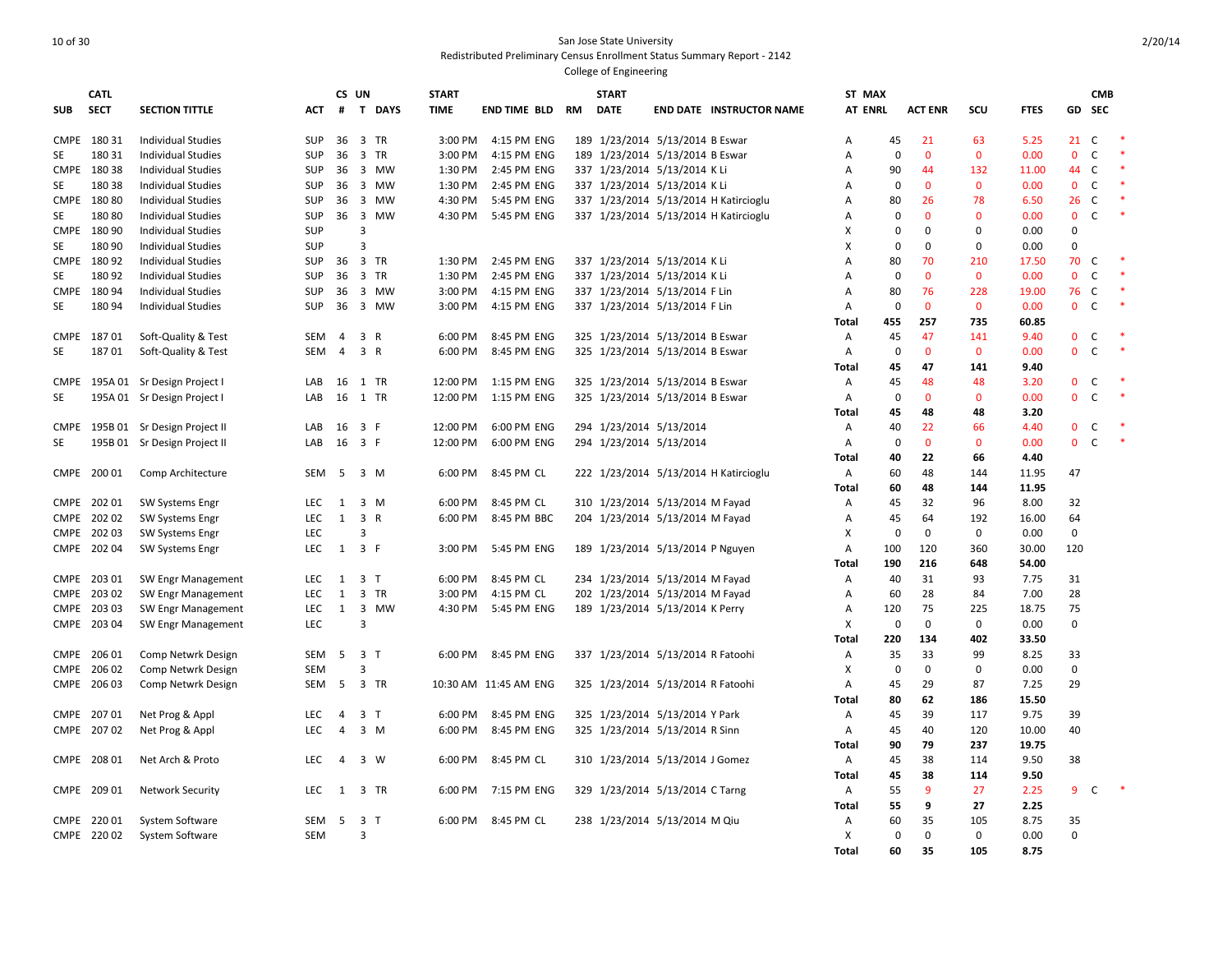# 11 of 30 San Jose State University

Redistributed Preliminary Census Enrollment Status Summary Report - 2142

| <b>SUB</b> | <b>CATL</b><br><b>SECT</b> | <b>SECTION TITTLE</b>     | ACT        | #              | CS UN<br>T DAYS     | <b>START</b><br><b>TIME</b> | END TIME BLD                                          | RM | <b>START</b><br><b>DATE</b>        | <b>END DATE INSTRUCTOR NAME</b>       | ST MAX<br><b>AT ENRL</b> |             | <b>ACT ENR</b> | scu         | <b>FTES</b> |             | <b>CMB</b><br>GD SEC |
|------------|----------------------------|---------------------------|------------|----------------|---------------------|-----------------------------|-------------------------------------------------------|----|------------------------------------|---------------------------------------|--------------------------|-------------|----------------|-------------|-------------|-------------|----------------------|
|            | CMPE 226 01                | Database Design           | LEC        | 1              | 3 W                 | 6:00 PM                     | 8:45 PM ENG                                           |    |                                    | 337 1/23/2014 5/13/2014 A Banerjee    | Α                        | 45          | 45             | 135         | 11.25       | 45          |                      |
|            |                            |                           |            |                |                     |                             |                                                       |    |                                    |                                       | <b>Total</b>             | 45          | 45             | 135         | 11.25       |             |                      |
|            | CMPE 239 01                | Web & Data Mining         | <b>LEC</b> | $\overline{2}$ | 3 <sub>1</sub>      | 6:00 PM                     | 8:45 PM CL                                            |    |                                    | 226 1/23/2014 5/13/2014 C Vuppalapati | A                        | 45          | 48             | 144         | 12.00       | 48          |                      |
|            | CMPE 239 02                | Web & Data Mining         | <b>LEC</b> | $\overline{2}$ | 3 TR                | 1:30 PM                     | 2:45 PM CL                                            |    | 202 1/23/2014 5/13/2014 M Eirinaki |                                       | Α                        | 45          | 42             | 126         | 10.50       | 42          |                      |
|            | CMPE 239 03                | Web & Data Mining         | <b>LEC</b> | $\overline{2}$ | 3 R                 | 6:00 PM                     | 8:45 PM CL                                            |    | 324 1/23/2014 5/13/2014 M Eirinaki |                                       | Α                        | 60          | 39             | 117         | 9.75        | 39          |                      |
|            |                            |                           |            |                |                     |                             |                                                       |    |                                    |                                       | Total                    | 150         | 129            | 387         | 32.25       |             |                      |
|            | CMPE 240 01                | Adv Comp Design           | SEM        | 5              | 3 W                 | 6:00 PM                     | 8:45 PM CL                                            |    | 117 1/23/2014 5/13/2014 A Bindal   |                                       | Α                        | 35          | 13             | 39          | 3.20        | 12          |                      |
|            | CMPE 240 02                | Adv Comp Design           | SEM        | 5              | 3 MW                | 3:00 PM                     | 4:15 PM ENG                                           |    | 329 1/23/2014 5/13/2014 H Li       |                                       | Α                        | 35          | 34             | 102         | 8.50        | 34          |                      |
|            |                            |                           |            |                |                     |                             |                                                       |    |                                    |                                       | <b>Total</b>             | 70          | 47             | 141         | 11.70       |             |                      |
|            | CMPE 242 02                | Embedded Hardware Design  | SEM        | 5              | 3 W                 | 6:00 PM                     | 8:45 PM CL                                            |    | 226 1/23/2014 5/13/2014 H Li       |                                       | Α                        | 45          | 29             | 87          | 7.20        | 28          |                      |
|            |                            |                           |            |                |                     |                             |                                                       |    |                                    |                                       | Total                    | 45          | 29             | 87          | 7.20        |             |                      |
|            | CMPE 244 02                | <b>Embedded Software</b>  | <b>LEC</b> | $\overline{4}$ | 3 R                 | 6:00 PM                     | 8:45 PM CL                                            |    | 117 1/23/2014 5/13/2014 P Kang     |                                       | Α                        | 45          | 46             | 138         | 11.35       | 43          |                      |
|            |                            |                           |            |                |                     |                             |                                                       |    |                                    |                                       | <b>Total</b>             | 45          | 46             | 138         | 11.35       |             |                      |
|            | CMPE 272 01                | Ent SW Platforms          | LEC        | 1              | 3 M                 | 6:00 PM                     | 8:45 PM ENG                                           |    | 189 1/23/2014 5/13/2014 R Ranjan   |                                       | Α                        | 120         | 149            | 447         | 37.25       | 149         |                      |
|            | CMPE 272 02                | <b>Ent SW Platforms</b>   | <b>LEC</b> |                | 3                   |                             |                                                       |    |                                    |                                       | X                        | $\Omega$    | $\mathbf 0$    | 0           | 0.00        | $\mathbf 0$ |                      |
|            | CMPE 272 03                | <b>Ent SW Platforms</b>   | LEC        |                | 3                   |                             |                                                       |    |                                    |                                       | X                        | $\mathbf 0$ | $\mathbf 0$    | 0           | 0.00        | 0           |                      |
|            |                            |                           |            |                |                     |                             |                                                       |    |                                    |                                       | <b>Total</b>             | 120         | 149            | 447         | 37.25       |             |                      |
|            | CMPE 273 01                | <b>Ent Dist Systems</b>   | <b>LEC</b> | 1              | $\overline{3}$<br>W | 6:00 PM                     | 8:45 PM CL                                            |    | 222 1/23/2014 5/13/2014 S Aung     |                                       | Α                        | 45          | 44             | 132         | 11.00       | 44          |                      |
|            | CMPE 273 02                | <b>Ent Dist Systems</b>   | LEC        | $\mathbf{1}$   | 3<br>MW             | 1:30 PM                     | 2:45 PM CL                                            |    | 202 1/23/2014 5/13/2014 S Shim     |                                       | A                        | 45          | 56             | 168         | 14.00       | 56          |                      |
|            | CMPE 273 03                | <b>Ent Dist Systems</b>   | LEC        |                | $\overline{3}$      |                             |                                                       |    |                                    |                                       | X                        | $\mathbf 0$ | $\mathbf 0$    | 0           | 0.00        | 0           |                      |
|            | CMPE 273 04                | <b>Ent Dist Systems</b>   | <b>LEC</b> | $\mathbf{1}$   | $3 \, M$            | 6:30 PM                     | 9:45 PM CL                                            |    | 117 1/23/2014 5/13/2014 A Banerjee |                                       | $\overline{A}$           | 45          | 16             | 48          | 4.00        | 16          |                      |
|            |                            |                           |            |                |                     |                             |                                                       |    |                                    |                                       | Total                    | 135         | 116            | 348         | 29.00       |             |                      |
|            | CMPE 274 01                | <b>Bus Intel Tech</b>     | LEC        | $\overline{4}$ | 3 <sub>1</sub>      | 6:00 PM                     | 8:45 PM CL                                            |    | 310 1/23/2014 5/13/2014 W Yu       |                                       | Α                        | 45          | 63             | 189         | 15.75       | 63          |                      |
|            |                            |                           |            |                |                     |                             |                                                       |    |                                    |                                       | <b>Total</b>             | 45          | 63             | 189         | 15.75       |             |                      |
|            | CMPE 275 01                | <b>Enterprise App Dev</b> | <b>LEC</b> | 4              | 3 M                 | 6:00 PM                     | 8:45 PM ENG                                           |    | 337 1/23/2014 5/13/2014 J Gash     |                                       | A                        | 45          | 54             | 162         | 13.50       | 54          |                      |
|            | CMPE 275 02                | Enterprise App Dev        | LEC        |                | $\overline{3}$      |                             |                                                       |    |                                    |                                       | X                        | $\Omega$    | $\mathbf 0$    | 0           | 0.00        | 0           |                      |
| CMPE       | 275 03                     | <b>Enterprise App Dev</b> | LEC        | 1              | $\overline{3}$<br>W | 6:00 PM                     | 8:45 PM CL                                            |    | 202 1/23/2014 5/13/2014 J Gash     |                                       | Α                        | 45          | 51             | 153         | 12.75       | 51          |                      |
|            | CMPE 275 04                | <b>Enterprise App Dev</b> | <b>LEC</b> | 1              | 3 TR                | 4:30 PM                     | 5:45 PM ENG                                           |    | 325 1/23/2014 5/13/2014 Z Gao      |                                       | Α                        | 45          | 21             | 63          | 5.25        | 21          |                      |
|            |                            |                           |            |                |                     |                             |                                                       |    |                                    |                                       | Total                    | 135         | 126            | 378         | 31.50       |             |                      |
|            | CMPE 277 01                | Smartphone App Dev        | LEC        | $\mathbf{1}$   | 3 R                 | 6:00 PM                     | 8:45 PM CL                                            |    |                                    | 202 1/23/2014 5/13/2014 C Vuppalapati | Α                        | 60          | 55             | 165         | 13.75       | 55          |                      |
|            | CMPE 277 02                | Smartphone App Dev        | <b>LEC</b> | $\mathbf{1}$   | 3 F                 | 6:00 PM                     | 8:45 PM ENG                                           |    |                                    | 341 1/23/2014 5/13/2014 C Vuppalapati | Α                        | 45          | 28             | 84          | 7.00        | 28          |                      |
|            |                            |                           |            |                |                     |                             |                                                       |    |                                    |                                       | Total                    | 105         | 83             | 249         | 20.75       |             |                      |
|            | CMPE 281 01                | <b>Cloud Technologies</b> | LEC        |                | 3                   |                             |                                                       |    |                                    |                                       | X                        | $\Omega$    | $\mathbf 0$    | $\mathbf 0$ | 0.00        | 0           |                      |
| CMPE       | 28102                      | Cloud Technologies        | LEC        |                | $\overline{3}$      |                             |                                                       |    |                                    |                                       | X                        | $\Omega$    | $\mathbf 0$    | $\Omega$    | 0.00        | $\mathbf 0$ |                      |
|            | CMPE 281 03                | <b>Cloud Technologies</b> | <b>LEC</b> |                | 3                   |                             |                                                       |    |                                    |                                       | х                        | $\Omega$    | $\mathbf{0}$   | 0           | 0.00        | 0           |                      |
| CMPE       | 28104                      | <b>Cloud Technologies</b> | LEC        | 1              | 3 F                 | 6:00 PM                     | 8:45 PM ENG                                           |    | 337 1/23/2014 5/13/2014 P Nguyen   |                                       | Α                        | 60          | 65             | 195         | 16.25       | 65          |                      |
|            | CMPE 281 05                | <b>Cloud Technologies</b> | LEC        | 1              | 3 <sub>1</sub>      | 6:00 PM                     | 8:45 PM BBC                                           |    | 322 1/23/2014 5/13/2014 Z Gao      |                                       | Α                        | 60          | 46             | 138         | 11.50       | 46          |                      |
|            |                            |                           |            |                |                     |                             |                                                       |    |                                    |                                       | Total                    | 120         | 111            | 333         | 27.75       |             |                      |
|            | CMPE 282 01                | <b>Cloud Services</b>     | LEC        | $\overline{2}$ | 3 MW                |                             | 10:30 AM 11:45 AM DMH 226B 1/23/2014 5/13/2014 S Shim |    |                                    |                                       | Α                        | 40          | 40             | 120         | 10.00       | 40          |                      |
|            |                            |                           |            |                |                     |                             |                                                       |    |                                    |                                       | <b>Total</b>             | 40          | 40             | 120         | 10.00       |             |                      |
|            | CMPE 283 01                | Virtualization Tec        | LEC        | 1              | 3 M                 | 6:00 PM                     | 8:45 PM CL                                            |    | 226 1/23/2014 5/13/2014 S Shim     |                                       | Α                        | 45          | 44             | 132         | 11.00       | 44          |                      |
|            | CMPE 283 02                | Virtualization Tec        | <b>LEC</b> | $\mathbf{1}$   | 3 MW                | 3:00 PM                     | 4:15 PM CL                                            |    | 202 1/23/2014 5/13/2014 S Shim     |                                       | Α                        | 45          | 35             | 105         | 8.75        | 35          |                      |
|            | CMPE 283 03                | Virtualization Tec        | LEC        |                | 3                   |                             |                                                       |    |                                    |                                       | X                        | 0           | $\mathbf 0$    | 0           | 0.00        | 0           |                      |
|            | CMPE 283 04                | Virtualization Tec        | <b>LEC</b> |                | 1 3 W               | 6:00 PM                     | 8:45 PM BBC                                           |    | 204 1/23/2014 5/13/2014 M Larkin   |                                       | Α                        | 90          | 44             | 132         | 11.00       | 44          |                      |
|            |                            |                           |            |                |                     |                             |                                                       |    |                                    |                                       | <b>Total</b>             | 180         | 123            | 369         | 30.75       |             |                      |
|            | CMPE 285 01                | Sw Engr Processes         | LEC        | 1              | 3 W                 | 6:00 PM                     | 8:45 PM BBC                                           |    | 202 1/23/2014 5/13/2014 W Yu       |                                       | Α                        | 60          | 39             | 117         | 9.75        | 39          |                      |
|            |                            |                           |            |                |                     |                             |                                                       |    |                                    |                                       | <b>Total</b>             | 60          | 39             | 117         | 9.75        |             |                      |
|            | CMPE 287 01                | SW Qlty Assur             | <b>LEC</b> | 1              | 3 R                 | 6:00 PM                     | 8:45 PM ENG                                           |    | 337 1/23/2014 5/13/2014 Z Gao      |                                       | A                        | 60          | 59             | 177         | 14.75       | 59          |                      |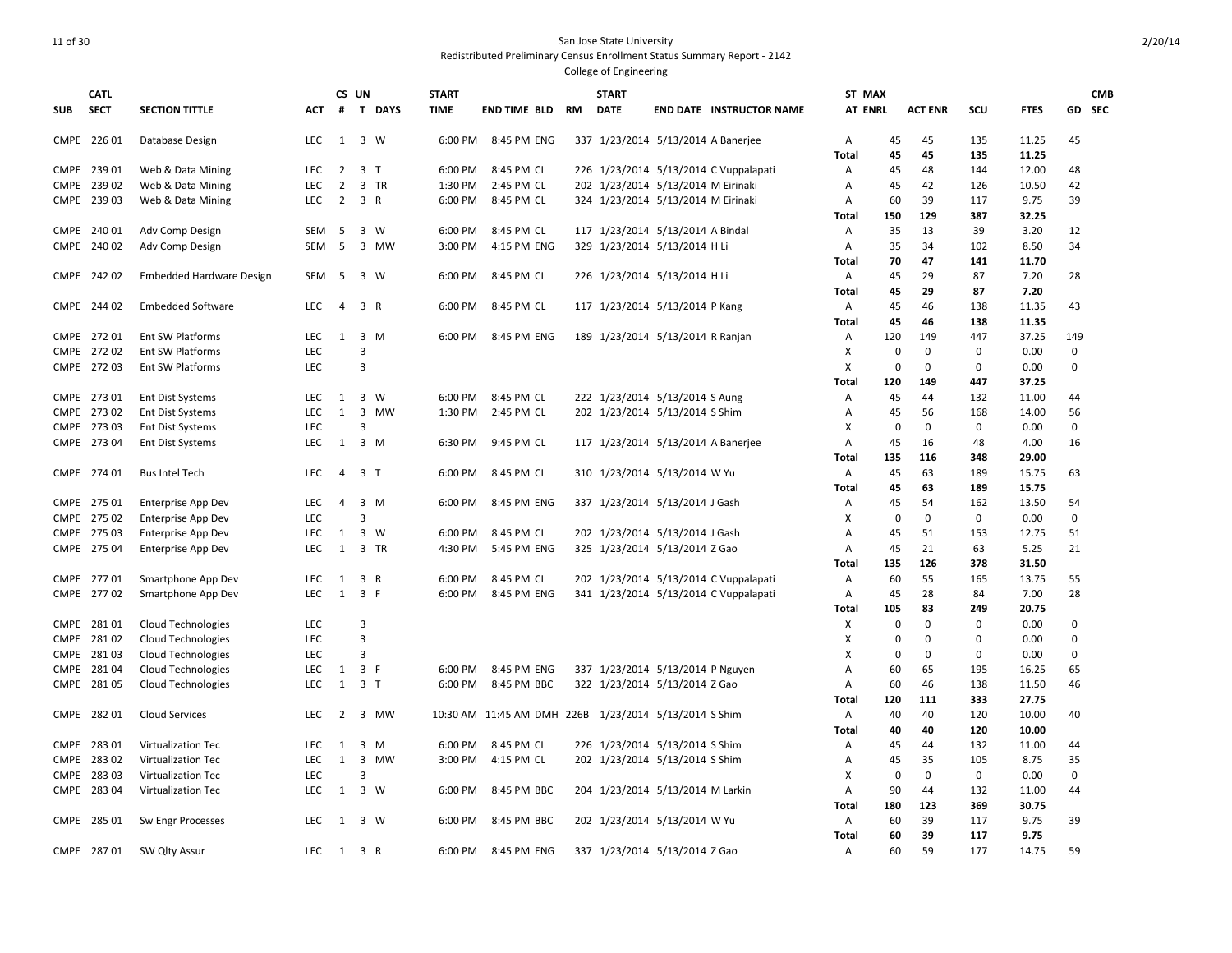#### 12 of 30 San Jose State University Redistributed Preliminary Census Enrollment Status Summary Report - 2142 College of Engineering

**SUB CATL SECT SECTION TITTLE CS UN # T DAYS START TIME END TIME BLD RM START DATE END DATE INSTRUCTOR NAME ST MAX AT ENRL ACT ENR SCU FTES GD CMB SEC Total 60 59 177 14.75** CMPE 294 01 CMPE Seminar SEM 4 3 M 1:30 PM 4:15 PM ENG 492 1/23/2014 5/13/2014 V Parrish A 30 28 84 7.00 28 CMPE 294 02 CMPE Seminar SEM 4 3 W 1:30 PM 4:15 PM ENG 492 1/23/2014 5/13/2014 M Robinson A 30 32 96 8.00 32 CMPE 294 03 CMPE Seminar SEM 4 3 M 6:00 PM 8:45 PM ENG 492 1/23/2014 5/13/2014 M Robinson A 30 34 102 8.50 34 CMPE 294 04 CMPE Seminar SEM 4 3 W 6:00 PM 8:45 PM ENG 492 1/23/2014 5/13/2014 M Robinson A 30 21 63 5.25 21 CMPE 294 06 CMPE Seminar SEM 4 3 R 12:00 PM 2:45 PM ENG 492 1/23/2014 5/13/2014 V Parrish A 30 31 93 7.75 31 **Total 150 146 438 36.50** CMPE 295A 01 Master Project I LAB 16 3 MW 9:00 AM 12:00 PM ENG 206 1/23/2014 5/13/2014 A 15 15 45 3.75 15 CMPE 295A 02 Master Project I LAB 16 3 TR 9:00 AM 12:00 PM ENG 206 1/23/2014 5/13/2014 A 15 15 45 3.75 15 CMPE 295A 03 Master Project I LAB 16 3 MW 9:00 AM 12:00 PM ENG 268 1/23/2014 5/13/2014 A 15 15 45 3.75 15 CMPE 295A 04 Master Project I LAB 16 3 TR 9:00 AM 12:00 PM ENG 268 1/23/2014 5/13/2014 A 15 15 45 3.75 15 CMPE 295A 05 Master Project I LAB 16 3 MW 9:00 AM 12:00 PM ENG 276 1/23/2014 5/13/2014 A 15 16 48 4.00 16 CMPE 295A 06 Master Project I LAB 16 3 TR 9:00 AM 12:00 PM ENG 276 1/23/2014 5/13/2014 A 15 15 45 3.75 15 CMPE 295A 07 Master Project I LAB 16 3 MW 9:00 AM 12:00 PM ENG 278 1/23/2014 5/13/2014 A 15 15 45 3.75 15 CMPE 295A 08 Master Project I LAB 16 3 TR 9:00 AM 12:00 PM ENG 278 1/23/2014 5/13/2014 A 15 15 45 3.75 15 CMPE 295A 09 Master Project I CAB 16 3 MW 9:00 AM 12:00 PM ENG 286 1/23/2014 5/13/2014 A 15 6 18 1.50 6 CMPE 295A 10 Master Project I LAB 16 3 TR 9:00 AM 12:00 PM ENG 286 1/23/2014 5/13/2014 A 15 0 0 0.00 0 CMPE 295A 11 Master Project | LAB 16 3 MW 9:00 AM 12:00 PM ENG 288 1/23/2014 5/13/2014 A 15 0 0 0.00 0 CMPE 295A 12 Master Project I and CAB 16 3 TR 9:00 AM 12:00 PM ENG 288 1/23/2014 5/13/2014 A 15 0 0 0.00 0 CMPE 295A 13 Master Project l LAB 16 3 MW 9:00 AM 12:00 PM ENG 294 1/23/2014 0 0 000 0 CMPE 295A 14 Master Project l LAB 16 3 TR 9:00 AM 12:00 PM ENG 294 1/23/2014 0 0 000 0 CMPE 295A 15 Master Project I LAB 16 3 MW 1:00 PM 4:00 PM ENG 276 1/23/2014 5/13/2014 A 15 0 0 0.00 0 CMPE 295A 16 Master Project I LAB 16 3 TR 1:00 PM 4:00 PM ENG 276 1/23/2014 5/13/2014 A 15 0 0 0.00 0 **Total 240 127 381 31.75** CMPE 295B 01 Master Project II | LAB 16 3 MW 9:00 AM 12:00 PM ENG 492 1/23/2014 5/13/2014 | A 15 16 48 4.00 16 CMPE 295B 02 Master Project II LAB 16 3 TR 9:00 AM 12:00 PM ENG 492 1/23/2014 5/13/2014 A 15 16 48 4.00 16 CMPE 295B 03 Master Project II | LAB 16 3 MW 9:00 AM 10:15 AM ENG 489 1/23/2014 5/13/2014 | A 15 15 45 3.75 15 CMPE 295B 04 Master Project II LAB 16 3 TR 9:00 AM 12:00 PM ENG 489 1/23/2014 5/13/2014 A 15 15 45 3.75 15 CMPE 295B 05 Master Project II | LAB 16 3 MW 6:00 PM 9:00 PM ENG 489 1/23/2014 5/13/2014 | A 15 15 45 3.75 15 CMPE 295B 06 Master Project II LAB 16 3 TR 6:00 PM 9:00 PM ENG 489 1/23/2014 5/13/2014 A 15 15 45 3.75 15 CMPE 295B 07 Master Project II LAB 16 3 MW 9:00 AM 12:00 PM ENG 487 1/23/2014 5/13/2014 A 15 15 45 3.75 15 CMPE 295B 08 Master Project II LAB 16 3 TR 9:00 AM 12:00 PM ENG 487 1/23/2014 5/13/2014 A 15 15 45 3.75 15 CMPE 295B 09 Master Project II | LAB 16 3 MW 1:00 PM 4:00 PM ENG 487 1/23/2014 5/13/2014 | A 15 16 48 3.95 15 CMPE 295B 10 Master Project II LAB 16 3 TR 1:00 PM 4:00 PM ENG 487 1/23/2014 5/13/2014 A 15 1 3 0.25 1 CMPE 295B 11 Master Project II LAB 16 3 MW 6:00 PM 9:00 PM ENG 487 1/23/2014 5/13/2014 A 15 0 0 0.00 0 CMPE 295B 12 Master Project II LAB 16 3 TR 6:00 PM 9:00 PM ENG 487 1/23/2014 5/13/2014 A 15 0 0 0.00 0 CMPE 295B 13 Master Project II LAB 16 3 MW 9:00 AM 12:00 PM ENG 405 1/23/2014 5/13/2014 A 15 0 0 0.00 0 CMPE 295B 14 Master Project II LAB 16 3 TR 9:00 AM 12:00 PM ENG 405 1/23/2014 5/13/2014 A 15 0 0 0.00 0 CMPE 295B 15 Master Project II LAB 16 3 MW 1:00 PM 4:00 PM ENG 294 1/23/2014 5/13/2014 A 15 0 0 0.00 0 CMPE 295B 16 Master Project II LAB 16 3 TR 1:00 PM 4:00 PM ENG 294 1/23/2014 5/13/2014 A 15 0 0 0.00 0 **Total 240 139 417 34.70** CMPE 297 01 Spec Top Comp Engr SEM 3 X 0 0 0 0.00 0 **Total 0 0 0 0.00** CMPE 298 01 Special Problems SUP 25 1 TBA 1/23/2014 5/13/2014 5/13/2014 X Su A 45 0 0 0.00 0 CMPE 298 02 Special Problems SUP 25 2 TBA 1/23/2014 5/13/2014 5/13/2014 X Su a 45 0 0 0.00 0 **Total 90 0 0 0.00** CMPE 298I 31 CMPE/SE Internship SUP 48 3 TBA 10 1/23/2014 5/13/2014 5/13/2014 X Su A 15 15 45 3.75 15 CMPE 298I 32 CMPE/SE Internship SUP 48 3 TBA 1/23/2014 5/13/2014 X Su A 15 15 45 3.75 15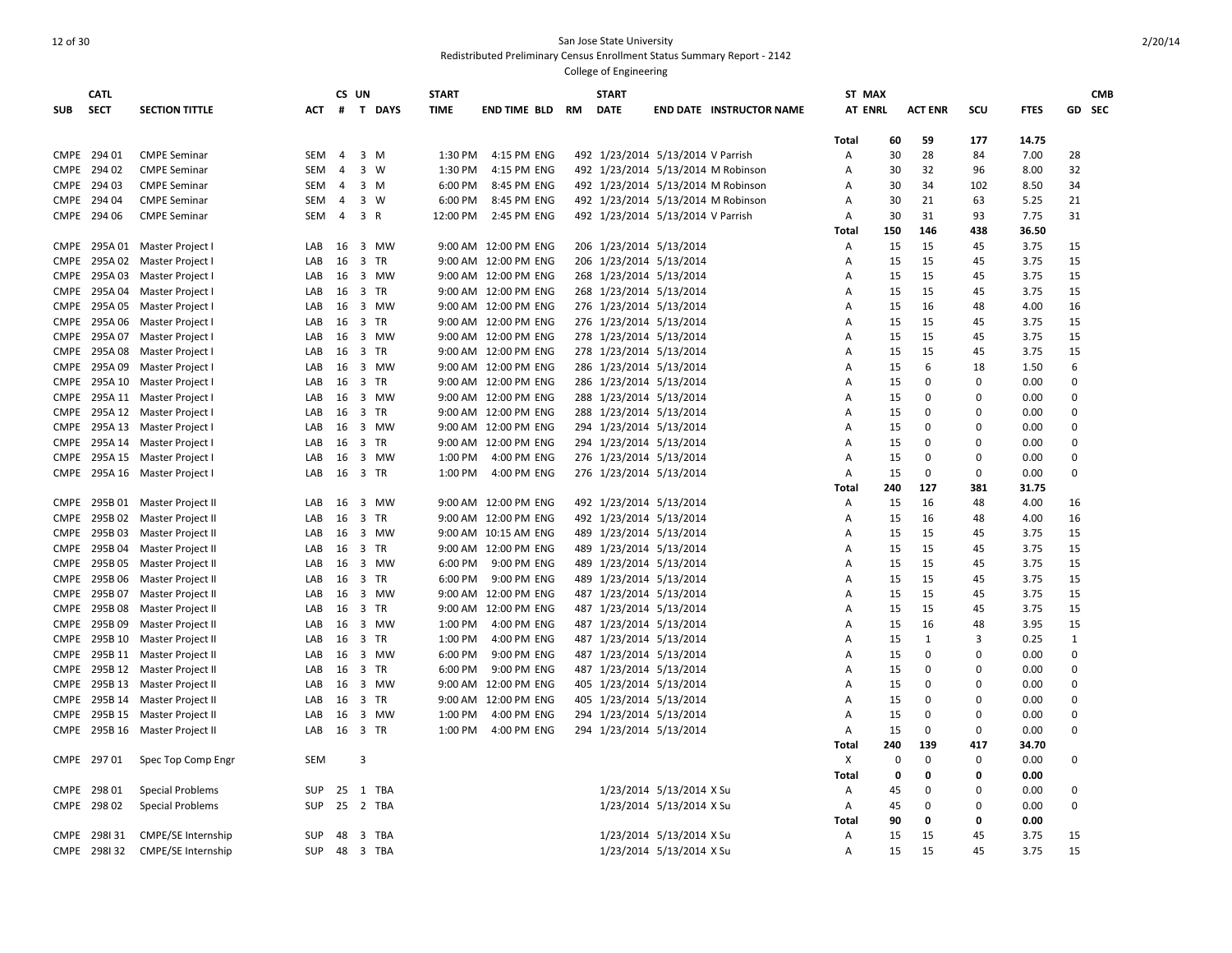## 13 of 30 San Jose State University Redistributed Preliminary Census Enrollment Status Summary Report - 2142 College of Engineering

SUB **SECT CATL SECTION TITTLE CS UN # T DAYS START TIME END TIME BLD RM START DATE END DATE INSTRUCTOR NAME ST MAX AT ENRL ACT ENR SCU FTES GD CMB SEC** CMPE 298I 33 CMPE/SE Internship SUP 48 3 TBA 14 1/23/2014 5/13/2014 5/13/2014 S Meldal A 15 14 42 3.50 14 CMPE 298I 34 CMPE/SE Internship SUP 48 3 TBA 1/23/2014 5/13/2014 5/13/2014 S Meldal A 15 9 27 2.25 9 CMPE 298I 35 CMPE/SE Internship SUP 48 3 TBA 100 100 123/2014 5/13/2014 SMeldal 10 A 15 0 0 0.00 0 **Total 75 53 159 13.25** CMPE 299A 01 Master Thesis I SUP 25 3 TBA 1/23/2014 5/13/2014 L Chang 1/23/2014 L Chang 15 0 0 0.00 0 **Total 15 0 0 0.00** CMPE 299B 01 Master Thesis II SUP 25 3 TBA 100 1/23/2014 5/13/2014 L Chang 10 A 10 4 12 1.00 4 **Total 10 4 12 1.00 Computer Engineering Total 5277 3994 10398 819.65**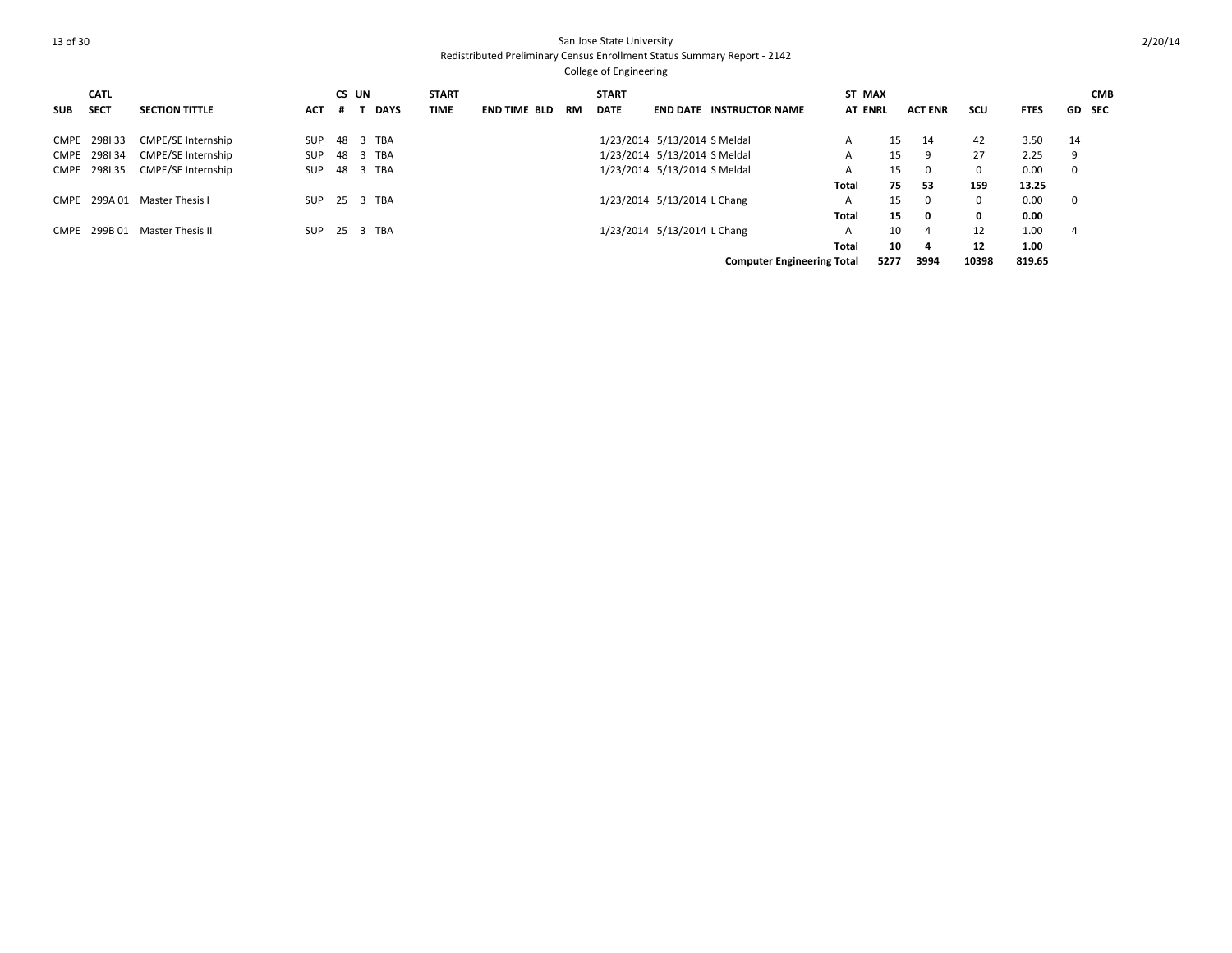| <b>SUB</b> | CATL<br><b>SECT</b>           | <b>SECTION TITTLE</b>          | <b>ACT</b> | CS UN<br>#     | <b>T DAYS</b>                 | <b>START</b><br><b>TIME</b> | END TIME BLD RM       | <b>START</b><br><b>DATE</b>         |                     | <b>END DATE INSTRUCTOR NAME</b>                 | ST MAX<br><b>AT ENRL</b> |          | <b>ACT ENR</b> | SCU | <b>FTES</b> |                | <b>CMB</b><br>GD SEC |
|------------|-------------------------------|--------------------------------|------------|----------------|-------------------------------|-----------------------------|-----------------------|-------------------------------------|---------------------|-------------------------------------------------|--------------------------|----------|----------------|-----|-------------|----------------|----------------------|
|            | <b>Electrical Engineering</b> |                                |            |                |                               |                             |                       |                                     |                     |                                                 |                          |          |                |     |             |                |                      |
| EE.        | 3001                          | INTR PRGM MC EE                | <b>LEC</b> | 1              | 3 MW                          | 3:00 PM                     | 3:50 PM ENG           | 303 1/23/2014 5/13/2014 A Singh     |                     |                                                 | Α                        | 40       | 40             | 80  | 8.00        | $\mathbf 0$    |                      |
| EE.        | 30 02                         | INTR PRGM MC EE                | LAB        | 16             | $\mathbf 0$<br>W              | 6:00 PM                     | 8:45 PM ENG           | 387 1/23/2014 5/13/2014 G Soi       |                     |                                                 | Α                        | 20       | 32             | 32  | 0.00        | $\mathbf 0$    |                      |
| EE         | 30 04                         | <b>INTR PRGM MC EE</b>         | LAB        | 16             | $0 \quad W$                   | 6:00 PM                     | 8:45 PM ENG           |                                     |                     | 258 1/23/2014 5/13/2014 V Ramshankar            | Α                        | 20       | 8              | 8   | 0.00        | $\mathbf 0$    |                      |
|            |                               |                                |            |                |                               |                             |                       |                                     |                     |                                                 | <b>Total</b>             | 80       | 80             | 120 | 8.00        |                |                      |
| EE.        | 9701                          | Intro EE Lab                   | LAB        |                | 17 1 R                        | 6:00 PM                     | 8:45 PM ENG           | 249 1/23/2014 5/13/2014 C Jones     |                     |                                                 | Α                        | 20       | 26             | 26  | 1.73        | 0              |                      |
| EE         | 9702                          | Intro EE Lab                   | LAB        |                | 17 1 T                        |                             | 9:00 AM 11:45 AM ENG  | 249 1/23/2014 5/13/2014 C Jones     |                     |                                                 | A                        | 20       | 20             | 20  | 1.33        | $\Omega$       |                      |
| EE         | 97 03                         | Intro EE Lab                   | LAB        |                | 17 1 T                        | 1:30 PM                     | 4:15 PM ENG           | 249 1/23/2014 5/13/2014 U Strasilla |                     |                                                 | Α                        | 20       | 17             | 17  | 1.13        | $\mathbf 0$    |                      |
|            |                               |                                |            |                |                               |                             |                       |                                     |                     |                                                 | Total                    | 60       | 63             | 63  | 4.20        |                |                      |
| EE         | 98 01                         | Intro Ckt Analysis             | <b>SEM</b> | $\overline{4}$ | $\overline{3}$<br>TR          |                             | 9:00 AM 10:15 AM ENG  | 345 1/23/2014 5/13/2014 D Parent    |                     |                                                 | Α                        | 80       | 101            | 303 | 20.30       | $\overline{2}$ |                      |
| EE         | 98 02                         | Intro Ckt Analysis             | <b>SEM</b> | $\overline{4}$ | $\overline{\mathbf{3}}$<br>MW |                             | 10:30 AM 11:45 AM ENG | 345 1/23/2014 5/13/2014 K Ghadiri   |                     |                                                 | Α                        | 90       | 89             | 267 | 17.95       | $\overline{3}$ |                      |
|            |                               |                                |            |                |                               |                             |                       |                                     |                     |                                                 | Total                    | 170      | 190            | 570 | 38.25       |                |                      |
| EE         | 101 01                        | Cir/Conc & Prob So             | <b>ACT</b> | 13             | 1 R                           | 2:00 PM                     | 4:00 PM ENG           | 339 1/23/2014 5/13/2014 R Chen      |                     |                                                 | Α                        | 80       | 82             | 82  | 5.50        | $\overline{2}$ |                      |
|            |                               |                                |            |                |                               |                             |                       |                                     |                     |                                                 | Total                    | 80       | 82             | 82  | 5.50        |                |                      |
| EE         | 102 01                        | Prob/Stat in EE                | SEM        | $\overline{a}$ | 3 MW                          |                             | 10:30 AM 11:45 AM ENG | 401 1/23/2014 5/13/2014 B Sirkeci   |                     |                                                 | $\mathsf{A}$             | 35       | 42             | 126 | 8.40        | $\mathbf 0$    |                      |
|            |                               |                                |            |                |                               |                             |                       |                                     |                     |                                                 | Total                    | 35       | 42             | 126 | 8.40        |                |                      |
| EE         | 104 01                        | Num Methods in EE              | SEM        | $\overline{4}$ | 3 TBA                         |                             |                       |                                     | 1/23/2014 5/13/2014 |                                                 | Α                        | $\Omega$ | $\pmb{0}$      | 0   | 0.00        | $\Omega$       |                      |
|            |                               |                                |            |                |                               |                             |                       |                                     |                     |                                                 | <b>Total</b>             | 0        | 0              | 0   | 0.00        |                |                      |
| EE         | 11001                         | Circuits and Systems           | SEM        | -4             | 3 MW                          | 4:30 PM                     | 5:45 PM ENG           | 341 1/23/2014 5/13/2014 P Hsu       |                     |                                                 | Α                        | 55       | 46             | 138 | 9.20        | $\Omega$       |                      |
|            |                               |                                |            |                |                               |                             |                       |                                     |                     |                                                 | <b>Total</b>             | 55       | 46             | 138 | 9.20        |                |                      |
| EE         | 112 01                        |                                | SEM        | $\overline{4}$ | 3 MW                          | 3:00 PM                     | 4:15 PM ENG           | 345 1/23/2014 5/13/2014 J Kim       |                     |                                                 | Α                        | 55       | 52             | 156 | 10.40       | $\Omega$       |                      |
|            |                               | <b>Signal Processing</b>       |            |                |                               |                             |                       |                                     |                     |                                                 | <b>Total</b>             | 55       | 52             | 156 | 10.40       |                |                      |
|            |                               |                                | <b>SEM</b> | $\overline{4}$ | 4 MW                          |                             |                       |                                     |                     |                                                 |                          |          | 54             | 162 |             | $\overline{2}$ |                      |
| EE         | 11801                         | Dig Lgc Crt Dsgn               |            |                |                               |                             | 10:30 AM 11:45 AM ENG | 189 1/23/2014 5/13/2014 C Choo      |                     |                                                 | Α                        | 60       |                |     | 14.53       | $\mathbf 0$    |                      |
| EE         | 11802                         | Dig Lgc Crt Dsgn               | LAB        | 16             | $\mathbf{0}$<br>R             |                             | 9:00 AM 11:45 AM ENG  |                                     |                     | 305 1/23/2014 5/13/2014 D Bhavnagari            | Α                        | 20       | 16             | 16  | 0.00        |                |                      |
| EE         | 11803                         | Dig Lgc Crt Dsgn               | LAB        | 16             | 0 R                           | 6:00 PM                     | 8:45 PM ENG           | 305 1/23/2014 5/13/2014 V Konda     |                     |                                                 | Α                        | 20       | 20             | 20  | 0.00        | $\mathbf{1}$   |                      |
| EE.        | 11804                         | Dig Lgc Crt Dsgn               | LAB        | 16             | 0 <sub>T</sub>                |                             | 9:00 AM 11:45 AM ENG  | 305 1/23/2014 5/13/2014 B Wang      |                     |                                                 | Α                        | 20       | 18             | 18  | 0.00        | $\mathbf{1}$   |                      |
|            |                               |                                |            |                |                               |                             |                       |                                     |                     |                                                 | Total                    | 120      | 108            | 216 | 14.53       |                |                      |
| EE         | 120 01                        | Microp Sys Design              | <b>SEM</b> | $\overline{4}$ | 4 MW                          | 1:30 PM                     | 2:45 PM ENG           | 345 1/23/2014 5/13/2014 T Le        |                     |                                                 | Α                        | 55       | 72             | 216 | 19.20       | $\mathbf 0$    |                      |
| EE         | 120 02                        | Microp Sys Design              | LAB        | 16             | $\mathbf{0}$<br>$\top$        | 1:30 PM                     | 4:15 PM ENG           | 307 1/23/2014 5/13/2014 S Qazi      |                     |                                                 | A                        | 16       | 19             | 19  | 0.00        | $\Omega$       |                      |
| EE         | 120 03                        | Microp Sys Design              | LAB        | 16             | 0 R                           | 10:30 AM                    | 1:15 PM ENG           | 307 1/23/2014 5/13/2014 D Giberti   |                     |                                                 | А                        | 16       | 16             | 16  | 0.00        | $\mathbf 0$    |                      |
| EE.        | 12004                         | Microp Sys Design              | LAB        | 16             | 0 R                           | 1:30 PM                     | 4:15 PM ENG           |                                     |                     | 307 1/23/2014 5/13/2014 S Moballegh             | А                        | 16       | 20             | 20  | 0.00        | 0              |                      |
| EE         | 120 05                        | Microp Sys Design              | LAB        | 16             | 0 W                           | 6:00 PM                     | 8:45 PM ENG           |                                     |                     | 307 1/23/2014 5/13/2014 A Bindigan Hariprasanna | Α                        | 16       | 17             | 17  | 0.00        | $\Omega$       |                      |
|            |                               |                                |            |                |                               |                             |                       |                                     |                     |                                                 | <b>Total</b>             | 119      | 144            | 288 | 19.20       |                |                      |
| EE         | 12201                         | Electr Design I                | <b>SEM</b> | $\overline{4}$ | 4 MW                          |                             | 9:00 AM 10:15 AM ENG  |                                     |                     | 329 1/23/2014 5/13/2014 S Hamedi-Hagh           | Α                        | 55       | 65             | 195 | 17.47       | $\overline{2}$ |                      |
| EE         | 12202                         | Electr Design I                | LAB        | 16             | $\mathbf{0}$<br>$\top$        | 6:00 PM                     | 8:45 PM ENG           |                                     |                     | 290 1/23/2014 5/13/2014 P Santhiranayagam       | Α                        | 18       | 22             | 22  | 0.00        | $\Omega$       |                      |
| EE.        | 122 03                        | Electr Design I                | LAB        | 16             | 0 <sub>T</sub>                | 1:30 PM                     | 4:15 PM ENG           | 290 1/23/2014 5/13/2014 N Singh     |                     |                                                 | Α                        | 18       | 27             | 27  | 0.00        | $\mathbf{1}$   |                      |
| EE         | 122 04                        | Electr Design I                | LAB        | 16             | 0 <sub>T</sub>                | 10:30 AM                    | 1:15 PM ENG           | 290 1/23/2014 5/13/2014 A Gupta     |                     |                                                 | Α                        | 18       | 16             | 16  | 0.00        | $\mathbf{1}$   |                      |
|            |                               |                                |            |                |                               |                             |                       |                                     |                     |                                                 | Total                    | 109      | 130            | 260 | 17.47       |                |                      |
| EE.        | 124 01                        | Electr Design II               | SEM        | $\overline{4}$ | 4 MW                          |                             | 9:00 AM 10:15 AM ENG  | 345 1/23/2014 5/13/2014 S Ardalan   |                     |                                                 | Α                        | 40       | 46             | 138 | 12.27       | 0              |                      |
| EE         | 124 02                        | Electr Design II               | LAB        | 16             | 0 R                           | 1:30 PM                     | 4:15 PM ENG           | 258 1/23/2014 5/13/2014 D Guldiken  |                     |                                                 | A                        | 18       | 24             | 24  | 0.00        | $\Omega$       |                      |
| EE         | 124 03                        | Electr Design II               | LAB        |                | 16 0 R                        | 6:00 PM                     | 8:45 PM ENG           | 258 1/23/2014 5/13/2014 S Waghela   |                     |                                                 | A                        | 18       | 22             | 22  | 0.00        | $\mathbf 0$    |                      |
|            |                               |                                |            |                |                               |                             |                       |                                     |                     |                                                 | Total                    | 76       | 92             | 184 | 12.27       |                |                      |
| EE         | 12701                         | <b>Electronics for Bioengg</b> | <b>LEC</b> | 2              | 3 TR                          | 3:00 PM                     | 4:15 PM ENG           |                                     |                     | 345 1/23/2014 5/13/2014 O Pantchenko            | Α                        | 35       | 26             | 78  | 5.40        | 4              |                      |
|            |                               |                                |            |                |                               |                             |                       |                                     |                     |                                                 | <b>Total</b>             | 35       | 26             | 78  | 5.40        |                |                      |
| EE         | 128 01                        | <b>Phys Electronics</b>        | <b>SEM</b> | $\overline{4}$ | 3 TR                          |                             | 10:30 AM 11:45 AM ENG | 345 1/23/2014 5/13/2014 K Ghadiri   |                     |                                                 | Α                        | 55       | 64             | 192 | 12.80       | $\Omega$       |                      |
|            |                               |                                |            |                |                               |                             |                       |                                     |                     |                                                 | Total                    | 55       | 64             | 192 | 12.80       |                |                      |
| EE         | 132 01                        | Theo Auto Controls             | SEM        | $\overline{4}$ | 3 MW                          | 4:30 PM                     | 5:45 PM ENG           | 331 1/23/2014 5/13/2014 P Reischl   |                     |                                                 | A                        | 55       | 65             | 195 | 13.00       | $\Omega$       |                      |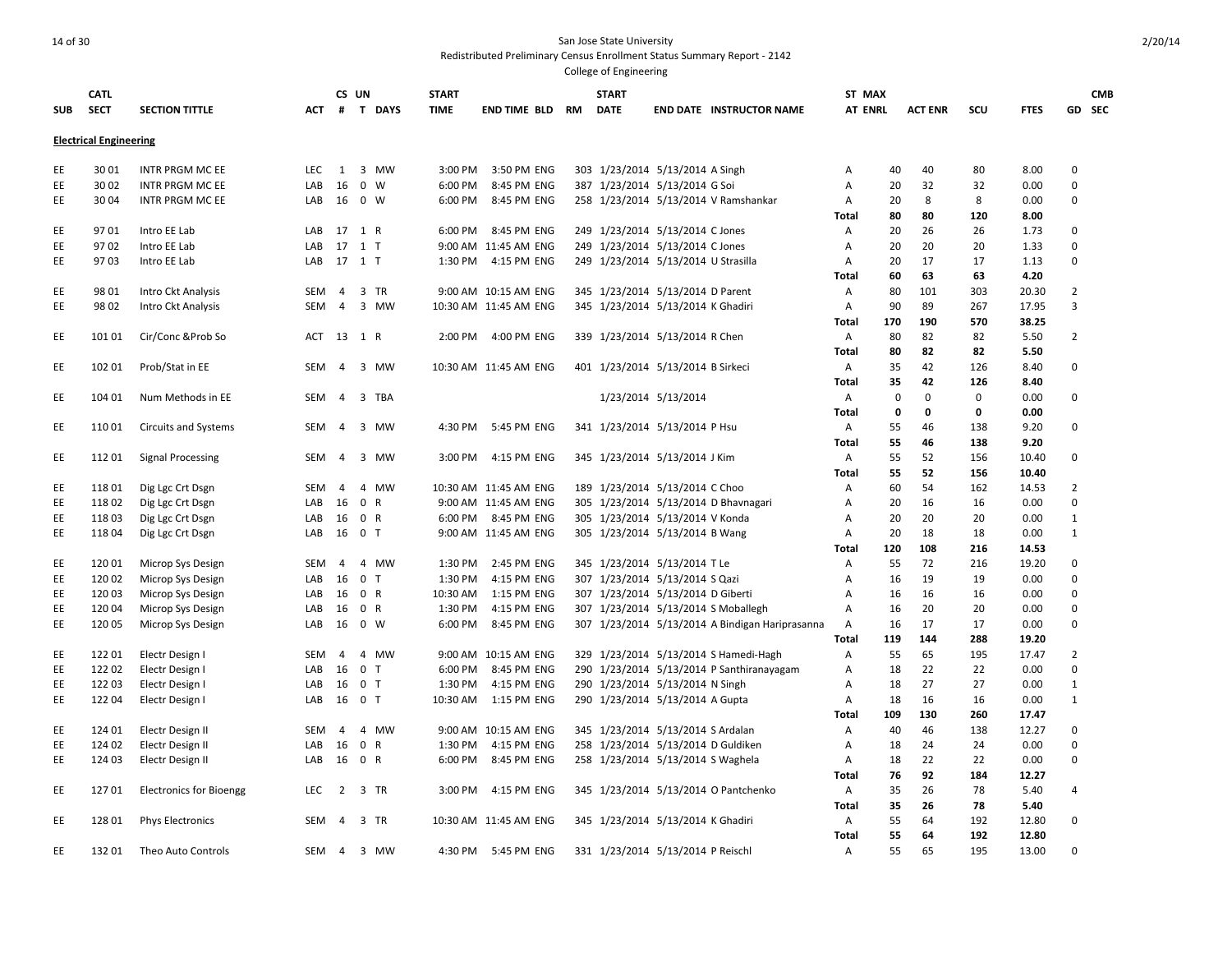| <b>SUB</b> | CATL<br><b>SECT</b> | <b>SECTION TITTLE</b>                        | <b>ACT</b>        | CS UN          | # T DAYS             | <b>START</b><br><b>TIME</b> | END TIME BLD RM      | <b>START</b><br><b>DATE</b> | <b>END DATE INSTRUCTOR NAME</b>            | ST MAX<br><b>AT ENRL</b> |                  | <b>ACT ENR</b>             | SCU              | <b>FTES</b>   |                  | <b>CMB</b><br>GD SEC |
|------------|---------------------|----------------------------------------------|-------------------|----------------|----------------------|-----------------------------|----------------------|-----------------------------|--------------------------------------------|--------------------------|------------------|----------------------------|------------------|---------------|------------------|----------------------|
|            |                     |                                              |                   |                |                      |                             |                      |                             |                                            | <b>Total</b>             | 55               | 65                         | 195              | 13.00         |                  |                      |
| EE         | 134 01              | Power Systems                                | LEC               |                | 2 3 TR               |                             | 4:30 PM 5:45 PM ENG  |                             | 301 1/23/2014 5/13/2014 S Liu              | Α                        | 35               | 16                         | 48               | 3.20          | 0                |                      |
|            |                     |                                              |                   |                |                      |                             |                      |                             |                                            | <b>Total</b>             | 35               | 16                         | 48               | 3.20          |                  |                      |
| EE         | 135 01              | Cntrl Elc Rnew Sys                           | <b>LEC</b>        |                | $\overline{3}$       |                             |                      |                             |                                            | X                        | 0                | $\mathbf 0$                | $\pmb{0}$        | 0.00          | 0                |                      |
|            |                     |                                              |                   |                |                      |                             |                      |                             |                                            | Total                    | 0                | 0                          | 0                | 0.00          |                  |                      |
| EE         | 13601               | <b>Power Electronics</b>                     | SEM               |                | 4 3 TR               | 3:00 PM                     | 4:15 PM ENG          |                             | 401 1/23/2014 5/13/2014 P Reischl          | A                        | 35               | 17                         | 51               | 3.50          | $\overline{2}$   |                      |
| EE         | 13801               | <b>Embedded Cntr Sys Design</b>              | SEM               | -5             | 3 TR                 | 6:00 PM                     | 7:15 PM ENG          |                             | 403 1/23/2014 5/13/2014 T Nguyen           | Total<br>Α               | 35<br>35         | 17<br>25                   | 51<br>75         | 3.50<br>5.00  | $\mathbf 0$      |                      |
|            |                     |                                              |                   |                |                      |                             |                      |                             |                                            | Total                    | 35               | 25                         | 75               | 5.00          |                  |                      |
| EE         | 140 01              | Prin of E & M Flds                           | SEM               | $\overline{4}$ | 3 TR                 |                             | 9:00 AM 10:15 AM ENG |                             | 339 1/23/2014 5/13/2014 R Kwok             | Α                        | 55               | 56                         | 168              | 11.25         | $\mathbf{1}$     |                      |
|            |                     |                                              |                   |                |                      |                             |                      |                             |                                            | <b>Total</b>             | 55               | 56                         | 168              | 11.25         |                  |                      |
| EE         | 161 01              | Digital Comm Sys                             | <b>LEC</b>        |                | 2 3 TR               | 1:30 PM                     | 2:45 PM ENG          |                             | 345 1/23/2014 5/13/2014 R Morelos-Zaragoza | Α                        | 35               | 16                         | 48               | 3.20          | $\mathbf 0$      |                      |
|            |                     |                                              |                   |                |                      |                             |                      |                             |                                            | <b>Total</b>             | 35               | 16                         | 48               | 3.20          |                  |                      |
| EE         | 166 01              | <b>CMOS Dgtl Circuits</b>                    | <b>SEM</b>        |                | $\overline{3}$       |                             |                      |                             |                                            | X                        | 0                | $\Omega$                   | 0                | 0.00          | 0                |                      |
| EE         | 166 02              | <b>CMOS Dgtl Circuits</b>                    | SEM               | $\overline{4}$ | 3 TR                 | 12:00 PM                    | 1:15 PM ENG          |                             | 303 1/23/2014 5/13/2014 M Jones            | Α                        | 35               | 20                         | 60               | 4.10          | $\overline{2}$   |                      |
|            |                     |                                              |                   |                |                      |                             |                      |                             |                                            | <b>Total</b>             | 35               | 20                         | 60               | 4.10          |                  |                      |
| EE         | 174 01              | INT ALG PR EBD SYS                           | SEM               | $\overline{4}$ | 3 MW                 | 7:30 PM                     | 8:45 PM ENG          |                             | 393 1/23/2014 5/13/2014 E Basham           | A                        | 35               | 30                         | 90               | 6.05          | $\mathbf{1}$     |                      |
|            |                     |                                              |                   |                |                      |                             |                      |                             |                                            | Total                    | 35               | 30                         | 90               | 6.05          |                  |                      |
| EE         | 17801               | Dig Design w FPGAS                           | SEM               | -4             | $\overline{3}$<br>MW | 6:00 PM                     | 7:15 PM ENG          |                             | 305 1/23/2014 5/13/2014 E Crabill          | A                        | 35               | 33                         | 99               | 6.60          | $\mathbf 0$      |                      |
|            |                     |                                              |                   |                |                      |                             |                      |                             |                                            | <b>Total</b>             | 35               | 33                         | 99               | 6.60          |                  |                      |
| EE<br>EE.  | 180 01<br>18002     | <b>Indiv Studies</b><br><b>Indiv Studies</b> | SUP<br><b>SUP</b> |                | $\mathbf{1}$<br>3    |                             |                      |                             |                                            | X<br>X                   | 0<br>$\mathbf 0$ | $\mathbf 0$<br>$\mathbf 0$ | 0<br>$\mathbf 0$ | 0.00<br>0.00  | 0<br>$\mathbf 0$ |                      |
|            |                     |                                              |                   |                |                      |                             |                      |                             |                                            | Total                    | 0                | 0                          | 0                | 0.00          |                  |                      |
| EE         |                     | 198A 01 EE Sr Dsgn Proj I                    | LAB               |                | 16 1 F               | 12:00 PM                    | 2:45 PM ENG          |                             | 189 1/23/2014 5/13/2014 D Parent           | Α                        | 15               | 18                         | 18               | 1.20          | 0                |                      |
| EE         |                     | 198A 02 EE Sr Dsgn Proj I                    | LAB               | 16             | 1 F                  | 12:00 PM                    | 2:45 PM ENG          |                             | 189 1/23/2014 5/13/2014 A Singh            | A                        | 15               | 16                         | 16               | 1.07          | 0                |                      |
| EE         |                     | 198A 03 EE Sr Dsgn Proj I                    | LAB               |                | 16 1 F               | 12:00 PM                    | 2:45 PM ENG          |                             | 189 1/23/2014 5/13/2014 U Strasilla        | Α                        | 15               | 15                         | 15               | 1.00          | 0                |                      |
| EE         |                     | 198A 04 EE Sr Dsgn Proj I                    | LAB               |                | 1                    |                             |                      |                             |                                            | X                        | 0                | $\mathbf 0$                | $\mathbf 0$      | 0.00          | 0                |                      |
|            |                     |                                              |                   |                |                      |                             |                      |                             |                                            | Total                    | 45               | 49                         | 49               | 3.27          |                  |                      |
| EE         |                     | 198B 01 EE Sr Dsgn Proj II                   | LAB               |                | 16 3 F               | 1:30 PM                     | 9:15 PM ENG          |                             | 376 1/23/2014 5/13/2014 D Parent           | Α                        | 10               | 16                         | 48               | 3.20          | 0                |                      |
| EE         |                     | 198B 02 EE Sr Dsgn Proj II                   | LAB               |                | 16 3 F               | 1:30 PM                     | 9:15 PM ENG          |                             | 376 1/23/2014 5/13/2014 C Choo             | Α                        | 10               | 15                         | 45               | 3.00          | $\mathbf 0$      |                      |
| EE         |                     | 198B 03 EE Sr Dsgn Proj II                   | LAB 16 3          |                |                      |                             |                      |                             | 1/23/2014 5/13/2014                        | X                        | 0                | $\mathbf 0$                | $\mathbf 0$      | 0.00          | 0                |                      |
|            |                     |                                              |                   |                |                      |                             |                      |                             |                                            | <b>Total</b>             | 20               | 31                         | 93               | 6.20          |                  |                      |
| EE         | 209 01              | <b>Network Security</b>                      | LEC               |                | 1 3 TR               | 6:00 PM                     | 7:15 PM ENG          |                             | 329 1/23/2014 5/13/2014 C Tarng            | A                        | 0                | 42                         | 126              | 10.50         | 42               | C                    |
|            |                     |                                              |                   | 5              | 3 TR                 |                             | 8:45 PM ENG          |                             |                                            | Total                    | 0                | 42                         | 126              | 10.50         | 81               |                      |
| EE<br>EE   | 21001<br>21002      | Linear Sys Theory<br>Linear Sys Theory       | SEM<br>SEM        |                | 3                    | 7:30 PM                     |                      |                             | 345 1/23/2014 5/13/2014 A Singh            | Α<br>X                   | 80<br>0          | 81<br>0                    | 243<br>$\pmb{0}$ | 20.25<br>0.00 | 0                |                      |
| EE         | 21003               | Linear Sys Theory                            | SEM               | $5^{\circ}$    | 3 TR                 | 4:30 PM                     | 5:45 PM BBC          |                             | 130 1/23/2014 5/13/2014 R Kwok             | Α                        | 35               | 13                         | 39               | 3.25          | 13               |                      |
| EE         | 21004               | Linear Sys Theory                            | SEM               | 5              | 3 TR                 | 6:00 PM                     | 7:15 PM ENG          |                             | 301 1/23/2014 5/13/2014 A Singh            | A                        | 35               | 37                         | 111              | 9.25          | 37               |                      |
|            |                     |                                              |                   |                |                      |                             |                      |                             |                                            | Total                    | 150              | 131                        | 393              | 32.75         |                  |                      |
| EE         | 22101               | Prin of Semi Dev I                           | SEM               | 5              | 3 MW                 | 7:30 PM                     | 8:45 PM ENG          |                             | 345 1/23/2014 5/13/2014 M Zoroofchi        | Α                        | 80               | 75                         | 225              | 18.75         | 75               |                      |
| EE         | 22102               | Prin of Semi Dev I                           | <b>SEM</b>        |                | 3                    |                             |                      |                             |                                            | x                        | 0                | $\Omega$                   | 0                | 0.00          | 0                |                      |
| EE         | 22103               | Prin of Semi Dev I                           | SEM <sub>5</sub>  |                | 3 MW                 | 4:30 PM                     | 5:45 PM ENG          |                             | 343 1/23/2014 5/13/2014 M Zoroofchi        | A                        | 55               | 83                         | 249              | 20.75         | 83               |                      |
|            |                     |                                              |                   |                |                      |                             |                      |                             |                                            | Total                    | 135              | 158                        | 474              | 39.50         |                  |                      |
| EE         | 22301               | Analog Int Ckts                              | SEM               | 5              | 3 TR                 | 6:00 PM                     | 7:15 PM ENG          |                             | 401 1/23/2014 5/13/2014 S Hamedi-Hagh      | A                        | 35               | 20                         | 60               | 5.00          | 20               |                      |
|            |                     |                                              |                   |                |                      |                             |                      |                             |                                            | Total                    | 35               | 20                         | 60               | 5.00          |                  |                      |
| EE         | 224 01              | Hi Speed CMOS Ckts                           | SEM               |                | 3                    |                             |                      |                             |                                            | Х                        | 0                | $\mathbf 0$                | $\mathbf 0$      | 0.00          | 0                |                      |
| EE         | 224 02              | Hi Speed CMOS Ckts                           | LAB               |                | $\Omega$             |                             |                      |                             |                                            | X                        | 0                | $\Omega$                   | $\mathbf 0$      | 0.00          | 0                |                      |
| EE         | 224 03              | Hi Speed CMOS Ckts                           |                   |                | SEM 5 3 MW           | 7:30 PM                     | 8:20 PM ENG          |                             | 401 1/23/2014 5/13/2014 S Ardalan          | Α                        | 35               | 23                         | 46               | 5.75          | 23               |                      |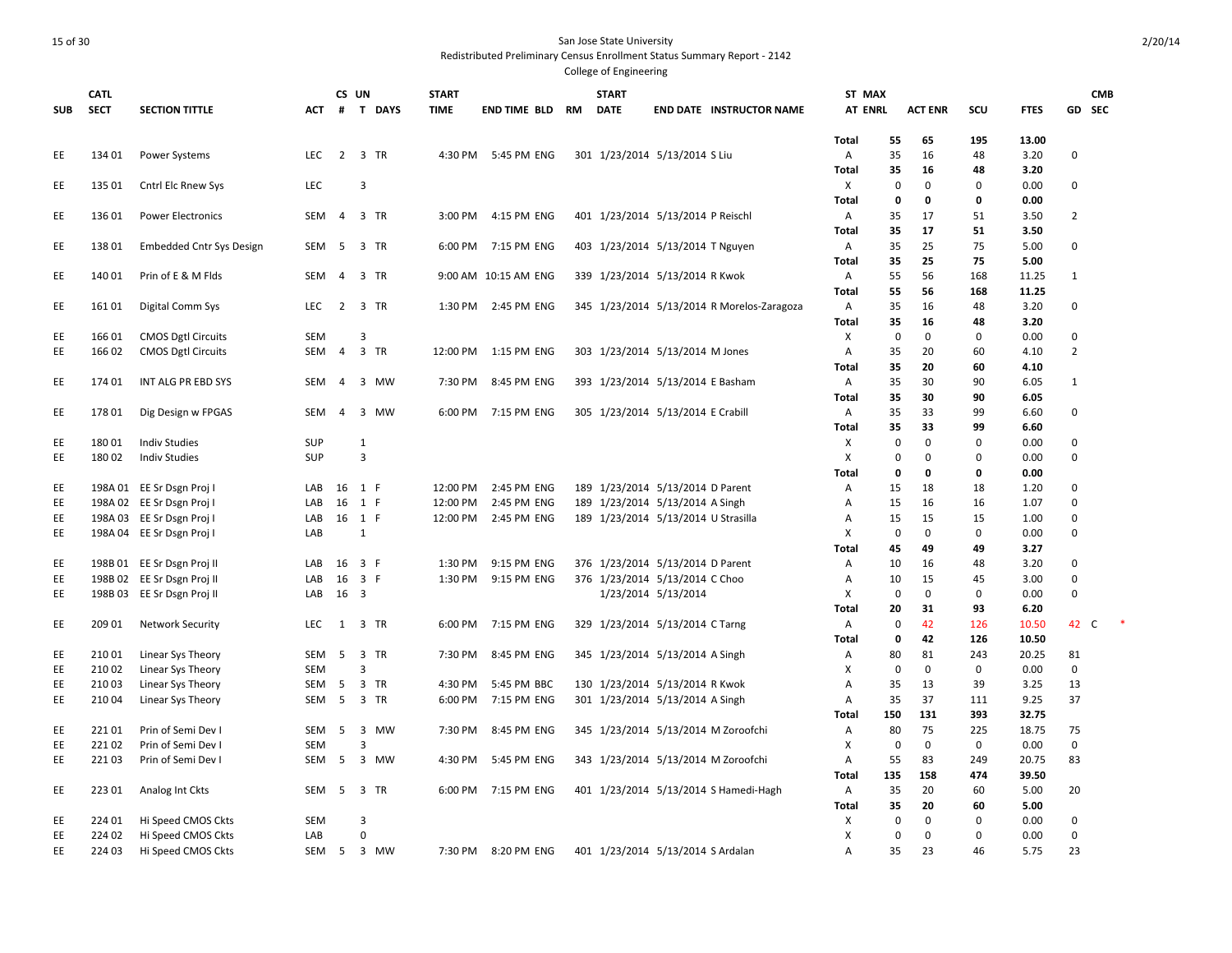|            | <b>CATL</b> |                           |            | CS UN          |                |           | <b>START</b> |                        | <b>START</b>                      |                                            | ST MAX         |             |                |             |             |                | <b>CMB</b> |
|------------|-------------|---------------------------|------------|----------------|----------------|-----------|--------------|------------------------|-----------------------------------|--------------------------------------------|----------------|-------------|----------------|-------------|-------------|----------------|------------|
| <b>SUB</b> | <b>SECT</b> | <b>SECTION TITTLE</b>     | <b>ACT</b> | #              |                | T DAYS    | <b>TIME</b>  | <b>END TIME BLD RM</b> | <b>DATE</b>                       | <b>END DATE INSTRUCTOR NAME</b>            | <b>AT ENRL</b> |             | <b>ACT ENR</b> | SCU         | <b>FTES</b> |                | GD SEC     |
| EE         | 224 04      | Hi Speed CMOS Ckts        | LAB        | 16             |                | 0 MW      | 8:30 PM      | 8:45 PM ENG            | 401 1/23/2014 5/13/2014 S Ardalan |                                            | A              | 35          | 23             | 23          | 0.00        | 23             |            |
|            |             |                           |            |                |                |           |              |                        |                                   |                                            | <b>Total</b>   | 70          | 46             | 69          | 5.75        |                |            |
| EE         | 230 01      | <b>RFIC II</b>            | <b>SEM</b> | 5              | 3 TR           |           | 4:30 PM      | 5:45 PM ENG            |                                   | 303 1/23/2014 5/13/2014 S Hamedi-Hagh      | Α              | 35          | 13             | 39          | 3.20        | 12             |            |
|            |             |                           |            |                |                |           |              |                        |                                   |                                            | <b>Total</b>   | 35          | 13             | 39          | 3.20        |                |            |
| EE         | 23101       | <b>Automat Contr Theo</b> | SEM        | 5              |                | 3 MW      | 6:00 PM      | 7:15 PM ENG            | 401 1/23/2014 5/13/2014 Y Du      |                                            | Α              | 35          | 9              | 27          | 2.25        | 9              |            |
|            |             |                           |            |                |                |           |              |                        |                                   |                                            | <b>Total</b>   | 35          | 9              | 27          | 2.25        |                |            |
| EE         | 239 01      | Sel Top in Sys & C        | <b>SEM</b> |                | 3              |           |              |                        |                                   |                                            | Х              | 0           | 0              | $\mathbf 0$ | 0.00        | 0              |            |
| EE         | 23902       | Sel Top in Sys & C        | LAB        |                | 0              |           |              |                        |                                   |                                            | X              | $\mathbf 0$ | $\Omega$       | 0           | 0.00        | $\mathbf 0$    |            |
| EE         | 239 03      | Sel Top in Sys & C        | SEM        | 5              | 3 <sub>5</sub> |           |              | 9:30 AM 11:30 AM ENG   | 345 1/23/2014 5/13/2014 P Reischl |                                            | $\overline{A}$ | 35          | 0              | $\Omega$    | 0.00        | $\mathbf 0$    |            |
| EE         | 239 04      | Sel Top in Sys & C        | LAB        | 16             | 0 <sup>5</sup> |           |              | 11:45 AM 12:00 PM ENG  | 345 1/23/2014 5/13/2014           |                                            | А              | 35          | $\Omega$       | 0           | 0.00        | 0              |            |
|            |             |                           |            |                |                |           |              |                        |                                   |                                            | <b>Total</b>   | 70          | 0              | 0           | 0.00        |                |            |
| EE         | 25001       | Prob Ran Vari & St Prc    | SEM        | -5             | $\overline{3}$ | MW        | 6:00 PM      | 7:15 PM ENG            | 345 1/23/2014 5/13/2014 N Mir     |                                            | Α              | 80          | 81             | 243         | 20.25       | 81             |            |
| EE         | 250 02      | Prob Ran Vari & St Prc    | <b>SEM</b> |                | 3              |           |              |                        |                                   |                                            | X              | $\mathbf 0$ | $\mathbf 0$    | $\mathbf 0$ | 0.00        | $\mathbf 0$    |            |
| EE         | 25003       | Prob Ran Vari & St Prc    | SEM        | - 5            | $\overline{3}$ | MW        | 7:30 PM      | 8:45 PM ENG            | 343 1/23/2014 5/13/2014 J Kamali  |                                            | A              | 80          | 38             | 114         | 9.50        | 38             |            |
| EE         | 25004       | Prob Ran Vari & St Prc    | <b>SEM</b> |                | 3              |           |              |                        |                                   |                                            | X              | $\mathbf 0$ | $\mathbf 0$    | $\mathbf 0$ | 0.00        | $\mathbf 0$    |            |
| EE         | 250 05      | Prob Ran Vari & St Prc    | SEM        | - 5            |                | 3 MW      | 3:00 PM      | 4:15 PM ENG            | 341 1/23/2014 5/13/2014 B Sirkeci |                                            | A              | 60          | 63             | 189         | 15.75       | 63             |            |
|            |             |                           |            |                |                |           |              |                        |                                   |                                            | Total          | 220         | 182            | 546         | 45.50       |                |            |
| EE         | 251 01      | Digital Data Tran I       | SEM        | - 5            | 3 TR           |           | 6:00 PM      | 7:15 PM ENG            |                                   | 339 1/23/2014 5/13/2014 R Morelos-Zaragoza | Α              | 35          | 14             | 42          | 3.50        | 14             |            |
|            |             |                           |            |                |                |           |              |                        |                                   |                                            | <b>Total</b>   | 35          | 14             | 42          | 3.50        |                |            |
| EE         | 253 01      | Dig Sig Proc I            | SEM        | - 5            |                | 3 MW      | 4:30 PM      | 5:45 PM ENG            | 303 1/23/2014 5/13/2014 E Marouf  |                                            | A              | 35          | 14             | 42          | 3.50        | 14             |            |
|            |             |                           |            |                |                |           |              |                        |                                   |                                            | <b>Total</b>   | 35          | 14             | 42          | 3.50        |                |            |
| EE         | 254 01      | Digital Signal Pro        | <b>SEM</b> | 5              |                | 3 MW      | 6:00 PM      | 7:15 PM ENG            | 303 1/23/2014 5/13/2014 E Marouf  |                                            | Α              | 35          | $\overline{7}$ | 21          | 1.75        | $\overline{7}$ |            |
|            |             |                           |            |                |                |           |              |                        |                                   |                                            | <b>Total</b>   | 35          | $\overline{7}$ | 21          | 1.75        |                |            |
| EE         | 255 01      | Wireless Comm             | SEM        | - 5            | 3 TR           |           | 7:30 PM      | 8:45 PM ENG            | 339 1/23/2014 5/13/2014 J Kim     |                                            | Α              | 35          | 10             | 30          | 2.50        | 10             |            |
|            |             |                           |            |                |                |           |              |                        |                                   |                                            | <b>Total</b>   | 35          | 10             | 30          | 2.50        |                |            |
| EE         | 25601       | Prog DSP Architectures    | <b>SEM</b> |                | 3              |           |              |                        |                                   |                                            | Χ              | 0           | 0              | 0           | 0.00        | $\mathbf 0$    |            |
|            |             |                           |            |                |                |           |              |                        |                                   |                                            | <b>Total</b>   | $\mathbf 0$ | 0              | 0           | 0.00        |                |            |
| EE         | 259 01      | Selct Top in Sig Prc      | <b>SEM</b> |                | 3              |           |              |                        |                                   |                                            | X              | 0           | $\mathbf 0$    | $\mathbf 0$ | 0.00        | $\mathbf 0$    |            |
|            |             |                           |            |                |                |           |              |                        |                                   |                                            | <b>Total</b>   | 0           | 0              | 0           | 0.00        |                |            |
| EE         | 260 01      | <b>RFID Systems</b>       | SEM        | 5              | $\overline{3}$ | MW        | 7:30 PM      | 8:45 PM ENG            |                                   | 303 1/23/2014 5/13/2014 R Morelos-Zaragoza | Α              | 35          | 12             | 36          | 2.90        | 10             |            |
|            |             |                           |            |                |                |           |              |                        |                                   |                                            | <b>Total</b>   | 35          | 12             | 36          | 2.90        |                |            |
| EE         | 263 01      | Image Processing          | <b>SEM</b> |                | 3              |           |              |                        |                                   |                                            | Χ              | $\mathbf 0$ | $\mathbf 0$    | 0           | 0.00        | $\mathbf 0$    |            |
|            |             |                           |            |                |                |           |              |                        |                                   |                                            | <b>Total</b>   | $\mathbf 0$ | 0              | 0           | 0.00        |                |            |
| EE         | 27001       | Adv Logic Design          | SEM        | 5              | $\overline{3}$ | MW        | 6:00 PM      | 7:15 PM ENG            | 339 1/23/2014 5/13/2014 T Caohuu  |                                            | A              | 35          | 21             | 63          | 5.25        | 21             |            |
|            |             |                           |            |                |                |           |              |                        |                                   |                                            | <b>Total</b>   | 35          | 21             | 63          | 5.25        |                |            |
| EE         | 27101       | Digital Sys Design        | SEM        | - 5            | $\overline{3}$ | MW        | 6:00 PM      | 7:15 PM ENG            | 343 1/23/2014 5/13/2014 TLe       |                                            | Α              | 55          | 59             | 177         | 14.75       | 59             |            |
|            |             |                           |            |                |                |           |              |                        |                                   |                                            | <b>Total</b>   | 55          | 59             | 177         | 14.75       |                |            |
| EE         | 275 01      | Adv Comp Architect        | <b>SEM</b> | -5             | 3              | <b>MW</b> | 7:30 PM      | 8:45 PM ENG            | 341 1/23/2014 5/13/2014 D Kim     |                                            | Α              | 55          | 67             | 201         | 16.75       | 67             |            |
|            |             |                           |            |                |                |           |              |                        |                                   |                                            | <b>Total</b>   | 55          | 67             | 201         | 16.75       |                |            |
| EE         | 276 01      | Parallel Cmpt Syst        | <b>SEM</b> |                | $\overline{3}$ |           |              |                        |                                   |                                            | Х              | $\mathbf 0$ | $\mathbf 0$    | $\mathbf 0$ | 0.00        | $\mathbf 0$    |            |
| EE         | 276 02      | Parallel Cmpt Syst        | LAB        |                | $\mathsf 0$    |           |              |                        |                                   |                                            | X              | 0           | $\mathbf{0}$   | 0           | 0.00        | $\mathbf 0$    |            |
|            |             |                           |            |                |                |           |              |                        |                                   |                                            | <b>Total</b>   | 0           | 0              | 0           | 0.00        |                |            |
| EE         | 28101       | Internetworking           | SEM        | $\overline{4}$ |                | 3 TR      | 4:30 PM      | 5:45 PM ENG            | 345 1/23/2014 5/13/2014 F Lin     |                                            | $\mathsf{A}$   | 35          | 60             | 180         | 15.00       | 60             |            |
|            |             |                           |            |                |                |           |              |                        |                                   |                                            | <b>Total</b>   | 35          | 60             | 180         | 15.00       |                |            |
| EE         | 28301       | <b>Broadband Comm Nt</b>  | <b>SEM</b> | $\overline{4}$ | 3              | <b>MW</b> | 4:30 PM      | 5:45 PM ENG            |                                   |                                            | $\overline{A}$ | 70          | 92             | 276         | 22.90       | 90             |            |
|            |             |                           |            |                |                |           |              |                        | 345 1/23/2014 5/13/2014 N Mir     |                                            | Total          | 70          | 92             | 276         | 22.90       |                |            |
| EE         | 28701       | <b>ASIC CMOS Design</b>   | SEM        | 5              |                | 3 TR      | 7:30 PM      | 8:45 PM ENG            | 331 1/23/2014 5/13/2014 M Jones   |                                            | Α              | 55          | 74             | 222         | 18.50       | 74             |            |
|            |             |                           |            |                |                |           |              |                        |                                   |                                            | <b>Total</b>   | 55          | 74             | 222         | 18.50       |                |            |
|            |             |                           |            |                |                |           |              |                        |                                   |                                            |                |             |                |             |             |                |            |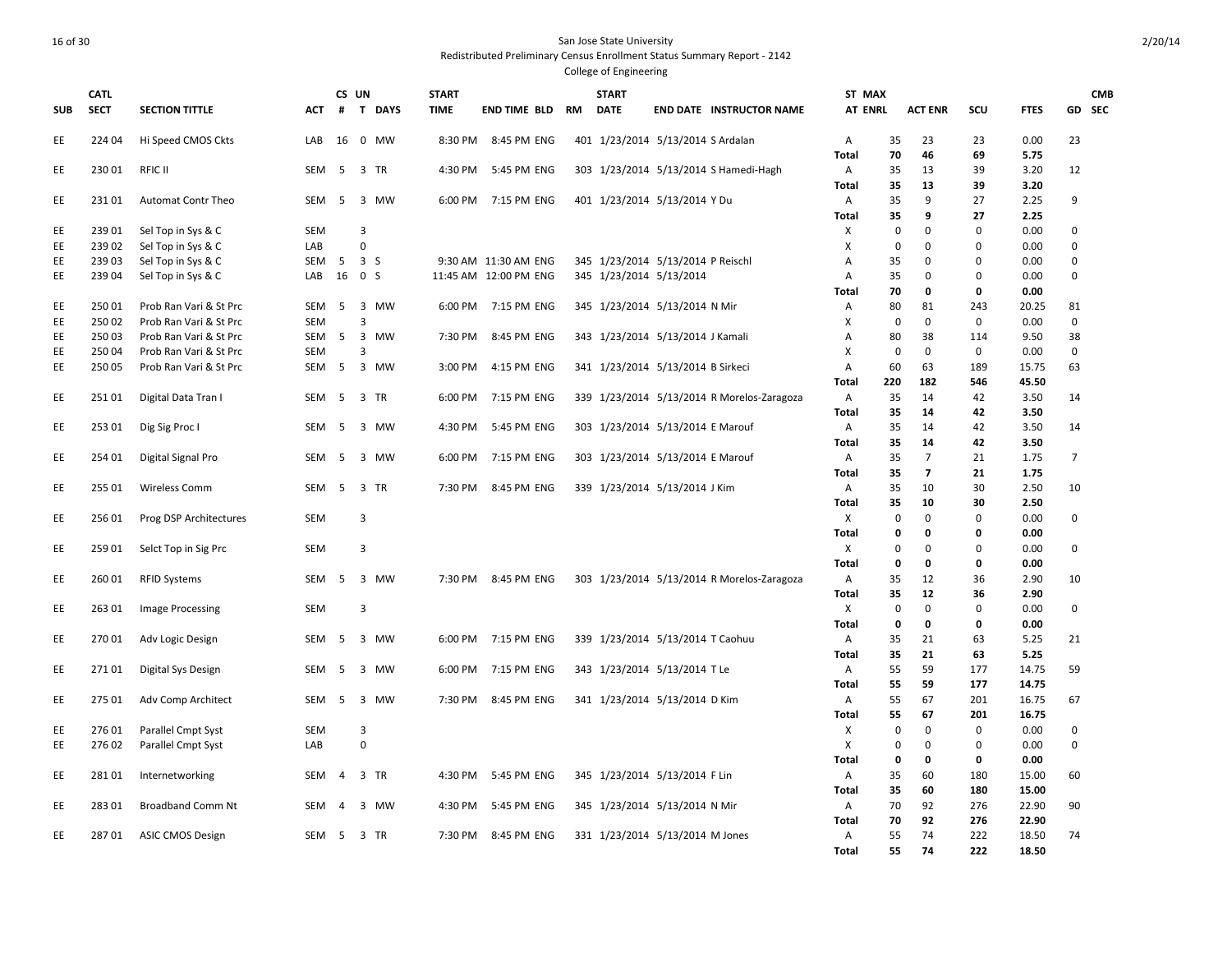|            | <b>CATL</b> |                               |            | CS UN          |                       | <b>START</b> |                                                 |           | <b>START</b>                       |                              |                                       | ST MAX         |             |                |          |             |             | <b>CMB</b> |
|------------|-------------|-------------------------------|------------|----------------|-----------------------|--------------|-------------------------------------------------|-----------|------------------------------------|------------------------------|---------------------------------------|----------------|-------------|----------------|----------|-------------|-------------|------------|
| <b>SUB</b> | <b>SECT</b> | <b>SECTION TITTLE</b>         | ACT        | #              | T DAYS                | <b>TIME</b>  | END TIME BLD                                    | <b>RM</b> | <b>DATE</b>                        |                              | <b>END DATE INSTRUCTOR NAME</b>       | <b>AT ENRL</b> |             | <b>ACT ENR</b> | SCU      | <b>FTES</b> |             | GD SEC     |
| EE         | 28801       | Data Conv for AMS             | <b>LEC</b> | $2^{\circ}$    | -3                    |              |                                                 |           |                                    | 1/23/2014 5/13/2014          |                                       | х              | 0           | 0              | 0        | 0.00        | 0           |            |
| EE         | 288 02      | Data Conv for AMS             | LEC        | $\overline{2}$ | 3 MW                  |              | 6:00 PM 7:15 PM ENG                             |           | 341 1/23/2014 5/13/2014 S Ardalan  |                              |                                       | Α              | 35          | 13             | 39       | 3.25        | 13          |            |
|            |             |                               |            |                |                       |              |                                                 |           |                                    |                              |                                       | Total          | 35          | 13             | 39       | 3.25        |             |            |
| EE         | 295 01      | <b>Technical Writing</b>      | <b>LEC</b> | 3              | 3<br><b>TR</b>        | 6:00 PM      | 7:15 PM ENG                                     |           | 345 1/23/2014 5/13/2014 E Moriarty |                              |                                       | A              | 40          | 30             | 90       | 7.50        | 30          |            |
| EE         | 295 02      | <b>Technical Writing</b>      | <b>LEC</b> | 3              | 3<br><b>TR</b>        |              | 10:30 AM 11:45 AM ENG                           |           | 401 1/23/2014 5/13/2014 J Freeman  |                              |                                       | A              | 40          | 39             | 117      | 9.75        | 39          |            |
| EE         | 295 03      | <b>Technical Writing</b>      | LEC        | 3              | <b>TR</b><br>3        | 4:30 PM      | 5:45 PM DMH 149A 1/23/2014 5/13/2014 E Moriarty |           |                                    |                              |                                       | А              | 40          | 29             | 87       | 7.25        | 29          |            |
| EE         | 295 04      | <b>Technical Writing</b>      | LEC        | 3              | 3<br>TR               | 3:00 PM      | 4:15 PM ENG                                     |           | 329 1/23/2014 5/13/2014 J Freeman  |                              |                                       | A              | 40          | 40             | 120      | 10.00       | 40          |            |
| EE         | 295 05      | <b>Technical Writing</b>      | <b>LEC</b> | 3              | 3 MW                  | 12:00 PM     | 1:15 PM ENG                                     |           | 345 1/23/2014 5/13/2014 M Jones    |                              |                                       | А              | 40          | 44             | 132      | 11.00       | 44          |            |
|            |             |                               |            |                |                       |              |                                                 |           |                                    |                              |                                       | Total          | 200         | 182            | 546      | 45.50       |             |            |
| EE         |             | 297A 01 MSEE Project Proposal | LAB        | 16             | 3 F                   | 12:30 PM     | 9:00 PM ENG                                     |           | 345 1/23/2014 5/13/2014 M Jones    |                              |                                       | Α              | 10          | 12             | 36       | 3.00        | 12          |            |
| EE         | 297A 02     | <b>MSEE Project Proposal</b>  | LAB        | 16             | 3 F                   | 12:30 PM     | 9:00 PM ENG                                     |           | 345 1/23/2014 5/13/2014 K Ghadiri  |                              |                                       | A              | 10          | 12             | 36       | 3.00        | 12          |            |
| EE         | 297A03      | <b>MSEE Project Proposal</b>  | LAB        | 16             | 3 F                   | 12:30 PM     | 9:00 PM ENG                                     |           | 345 1/23/2014 5/13/2014 T Le       |                              |                                       | Α              | 10          | 13             | 39       | 3.25        | 13          |            |
|            |             |                               |            |                |                       |              |                                                 |           |                                    |                              |                                       | Total          | 30          | 37             | 111      | 9.25        |             |            |
| EE         |             | 297B 01 MSEE Project          | LAB        | 16             | 3 <sup>5</sup>        | 12:30 PM     | 9:00 PM ENG                                     |           |                                    |                              | 345 1/23/2014 5/13/2014 S Hamedi-Hagh | Α              | 10          | 11             | 33       | 2.75        | 11          |            |
| EE         |             | 297B 02 MSEE Project          | LAB        | 16             | 3S                    | 12:30 PM     | 9:00 PM ENG                                     |           | 345 1/23/2014 5/13/2014 A Singh    |                              |                                       | Α              | 10          | 12             | 36       | 3.00        | 12          |            |
| EE         |             | 297B 03 MSEE Project          | LAB        | 16             | 3S                    | 12:30 PM     | 9:00 PM ENG                                     |           |                                    |                              | 345 1/23/2014 5/13/2014 M Zoroofchi   | Α              | 10          | 11             | 33       | 2.75        | 11          |            |
| EE         |             | 297B 04 MSEE Project          | LAB        | 16             | 3S                    | 12:30 PM     | 9:00 PM ENG                                     |           | 345 1/23/2014 5/13/2014 B Sirkeci  |                              |                                       | Α              | 10          | 11             | 33       | 2.75        | 11          |            |
| EE         | 297B 05     | <b>MSEE Project</b>           | LAB        | 16             | 3 <sup>5</sup>        | 12:30 PM     | 9:00 PM ENG                                     |           | 345 1/23/2014 5/13/2014            |                              |                                       | Α              | 10          | 12             | 36       | 3.00        | 12          |            |
| EE         | 297B 06     | <b>MSEE Project</b>           | LAB        | 16             | 3S                    | 12:30 PM     | 9:00 PM ENG                                     |           | 345 1/23/2014 5/13/2014            |                              |                                       | A              | 10          | 11             | 33       | 2.75        | 11          |            |
| EE         | 297B 07     | <b>MSEE Project</b>           | LAB        | 16             | 3S                    | 12:30 PM     | 9:00 PM ENG                                     |           | 345 1/23/2014 5/13/2014            |                              |                                       | A              | 10          | 12             | 36       | 3.00        | 12          |            |
|            |             |                               |            |                |                       |              |                                                 |           |                                    |                              |                                       | Total          | 70          | 80             | 240      | 20.00       |             |            |
| EE         | 298 01      | Spec Prob                     | <b>SUP</b> | 25             | <b>TBA</b><br>3       |              |                                                 |           |                                    | 1/23/2014 5/13/2014          |                                       | Α              | 5           | 0              | 0        | 0.00        | 0           |            |
| EE         | 298 02      | Spec Prob                     | <b>SUP</b> |                | 25 1 TBA              |              |                                                 |           |                                    | 1/23/2014 5/13/2014          |                                       | A              | 5           | 0              | 0        | 0.00        | $\mathbf 0$ |            |
|            |             |                               |            |                |                       |              |                                                 |           |                                    |                              |                                       | Total          | 10          | 0              | 0        | 0.00        |             |            |
| EE         | 298101      | EE Internship Experience      | <b>SUP</b> | 48             | <b>TBA</b><br>1       |              |                                                 |           |                                    | 1/23/2014 5/13/2014 R Chen   |                                       | A              | 5           | 0              | $\Omega$ | 0.00        | 0           |            |
| EE         | 298102      | EE Internship Experience      | SUP        | 48             | $\overline{2}$<br>TBA |              |                                                 |           |                                    | 1/23/2014 5/13/2014 R Chen   |                                       | Α              | 5           | 1              | 2        | 0.17        | 1           |            |
| EE         | 298103      | EE Internship Experience      | <b>SUP</b> | 48             | 3<br>TBA              |              |                                                 |           |                                    | 1/23/2014 5/13/2014 R Chen   |                                       | Α              | 35          | 17             | 51       | 4.20        | 16          |            |
|            |             |                               |            |                |                       |              |                                                 |           |                                    |                              |                                       | Total          | 45          | 18             | 53       | 4.37        |             |            |
| EE         |             | 299A 01 MSEE Thesis Proposal  | SUP        |                | 3                     |              |                                                 |           |                                    |                              |                                       | X              | $\mathbf 0$ | $\mathbf 0$    | $\Omega$ | 0.00        | $\mathbf 0$ |            |
|            |             |                               |            |                |                       |              |                                                 |           |                                    |                              |                                       | Total          | 0           | 0              | 0        | 0.00        |             |            |
| EE.        |             | 299B 01 MSEE Thesis           | <b>SUP</b> | 25             | <b>TBA</b><br>3       |              |                                                 |           |                                    | 1/23/2014 5/13/2014 T Caohuu |                                       | Α              | 10          | 8              | 24       | 2.00        | 8           |            |
|            |             |                               |            |                |                       |              |                                                 |           |                                    |                              |                                       | Total          | 10          | 8              | 24       | 2.00        |             |            |
|            |             |                               |            |                |                       |              |                                                 |           |                                    |                              | <b>Electrical Engineering Total</b>   |                | 3099        | 2846           | 7486     | 567.10      |             |            |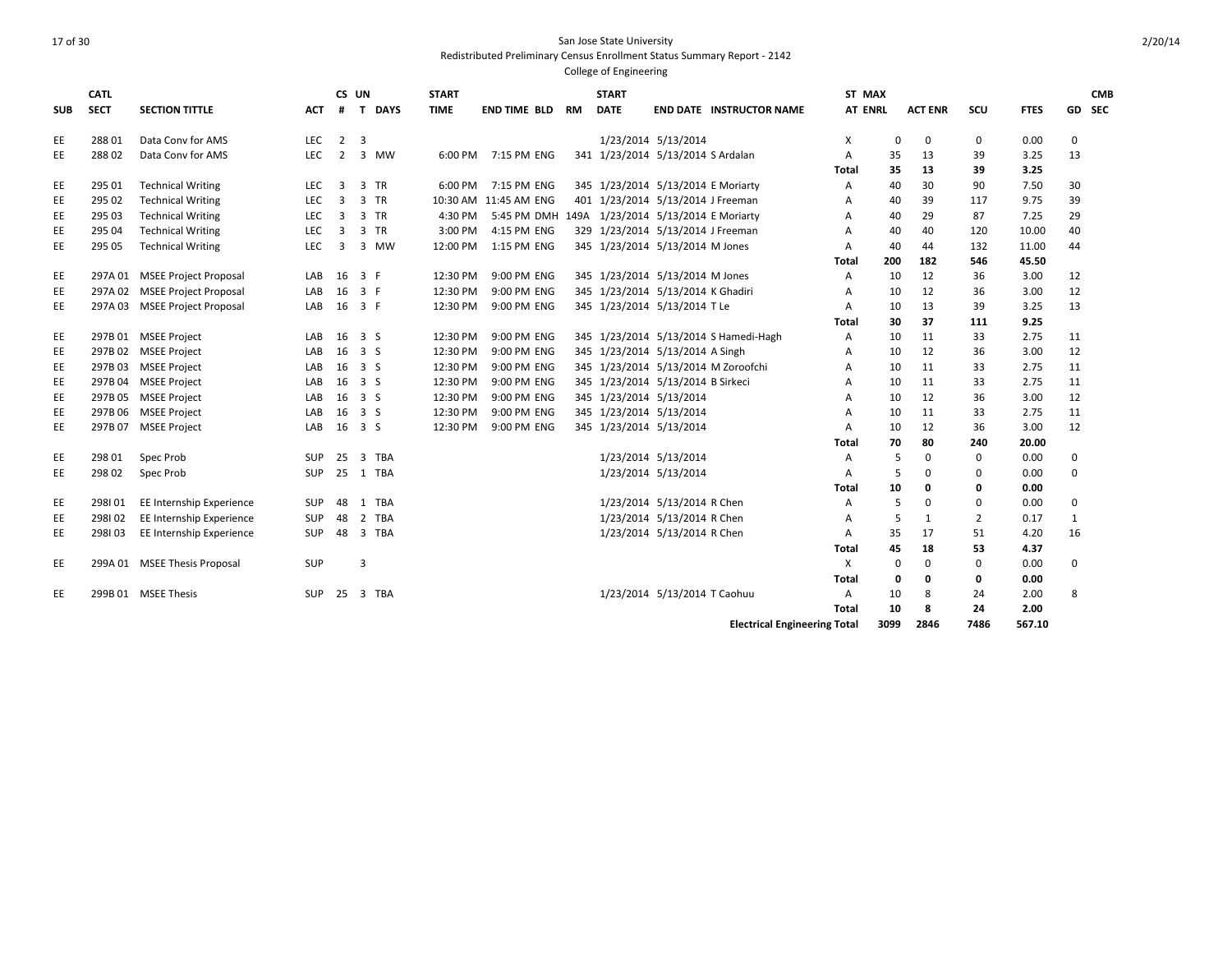| <b>SUB</b>  | <b>CATL</b><br><b>SECT</b> | <b>SECTION TITTLE</b>    | <b>ACT</b> | CS UN<br># | T DAYS                                  | <b>START</b><br><b>TIME</b> | END TIME BLD         | RM  | <b>START</b><br><b>DATE</b> |                                    | <b>END DATE INSTRUCTOR NAME</b>      | ST MAX<br><b>AT ENRL</b> |             | <b>ACT ENR</b> | scu         | <b>FTES</b> |                      | <b>CMB</b><br>GD SEC |
|-------------|----------------------------|--------------------------|------------|------------|-----------------------------------------|-----------------------------|----------------------|-----|-----------------------------|------------------------------------|--------------------------------------|--------------------------|-------------|----------------|-------------|-------------|----------------------|----------------------|
|             | <b>General Engineering</b> |                          |            |            |                                         |                             |                      |     |                             |                                    |                                      |                          |             |                |             |             |                      |                      |
| ENGR        | 1001                       | Intro to Engr            | SEM        | 5          | 3<br><b>MW</b>                          | 8:00 AM                     | 8:50 AM ENG          |     |                             | 189 1/23/2014 5/13/2014 T Anagnos  |                                      | А                        | 200         | 187            | 374         | 37.40       | $\Omega$             |                      |
| ENGR        | 1002                       | Intro to Engr            | SEM        | 5          | 3 MW                                    | 1:30 PM                     | 2:20 PM MD           |     |                             | 101 1/23/2014 5/13/2014 K Youssefi |                                      | Α                        | 300         | 250            | 500         | 50.00       | $\Omega$             |                      |
| <b>ENGR</b> | 1003                       | Intro to Engr            | LAB        | 16         | $\mathbf 0$<br>$\mathsf{T}$             |                             | 9:00 AM 11:45 AM ENG |     |                             | 391 1/23/2014 5/13/2014 W Du       |                                      | Α                        | 24          | 24             | 24          | 0.00        | $\mathbf 0$          |                      |
| ENGR        | 1004                       | Intro to Engr            | LAB        | 16         | 0 R                                     |                             | 9:00 AM 11:45 AM ENG |     |                             | 391 1/23/2014 5/13/2014 J Valencia |                                      | A                        | 24          | 24             | 24          | 0.00        | $\Omega$             |                      |
| ENGR        | 1005                       | Intro to Engr            | LAB        | 16         | 0 <sub>T</sub>                          | 3:00 PM                     | 5:45 PM ENG          |     |                             | 391 1/23/2014 5/13/2014 J Warecki  |                                      | А                        | 24          | 24             | 24          | 0.00        | 0                    |                      |
| ENGR        | 1006                       | Intro to Engr            | LAB        | 16         | 0 R                                     | 3:00 PM                     | 5:45 PM ENG          |     |                             | 391 1/23/2014 5/13/2014 E Basham   |                                      | Α                        | 24          | 23             | 23          | 0.00        | $\Omega$             |                      |
| ENGR        | 10 07                      | Intro to Engr            | LAB        | 16         | $0 \quad W$                             |                             | 9:00 AM 11:45 AM ENG |     |                             | 391 1/23/2014 5/13/2014 S Duorah   |                                      | A                        | 24          | 23             | 23          | 0.00        | $\Omega$             |                      |
| ENGR        | 1008                       | Intro to Engr            | LAB        | 16         | $\mathbf 0$<br>W                        | 12:00 PM                    | 2:45 PM ENG          |     |                             | 391 1/23/2014 5/13/2014 V De Loza  |                                      | A                        | 24          | 24             | 24          | 0.00        | $\Omega$             |                      |
| ENGR        | 1009                       | Intro to Engr            | LAB        | 16         | $0 \quad W$                             | 3:00 PM                     | 5:45 PM ENG          |     |                             | 391 1/23/2014 5/13/2014 V De Loza  |                                      | Α                        | 24          | 24             | 24          | 0.00        | $\mathbf 0$          |                      |
| ENGR        | 10 10                      | Intro to Engr            | LAB        | 16         | $\mathbf 0$<br>F                        | 9:00 AM                     | 11:45 AM ENG         | 391 |                             | 1/23/2014 5/13/2014 K Youssefi     |                                      | A                        | 24          | 24             | 24          | 0.00        | $\Omega$             |                      |
| ENGR        | 10 11                      | Intro to Engr            | LAB        | 16         | 0 F                                     | 12:30 PM                    | 3:15 PM ENG          |     |                             | 391 1/23/2014 5/13/2014 K Youssefi |                                      | А                        | 24          | 23             | 23          | 0.00        | 0                    |                      |
| ENGR        | 10 12                      | Intro to Engr            | LAB        | 16         | 0 <sub>T</sub>                          | 12:00 PM                    | 2:45 PM ENG          |     |                             | 391 1/23/2014 5/13/2014 E Green    |                                      | Α                        | 24          | 24             | 24          | 0.00        | $\mathbf 0$          |                      |
| ENGR        | 10 13                      | Intro to Engr            | LAB        | 16         | 0 <sub>T</sub>                          | 6:00 PM                     | 8:45 PM ENG          |     |                             | 391 1/23/2014 5/13/2014 S Sepka    |                                      | A                        | 24          | 23             | 23          | 0.00        | $\Omega$             |                      |
| ENGR        | 10 14                      | Intro to Engr            | LAB        | 16         | $\mathbf 0$                             |                             |                      |     |                             | 1/23/2014 5/13/2014                |                                      | X                        | $\mathbf 0$ | $\mathbf 0$    | $\Omega$    | 0.00        | $\mathbf 0$          |                      |
| ENGR        | 10 15                      | Intro to Engr            | LAB        |            | $\pmb{0}$                               |                             |                      |     |                             |                                    |                                      | X                        | 0           | $\pmb{0}$      | $\Omega$    | 0.00        | $\Omega$             |                      |
| <b>ENGR</b> | 10 16                      | Intro to Engr            | LAB        | 16         | $\mathbf 0$<br>$\mathsf{F}$             |                             | 9:00 AM 11:45 AM ENG |     |                             | 393 1/23/2014 5/13/2014 S Sepka    |                                      | Α                        | 24          | 24             | 24          | 0.00        | $\mathbf 0$          |                      |
| ENGR        | 10 17                      | Intro to Engr            | LAB        |            | 0                                       |                             |                      |     |                             |                                    |                                      | X                        | $\mathbf 0$ | $\mathbf 0$    | $\Omega$    | 0.00        | $\Omega$             |                      |
| ENGR        | 10 18                      | Intro to Engr            | LAB        |            | 0                                       |                             |                      |     |                             |                                    |                                      | X                        | $\Omega$    | $\Omega$       | $\Omega$    | 0.00        | $\Omega$             |                      |
| ENGR        | 10 19                      | Intro to Engr            | LAB        |            | $\Omega$                                |                             |                      |     |                             |                                    |                                      | X                        | 0           | $\mathbf 0$    | $\Omega$    | 0.00        | $\Omega$             |                      |
| ENGR        | 10 20                      | Intro to Engr            | LAB        |            | $\mathbf 0$                             |                             |                      |     |                             |                                    |                                      | X                        | $\Omega$    | $\pmb{0}$      | $\Omega$    | 0.00        | $\mathbf 0$          |                      |
| ENGR        | 10 21                      | Intro to Engr            | LAB        | 16         | $\mathbf 0$<br>$\mathsf{T}$             |                             | 9:00 AM 11:45 AM ENG |     |                             | 393 1/23/2014 5/13/2014 E Green    |                                      | A                        | 24          | 24             | 24          | 0.00        | $\Omega$             |                      |
| ENGR        | 10 22                      | Intro to Engr            | LAB        | 16         | 0 <sub>T</sub>                          | 3:00 PM                     | 5:45 PM ENG          |     |                             | 393 1/23/2014 5/13/2014 E Green    |                                      | А                        | 24          | 24             | 24          | 0.00        | 0                    |                      |
| ENGR        | 10 23                      | Intro to Engr            | LAB        | 16         | $\mathbf 0$<br>$\mathsf{R}$             | 6:00 PM                     | 8:45 PM ENG          |     |                             | 393 1/23/2014 5/13/2014 E Basham   |                                      | А                        | 24          | 19             | 19          | 0.00        | $\mathbf 0$          |                      |
| <b>ENGR</b> | 10 24                      | Intro to Engr            | LAB        | 16         | $\mathbf 0$<br>$\mathsf{R}$             | 12:00 PM                    | 2:45 PM ENG          |     |                             | 391 1/23/2014 5/13/2014 E Basham   |                                      | A                        | 24          | 21             | 21          | 0.00        | $\Omega$             |                      |
| ENGR        | 10 25                      | Intro to Engr            | LAB        | 16         | $\mathbf 0$<br>W                        | 3:00 PM                     | 5:45 PM ENG          |     |                             | 393 1/23/2014 5/13/2014 J Valencia |                                      | A                        | 24          | 22             | 22          | 0.00        | $\Omega$             |                      |
| ENGR        | 10 26                      | Intro to Engr            | LAB        | 16         | $\mathbf 0$<br>M                        | 3:00 PM                     | 5:45 PM ENG          |     |                             |                                    | 393 1/23/2014 5/13/2014 V Mangrulkar | А                        | 24          | 19             | 19          | 0.00        | $\mathbf 0$          |                      |
| ENGR        | 10 27                      | Intro to Engr            | LAB        | 16         | 0 R                                     |                             | 9:00 AM 11:45 AM ENG |     |                             | 393 1/23/2014 5/13/2014 S Duorah   |                                      | А                        | 24          | 24             | 24          | 0.00        | $\Omega$             |                      |
|             |                            |                          |            |            |                                         |                             |                      |     |                             |                                    |                                      | Total                    | 956         | 874            | 1311        | 87.40       |                      |                      |
| ENGR        | 11 01                      | Intro Eng Transfer       | <b>ACT</b> |            | $\mathbf{1}$                            |                             |                      |     |                             |                                    |                                      | х                        | $\mathbf 0$ | $\mathbf 0$    | $\mathbf 0$ | 0.00        | $\mathbf 0$          |                      |
| ENGR        | 11 02                      | Intro Eng Transfer       | <b>ACT</b> |            | $\mathbf{1}$                            |                             |                      |     |                             |                                    |                                      | X                        | 0           | $\mathbf 0$    | $\Omega$    | 0.00        | $\Omega$             |                      |
|             |                            |                          |            |            |                                         |                             |                      |     |                             |                                    |                                      | Total                    | 0           | 0              | 0           | 0.00        |                      |                      |
| <b>ENGR</b> | 81W 01                     | <b>Basic Writ Wrkshp</b> | LAB        | 16         | 1 M                                     | 11:30 AM                    | 1:20 PM ENG          |     |                             | 388 1/23/2014 5/13/2014 J Melvin   |                                      | Α                        | 25          | 11             | 11          | 0.75        | $\mathbf{1}$         |                      |
| ENGR        | 81W 02                     | <b>Basic Writ Wrkshp</b> | LAB        |            | $\mathbf{1}$                            |                             |                      |     |                             |                                    |                                      | X                        | 0           | $\mathbf 0$    | $\Omega$    | 0.00        | $\Omega$             |                      |
| ENGR        | 81W 03                     | <b>Basic Writ Wrkshp</b> | LAB        |            | 1                                       |                             |                      |     |                             |                                    |                                      | х                        | $\mathbf 0$ | $\mathbf 0$    | $\Omega$    | 0.00        | $\mathbf 0$          |                      |
| ENGR        | 81W04                      | Basic Writ Wrkshp        | LAB        | 16         | 1 F                                     | 11:30 AM                    | 1:20 PM ENG          |     |                             | 388 1/23/2014 5/13/2014 V Sansome  |                                      | А                        | 25          | 18             | 18          | 1.20        | $\mathbf 0$          |                      |
| <b>ENGR</b> | 81W 05                     | <b>Basic Writ Wrkshp</b> | LAB        |            | $\mathbf{1}$                            |                             |                      |     |                             |                                    |                                      | X                        | $\mathbf 0$ | $\mathbf 0$    | $\Omega$    | 0.00        | $\Omega$             |                      |
| ENGR        |                            | 81W 06 Basic Writ Wrkshp | LAB        |            | $\mathbf{1}$                            |                             |                      |     |                             |                                    |                                      | X                        | $\mathbf 0$ | $\mathbf 0$    | $\Omega$    | 0.00        | $\Omega$             |                      |
|             |                            |                          |            |            |                                         |                             |                      |     |                             |                                    |                                      | Total                    | 50          | 29             | 29          | 1.95        |                      |                      |
| ENGR        |                            | 100W 01 Engr Reports     | <b>SEM</b> | -5<br>16   | $\overline{3}$<br>W<br>$\mathbf 0$<br>W | 12:00 PM                    | 1:15 PM ENG          |     | 189 1/23/2014 5/13/2014     |                                    |                                      | Α                        | 24          | 26             | 52          | 5.20        | $\Omega$<br>$\Omega$ |                      |
| ENGR        |                            | 100W 02 Engr Reports     | LAB        |            |                                         | 7:00 AM                     | 8:50 AM ENG          |     | 392 1/23/2014 5/13/2014     |                                    |                                      | Α                        | 24          | 26             | 26          | 0.00        | $\Omega$             |                      |
| ENGR        |                            | 100W 03 Engr Reports     | <b>SEM</b> | 5          | $\overline{\mathbf{3}}$<br>W            | 12:00 PM                    | 1:15 PM ENG          |     | 189 1/23/2014 5/13/2014     |                                    |                                      | А                        | 24          | 25<br>25       | 50          | 5.00        | $\Omega$             |                      |
| ENGR        |                            | 100W 04 Engr Reports     | LAB        | 16         | $\mathbf 0$<br>W<br>$\overline{3}$      | 9:00 AM                     | 10:50 AM ENG         |     |                             | 392 1/23/2014 5/13/2014            |                                      | Α                        | 24          | 27             | 25          | 0.00        | $\mathbf 0$          |                      |
| ENGR        |                            | 100W 05 Engr Reports     | SEM        | 5          | w                                       | 12:00 PM                    | 1:15 PM ENG          |     | 189 1/23/2014 5/13/2014     |                                    |                                      | Α                        | 24          |                | 54          | 5.40        | $\Omega$             |                      |
| ENGR        |                            | 100W 06 Engr Reports     | LAB        | 16         | $\mathbf 0$<br>W                        | 1:30 PM                     | 3:20 PM ENG          |     |                             | 392 1/23/2014 5/13/2014            |                                      | А                        | 24          | 27             | 27          | 0.00        |                      |                      |
| ENGR        |                            | 100W 07 Engr Reports     | <b>SEM</b> | 5          | 3 W                                     | 12:00 PM                    | 1:15 PM ENG          |     |                             | 189 1/23/2014 5/13/2014            |                                      | A                        | 24          | 25             | 50          | 5.00        | $\Omega$<br>$\Omega$ |                      |
| ENGR        |                            | 100W 08 Engr Reports     | LAB        | 16         | $\overline{0}$<br>W                     | 4:00 PM                     | 5:50 PM ENG          |     |                             | 392 1/23/2014 5/13/2014 J Melvin   |                                      | A                        | 24          | 25             | 25          | 0.00        |                      |                      |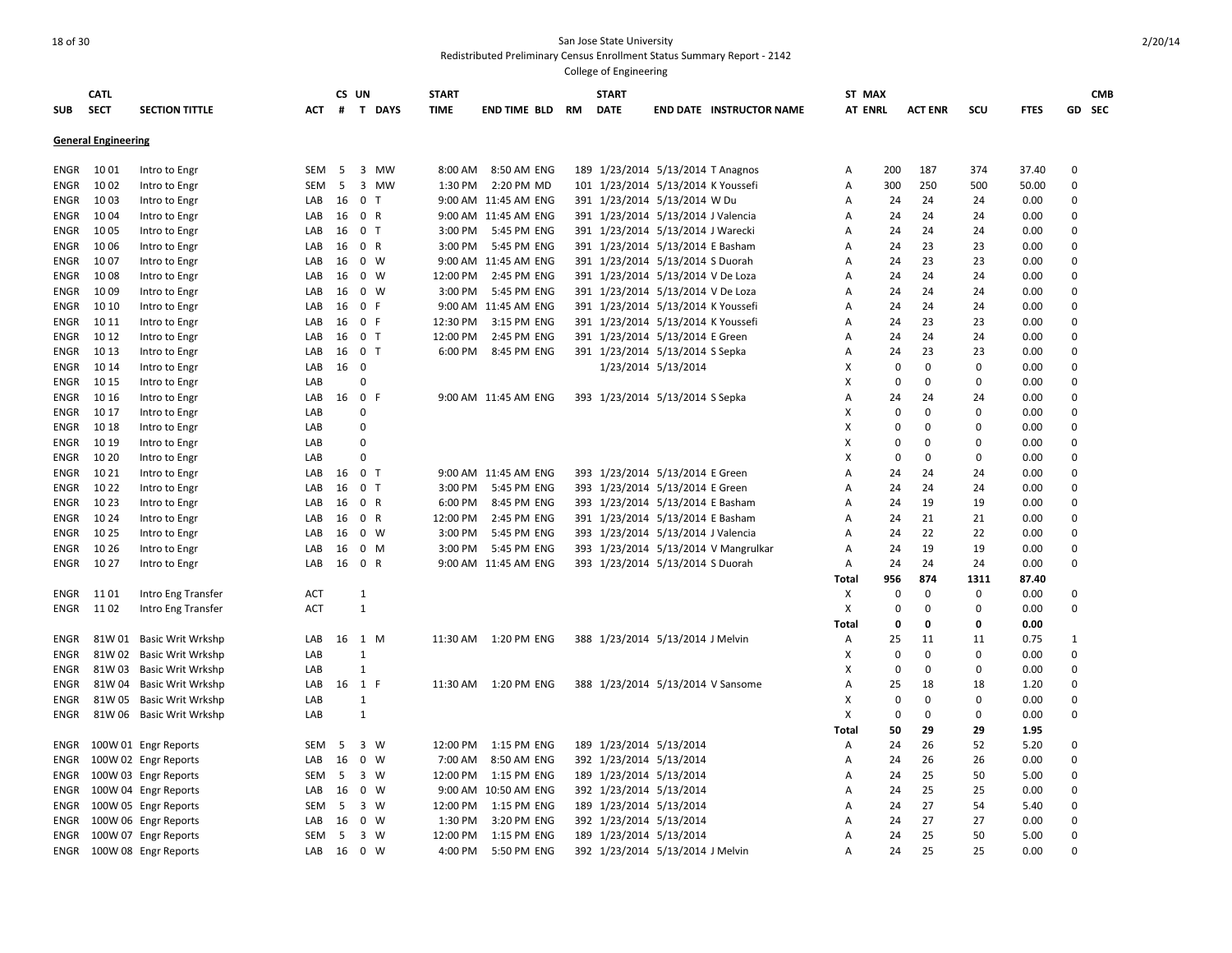## 19 of 30 San Jose State University Redistributed Preliminary Census Enrollment Status Summary Report - 2142 College of Engineering

|            | <b>CATL</b> |                              |            | CS UN          |                |             | <b>START</b> |                          |    | <b>START</b>            |                                      |                                         | ST MAX         |             |                |              |             |              | <b>CMB</b>   |  |
|------------|-------------|------------------------------|------------|----------------|----------------|-------------|--------------|--------------------------|----|-------------------------|--------------------------------------|-----------------------------------------|----------------|-------------|----------------|--------------|-------------|--------------|--------------|--|
| <b>SUB</b> | <b>SECT</b> | <b>SECTION TITTLE</b>        | <b>ACT</b> | #              | T DAYS         | <b>TIME</b> |              | <b>END TIME BLD</b>      | RM | <b>DATE</b>             |                                      | <b>END DATE INSTRUCTOR NAME</b>         | <b>AT ENRL</b> |             | <b>ACT ENR</b> | SCU          | <b>FTES</b> | <b>GD</b>    | <b>SEC</b>   |  |
| ENGR       |             | 100W 09 Engr Reports         | SEM        | 5              | $3 \, M$       |             | 6:00 PM      | 7:50 PM ENG              |    |                         | 392 1/23/2014 5/13/2014 S Knapp      |                                         | Α              | 24          | 26             | 52           | 5.20        | $\Omega$     |              |  |
| ENGR       |             | 100W 10 Engr Reports         | LAB        | 16             | $0 \quad W$    |             | 6:00 PM      | 8:50 PM ENG              |    |                         | 392 1/23/2014 5/13/2014 S Knapp      |                                         | Α              | 24          | 26             | 26           | 0.00        | $\mathbf 0$  |              |  |
| ENGR       |             | 100W 11 Engr Reports         | SEM        | 5              | 3 W            |             | 12:00 PM     | 1:15 PM ENG              |    | 392 1/23/2014 5/13/2014 |                                      |                                         | A              | 24          | 28             | 56           | 5.60        | $\Omega$     |              |  |
| ENGR       |             | 100W 12 Engr Reports         | LAB        | 16             | 0 R            |             | 7:30 AM      | 9:20 AM ENG              |    | 392 1/23/2014 5/13/2014 |                                      |                                         | A              | 24          | 28             | 28           | 0.00        | $\Omega$     |              |  |
| ENGR       |             | 100W 13 Engr Reports         | <b>SEM</b> | 5              | 3 W            |             | 12:00 PM     | 1:15 PM ENG              |    | 189 1/23/2014 5/13/2014 |                                      |                                         | A              | 24          | 28             | 56           | 5.60        | $\Omega$     |              |  |
| ENGR       |             | 100W 14 Engr Reports         | LAB        | 16             | 0 R            |             |              | 10:30 AM 12:20 PM ENG    |    |                         | 392 1/23/2014 5/13/2014 J Linsdell   |                                         | Α              | 24          | 28             | 28           | 0.00        | $\Omega$     |              |  |
| ENGR       |             | 100W 15 Engr Reports         | SEM        | 5              | 3 W            |             |              | 12:00 PM   1:15 PM   ENG |    | 189 1/23/2014 5/13/2014 |                                      |                                         | Α              | 24          | 26             | 52           | 5.20        | $\Omega$     |              |  |
| ENGR       |             | 100W 16 Engr Reports         | LAB        | 16             | 0 R            |             | 1:30 PM      | 3:20 PM ENG              |    |                         | 392 1/23/2014 5/13/2014 C Cordero    |                                         | Α              | 24          | 26             | 26           | 0.00        | $\Omega$     |              |  |
| ENGR       |             | 100W 17 Engr Reports         | <b>SEM</b> |                | 3              |             |              |                          |    |                         |                                      |                                         | X              | $\Omega$    | $\Omega$       | $\mathbf 0$  | 0.00        | $\Omega$     |              |  |
| ENGR       |             | 100W 18 Engr Reports         | LAB        |                | $\Omega$       |             |              |                          |    |                         |                                      |                                         | x              | $\mathbf 0$ | $\Omega$       | $\Omega$     | 0.00        | $\Omega$     |              |  |
| ENGR       |             | 100W 19 Engr Reports         | SEM        | - 5            | 3 <sub>1</sub> |             | 6:00 PM      | 7:50 PM ENG              |    |                         | 392 1/23/2014 5/13/2014 C Cordero    |                                         | А              | 24          | 25             | 50           | 5.00        | $\Omega$     |              |  |
| ENGR       |             | 100W 20 Engr Reports         | LAB        | 16             | 0 R            |             | 6:00 PM      | 8:50 PM ENG              |    |                         | 392 1/23/2014 5/13/2014 C Cordero    |                                         | А              | 24          | 25             | 25           | 0.00        | $\mathbf 0$  |              |  |
| ENGR       |             | 100W 21 Engr Reports         | SEM        | 5              | 3 <sub>7</sub> |             | 6:00 PM      | 8:50 PM ENG              |    |                         | 394 1/23/2014 5/13/2014 L Zou        |                                         | Α              | 24          | 25             | 50           | 5.00        | $\Omega$     |              |  |
| ENGR       |             | 100W 22 Engr Reports         | LAB        | 16             | 0 R            |             | 6:00 PM      | 8:50 PM ENG              |    |                         | 394 1/23/2014 5/13/2014 L Zou        |                                         | A              | 24          | 25             | 25           | 0.00        | $\Omega$     |              |  |
| ENGR       |             | 100W 25 Engr Reports         | <b>SEM</b> | 5              | 3 F            |             | 1:00 PM      | 2:50 PM ENG              |    |                         |                                      | 394 1/23/2014 5/13/2014 B Murphy-Wesley | A              | 24          | 26             | 52           | 5.20        | $\Omega$     |              |  |
| ENGR       |             | 100W 26 Engr Reports         | LAB        | 16             | 0 F            |             |              | 9:30 AM 12:20 PM ENG     |    |                         |                                      | 394 1/23/2014 5/13/2014 B Murphy-Wesley | Α              | 24          | 26             | 26           | 0.00        | $\Omega$     |              |  |
| ENGR       |             | 100W 27 Engr Reports         | <b>SEM</b> | -5             | $3 \ W$        |             | 12:00 PM     | 1:50 PM ENG              |    | 189 1/23/2014 5/13/2014 |                                      |                                         | Α              | 24          | 25             | 50           | 5.00        | $\Omega$     |              |  |
| ENGR       |             | 100W 28 Engr Reports         | LAB        | 16             | $0$ M          |             | 1:00 PM      | 3:50 PM ENG              |    |                         | 394 1/23/2014 5/13/2014 K Stangel    |                                         | Α              | 24          | 25             | 25           | 0.00        | $\Omega$     |              |  |
| ENGR       |             | 100W 29 Engr Reports         | SEM        | 5              | 3 W            |             | 12:00 PM     | 1:15 PM ENG              |    |                         | 189 1/23/2014 5/13/2014 J Linsdell   |                                         | A              | 24          | 27             | 54           | 5.40        | $\Omega$     |              |  |
| ENGR       |             | 100W 30 Engr Reports         | LAB        | 16             | 0 R            |             | 4:00 PM      | 5:50 PM ENG              |    | 392 1/23/2014 5/13/2014 |                                      |                                         | Α              | 24          | 27             | 27           | 0.00        | $\Omega$     |              |  |
| ENGR       |             | 100W 31 Engr Reports         | <b>SEM</b> | 5              | $3 \, M$       |             | 6:00 PM      | 7:50 PM ENG              |    |                         | 407 1/23/2014 5/13/2014 S Wemusa     |                                         | A              | 24          | 23             | 46           | 4.60        | $\Omega$     |              |  |
| ENGR       |             | 100W 32 Engr Reports         | LAB        | 16             | 0 W            |             | 6:00 PM      | 8:50 PM ENG              |    |                         | 407 1/23/2014 5/13/2014 S Wemusa     |                                         | Α              | 24          | 23             | 23           | 0.00        | $\Omega$     |              |  |
|            |             |                              |            |                |                |             |              |                          |    |                         |                                      |                                         | Total          | 672         | 724            | 1086         | 72.40       |              |              |  |
|            | ENGR 103 01 | Life Cycle Engineering       | LEC        | $\overline{2}$ | 3 TR           |             |              | 10:30 AM 11:45 AM BBC    |    |                         | 105 1/23/2014 5/13/2014 R Srinivasan |                                         | A              | 50          | $\mathbf{0}$   | $\mathbf 0$  | 0.00        | $\mathbf{0}$ | c            |  |
|            |             |                              |            |                |                |             |              |                          |    |                         |                                      |                                         | <b>Total</b>   | 50          | 0              | $\mathbf{0}$ | 0.00        |              |              |  |
| ENGR       | 18001       | <b>Indiv Studies</b>         | <b>SUP</b> | 36             | 1 TBA          |             |              |                          |    |                         | 1/23/2014 5/13/2014 P Backer         |                                         | A              | 10          | 67             | 67           | 4.47        | $\Omega$     |              |  |
| ENGR       | 18002       | <b>Indiv Studies</b>         | <b>SUP</b> | 36             | 2 TBA          |             |              |                          |    |                         | 1/23/2014 5/13/2014 L Wesley         |                                         | Α              | 15          | 0              | 0            | 0.00        | $\Omega$     |              |  |
| ENGR       | 18003       | <b>Indiv Studies</b>         | SUP        | 36             | 3 TBA          |             |              |                          |    |                         | 1/23/2014 5/13/2014 L Wesley         |                                         | Α              | 15          | $\Omega$       | $\Omega$     | 0.00        | $\Omega$     |              |  |
|            |             |                              |            |                |                |             |              |                          |    |                         |                                      |                                         | Total          | 40          | 67             | 67           | 4.47        |              |              |  |
| ENGR       | 184 01      | <b>Bus Strat in Practice</b> | SEM        |                | 3              |             |              |                          |    |                         |                                      |                                         | Х              | 0           | $\Omega$       | $\Omega$     | 0.00        | 0            |              |  |
| BUS3       | 184 01      | <b>Bus Strat in Practice</b> | <b>SEM</b> |                | 3              |             |              |                          |    |                         |                                      |                                         | X              | $\mathbf 0$ | 0              | $\mathbf 0$  | 0.00        | $\mathbf 0$  |              |  |
|            |             |                              |            |                |                |             |              |                          |    |                         |                                      |                                         | Total          | 0           | 0              | $\mathbf{0}$ | 0.00        |              |              |  |
| ENGR       | 194 01      | Bus Org & Mgmt               | SEM        |                | 3              |             |              |                          |    |                         |                                      |                                         | Х              | $\Omega$    | $\Omega$       | $\Omega$     | 0.00        | $\Omega$     |              |  |
| BUS3       | 194 01      | Bus Org & Mgmt               | <b>SEM</b> |                | 3              |             |              |                          |    |                         |                                      |                                         | X              | 0           | $\Omega$       | $\Omega$     | 0.00        | $\Omega$     |              |  |
|            |             |                              |            |                |                |             |              |                          |    |                         |                                      |                                         | Total          | $\mathbf 0$ | 0              | 0            | 0.00        |              |              |  |
| ENGR       |             | 195D 01 Inter Sr Proj II     | LAB        | 16             | 3 W            |             | 1:30 PM      | 4:15 PM ENG              |    |                         | 133 1/23/2014 5/13/2014 B Furman     |                                         | Α              | 30          | 15             | 45           | 3.00        | $\mathbf 0$  | C            |  |
| AVIA       |             | 195D 01 Inter Sr Proj II     | LAB        | 16             | 3 W            |             | 1:30 PM      | 4:15 PM ENG              |    |                         | 133 1/23/2014 5/13/2014 B Furman     |                                         | Α              | $\Omega$    | $\Omega$       | $\mathbf{0}$ | 0.00        | $\mathbf{0}$ | C            |  |
| CHE        |             | 195D 01 Inter Sr Proj II     | LAB        | 16             | 3 W            |             | 1:30 PM      | 4:15 PM ENG              |    |                         | 133 1/23/2014 5/13/2014 B Furman     |                                         | Α              | $\Omega$    | $\Omega$       | $\mathbf{0}$ | 0.00        | $\mathbf{0}$ | $\mathsf{C}$ |  |
| CMPE       |             | 195D 01 Inter Sr Proj II     | LAB        | 16             | 3 W            |             | 1:30 PM      | 4:15 PM ENG              |    |                         | 133 1/23/2014 5/13/2014 B Furman     |                                         | A              | $\Omega$    | $\Omega$       | $\Omega$     | 0.00        | $\mathbf{0}$ | C            |  |
| EE         |             | 195D 01 Inter Sr Proj II     | LAB        | 16             | 3 W            |             | 1:30 PM      | 4:15 PM ENG              |    |                         | 133 1/23/2014 5/13/2014 B Furman     |                                         | Α              | $\Omega$    | $\Omega$       | $\Omega$     | 0.00        | $\mathbf 0$  | C            |  |
| ISE        |             | 195D 01 Inter Sr Proj II     | LAB        | 16             | 3 W            |             | 1:30 PM      | 4:15 PM ENG              |    |                         | 133 1/23/2014 5/13/2014 B Furman     |                                         | Α              | $\Omega$    | $\mathbf{0}$   | $\mathbf{0}$ | 0.00        | $\mathbf 0$  | C            |  |
| MATE       |             | 195D 01 Inter Sr Proj II     | LAB        | 16             | 3 W            |             | 1:30 PM      | 4:15 PM ENG              |    |                         | 133 1/23/2014 5/13/2014 B Furman     |                                         | Α              | $\mathbf 0$ | $\mathbf{0}$   | $\mathbf{0}$ | 0.00        | $\mathbf 0$  | $\mathsf{C}$ |  |
| TECH       |             | 195D 01 Inter Sr Proj II     | LAB        | 16             | 3 W            |             | 1:30 PM      | 4:15 PM ENG              |    |                         | 133 1/23/2014 5/13/2014 B Furman     |                                         | A              | $\mathbf 0$ | $\mathbf{0}$   | $\mathbf{0}$ | 0.00        | $\mathbf{0}$ | $\mathsf{C}$ |  |
|            |             |                              |            |                |                |             |              |                          |    |                         |                                      |                                         | Total          | 30          | 15             | 45           | 3.00        |              |              |  |
| ENGR       |             | 200W 03 Engr Grad Reports    | <b>SEM</b> | 5              | 3 W            |             |              | 7:30 AM 10:15 AM ENG     |    |                         | 394 1/23/2014 5/13/2014 J Linsdell   |                                         | A              | 26          | 22             | 44           | 5.50        | 22           |              |  |
| ENGR       |             | 200W 04 Engr Grad Reports    | LAB        | 16             | 0 TBA          |             |              |                          |    |                         | 1/23/2014 5/13/2014 J Linsdell       |                                         | Α              | 26          | 22             | 22           | 0.00        | 22           |              |  |
| ENGR       |             | 200W 05 Engr Grad Reports    | SEM        |                | 5 3 M          |             |              | 7:00 PM 9:45 PM ENG      |    |                         |                                      | 394 1/23/2014 5/13/2014 B Murphy-Wesley | Α              | 26          | 22             | 44           | 5.50        | 22           |              |  |
| ENGR       |             | 200W 06 Engr Grad Reports    | $LAB$ 16   |                | 0 TBA          |             |              |                          |    |                         |                                      | 1/23/2014 5/13/2014 B Murphy-Wesley     | A              | 26          | 22             | 22           | 0.00        | 22           |              |  |
|            |             |                              |            |                |                |             |              |                          |    |                         |                                      |                                         |                |             |                |              |             |              |              |  |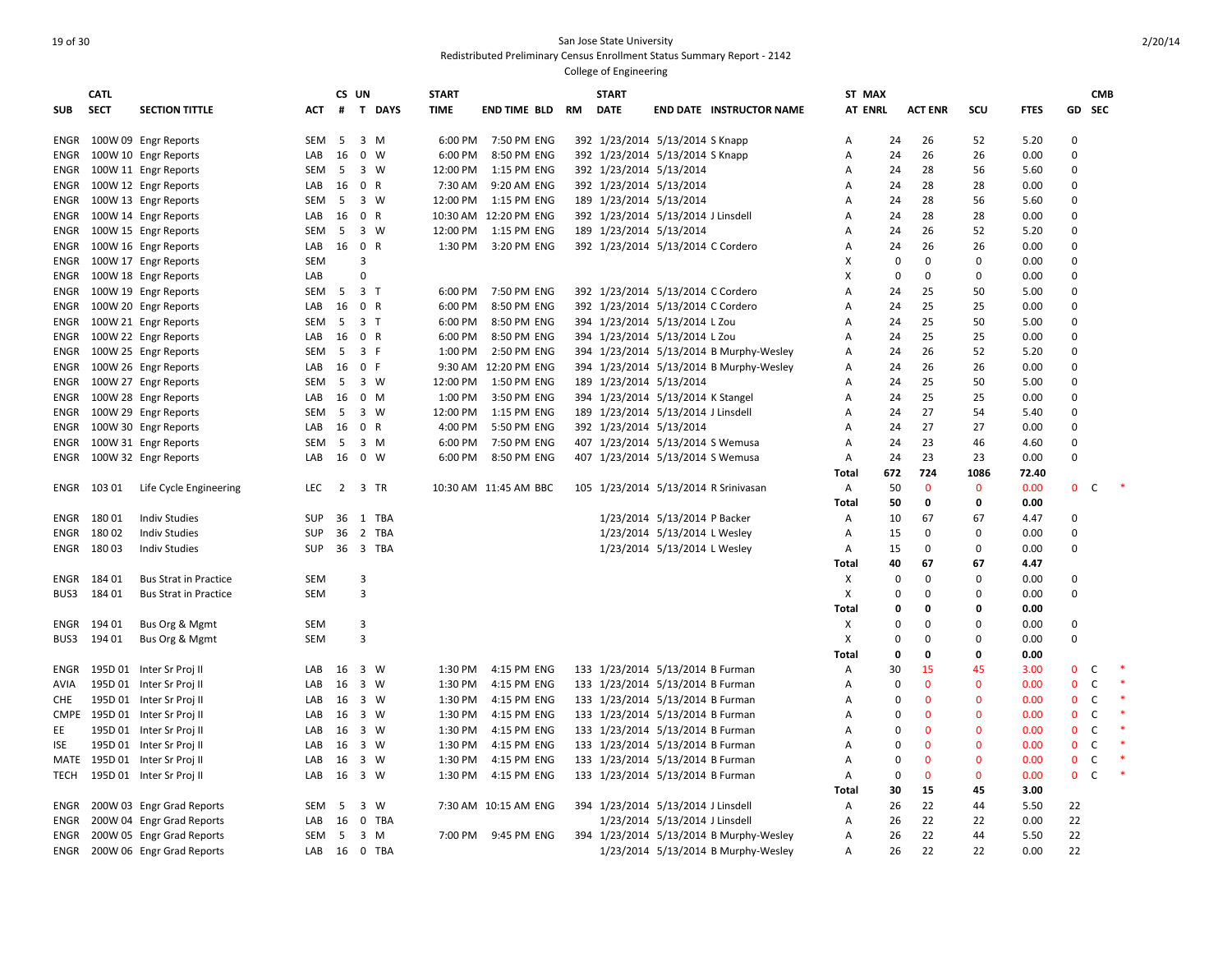# 20 of 30 San Jose State University

Redistributed Preliminary Census Enrollment Status Summary Report - 2142 College of Engineering

| <b>SUB</b>  | <b>CATL</b><br><b>SECT</b> | <b>SECTION TITTLE</b>            | <b>ACT</b> | CS UN<br>#      |                | T DAYS      | <b>START</b><br><b>TIME</b> | <b>END TIME BLD</b> | RM | <b>START</b><br><b>DATE</b> |                                    | <b>END DATE INSTRUCTOR NAME</b>     | ST MAX<br><b>AT ENRL</b> |      | <b>ACT ENR</b> | scu         | <b>FTES</b> | GD SEC      | <b>CMB</b> |
|-------------|----------------------------|----------------------------------|------------|-----------------|----------------|-------------|-----------------------------|---------------------|----|-----------------------------|------------------------------------|-------------------------------------|--------------------------|------|----------------|-------------|-------------|-------------|------------|
|             |                            |                                  |            |                 |                |             |                             |                     |    |                             |                                    |                                     | Total                    | 104  | 88             | 132         | 11.00       |             |            |
| ENGR        | 201 01                     | <b>Engr Analysis</b>             | <b>SEM</b> | -5              | 3 M            |             | 6:00 PM                     | 8:45 PM ENG         |    |                             | 388 1/23/2014 5/13/2014 M Khosravi |                                     | А                        | 30   | 19             | 57          | 4.75        | 19          |            |
|             |                            |                                  |            |                 |                |             |                             |                     |    |                             |                                    |                                     | Total                    | 30   | 19             | 57          | 4.75        |             |            |
| ENGR        | 20201                      | <b>Systems Engr</b>              | <b>LEC</b> | 1               | 3 <sub>1</sub> |             | 6:00 PM                     | 8:45 PM ENG         |    |                             | 388 1/23/2014 5/13/2014 A Zargar   |                                     | A                        | 24   | 6              | 18          | 1.50        | 6           |            |
|             |                            |                                  |            |                 |                |             |                             |                     |    |                             |                                    |                                     | <b>Total</b>             | 24   | 6              | 18          | 1.50        |             |            |
| ENGR        | 203 01                     | <b>Engr Management</b>           | <b>SEM</b> | 5               |                | 3 W         | 6:00 PM                     | 8:45 PM ENG         |    |                             |                                    | 388 1/23/2014 5/13/2014 R Venkatesh | Α                        | 24   | 13             | 39          | 3.25        | 13          |            |
|             |                            |                                  |            |                 |                |             |                             |                     |    |                             |                                    |                                     | <b>Total</b>             | 24   | 13             | 39          | 3.25        |             |            |
| ENGR        | 28101                      | Master's Project                 | LAB        | 16 1 F          |                |             | 6:00 PM                     | 8:45 PM ENG         |    |                             | 388 1/23/2014 5/13/2014 A Zargar   |                                     | A                        | 30   | 5              | 5           | 0.42        | 5           |            |
|             |                            |                                  |            |                 |                |             |                             |                     |    |                             |                                    |                                     | Total                    | 30   | 5              | 5           | 0.42        |             |            |
| ENGR        |                            | 296P 01 Comp Analy for Eng       | <b>LEC</b> |                 |                |             |                             |                     |    |                             |                                    |                                     | Χ                        | 0    | 0              | $\mathbf 0$ | 0.00        | 0           |            |
| <b>ENGR</b> |                            | 296P 02 Comp Analy for Eng       | LEC        | $\overline{2}$  |                | $3 \quad W$ | 6:00 PM                     | 8:45 PM ENG         |    |                             | 394 1/23/2014 5/13/2014 L Wesley   |                                     | А                        | 24   | 8              | 24          | 2.00        | 8           |            |
|             |                            |                                  |            |                 |                |             |                             |                     |    |                             |                                    |                                     | Total                    | 24   | 8              | 24          | 2.00        |             |            |
| ENGR        |                            | 297B 01 Spc Topics Bioinfo       | <b>SUP</b> | 25              | -3             | TBA         |                             |                     |    |                             | 1/23/2014 5/13/2014 L Wesley       |                                     | A                        | 25   | 0              | 0           | 0.00        | 0           |            |
| ENGR        |                            | 297B 03 Spc Topics Bioinfo       | SUP        | $25 \quad 3$    |                | <b>TBA</b>  |                             |                     |    |                             | 1/23/2014 5/13/2014                |                                     | А                        | 30   | 0              | 0           | 0.00        | $\mathbf 0$ |            |
|             |                            |                                  |            |                 |                |             |                             |                     |    |                             |                                    |                                     | Total                    | 55   | 0              | 0           | 0.00        |             |            |
| ENGR        |                            | 297D 01 Topics Emerge Tech       | <b>LEC</b> | 2               | 2              | TBA         |                             |                     |    |                             |                                    | 1/23/2014 5/13/2014 M Hambaba       | A                        | 30   | 1              | 3           | 0.17        | 1           |            |
| ENGR        |                            | 297D 02 Topics Emerge Tech       | <b>LEC</b> | $\overline{2}$  |                | 1 TBA       |                             |                     |    |                             |                                    | 1/23/2014 5/13/2014 M Hambaba       | A                        | 20   | 0              | $\Omega$    | 0.00        | 0           |            |
| <b>ENGR</b> |                            | 297D 03 Topics Emerge Tech       | <b>LEC</b> | $\overline{2}$  | 3              | TBA         |                             |                     |    |                             |                                    | 1/23/2014 5/13/2014 M Hambaba       | Α                        | 20   | $\mathbf 0$    | $\Omega$    | 0.00        | $\mathbf 0$ |            |
|             |                            |                                  |            |                 |                |             |                             |                     |    |                             |                                    |                                     | Total                    | 70   | 1              | 3           | 0.17        |             |            |
| ENGR        | 298 01                     | Master's Project                 | LAB        | 16              | 2 F            |             | 5:00 PM                     | 7:45 PM ENG         |    |                             | 394 1/23/2014 5/13/2014 L Wesley   |                                     | А                        | 30   | 5              | 10          | 0.83        | 5           |            |
|             |                            |                                  |            |                 |                |             |                             |                     |    |                             |                                    |                                     | Total                    | 30   | 5              | 10          | 0.83        |             |            |
| ENGR        | 298101                     | <b>MSE Internship Experience</b> | SUP        | 48              | 1              | <b>TBA</b>  |                             |                     |    |                             | 1/23/2014 5/13/2014 L Wesley       |                                     | Α                        | 30   | $\mathbf 0$    | $\mathbf 0$ | 0.00        | $\mathbf 0$ |            |
| ENGR        | 298102                     | <b>MSE Internship Experience</b> | SUP        | 48              | $\overline{2}$ | TBA         |                             |                     |    |                             | 1/23/2014 5/13/2014 L Wesley       |                                     | А                        | 30   | 0              | $\mathbf 0$ | 0.00        | $\mathbf 0$ |            |
| ENGR        | 298103                     | <b>MSE Internship Experience</b> | <b>SUP</b> |                 |                | 48 3 TBA    |                             |                     |    |                             | 1/23/2014 5/13/2014 L Wesley       |                                     | A                        | 30   | 1              | 3           | 0.25        | 1           |            |
|             |                            |                                  |            |                 |                |             |                             |                     |    |                             |                                    |                                     | Total                    | 90   | 1              | 3           | 0.25        |             |            |
| ENGR        | 29901                      | <b>Masters Thesis</b>            | <b>SUP</b> |                 |                | 25 1 TBA    |                             |                     |    |                             | 1/23/2014 5/13/2014 L Wesley       |                                     | A                        | 30   | $\Omega$       | $\Omega$    | 0.00        | $\Omega$    |            |
| ENGR        | 299 02                     | <b>Masters Thesis</b>            | SUP        | 25 <sub>2</sub> |                | TBA         |                             |                     |    |                             | 1/23/2014 5/13/2014 L Wesley       |                                     | А                        | 25   | $\Omega$       | $\Omega$    | 0.00        | $\Omega$    |            |
| <b>ENGR</b> | 299 03                     | <b>Masters Thesis</b>            | <b>SUP</b> | $25 \quad 3$    |                | TBA         |                             |                     |    |                             | 1/23/2014 5/13/2014 L Wesley       |                                     | A                        | 25   | 0              | $\Omega$    | 0.00        | 0           |            |
| <b>ENGR</b> | 299 04                     | <b>Masters Thesis</b>            | <b>SUP</b> | 25              | $\overline{4}$ | <b>TBA</b>  |                             |                     |    |                             | 1/23/2014 5/13/2014 L Wesley       |                                     | А                        | 25   | 0              | $\Omega$    | 0.00        | 0           |            |
| ENGR        | 299 05                     | <b>Masters Thesis</b>            | <b>SUP</b> | 25              | -5             | <b>TBA</b>  |                             |                     |    |                             | 1/23/2014 5/13/2014 L Wesley       |                                     | A                        | 25   | 0              | $\Omega$    | 0.00        | $\mathbf 0$ |            |
|             |                            |                                  |            |                 |                |             |                             |                     |    |                             |                                    |                                     | Total                    | 130  | 0              | 0           | 0.00        |             |            |
|             |                            |                                  |            |                 |                |             |                             |                     |    |                             |                                    | <b>General Engineering Total</b>    |                          | 2409 | 1855           | 2829        | 193.38      |             |            |

2/20/14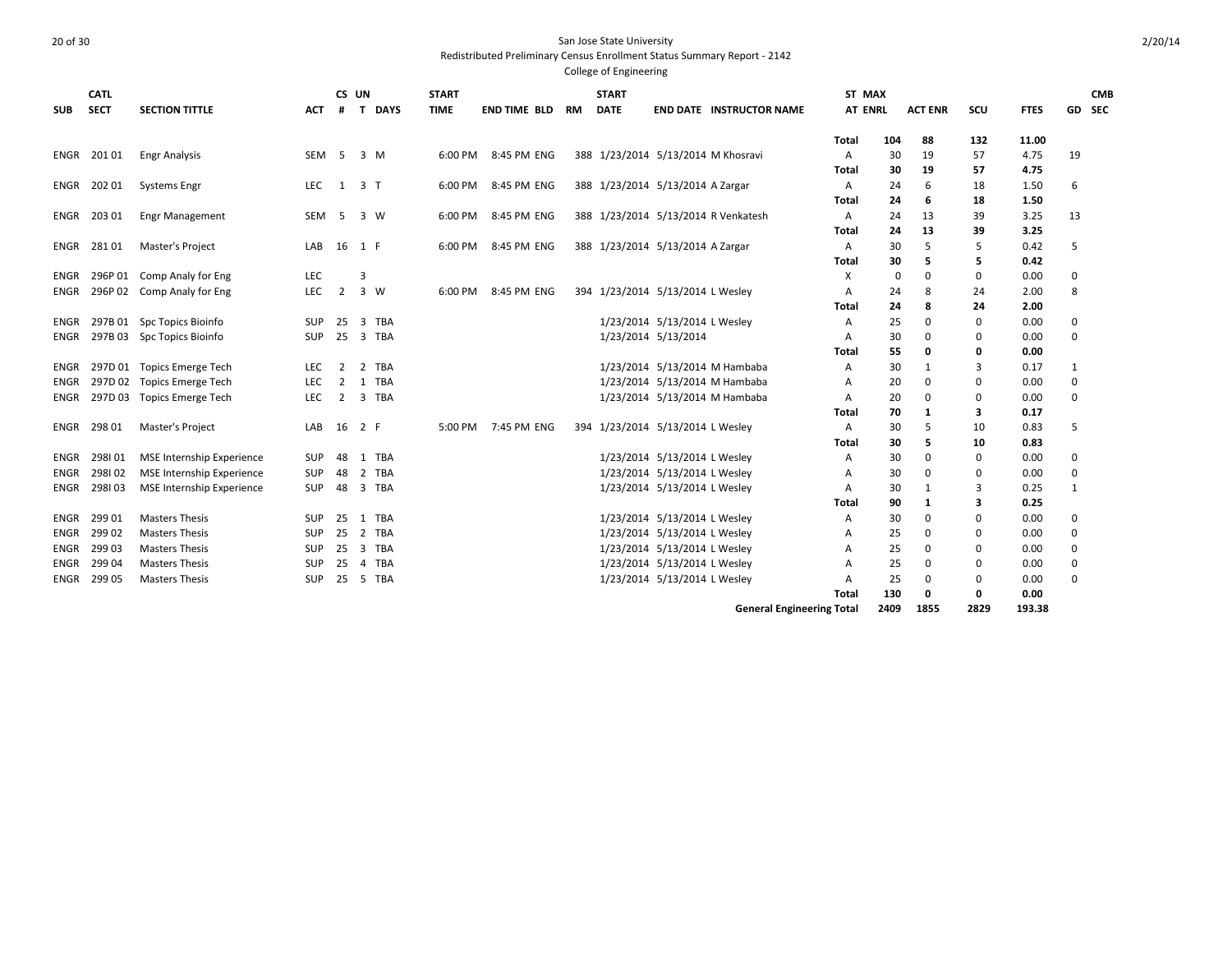# 21 of 30 San Jose State University

Redistributed Preliminary Census Enrollment Status Summary Report - 2142

| <b>SUB</b> | CATL<br><b>SECT</b> | <b>SECTION TITTLE</b>                       | АСТ        | CS UN                   | # T DAYS       |            | <b>START</b><br><b>TIME</b> | <b>END TIME BLD</b>   | <b>RM</b> | <b>START</b><br><b>DATE</b> |                                   | <b>END DATE INSTRUCTOR NAME</b>         | ST MAX<br><b>AT ENRL</b> |         | <b>ACT ENR</b> | SCU          | <b>FTES</b>   | GD             | <b>CMB</b><br><b>SEC</b> |  |
|------------|---------------------|---------------------------------------------|------------|-------------------------|----------------|------------|-----------------------------|-----------------------|-----------|-----------------------------|-----------------------------------|-----------------------------------------|--------------------------|---------|----------------|--------------|---------------|----------------|--------------------------|--|
|            |                     | <b>Industrial &amp; Systems Engineering</b> |            |                         |                |            |                             |                       |           |                             |                                   |                                         |                          |         |                |              |               |                |                          |  |
| <b>ISE</b> | 103 01              | Life Cycle Engineering                      | LEC        | $\overline{2}$          | 3 TR           |            |                             | 10:30 AM 11:45 AM BBC |           |                             |                                   | 105 1/23/2014 5/13/2014 R Srinivasan    | Α                        | 0       | 40             | 120          | 8.00          | $\mathbf 0$    | C                        |  |
| <b>ISE</b> | 105 01              | Intr Syst Engr                              | SEM        | $\overline{4}$          | 3 W            |            | 6:00 PM                     | 8:45 PM ENG           |           |                             | 331 1/23/2014 5/13/2014 H Tsao    |                                         | Total<br>А               | 0<br>80 | 40<br>64       | 120<br>192   | 8.00<br>12.80 | 0              |                          |  |
|            |                     |                                             |            |                         |                |            |                             |                       |           |                             |                                   |                                         | <b>Total</b>             | 80      | 64             | 192          | 12.80         |                |                          |  |
| <b>ISE</b> | 115 01              | <b>CIM</b>                                  | SEM        | $\overline{4}$          | 3 W            |            | 4:00 PM                     | 5:45 PM ENG           |           |                             | 488 1/23/2014 5/13/2014 H Bae     |                                         | Α                        | 50      | 35             | 70           | 7.00          | 0              |                          |  |
| <b>ISE</b> | 115 02              | <b>CIM</b>                                  | LAB        | 16                      | 0 W            |            | 6:00 PM                     | 8:45 PM ENG           |           |                             | 194 1/23/2014 5/13/2014 H Bae     |                                         | Α                        | 25      | 26             | 26           | 0.00          | 0              |                          |  |
| <b>ISE</b> | 115 03              | <b>CIM</b>                                  | LAB        |                         | 16 0 R         |            | 6:00 PM                     | 8:45 PM ENG           |           |                             | 194 1/23/2014 5/13/2014 H Bae     |                                         | A                        | 25      | 9              | 9            | 0.00          | $\mathbf 0$    |                          |  |
|            |                     |                                             |            |                         |                |            |                             |                       |           |                             |                                   |                                         | Total                    | 100     | 70             | 105          | 7.00          |                |                          |  |
| <b>ISE</b> | 12001               | Methods Design                              | LEC        | $\overline{4}$          | 3 <sub>7</sub> |            | 6:00 PM                     | 8:45 PM ENG           |           |                             |                                   | 486 1/23/2014 5/13/2014 S Vatan-Korkmaz | Α                        | 60      | 46             | 138          | 9.25          | $\mathbf{1}$   |                          |  |
|            |                     |                                             |            |                         |                |            |                             |                       |           |                             |                                   |                                         | Total                    | 60      | 46             | 138          | 9.25          |                |                          |  |
| <b>ISE</b> | 13001               | <b>Engr Statistics</b>                      | <b>LEC</b> | $\overline{4}$          | 3 MW           |            | 1:30 PM                     | 2:45 PM ENG           |           |                             | 189 1/23/2014 5/13/2014 N Patel   |                                         | Α                        | 120     | 132            | 396          | 27.40         | 20             |                          |  |
|            |                     |                                             |            |                         |                |            |                             |                       |           |                             |                                   |                                         | Total                    | 120     | 132            | 396          | 27.40         |                |                          |  |
| <b>ISE</b> | 13101               | <b>Statistical Proc Control</b>             | <b>SEM</b> | $\overline{4}$          | 3 MW           |            | 1:30 PM                     | 2:45 PM ENG           |           |                             |                                   | 488 1/23/2014 5/13/2014 Y Dessouky      | Α                        | 60      | 46             | 138          | 9.30          | $\overline{2}$ |                          |  |
|            |                     |                                             |            |                         |                |            |                             |                       |           |                             |                                   |                                         | Total                    | 60      | 46             | 138          | 9.30          |                |                          |  |
| <b>ISE</b> | 142 01              | Svc Sys Engrg & Mgmt                        | SEM        | $\overline{a}$          | 3 R            |            | 6:00 PM                     | 8:45 PM ENG           |           |                             |                                   | 486 1/23/2014 5/13/2014 K Mabrouk       | Α                        | 60      | 41             | 123          | 8.20          | 0              |                          |  |
|            |                     |                                             |            |                         |                |            |                             |                       |           |                             |                                   |                                         | <b>Total</b>             | 60      | 41             | 123          | 8.20          |                |                          |  |
| ISE        | 155 01              | Supply Chain Engr                           | SEM        | 4                       | 3 M            |            | 6:00 PM                     | 8:45 PM ENG           |           |                             | 488 1/23/2014 5/13/2014 D Steele  |                                         | Α                        | 60      | 36             | 108          | 7.20          | $\mathbf 0$    |                          |  |
|            |                     |                                             |            |                         |                |            |                             |                       |           |                             |                                   |                                         | <b>Total</b>             | 60      | 36             | 108          | 7.20          |                |                          |  |
| ISE        | 164 01              | Comp & Hum Interact                         | SEM        | $\overline{4}$          | 3 <sub>1</sub> |            | 6:00 PM                     | 8:45 PM ENG           |           |                             | 341 1/23/2014 5/13/2014 A Moallem |                                         | Α                        | 60      | 39             | 117          | 7.80          | $\mathbf 0$    |                          |  |
|            |                     |                                             |            |                         |                |            |                             |                       |           |                             |                                   |                                         | Total                    | 60      | 39             | 117          | 7.80          |                |                          |  |
| <b>ISE</b> | 170 01              | <b>Operation Research</b>                   | <b>SEM</b> | 4                       | 3 TR           |            | 3:00 PM                     | 4:15 PM ENG           |           |                             | 488 1/23/2014 5/13/2014 H Tsao    |                                         | Α                        | 60      | 55             | 165          | 11.30         | 6              |                          |  |
|            |                     |                                             |            |                         |                |            |                             |                       |           |                             |                                   |                                         | Total                    | 60      | 55             | 165          | 11.30         |                |                          |  |
| <b>ISE</b> | 18001               | <b>Individ Studies</b>                      | <b>SUP</b> |                         | 36 1 TBA       |            |                             |                       |           |                             |                                   | 1/23/2014 5/13/2014 Y Dessouky          | Α                        | 45      | 1              | $\mathbf{1}$ | 0.07          | 0              |                          |  |
| <b>ISE</b> | 18002               | <b>Individ Studies</b>                      | <b>SUP</b> | 36                      | $\overline{2}$ | <b>TBA</b> |                             |                       |           |                             |                                   | 1/23/2014 5/13/2014 Y Dessouky          | Α                        | 45      | $\Omega$       | $\mathbf 0$  | 0.00          | $\mathbf 0$    |                          |  |
| <b>ISE</b> | 18003               | <b>Individ Studies</b>                      | <b>SUP</b> | 36                      | 3 TBA          |            |                             |                       |           |                             |                                   | 1/23/2014 5/13/2014 Y Dessouky          | Α                        | 45      | $\mathbf 0$    | $\mathbf 0$  | 0.00          | 0              |                          |  |
|            |                     |                                             |            |                         |                |            |                             |                       |           |                             |                                   |                                         | Total                    | 135     | $\mathbf{1}$   | 1            | 0.07          |                |                          |  |
| <b>ISE</b> |                     | 195A 01 Sr ISE Design I                     | LAB        |                         | 16 1 F         |            |                             | 9:30 AM 12:15 PM ENG  |           |                             | 486 1/23/2014 5/13/2014 L Freund  |                                         | Α                        | 30      | 11             | 11           | 0.73          | 0              |                          |  |
|            |                     |                                             |            |                         |                |            |                             |                       |           |                             |                                   |                                         | <b>Total</b>             | 30      | 11             | 11           | 0.73          |                |                          |  |
| <b>ISE</b> |                     | 195B 01 Sr ISE Design II                    | LAB        |                         | 16 3 F         |            | 1:00 PM                     | 3:45 PM ENG           |           |                             |                                   | 486 1/23/2014 5/13/2014 R Mantecon      | Α                        | 30      | 17             | 51           | 3.40          | 0              |                          |  |
|            |                     |                                             |            |                         |                |            |                             |                       |           |                             |                                   |                                         | Total                    | 30      | 17             | 51           | 3.40          |                |                          |  |
| ISE        | 200 01              | <b>Fincl Mthds Engr</b>                     | SEM        |                         | 5 3 R          |            | 6:00 PM                     | 8:45 PM ENG           |           |                             | 341 1/23/2014 5/13/2014 N Patel   |                                         | Α                        | 70      | 50             | 150          | 12.45         | 49             |                          |  |
|            |                     |                                             |            |                         |                |            |                             |                       |           |                             |                                   |                                         | Total                    | 70      | 50             | 150          | 12.45         |                |                          |  |
| <b>ISE</b> | 202 01              | Des Ana Engr Exp                            | SEM        | - 5                     | 3 W            |            | 6:00 PM                     | 8:45 PM ENG           |           |                             | 488 1/23/2014 5/13/2014 M Helms   |                                         | Α                        | 50      | 35             | 105          | 8.75          | 35             |                          |  |
|            |                     |                                             |            |                         |                |            |                             |                       |           |                             |                                   |                                         | <b>Total</b>             | 50      | 35             | 105          | 8.75          |                |                          |  |
| <b>ISE</b> | 212 01              | Hum Factors Exp                             | SEM        | 5                       | 3 W            |            | 3:00 PM                     | 5:45 PM ENG           |           |                             | 486 1/23/2014 5/13/2014 J Still   |                                         | Α                        | 50      | 32             | 96           | 8.00          | 32             |                          |  |
|            |                     |                                             |            |                         |                |            |                             |                       |           |                             |                                   |                                         | <b>Total</b>             | 50      | 32             | 96           | 8.00          |                |                          |  |
| <b>ISE</b> | 215 01              | <b>Usability Testing</b>                    | SEM        | 4                       | 3 R            |            | 3:00 PM                     | 5:45 PM ENG           |           |                             | 486 1/23/2014 5/13/2014 A Andre   |                                         | Α                        | 50      | 28             | 84           | 7.00          | 28             |                          |  |
|            |                     |                                             |            |                         |                |            |                             |                       |           |                             |                                   |                                         | Total                    | 50      | 28             | 84           | 7.00          |                |                          |  |
| <b>ISE</b> | 21801               | Adv. Int. Design                            | LEC        | 2                       | 3 R            |            | 6:00 PM                     | 8:45 PM ENG           |           |                             |                                   | 232 1/23/2014 5/13/2014 D Rosenberg     | Α                        | 40      | 29             | 87           | 7.25          | 29             |                          |  |
|            |                     |                                             |            |                         |                |            |                             |                       |           |                             |                                   |                                         | <b>Total</b>             | 40      | 29             | 87           | 7.25          |                |                          |  |
| <b>ISE</b> | 22201               | Adv Sys Engr                                | SEM        | -5                      | 3 W            |            | 6:00 PM                     | 8:45 PM ENG           |           |                             | 486 1/23/2014 5/13/2014 H Tsao    |                                         | Α                        | 40      | 9              | 27           | 2.25          | 9              |                          |  |
|            |                     |                                             |            |                         |                |            |                             |                       |           |                             |                                   |                                         | <b>Total</b>             | 40      | 9              | 27           | 2.25          |                |                          |  |
| ISE        | 242 01              | Adv Scv Sys Engrg & Mgmt                    | SEM        | $\overline{\mathbf{4}}$ | 3 R            |            | 6:00 PM                     | 8:45 PM ENG           |           |                             |                                   | 488 1/23/2014 5/13/2014 K Mabrouk       | Α                        | 40      | 6              | 18           | 1.50          | 6              |                          |  |
|            |                     |                                             |            |                         |                |            |                             |                       |           |                             |                                   |                                         | Total                    | 40      | 6              | 18           | 1.50          |                |                          |  |
| ISE        | 24701               | Logistics Supl Chn                          | SEM        | 4                       | 3 M            |            | 6:00 PM                     | 8:45 PM ENG           |           |                             | 486 1/23/2014 5/13/2014 W Wei     |                                         | Α                        | 50      | 31             | 93           | 7.75          | 31             |                          |  |
|            |                     |                                             |            |                         |                |            |                             |                       |           |                             |                                   |                                         | <b>Total</b>             | 50      | 31             | 93           | 7.75          |                |                          |  |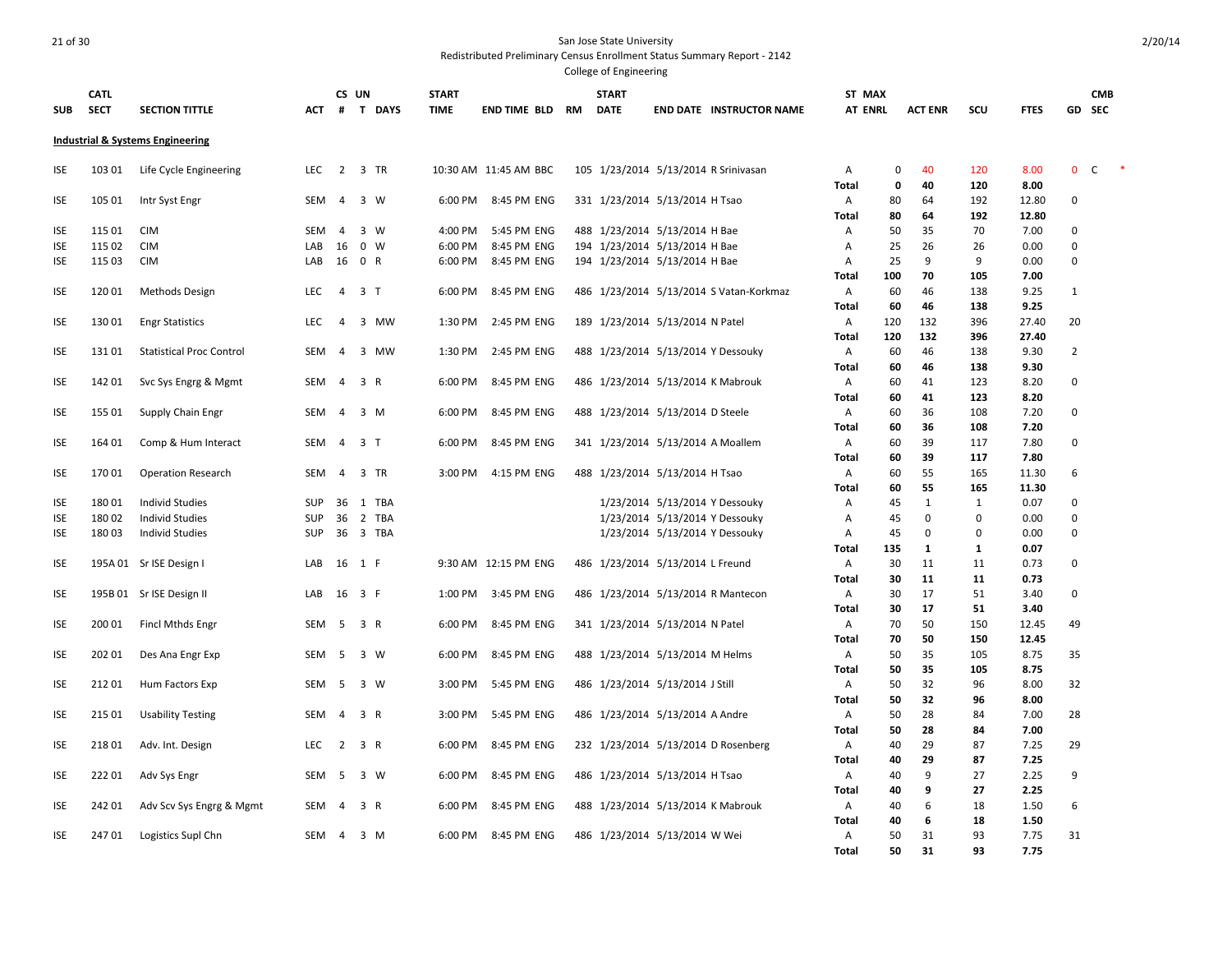| SUB         | <b>CATL</b><br><b>SECT</b> | <b>SECTION TITTLE</b>   | <b>ACT</b> | #              | CS UN          | <b>DAYS</b> | <b>START</b><br><b>TIME</b> | <b>END TIME BLD</b> | RM | <b>START</b><br><b>DATE</b> |                                  | <b>END DATE INSTRUCTOR NAME</b>        | ST MAX<br><b>AT ENRL</b> |      | <b>ACT ENR</b> | scu            | <b>FTES</b> | GD          | <b>CMB</b><br><b>SEC</b> |    |
|-------------|----------------------------|-------------------------|------------|----------------|----------------|-------------|-----------------------------|---------------------|----|-----------------------------|----------------------------------|----------------------------------------|--------------------------|------|----------------|----------------|-------------|-------------|--------------------------|----|
|             |                            |                         |            |                |                |             |                             |                     |    |                             |                                  |                                        |                          |      |                |                |             |             |                          |    |
| <b>ISE</b>  | 250 01                     | Leading 6Sigma Improvmt | SEM        | $\overline{4}$ | 3 <sub>1</sub> |             | 6:00 PM                     | 8:45 PM CL          |    |                             | 222 1/23/2014 5/13/2014 D Steele |                                        | A                        | 70   | 84             | 252            | 20.35       | 71          |                          |    |
|             |                            |                         |            |                |                |             |                             |                     |    |                             |                                  |                                        | Total                    | 70   | 84             | 252            | 20.35       |             |                          |    |
| <b>ISE</b>  | 260 01                     | Proc Impr Health        | LEC        | $\overline{2}$ | 3 <sub>1</sub> |             | 6:00 PM                     | 8:45 PM ENG         |    |                             | 488 1/23/2014 5/13/2014 C Brown  |                                        | A                        | 40   | 17             | 51             | 4.25        | 17          |                          |    |
|             |                            |                         |            |                |                |             |                             |                     |    |                             |                                  |                                        | Total                    | 40   | 17             | 51             | 4.25        |             |                          |    |
| <b>ISE</b>  | 270 01                     | Info Sys                | <b>SEM</b> | -5             |                | 3 M         | 6:00 PM                     | 8:45 PM ENG         |    |                             | 331 1/23/2014 5/13/2014 A Rayes  |                                        | Α                        | 50   | 11             | 33             | 2.70        | 10          | C                        |    |
| <b>CMPE</b> | 27001                      | Info Sys                | <b>SEM</b> | -5             |                | 3 M         | 6:00 PM                     | 8:45 PM ENG         |    |                             | 331 1/23/2014 5/13/2014 A Rayes  |                                        | Α                        | 0    | $\mathbf 0$    | $\mathbf 0$    | 0.00        | $0-$        |                          | -* |
|             |                            |                         |            |                |                |             |                             |                     |    |                             |                                  |                                        | Total                    | 50   | 11             | 33             | 2.70        |             |                          |    |
| <b>ISE</b>  | 290R 01                    | T./P. Culmination       | SUP        |                | 1              |             |                             |                     |    |                             |                                  |                                        | X                        | 0    | 0              | 0              | 0.00        | $\Omega$    |                          |    |
|             |                            |                         |            |                |                |             |                             |                     |    |                             |                                  |                                        | Total                    | 0    | 0              | 0              | 0.00        |             |                          |    |
| <b>ISE</b>  | 29701                      | Sp Topics IE            | SEM        | -5             | 1              | <b>TBA</b>  |                             |                     |    |                             |                                  | 1/23/2014 5/13/2014 Y Dessouky         | A                        | 35   | 0              | 0              | 0.00        | 0           |                          |    |
| <b>ISE</b>  | 29702                      | Sp Topics IE            | SEM        | - 5            |                | 3 TBA       |                             |                     |    |                             | 1/23/2014 5/13/2014 Y Dessouky   |                                        | A                        | 25   | $\mathbf{1}$   | $\mathbf{1}$   | 0.25        |             |                          |    |
|             |                            |                         |            |                |                |             |                             |                     |    |                             |                                  |                                        | <b>Total</b>             | 60   | -1             | 1              | 0.25        |             |                          |    |
| <b>ISE</b>  | 298 01                     | Spec Prob               | SUP        | 25             | 1              | <b>TBA</b>  |                             |                     |    |                             |                                  | 1/23/2014 5/13/2014 D Rosenberg        | A                        | 25   | 9              | 9              | 0.75        | 9           |                          |    |
| <b>ISE</b>  | 298 02                     | Spec Prob               | SUP        | 25             | 2              | <b>TBA</b>  |                             |                     |    |                             | 1/23/2014 5/13/2014 L Freund     |                                        | Α                        | 25   | -1             | $\overline{2}$ | 0.17        |             |                          |    |
| <b>ISE</b>  | 298 03                     | Spec Prob               | <b>SUP</b> | 25             | 3              | <b>TBA</b>  |                             |                     |    |                             | 1/23/2014 5/13/2014 L Freund     |                                        | A                        | 25   | 29             | 87             | 7.25        | 29          |                          |    |
| <b>ISE</b>  | 298 04                     | Spec Prob               | <b>SUP</b> | 25             | $\overline{4}$ | TBA         |                             |                     |    |                             | 1/23/2014 5/13/2014 A Andre      |                                        | A                        | 25   | 8              | 32             | 2.67        | 8           |                          |    |
|             |                            |                         |            |                |                |             |                             |                     |    |                             |                                  |                                        | <b>Total</b>             | 100  | 47             | 130            | 10.83       |             |                          |    |
| <b>ISE</b>  | 299 01                     | <b>Masters Thesis</b>   | <b>SUP</b> | 25             |                | 1 TBA       |                             |                     |    |                             | 1/23/2014 5/13/2014              |                                        | A                        | 25   | $\Omega$       | 0              | 0.00        | $\Omega$    |                          |    |
| <b>ISE</b>  | 299 02                     | <b>Masters Thesis</b>   | <b>SUP</b> | 25             | 2              | TBA         |                             |                     |    |                             | 1/23/2014 5/13/2014 A Andre      |                                        | Α                        | 25   | 5              | 10             | 0.83        | 5           |                          |    |
| <b>ISE</b>  | 299 03                     | <b>Masters Thesis</b>   | <b>SUP</b> | 25             | 3              | <b>TBA</b>  |                             |                     |    |                             | 1/23/2014 5/13/2014              |                                        | A                        | 25   | $\mathbf 0$    | 0              | 0.00        | $\mathbf 0$ |                          |    |
| <b>ISE</b>  | 299 04                     | <b>Masters Thesis</b>   | <b>SUP</b> | 25             | $\overline{4}$ | <b>TBA</b>  |                             |                     |    |                             | 1/23/2014 5/13/2014              |                                        | A                        | 25   | 0              | 0              | 0.00        | $\mathbf 0$ |                          |    |
|             |                            |                         |            |                |                |             |                             |                     |    |                             |                                  |                                        | <b>Total</b>             | 100  | -5             | 10             | 0.83        |             |                          |    |
|             |                            |                         |            |                |                |             |                             |                     |    |                             |                                  | Industrial & Systems Engineering Total |                          | 1665 | 983            | 2802           | 206.62      |             |                          |    |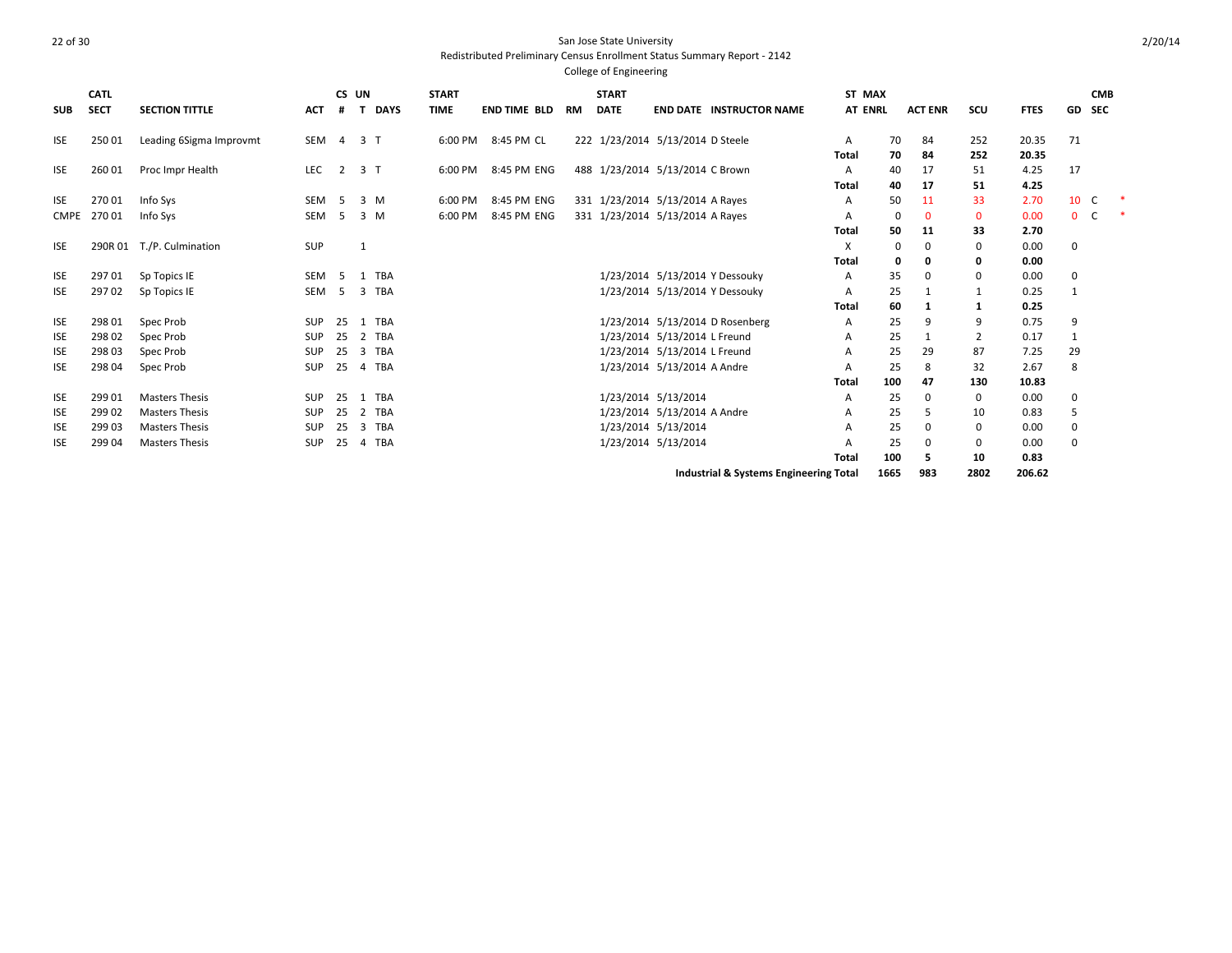| <b>SUB</b> | <b>CATL</b><br><b>SECT</b>   | <b>SECTION TITTLE</b>        | АСТ        | #              | CS UN                   | T DAYS    | <b>START</b><br><b>TIME</b> | END TIME BLD         | RM | <b>START</b><br><b>DATE</b>        | <b>END DATE INSTRUCTOR NAME</b>         | ST MAX<br><b>AT ENRL</b> |             | <b>ACT ENR</b> | SCU          | <b>FTES</b> | GD             | <b>CMB</b><br><b>SEC</b> |        |
|------------|------------------------------|------------------------------|------------|----------------|-------------------------|-----------|-----------------------------|----------------------|----|------------------------------------|-----------------------------------------|--------------------------|-------------|----------------|--------------|-------------|----------------|--------------------------|--------|
|            | <b>Materials Engineering</b> |                              |            |                |                         |           |                             |                      |    |                                    |                                         |                          |             |                |              |             |                |                          |        |
| MATE       | 25 01                        | Intro to Materials           | <b>LEC</b> | $\overline{2}$ | 3                       | <b>TR</b> | 9:00 AM                     | 9:50 AM ENG          |    | 341 1/23/2014 5/13/2014 T Pan      |                                         | Α                        | 70          | 71             | 142          | 14.35       | $\overline{3}$ |                          |        |
| MATE       | 25 02                        | Intro to Materials           | <b>LEC</b> | $\overline{2}$ | 3                       | MW        | 4:30 PM                     | 5:20 PM ENG          |    | 339 1/23/2014 5/13/2014 M Oye      |                                         | Α                        | 70          | 72             | 144          | 14.40       | $\mathbf 0$    |                          |        |
| MATE       | 25 03                        | Intro to Materials           | <b>LEC</b> | 2              |                         | 3 MW      | 9:00 AM                     | 9:50 AM ENG          |    | 339 1/23/2014 5/13/2014 C Peters   |                                         | Α                        | 70          | 60             | 120          | 12.10       | $\overline{2}$ |                          |        |
| MATE       | 25 04                        | Intro to Materials           | LAB        | 16             | $0 \t M$                |           | 10:30 AM                    | 1:15 PM ENG          |    | 105 1/23/2014 5/13/2014 J Pham     |                                         | A                        | 17          | 17             | 17           | 0.00        | $\Omega$       |                          |        |
| MATE       | 25 05                        | Intro to Materials           | LAB        |                | 16 0 M                  |           | 1:30 PM                     | 4:15 PM ENG          |    | 105 1/23/2014 5/13/2014 S Bhangu   |                                         | Α                        | 17          | 18             | 18           | 0.00        | $\overline{2}$ |                          |        |
| MATE       | 25 06                        | Intro to Materials           | LAB        | 16             | $\mathbf{0}$            | M         | 6:00 PM                     | 8:45 PM ENG          |    | 105 1/23/2014 5/13/2014 S Sepka    |                                         | Α                        | 17          | 18             | 18           | 0.00        | $\mathbf{1}$   |                          |        |
| MATE       | 25 07                        | Intro to Materials           | LAB        | 16             | 0 <sub>T</sub>          |           | 10:30 AM                    | 1:15 PM ENG          |    | 105 1/23/2014 5/13/2014 B Serrano  |                                         | Α                        | 17          | 18             | 18           | 0.00        | $\Omega$       |                          |        |
| MATE       | 25 08                        | Intro to Materials           | LAB        | 16             | 0 <sub>T</sub>          |           | 1:30 PM                     | 4:15 PM ENG          |    | 105 1/23/2014 5/13/2014 J Moore    |                                         | A                        | 17          | 17             | 17           | 0.00        | $\Omega$       |                          |        |
| MATE       | 25 09                        | Intro to Materials           | LAB        | 16             | 0 <sub>T</sub>          |           | 6:00 PM                     | 8:45 PM ENG          |    | 105 1/23/2014 5/13/2014 T Pan      |                                         | Α                        | 17          | 16             | 16           | 0.00        | $\Omega$       |                          |        |
| MATE       | 25 10                        | Intro to Materials           | LAB        | 16             | $0 \quad W$             |           | 10:30 AM                    | 1:15 PM ENG          |    | 105 1/23/2014 5/13/2014 B Serrano  |                                         | Α                        | 17          | 17             | 17           | 0.00        | $\mathbf{1}$   |                          |        |
| MATE       | 25 11                        | Intro to Materials           | LAB        | 16 0 W         |                         |           | 1:30 PM                     | 4:15 PM ENG          |    | 105 1/23/2014 5/13/2014 R Mehta    |                                         | Α                        | 17          | 17             | 17           | 0.00        | $\Omega$       |                          |        |
| MATE       | 25 12                        | Intro to Materials           | LAB        | 16             | $0 \quad W$             |           | 6:00 PM                     | 8:45 PM ENG          |    | 105 1/23/2014 5/13/2014 T Pan      |                                         | Α                        | 17          | 18             | 18           | 0.00        | $\mathbf 0$    |                          |        |
| MATE       | 25 13                        | Intro to Materials           | LAB        | 16             | 0 R                     |           | 10:30 AM                    | 1:15 PM ENG          |    | 105 1/23/2014 5/13/2014 E Ishida   |                                         | Α                        | 17          | 16             | 16           | 0.00        | $\mathbf{1}$   |                          |        |
| MATE       | 25 14                        | Intro to Materials           | LAB        | 16             | 0 R                     |           | 1:30 PM                     | 4:15 PM ENG          |    |                                    | 105 1/23/2014 5/13/2014 A Wiggins-Allen | A                        | 17          | 17             | 17           | 0.00        | $\Omega$       |                          |        |
| MATE       | 25 15                        | Intro to Materials           | LAB        |                | 16 0 R                  |           | 6:00 PM                     | 8:45 PM ENG          |    | 105 1/23/2014 5/13/2014 J Pham     |                                         | Α                        | 17          | 14             | 14           | 0.00        | $\mathbf 0$    |                          |        |
| MATE       | 25 16                        | Intro to Materials           | LAB        | 16             | 0 F                     |           |                             | 9:00 AM 11:45 AM ENG |    | 105 1/23/2014 5/13/2014            |                                         | Α                        | 12          | $\Omega$       | 0            | 0.00        | $\Omega$       |                          |        |
| MATE       | 25 17                        | Intro to Materials           | LAB        | 16             | 0 F                     |           | 12:00 PM                    | 2:45 PM ENG          |    | 105 1/23/2014 5/13/2014            |                                         | A                        | 12          | $\mathbf 0$    | $\Omega$     | 0.00        | $\Omega$       |                          |        |
| MATE       | 25 18                        | Intro to Materials           | LAB        | 16 0 F         |                         |           | 3:00 PM                     | 5:45 PM ENG          |    | 105 1/23/2014 5/13/2014            |                                         | A                        | 12          | $\mathbf 0$    | $\mathbf 0$  | 0.00        | $\Omega$       |                          |        |
|            |                              |                              |            |                |                         |           |                             |                      |    |                                    |                                         | Total                    | 450         | 406            | 609          | 40.85       |                |                          |        |
| MATE       | 129 01                       | Intro IC Proc Desgn          | SEM        | $\overline{4}$ | 3 R                     |           | 4:30 PM                     | 6:20 PM ENG          |    | 335 1/23/2014 5/13/2014 K Eason    |                                         | Α                        | 18          | 21             | 63           | 4.30        | $\overline{2}$ | C                        | $\ast$ |
| EE         | 129 01                       | Intro IC Proc Desgn          | SEM        | 4              | 3 R                     |           | 4:30 PM                     | 6:20 PM ENG          |    | 335 1/23/2014 5/13/2014 K Eason    |                                         | Α                        | 0           | $\mathbf 0$    | $\mathbf 0$  | 0.00        | $\mathbf 0$    | $\mathsf C$              | $\ast$ |
|            | MATE 129 02                  | Intro IC Proc Desgn          | LAB        | 16 0 T         |                         |           | 1:30 PM                     | 4:15 PM ENG          |    | 311 1/23/2014 5/13/2014            |                                         | Α                        | 18          | $\mathbf 0$    | $\mathbf 0$  | 0.00        | $\mathbf 0$    | $\mathsf C$              | $\ast$ |
| EE         | 129 02                       | Intro IC Proc Desgn          | LAB        |                | 16 0 T                  |           | 1:30 PM                     | 4:15 PM ENG          |    | 311 1/23/2014 5/13/2014            |                                         | A                        | 0           | $\mathbf{0}$   | $\mathbf{0}$ | 0.00        | $\mathbf 0$    | C                        | $\ast$ |
|            | MATE 129 03                  | Intro IC Proc Desgn          | LAB        | 16             | 0 <sub>T</sub>          |           | 6:00 PM                     | 8:45 PM ENG          |    | 311 1/23/2014 5/13/2014 Y Wang     |                                         | A                        | 18          | 21             | $\mathbf{0}$ | 0.00        | $\overline{2}$ | $\mathsf C$              | $\ast$ |
| EE         | 129 03                       | Intro IC Proc Desgn          | LAB        |                | 16 0 T                  |           | 6:00 PM                     | 8:45 PM ENG          |    | 311 1/23/2014 5/13/2014 Y Wang     |                                         | Α                        | 0           | $\mathbf{0}$   | $\mathbf{0}$ | 0.00        | $\mathbf{0}$   | $\mathsf C$              | $\ast$ |
|            |                              |                              |            |                |                         |           |                             |                      |    |                                    |                                         | Total                    | 54          | 42             | 63           | 4.30        |                |                          |        |
|            | MATE 135 01                  | Intro Composite Matls        | SEM        | 5              | 3 TR                    |           | 1:30 PM                     | 2:45 PM ENG          |    | 329 1/23/2014 5/13/2014 W Chung    |                                         | Α                        | 40          | 34             | 102          | 6.80        | $\mathbf{0}$   | C                        | $\ast$ |
| AE         | 135 01                       | Intro Composite Matls        | SEM        | 5              | $\overline{\mathbf{3}}$ | TR        | 1:30 PM                     | 2:45 PM ENG          |    | 329 1/23/2014 5/13/2014 W Chung    |                                         | Α                        | $\mathbf 0$ | $\mathbf{0}$   | $\mathbf{0}$ | 0.00        | $\mathbf 0$    | C                        | $\ast$ |
| ME         | 135 01                       | Intro Composite Matls        | SEM        | -5             | 3 TR                    |           | 1:30 PM                     | 2:45 PM ENG          |    | 329 1/23/2014 5/13/2014 W Chung    |                                         | A                        | $\Omega$    | $\mathbf{0}$   | $\mathbf{0}$ | 0.00        | $\mathbf{0}$   | C                        | $\ast$ |
|            |                              |                              |            |                |                         |           |                             |                      |    |                                    |                                         | Total                    | 40          | 34             | 102          | 6.80        |                |                          |        |
|            | MATE 141 01                  | <b>Strctr Analys Matls</b>   | SEM        | 5              | 3 TR                    |           | 1:30 PM                     | 2:45 PM ENG          |    | 327 1/23/2014 5/13/2014 C England  |                                         | Α                        | 30          | 17             | 51           | 3.40        | $\mathbf 0$    |                          |        |
|            |                              |                              |            |                |                         |           |                             |                      |    |                                    |                                         | Total                    | 30          | 17             | 51           | 3.40        |                |                          |        |
|            | MATE 143 01                  | Prin Scng Micrscpy           | LAB        |                | 1                       |           |                             |                      |    |                                    |                                         | Х                        | 0           | 0              | 0            | 0.00        | $\Omega$       |                          |        |
|            |                              |                              |            |                |                         |           |                             |                      |    |                                    |                                         | Total                    | 0           | 0              | $\Omega$     | 0.00        |                |                          |        |
|            | MATE 144 01                  | XRD Lab                      | LAB        |                | 16 1 T                  |           | 3:00 PM                     | 5:45 PM ENG          |    | 223 1/23/2014 5/13/2014 C Peters   |                                         | Α                        | 14          | 14             | 14           | 0.97        | $\overline{2}$ |                          |        |
|            |                              |                              |            |                |                         |           |                             |                      |    |                                    |                                         | Total                    | 14          | 14             | 14           | 0.97        |                |                          |        |
|            | MATE 145 01                  | <b>Princ Scnng Probes</b>    | LAB        | 16 1 F         |                         |           |                             | 9:00 AM 11:45 AM ENG |    | 115 1/23/2014 5/13/2014 M Goedert  |                                         | Α                        | 12          | 5              | 5            | 0.37        | $\overline{2}$ |                          |        |
|            |                              |                              |            |                |                         |           |                             |                      |    |                                    |                                         | Total                    | 12          | 5              | 5            | 0.37        |                |                          |        |
|            | MATE 152 01                  | Solid State Kin              | SEM        | 4              | 3                       | TR        |                             | 9:00 AM 10:15 AM ENG |    | 327 1/23/2014 5/13/2014 S Gleixner |                                         | A                        | 20          | 20             | 60           | 4.50        | 10             |                          |        |
|            |                              |                              |            |                |                         |           |                             |                      |    |                                    |                                         | Total                    | 20          | 20             | 60           | 4.50        |                |                          |        |
| MATE       | 153 01                       | <b>EO&amp;M Props Solids</b> | <b>LEC</b> | 2              | 3                       | MW        | 9:00 AM                     | 9:50 AM ENG          |    | 303 1/23/2014 5/13/2014 M Ove      |                                         | Α                        | 40          | 42             | 84           | 8.45        | 1              |                          |        |
|            | MATE 153 02                  | <b>EO&amp;M Props Solids</b> | LEC        | $\overline{2}$ |                         | 3 TR      | 4:30 PM                     | 5:20 PM ENG          |    |                                    | 329 1/23/2014 5/13/2014 R Venkatesh     | Α                        | 40          | 20             | 40           | 4.00        | $\mathbf 0$    |                          |        |
|            | MATE 153 03                  | <b>EO&amp;M Props Solids</b> | LAB        | 16             | 0 <sub>T</sub>          |           |                             | 9:00 AM 11:45 AM ENG |    | 315 1/23/2014 5/13/2014 S Duorah   |                                         | Α                        | 13          | 10             | 10           | 0.00        | $\mathbf 0$    |                          |        |
|            | MATE 153 04                  | <b>EO&amp;M Props Solids</b> | LAB        | 16             | 0 <sub>T</sub>          |           | 1:30 PM                     | 4:15 PM ENG          |    | 315 1/23/2014 5/13/2014 C Jones    |                                         | A                        | 13          | 14             | 14           | 0.00        | $\Omega$       |                          |        |
|            | MATE 153 05                  | <b>EO&amp;M Props Solids</b> | LAB        |                | 16 0 T                  |           | 6:00 PM                     | 8:45 PM ENG          |    | 315 1/23/2014 5/13/2014 J Pham     |                                         | A                        | 13          | 12             | 12           | 0.00        | $\Omega$       |                          |        |
|            | MATE 153 06                  | <b>EO&amp;M Props Solids</b> | LAB        | 16 0 R         |                         |           |                             | 9:00 AM 11:45 AM ENG |    | 315 1/23/2014 5/13/2014 C England  |                                         | A                        | 13          | 13             | 13           | 0.00        | $\mathbf{1}$   |                          |        |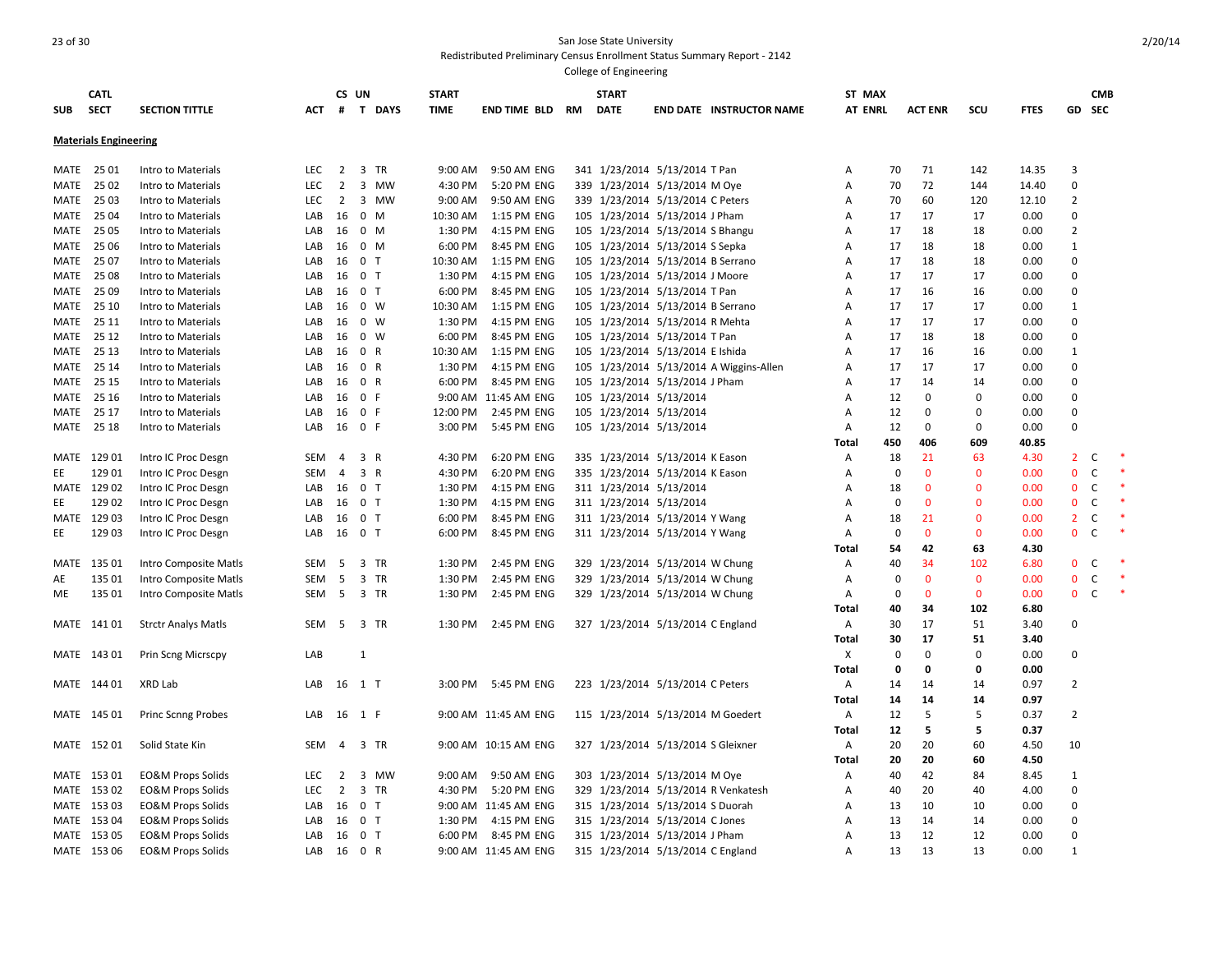College of Engineering

| <b>CATL</b><br>CS UN<br><b>START</b><br><b>START</b><br>ST MAX                                                                                                                                             |                          | <b>CMB</b>          |  |
|------------------------------------------------------------------------------------------------------------------------------------------------------------------------------------------------------------|--------------------------|---------------------|--|
| <b>SECT</b><br><b>AT ENRL</b><br>scu<br><b>SUB</b><br><b>SECTION TITTLE</b><br>#<br>T DAYS<br><b>TIME</b><br>END TIME BLD<br>RM<br><b>DATE</b><br><b>END DATE INSTRUCTOR NAME</b><br><b>ACT ENR</b><br>АСТ | <b>FTES</b><br><b>GD</b> | <b>SEC</b>          |  |
| <b>EO&amp;M Props Solids</b><br>0 R<br>4:15 PM ENG<br>315 1/23/2014 5/13/2014 S Duorah<br>153 07<br>LAB<br>16<br>1:30 PM<br>13<br>13<br>13<br>MATE<br>Α                                                    | 0.00<br>0                |                     |  |
| 0 R<br>315 1/23/2014 5/13/2014<br>153 08<br><b>EO&amp;M Props Solids</b><br>LAB<br>16<br>6:00 PM<br>8:45 PM ENG<br>12<br>$\Omega$<br>$\Omega$<br>MATE<br>A                                                 | 0.00<br>$\mathbf 0$      |                     |  |
| 153 09<br>16<br>$0 \quad W$<br>315 1/23/2014 5/13/2014<br>12<br>0<br>$\mathbf 0$<br>MATE<br><b>EO&amp;M Props Solids</b><br>LAB<br>10:00 AM 12:45 PM ENG<br>A                                              | 0.00<br>0                |                     |  |
| 169<br>124<br>186<br>Total                                                                                                                                                                                 | 12.45                    |                     |  |
| MATE 154 01<br>Metals and Alloys<br>$3 \, M$<br>3:00 PM<br>4:40 PM ENG<br>327 1/23/2014 5/13/2014 D Chafey<br>17<br>34<br><b>SEM</b><br>$\overline{4}$<br>17<br>Α                                          | 3.45<br>1                |                     |  |
| MATE 154 02<br>16<br>0 W<br>3:00 PM<br>5:45 PM ENG<br>231 1/23/2014 5/13/2014 D Chafey<br>17<br><b>Metals and Alloys</b><br>LAB<br>17<br>17<br>Α                                                           | 0.00<br>1                |                     |  |
| 34<br>51<br>34<br>Total                                                                                                                                                                                    | 3.45                     |                     |  |
| 36<br>MATE 155 01<br>Matls Select Desgn<br>5<br>1:30 PM<br>2:45 PM ENG<br>327 1/23/2014 5/13/2014 W Chung<br>12<br>12<br>SEM<br>3 MW<br>Α                                                                  | $\mathbf 0$<br>2.40      |                     |  |
| 12<br>36<br>12<br>Total                                                                                                                                                                                    | 2.40                     |                     |  |
| $\mathbf{q}$<br>9<br>MATE 169 01<br>MEMS Fab & Design<br>16<br>4:15 PM ENG<br>311 1/23/2014 5/13/2014 M Bryning<br>$\mathbf 0$<br>LAB<br>1 R<br>1:30 PM<br>A                                               | 0.67                     | $\overline{4}$<br>C |  |
| 9<br>q<br>0<br>Total                                                                                                                                                                                       | 0.67                     |                     |  |
| Ind Studies<br>$\Omega$<br>MATE 180 01<br><b>SUP</b><br>36 1 TBA<br>1/23/2014 5/13/2014 S Gleixner<br>30<br>$\Omega$<br>A                                                                                  | 0.00<br>$\mathbf 0$      |                     |  |
| MATE 180 02<br>36 2 TBA<br>1/23/2014 5/13/2014 S Gleixner<br>Ind Studies<br>SUP<br>$\Omega$<br>$\mathbf 0$<br>Α<br>30                                                                                      | 0.00<br>$\mathbf 0$      |                     |  |
| 0<br>60<br>0<br>Total                                                                                                                                                                                      | 0.00                     |                     |  |
| 3 TR<br>327 1/23/2014 5/13/2014 A Diaz<br>25<br>21<br>63<br>MATE 186 01<br>Polymers<br>SEM<br>- 5<br>10:30 AM 11:45 AM ENG<br>Α                                                                            | 5<br>4.45                |                     |  |
| 21<br>63<br>25<br>Total                                                                                                                                                                                    | 4.45                     |                     |  |
| 4:45 PM ENG<br>16<br>MATE 19101<br>Matls Procsg Lab<br>LAB<br>16<br>1 F<br>1:30 PM<br>221 1/23/2014 5/13/2014 W Chung<br>Α<br>16<br>16                                                                     | 1.07<br>0                |                     |  |
| 16<br>16<br>16<br>Total                                                                                                                                                                                    | 1.07                     |                     |  |
| MATE 198B 01 Sr Design Proj<br>SEM<br>2 F<br>9:00 AM<br>9:50 AM ENG<br>327 1/23/2014 5/13/2014 S Gleixner<br>15<br>$\mathbf{q}$<br>9<br>$\overline{4}$<br>Α                                                | 1.20<br>0                |                     |  |
| MATE 198B 02 Sr Design Proj<br>16<br>0 F<br>1:15 PM ENG<br>329 1/23/2014 5/13/2014 S Gleixner<br>9<br>LAB<br>10:30 AM<br>15<br>q<br>A                                                                      | 0.00<br>0                |                     |  |
| 30<br>18<br>18<br>Total                                                                                                                                                                                    | 1.20                     |                     |  |
| MATE 220 01<br>Pr in Apps ElecChem<br>3 <sub>1</sub><br>6:00 PM<br>8:45 PM ENG<br>327 1/23/2014 5/13/2014 D Sopchak<br>30<br>15<br>45<br>SEM<br>$\overline{4}$<br>Α                                        | 3.75<br>15               |                     |  |
| 30<br>15<br>45<br>Total                                                                                                                                                                                    | 3.75                     |                     |  |
| MATE 232 01<br>SEM<br>5<br>3 R<br>8:45 PM ENG<br>327 1/23/2014 5/13/2014 M Buie<br>Plasma Procsg Matls<br>6:00 PM<br>30<br>14<br>42<br>Α                                                                   | 3.45<br>13               |                     |  |
| 42<br>30<br>14<br>Total                                                                                                                                                                                    | 3.45                     |                     |  |
| 8:45 PM ENG<br>MATE 241 01<br><b>Advncd Mthds Matl Char</b><br><b>SEM</b><br>5<br>$3 \, M$<br>6:00 PM<br>340 1/23/2014 5/13/2014 C England<br>40<br>22<br>66<br>A                                          | 22<br>5.50               |                     |  |
| 66<br>40<br>22<br>Total                                                                                                                                                                                    | 5.50                     |                     |  |
| 16<br>5:45 PM ENG<br>333 1/23/2014 5/13/2014 M Mcneil<br>21<br>21<br>28101<br>Thesis Prep Sem<br>LAB<br>1 F<br>3:00 PM<br>25<br>MATE<br>Α                                                                  | 1.75                     | 21<br>C             |  |
| 28101<br>333 1/23/2014 5/13/2014 M Mcneil<br>$\mathbf 0$<br>$\Omega$<br>$\mathbf{0}$<br>LAB<br>16<br>1 F<br>3:00 PM<br>5:45 PM ENG<br>Thesis Prep Sem<br>A<br>CHE                                          | 0.00                     | $0-$                |  |
| 21<br>21<br>Total<br>25                                                                                                                                                                                    | 1.75                     |                     |  |
| 29801<br>1 TBA<br>339 1/23/2014 5/13/2014 A Diaz<br>20<br>$\mathbf 0$<br>$\mathbf 0$<br>MATE<br>Master's Project<br><b>SUP</b><br>25<br><b>ENG</b><br>A                                                    | 0.00<br>$\mathbf 0$      |                     |  |
| 298 02<br>Master's Project<br>25<br>2 F<br>4:15 PM ENG<br>339 1/23/2014 5/13/2014 A Diaz<br>28<br>MATE<br>SUP<br>3:00 PM<br>20<br>14<br>Α                                                                  | 2.33<br>14               |                     |  |
| 6<br>MATE 298 03<br><b>SUP</b><br>25 2 TBA<br>339 1/23/2014 5/13/2014 A Diaz<br>20<br>3<br>Master's Project<br><b>ENG</b><br>A                                                                             | 0.50<br>3                |                     |  |
| 17<br>34<br>Total<br>60                                                                                                                                                                                    | 2.83                     |                     |  |
| $\overline{2}$<br>6<br>29901<br>Master's Thesis<br><b>SUP</b><br>25<br>3 F<br>3:00 PM<br>4:15 PM ENG<br>339 1/23/2014 5/13/2014 A Diaz<br>20<br>MATE<br>A                                                  | 0.50<br>$\overline{2}$   |                     |  |
| MATE 299 02<br>3 TBA<br>339 1/23/2014 5/13/2014 A Diaz<br>20<br>$\mathbf 0$<br>$\mathbf 0$<br><b>Master's Thesis</b><br><b>SUP</b><br>25<br><b>ENG</b><br>A                                                | 0.00<br>$\mathbf 0$      |                     |  |
| $\overline{2}$<br>6<br>Total<br>40                                                                                                                                                                         | 0.50                     |                     |  |

**Materials Engineering Total 1191 863 1497 104.65**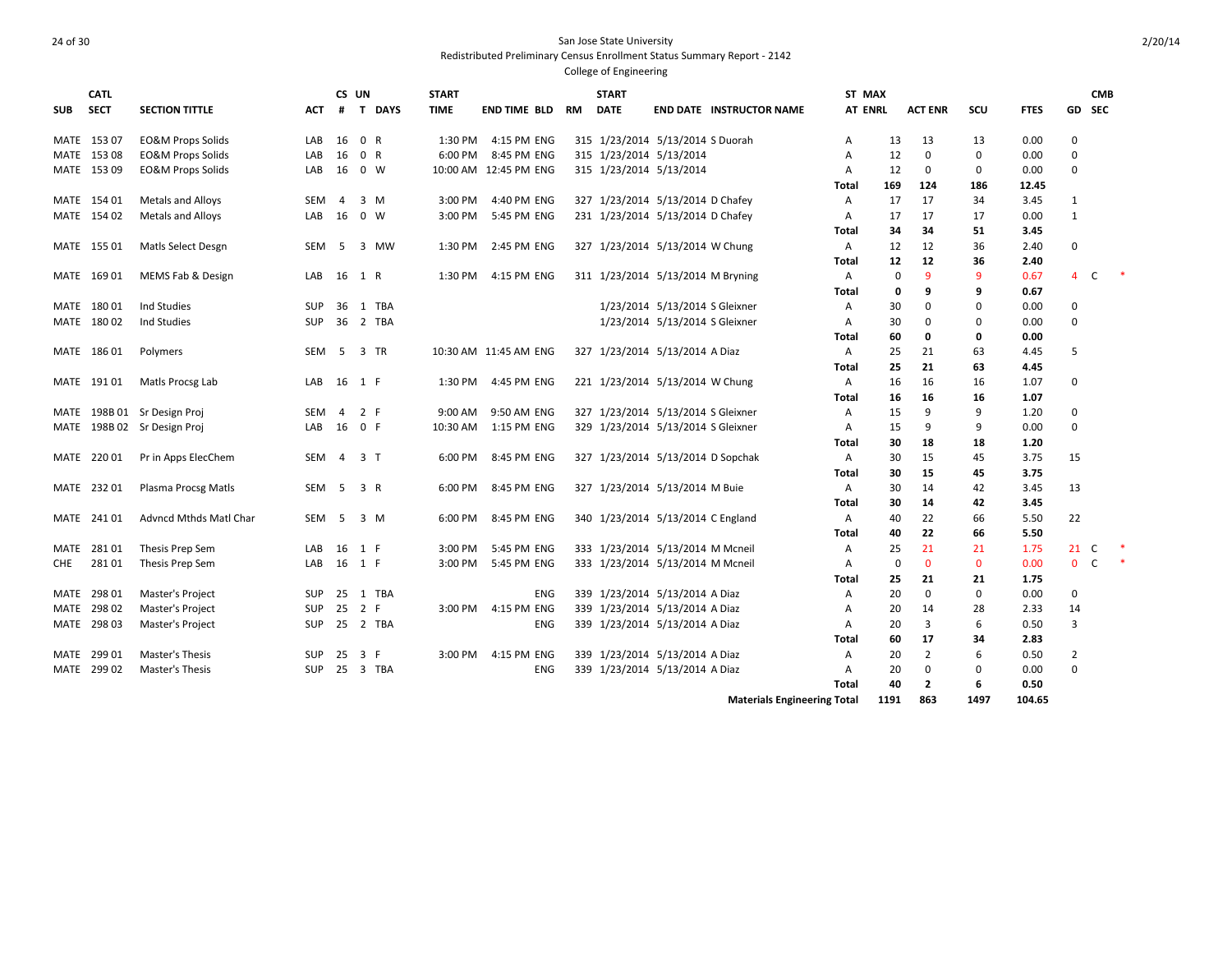| <b>SUB</b>  | <b>CATL</b><br><b>SECT</b>    | <b>SECTION TITTLE</b>         | АСТ        | #              | CS UN          | <b>T DAYS</b> | <b>START</b><br><b>TIME</b> | END TIME BLD          | RM | <b>START</b><br><b>DATE</b> |                                    | <b>END DATE INSTRUCTOR NAME</b>       | ST MAX<br><b>AT ENRL</b> |             | <b>ACT ENR</b> | SCU          | <b>FTES</b>  | GD             | <b>CMB</b><br><b>SEC</b> |        |
|-------------|-------------------------------|-------------------------------|------------|----------------|----------------|---------------|-----------------------------|-----------------------|----|-----------------------------|------------------------------------|---------------------------------------|--------------------------|-------------|----------------|--------------|--------------|----------------|--------------------------|--------|
|             | <b>Mechanical Engineering</b> |                               |            |                |                |               |                             |                       |    |                             |                                    |                                       |                          |             |                |              |              |                |                          |        |
| ME          | 1901                          | <b>Graphics for Engineers</b> | LAB        | 16             | 1 W            |               |                             | 9:00 AM 11:45 AM ENG  |    |                             | 407 1/23/2014 5/13/2014 K Youssefi |                                       | Α<br><b>Total</b>        | 30<br>30    | 27<br>27       | 27<br>27     | 1.80<br>1.80 | $\mathbf 0$    |                          |        |
| ME          | 20 01                         | Design & Graphics             | SEM        | 5              | 2 M            |               | 9:00 AM                     | 9:50 AM ENG           |    |                             | 189 1/23/2014 5/13/2014 K Youssefi |                                       | Α                        | 125         | 134            | 268          | 17.87        | $\mathbf{0}$   | C                        | $\ast$ |
| <b>TECH</b> | 20 01                         | Design & Graphics             | SEM        | 5              |                | 2 M           | 9:00 AM                     | 9:50 AM ENG           |    |                             | 189 1/23/2014 5/13/2014 K Youssefi |                                       | Α                        | $\mathbf 0$ | $\mathbf{0}$   | $\mathbf{0}$ | 0.00         | $\mathbf{0}$   | C                        |        |
| ME          | 20 02                         | Design & Graphics             | LAB        | 16             | 0 <sub>T</sub> |               |                             | 9:00 AM 11:45 AM ENG  |    |                             | 407 1/23/2014 5/13/2014 K Youssefi |                                       | A                        | 25          | 29             | $\mathbf 0$  | 0.00         | $\mathbf{0}$   | $\mathsf{C}$             |        |
| <b>TECH</b> | 20 02                         | Design & Graphics             | LAB        | 16             | 0 <sub>T</sub> |               |                             | 9:00 AM 11:45 AM ENG  |    |                             | 407 1/23/2014 5/13/2014 K Youssefi |                                       | Α                        | $\mathbf 0$ | $\mathbf{0}$   | $\mathbf 0$  | 0.00         | $\mathbf 0$    | C                        |        |
| ME          | 20 03                         | Design & Graphics             | LAB        | 16             | $0 \quad W$    |               | 1:30 PM                     | 4:15 PM ENG           |    |                             | 407 1/23/2014 5/13/2014 T Van      |                                       | A                        | 25          | 25             | $\mathbf{0}$ | 0.00         | $\mathbf{0}$   | C                        |        |
| <b>TECH</b> | 20 03                         | Design & Graphics             | LAB        | 16             |                | 0 W           | 1:30 PM                     | 4:15 PM ENG           |    |                             | 407 1/23/2014 5/13/2014 T Van      |                                       | A                        | $\mathbf 0$ | $\mathbf{0}$   | $\mathbf{0}$ | 0.00         | $\mathbf{0}$   | $\mathsf{C}$             |        |
| ME          | 2004                          | Design & Graphics             | LAB        | 16             | 0 R            |               | 1:30 PM                     | 4:15 PM ENG           |    |                             | 407 1/23/2014 5/13/2014 K Youssefi |                                       | A                        | 25          | 29             | $\mathbf 0$  | 0.00         | $\mathbf 0$    | $\mathsf{C}$             |        |
| <b>TECH</b> | 2004                          | Design & Graphics             | LAB        | 16             | 0 R            |               | 1:30 PM                     | 4:15 PM ENG           |    |                             | 407 1/23/2014 5/13/2014 K Youssefi |                                       | A                        | $\mathbf 0$ | $\mathbf{0}$   | $\mathbf{0}$ | 0.00         | $\mathbf{0}$   | C                        |        |
| ME          | 20 05                         | Design & Graphics             | LAB        | 16             | 0 M            |               |                             | 10:00 AM 12:45 PM ENG |    |                             | 407 1/23/2014 5/13/2014 K Youssefi |                                       | A                        | 25          | 29             | $\mathbf 0$  | 0.00         | $\mathbf{0}$   | $\mathsf{C}$             |        |
| <b>TECH</b> | 20 05                         | Design & Graphics             | LAB        | 16             | $0$ M          |               |                             | 10:00 AM 12:45 PM ENG |    |                             | 407 1/23/2014 5/13/2014 K Youssefi |                                       | A                        | $\mathbf 0$ | $\mathbf 0$    | $\mathbf 0$  | 0.00         | $\mathbf 0$    | $\mathsf C$              |        |
| ME          | 20 06                         | Design & Graphics             | LAB        | 16             | $0$ M          |               | 1:30 PM                     | 4:15 PM ENG           |    |                             | 407 1/23/2014 5/13/2014 K Youssefi |                                       | A                        | 25          | 22             | $\mathbf{0}$ | 0.00         | $\mathbf 0$    | C                        |        |
| TECH        | 20 06                         | Design & Graphics             | LAB        | 16             | $0$ M          |               | 1:30 PM                     | 4:15 PM ENG           |    |                             | 407 1/23/2014 5/13/2014 K Youssefi |                                       | Α                        | $\mathbf 0$ | $\mathbf{0}$   | $\mathbf{0}$ | 0.00         | $\mathbf{0}$   | $\mathsf C$              | $\ast$ |
|             |                               |                               |            |                |                |               |                             |                       |    |                             |                                    |                                       | Total                    | 250         | 268            | 268          | 17.87        |                |                          |        |
| ME          | 30 01                         | <b>Comp Applications</b>      | SEM        | 5              | 2 M            |               |                             | 12:00 PM 12:50 PM ENG |    |                             |                                    | 189 1/23/2014 5/13/2014 B Burlingame  | Α                        | 84          | 89             | 89           | 11.87        | $\Omega$       |                          |        |
| ME          | 30 02                         | <b>Comp Applications</b>      | LAB        | 16             | 0 <sub>T</sub> |               | 1:30 PM                     | 4:15 PM ENG           |    |                             |                                    | 394 1/23/2014 5/13/2014 B Burlingame  | Α                        | 28          | 31             | 31           | 0.00         | $\Omega$       |                          |        |
| <b>ME</b>   | 30 03                         | <b>Comp Applications</b>      | LAB        | 16             | 0 W            |               | 1:30 PM                     | 4:15 PM ENG           |    |                             |                                    | 394 1/23/2014 5/13/2014 B Burlingame  | A                        | 28          | 29             | 29           | 0.00         | $\Omega$       |                          |        |
| ME          | 30 04                         | <b>Comp Applications</b>      | LAB        | 16             | 0 R            |               | 1:30 PM                     | 4:15 PM ENG           |    |                             |                                    | 394 1/23/2014 5/13/2014 B Burlingame  | A                        | 28          | 29             | 29           | 0.00         | $\Omega$       |                          |        |
|             |                               |                               |            |                |                |               |                             |                       |    |                             |                                    |                                       | Total                    | 168         | 178            | 178          | 11.87        |                |                          |        |
| ME          | 101 01                        | Dynamics                      | <b>SEM</b> | 4              | 3              | <b>MW</b>     |                             | 10:30 AM 11:45 AM ENG |    |                             | 331 1/23/2014 5/13/2014 S Lee      |                                       | A                        | 70          | 72             | 216          | 14.55        | 3              |                          |        |
| ME          | 101 02                        | Dynamics                      | <b>SEM</b> |                | 3              |               |                             |                       |    |                             |                                    |                                       | X                        | 0           | $\mathbf{0}$   | $\mathbf 0$  | 0.00         | $\mathbf 0$    |                          |        |
| ME          | 101 03                        | Dynamics                      | SEM        | $\overline{4}$ |                | 3 MW          | 7:30 PM                     | 8:45 PM ENG           |    |                             | 232 1/23/2014 5/13/2014 E Chan     |                                       | Α                        | 40          | 40             | 120          | 8.00         | $\mathbf 0$    |                          |        |
|             |                               |                               |            |                |                |               |                             |                       |    |                             |                                    |                                       | Total                    | 110         | 112            | 336          | 22.55        |                |                          |        |
| ME          | 106 01                        | <b>Fund Mechatro Engr</b>     | SEM        | $\overline{4}$ |                | 3 TR          |                             | 10:30 AM 11:20 AM ENG |    |                             | 341 1/23/2014 5/13/2014 B Furman   |                                       | $\overline{A}$           | 80          | 71             | 213          | 14.20        | $\mathbf{0}$   | C                        | $\ast$ |
| EE          | 106 01                        | <b>Fund Mechatro Engr</b>     | <b>SEM</b> | $\overline{4}$ |                | 3 TR          |                             | 10:30 AM 11:20 AM ENG |    |                             | 341 1/23/2014 5/13/2014 B Furman   |                                       | Α                        | $\mathbf 0$ | $\mathbf{0}$   | $\mathbf 0$  | 0.00         | $\mathbf 0$    | $\mathsf{C}$             | $\ast$ |
| ME          | 106 02                        | Fund Mechatro Engr            | LAB        | 16             | 0 <sub>T</sub> |               | 2:30 PM                     | 5:15 PM ENG           |    |                             | 125 1/23/2014 5/13/2014 E Aylen    |                                       | A                        | 20          | 19             | $\mathbf{0}$ | 0.00         | $\mathbf{0}$   | C                        |        |
| EE          | 106 02                        | Fund Mechatro Engr            | LAB        | 16             | 0 <sub>T</sub> |               | 2:30 PM                     | 5:15 PM ENG           |    |                             | 125 1/23/2014 5/13/2014 E Aylen    |                                       | A                        | $\Omega$    | $\mathbf 0$    | $\mathbf{0}$ | 0.00         | $\mathbf{0}$   | $\mathsf{C}$             |        |
| ME          | 106 03                        | Fund Mechatro Engr            | LAB        | 16             | 0 R            |               | 2:30 PM                     | 5:15 PM ENG           |    |                             | 125 1/23/2014 5/13/2014 B Furman   |                                       | A                        | 20          | 17             | $\mathbf 0$  | 0.00         | $\mathbf 0$    | $\mathsf{C}$             |        |
| EE          | 106 03                        | Fund Mechatro Engr            | LAB        | 16             | 0 R            |               | 2:30 PM                     | 5:15 PM ENG           |    |                             | 125 1/23/2014 5/13/2014 B Furman   |                                       | A                        | $\Omega$    | $\mathbf{0}$   | $\mathbf{0}$ | 0.00         | $\mathbf{0}$   | $\mathsf{C}$             |        |
| ME          | 106 04                        | <b>Fund Mechatro Engr</b>     | LAB        | 16             | 0 F            |               | 2:30 PM                     | 5:15 PM ENG           |    |                             | 125 1/23/2014 5/13/2014 B Furman   |                                       | A                        | 20          | 16             | $\mathbf 0$  | 0.00         | $\mathbf 0$    | $\mathsf{C}$             |        |
| EE          | 106 04                        | Fund Mechatro Engr            | LAB        | 16             | 0 F            |               | 2:30 PM                     | 5:15 PM ENG           |    |                             | 125 1/23/2014 5/13/2014 B Furman   |                                       | A                        | 0           | $\mathbf 0$    | $\mathbf 0$  | 0.00         | $\mathbf 0$    | $\mathsf{C}$             |        |
| ME          | 106 05                        | <b>Fund Mechatro Engr</b>     | LAB        | 16             | 0 W            |               | 6:00 PM                     | 8:45 PM ENG           |    |                             | 125 1/23/2014 5/13/2014 B Furman   |                                       | A                        | 20          | 19             | $\mathbf 0$  | 0.00         | $\mathbf 0$    | C                        |        |
| EE          | 106 05                        | <b>Fund Mechatro Engr</b>     | LAB        | 16             | $0 \quad W$    |               | 6:00 PM                     | 8:45 PM ENG           |    |                             | 125 1/23/2014 5/13/2014 B Furman   |                                       | A                        | 0           | $\mathbf{0}$   | $\mathbf 0$  | 0.00         | $\mathbf{0}$   | $\mathsf{C}$             |        |
|             |                               |                               |            |                |                |               |                             |                       |    |                             |                                    |                                       | Total                    | 160         | 142            | 213          | 14.20        |                |                          |        |
| ME          | 11101                         | <b>Fluid Mech</b>             | SEM        | $\overline{4}$ |                | 3 MW          | 4:30 PM                     | 5:45 PM CL            |    |                             | 202 1/23/2014 5/13/2014 P Kutler   |                                       | A                        | 50          | 57             | 171          | 11.50        | $\overline{2}$ |                          |        |
| ME          | 111 02                        | Fluid Mech                    | SEM        | 4              |                | 3 TR          |                             | 9:00 AM 10:15 AM SH   |    |                             | 344 1/23/2014 5/13/2014 N Okamoto  |                                       | Α                        | 50          | 46             | 138          | 9.25         | $\mathbf{1}$   |                          |        |
| ME          | 11103                         | Fluid Mech                    | SEM        | $\overline{4}$ |                | 3 MW          |                             | 9:00 AM 10:15 AM SH   |    |                             | 344 1/23/2014 5/13/2014 N Okamoto  |                                       | A                        | 50          | 48             | 144          | 9.60         | $\Omega$       |                          |        |
|             |                               |                               |            |                |                |               |                             |                       |    |                             |                                    |                                       | Total                    | 150         | 151            | 453          | 30.35        |                |                          |        |
| ME          | 11301                         | Thermodynamics                | SEM        | $\overline{4}$ |                | 4 TR          |                             | 8:20 AM 10:00 AM ENG  |    |                             | 329 1/23/2014 5/13/2014 E Thurlow  |                                       | Α                        | 68          | 64             | 256          | 17.07        | $\Omega$       |                          |        |
|             |                               |                               |            |                |                |               |                             |                       |    |                             |                                    |                                       | Total                    | 68          | 64             | 256          | 17.07        |                |                          |        |
| ME          | 11401                         | <b>Heat Transfer</b>          | <b>SEM</b> |                | 3              |               |                             |                       |    |                             |                                    |                                       | Х                        | $\mathbf 0$ | $\mathbf{0}$   | $\mathbf 0$  | 0.00         | $\Omega$       |                          |        |
| ME          | 114 02                        | <b>Heat Transfer</b>          | SEM        | $\overline{4}$ |                | 3 TR          | 6:00 PM                     | 7:15 PM ENG           |    |                             |                                    | 343 1/23/2014 5/13/2014 N Djordjevich | A                        | 50          | 48             | 144          | 9.60         | $\mathbf 0$    |                          |        |
| ME          | 114 03                        | <b>Heat Transfer</b>          | <b>SEM</b> |                | 3              |               |                             |                       |    |                             |                                    |                                       | X                        | 0           | $\Omega$       | $\mathbf 0$  | 0.00         | $\Omega$       |                          |        |
| <b>ME</b>   | 114 04                        | <b>Heat Transfer</b>          | SEM        | $\overline{4}$ |                | 3 TR          | 7:30 PM                     | 8:45 PM MH            |    |                             | 324 1/23/2014 5/13/2014 K Hardikar |                                       | A                        | 60          | 47             | 141          | 9.45         | $\mathbf{1}$   |                          |        |
|             |                               |                               |            |                |                |               |                             |                       |    |                             |                                    |                                       | <b>Total</b>             | 110         | 95             | 285          | 19.05        |                |                          |        |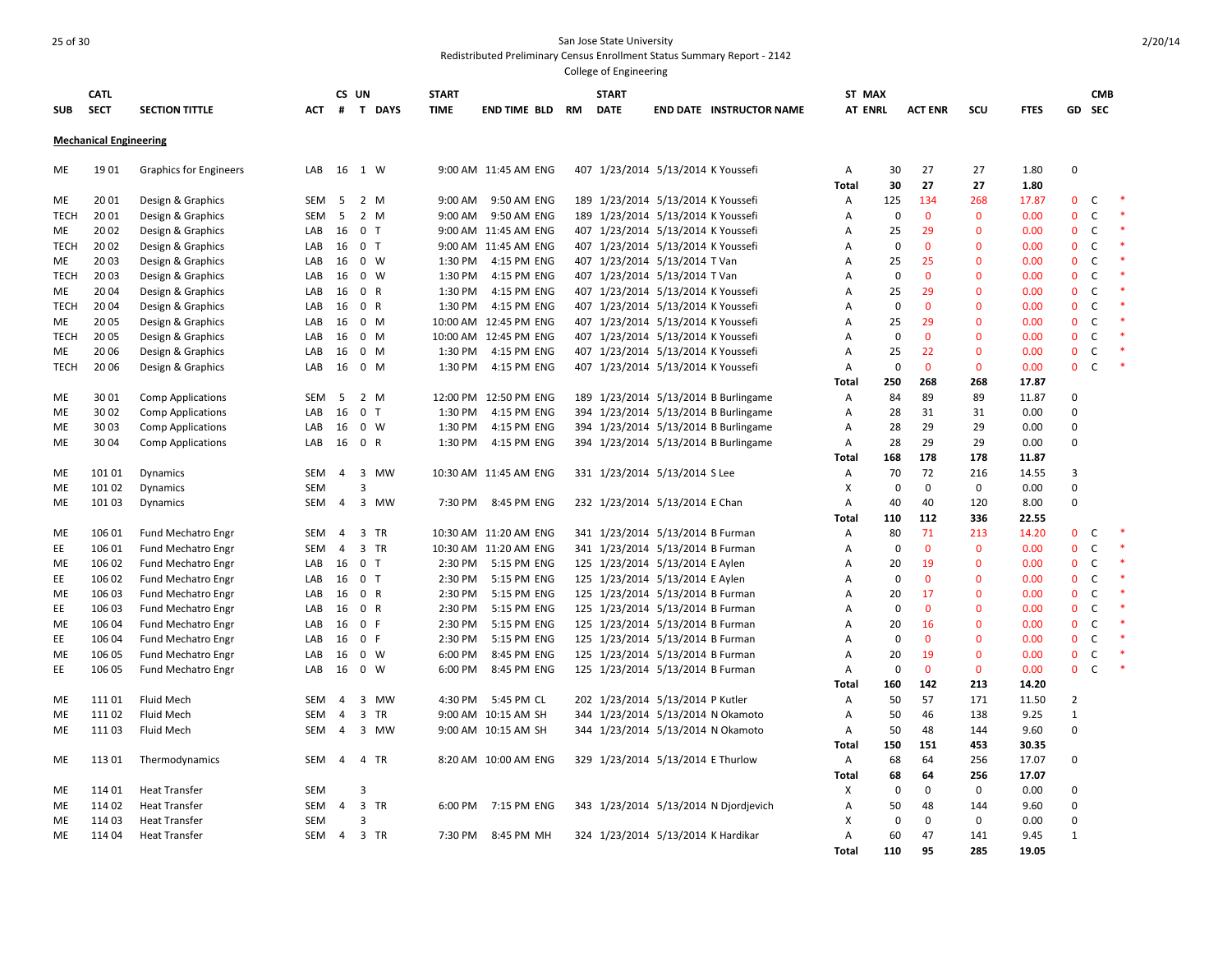|            | <b>CATL</b> |                           |            | CS UN          |                |           | <b>START</b> |                       |    | <b>START</b> |                                    |                                       | ST MAX         |             |                |                |             |                | <b>CMB</b>   |        |
|------------|-------------|---------------------------|------------|----------------|----------------|-----------|--------------|-----------------------|----|--------------|------------------------------------|---------------------------------------|----------------|-------------|----------------|----------------|-------------|----------------|--------------|--------|
| <b>SUB</b> | <b>SECT</b> | <b>SECTION TITTLE</b>     | <b>ACT</b> | #              |                | T DAYS    | <b>TIME</b>  | <b>END TIME BLD</b>   | RM | <b>DATE</b>  |                                    | <b>END DATE INSTRUCTOR NAME</b>       | <b>AT ENRL</b> |             | <b>ACT ENR</b> | SCU            | <b>FTES</b> | GD             | <b>SEC</b>   |        |
|            |             |                           |            |                |                |           |              |                       |    |              |                                    |                                       |                |             |                |                |             |                |              |        |
| ME         | 115 01      | Thermal Eng Lab           | LAB        | 16 1 M         |                |           | 2:30 PM      | 5:15 PM ENG           |    |              | 113 1/23/2014 5/13/2014 A Carlozzi |                                       | A              | 15          | 14             | 14             | 0.93        | $\mathbf 0$    |              |        |
| ME         | 115 02      | Thermal Eng Lab           | LAB        | 16             | $1$ T          |           | 2:30 PM      | 5:15 PM ENG           |    |              | 113 1/23/2014 5/13/2014 A Carlozzi |                                       | А              | 15          | 16             | 16             | 1.07        | $\mathbf 0$    |              |        |
| ME         | 115 03      | Thermal Eng Lab           | LAB        | 16 1 R         |                |           | 2:30 PM      | 5:15 PM ENG           |    |              | 113 1/23/2014 5/13/2014 J Mokri    |                                       | А              | 15          | 15             | 15             | 1.00        | $\mathbf 0$    |              |        |
| ME         | 115 04      | Thermal Eng Lab           | LAB        | 16 1 W         |                |           | 6:00 PM      | 8:45 PM ENG           |    |              |                                    | 113 1/23/2014 5/13/2014 T Grushkowitz | А              | 15          | 12             | 12             | 0.80        | $\mathbf 0$    |              |        |
| <b>ME</b>  | 115 05      | Thermal Eng Lab           | LAB        | 16 1 W         |                |           | 2:30 PM      | 5:15 PM ENG           |    |              | 113 1/23/2014 5/13/2014 J Mokri    |                                       | Α              | 15          | 11             | 11             | 0.73        | $\Omega$       |              |        |
|            |             |                           |            |                |                |           |              |                       |    |              |                                    |                                       | Total          | 75          | 68             | 68             | 4.53        |                |              |        |
| ME         | 12001       | <b>Experimental Meths</b> | <b>SEM</b> | $\overline{4}$ | 2 M            |           | 8:00 AM      | 8:50 AM ENG           |    |              | 339 1/23/2014 5/13/2014 A Mysore   |                                       | Α              | 64          | 57             | 57             | 7.63        | 1              |              |        |
| ME         | 12002       | <b>Experimental Meths</b> | LAB        | 16             | 0 <sub>T</sub> |           | 1:30 PM      | 4:15 PM ENG           |    |              | 133 1/23/2014 5/13/2014 A Mysore   |                                       | Α              | 16          | 16             | 16             | 0.00        | $\mathbf 0$    |              |        |
| ME         | 12003       | <b>Experimental Meths</b> | LAB        | 16 0 T         |                |           | 5:30 PM      | 8:15 PM ENG           |    |              | 133 1/23/2014 5/13/2014 A Mysore   |                                       | А              | 16          | 9              | 9              | 0.00        | $\mathbf 0$    |              |        |
| ME         | 12004       | <b>Experimental Meths</b> | LAB        | 16 0 M         |                |           | 5:30 PM      | 8:15 PM ENG           |    |              | 133 1/23/2014 5/13/2014 A Mysore   |                                       | А              | 16          | 16             | 16             | 0.00        | $\mathbf{1}$   |              |        |
| ME         | 12005       | <b>Experimental Meths</b> | LAB        | 16 0 R         |                |           | 5:30 PM      | 8:15 PM ENG           |    |              |                                    | 133 1/23/2014 5/13/2014 M Signorelli  | Α              | 16          | 16             | 16             | 0.00        | $\mathbf 0$    |              |        |
|            |             |                           |            |                |                |           |              |                       |    |              |                                    |                                       | Total          | 128         | 114            | 114            | 7.63        |                |              |        |
| ME         | 13001       | <b>Appl Engr Analysis</b> | SEM        | $\overline{4}$ |                | 3 TR      |              | 9:00 AM 10:15 AM ENG  |    |              | 331 1/23/2014 5/13/2014 T Hsu      |                                       | Α              | 75          | 59             | 177            | 11.85       | 1              |              |        |
| <b>ME</b>  | 13002       | Appl Engr Analysis        | <b>SEM</b> | $\overline{4}$ |                | 3 TR      | 1:30 PM      | 2:45 PM SH            |    |              |                                    | 241 1/23/2014 5/13/2014 D Abdollahian | $\overline{A}$ | 40          | 32             | 96             | 6.40        | $\mathbf 0$    |              |        |
|            |             |                           |            |                |                |           |              |                       |    |              |                                    |                                       | Total          | 115         | 91             | 273            | 18.25       |                |              |        |
| ME         | 14701       | Dyn Sys Vibs Cntrl        | SEM        | 4 3 TR         |                |           | 4:30 PM      | 5:45 PM ENG           |    |              | 341 1/23/2014 5/13/2014 F Barez    |                                       | Α              | 65          | 61             | 183            | 12.35       | 3              |              |        |
|            |             |                           |            |                |                |           |              |                       |    |              |                                    |                                       | Total          | 65          | 61             | 183            | 12.35       |                |              |        |
| ME         | 154 01      | Mech Engr Design          | SEM        | $\overline{4}$ | $\overline{4}$ | <b>MW</b> |              | 10:30 AM 12:10 PM ENG |    |              | 341 1/23/2014 5/13/2014 R Yee      |                                       | Α              | 70          | 92             | 368            | 24.67       | $\overline{2}$ |              |        |
| ME         | 154 02      | Mech Engr Design          | <b>SEM</b> |                | $\overline{4}$ |           |              |                       |    |              |                                    |                                       | X              | $\mathbf 0$ | 0              | 0              | 0.00        | $\mathbf 0$    |              |        |
| ME         | 154 03      | Mech Engr Design          | <b>SEM</b> |                | $\overline{4}$ |           |              |                       |    |              |                                    |                                       | $\times$       | 0           | $\mathbf 0$    | 0              | 0.00        | $\mathbf 0$    |              |        |
|            |             |                           |            |                |                |           |              |                       |    |              |                                    |                                       | <b>Total</b>   | 70          | 92             | 368            | 24.67       |                |              |        |
| ME         | 16001       | Finite Ele Methods        | SEM        | $\overline{4}$ |                | 3 TR      |              | 10:30 AM 11:45 AM ENG |    |              | 301 1/23/2014 5/13/2014 R Agarwal  |                                       | Α              | 35          | 31             | 93             | 6.20        | $\mathbf 0$    |              |        |
|            |             |                           |            |                |                |           |              |                       |    |              |                                    |                                       | Total          | 35          | 31             | 93             | 6.20        |                |              |        |
| ME         | 165 01      | Com Aid Des in ME         | <b>SEM</b> |                | 3              |           |              |                       |    |              |                                    |                                       | X              | 0           | $\mathbf 0$    | 0              | 0.00        | $\mathbf 0$    |              |        |
| <b>ME</b>  | 165 02      | Com Aid Des in ME         | <b>SEM</b> | $\overline{4}$ |                | 3 MW      | 6:00 PM      | 7:15 PM ENG           |    |              | 301 1/23/2014 5/13/2014 E Chan     |                                       | A              | 35          | 37             | 111            | 7.40        | $\mathbf 0$    |              |        |
|            |             |                           |            |                |                |           |              |                       |    |              |                                    |                                       | Total          | 35          | 37             | 111            | 7.40        |                |              |        |
| ME         | 169 01      | MEMS Fab & Design         | LAB        | 16 1 R         |                |           | 1:30 PM      | 4:15 PM ENG           |    |              | 311 1/23/2014 5/13/2014 M Bryning  |                                       | Α              | 20          | $\Omega$       | $\mathbf{0}$   | 0.00        | $\mathbf 0$    | C            | $\ast$ |
| EE.        | 16901       | MEMS Fab & Design         | LAB        | 16 1 R         |                |           | 1:30 PM      | 4:15 PM ENG           |    |              | 311 1/23/2014 5/13/2014 M Bryning  |                                       | $\overline{A}$ | 0           | $\mathbf{0}$   | $\mathbf{0}$   | 0.00        | $\mathbf 0$    | $\mathsf{C}$ | $\ast$ |
|            |             |                           |            |                |                |           |              |                       |    |              |                                    |                                       | <b>Total</b>   | 20          | 0              | 0              | 0.00        |                |              |        |
| ME         | 17201       | Alt Renew Energy Resourc  | <b>SEM</b> | $\overline{a}$ | $\overline{3}$ | MW        | 6:00 PM      | 7:15 PM CL            |    |              | 303 1/23/2014 5/13/2014 F Rongere  |                                       | Α              | 50          | 33             | 99             | 6.75        | 3              |              |        |
|            |             |                           |            |                |                |           |              |                       |    |              |                                    |                                       | Total          | 50          | 33             | 99             | 6.75        |                |              |        |
| ME         | 18001       | <b>Indiv Studies</b>      | <b>SUP</b> |                |                | 36 1 TBA  |              |                       |    |              |                                    | 1/23/2014 5/13/2014 N Okamoto         | Α              | 20          | $\mathbf{1}$   | $\mathbf{1}$   | 0.07        | $\mathbf 0$    |              |        |
| ME         | 18002       | <b>Indiv Studies</b>      | <b>SUP</b> |                |                | 36 2 TBA  |              |                       |    |              |                                    | 1/23/2014 5/13/2014 N Okamoto         | Α              | 20          | $\mathbf{1}$   | $\overline{2}$ | 0.13        | $\mathbf 0$    |              |        |
| ME         | 180 03      | <b>Indiv Studies</b>      | <b>SUP</b> |                |                | 36 3 TBA  |              |                       |    |              |                                    | 1/23/2014 5/13/2014 N Okamoto         | А              | 20          | $\mathbf{1}$   | 3              | 0.20        | $\mathbf 0$    |              |        |
|            |             |                           |            |                |                |           |              |                       |    |              |                                    |                                       | Total          | 60          | 3              | 6              | 0.40        |                |              |        |
| ME         | 18301       | <b>HVAC Sys Design</b>    | SEM        | 4              |                | 3 TR      | 6:00 PM      | 7:15 PM CL            |    |              | 303 1/23/2014 5/13/2014 S Ishaya   |                                       | Α              | 50          | 28             | 84             | 6.00        | 8              |              |        |
|            |             |                           |            |                |                |           |              |                       |    |              |                                    |                                       | Total          | 50          | 28             | 84             | 6.00        |                |              |        |
| ME         | 18701       | Auto Control Dsgn         | <b>SEM</b> | 4              |                | 3 MW      | 7:30 PM      | 8:45 PM ENG           |    |              | 339 1/23/2014 5/13/2014 N Hemati   |                                       | Α              | 35          | 28             | 84             | 5.60        | $\pmb{0}$      |              |        |
|            |             |                           |            |                |                |           |              |                       |    |              |                                    |                                       | Total          | 35          | 28             | 84             | 5.60        |                |              |        |
| <b>ME</b>  | 18901       | Des Manuf Microsys        | <b>SEM</b> |                | $\overline{3}$ |           |              |                       |    |              |                                    |                                       | X              | $\mathbf 0$ | 0              | $\mathbf 0$    | 0.00        | $\pmb{0}$      |              |        |
|            |             |                           |            |                |                |           |              |                       |    |              |                                    |                                       | <b>Total</b>   | $\mathbf 0$ | $\mathbf 0$    | 0              | 0.00        |                |              |        |
| ME         |             | 195B 01 Sr Design Proj II | LAB        | 16 3 W         |                |           | 1:30 PM      | 4:15 PM ENG           |    |              | 135 1/23/2014 5/13/2014 R Agarwal  |                                       | Α              | 30          | 34             | 102            | 6.80        | $\mathbf 0$    |              |        |
| ME         |             | 195B 02 Sr Design Proj II | LAB        | 16 3 W         |                |           | 1:30 PM      | 4:15 PM ENG           |    |              | 192 1/23/2014 5/13/2014 W Du       |                                       | Α              | 30          | 25             | 75             | 5.00        | $\mathbf 0$    |              |        |
| ME         |             | 195B 03 Sr Design Proj II | LAB        | 16 3 W         |                |           | 1:30 PM      | 4:15 PM ENG           |    |              |                                    | 114 1/23/2014 5/13/2014 N Okamoto     | Α              | 30          | 25             | 75             | 5.00        | $\mathbf 0$    |              |        |
| ME         |             | 195B 04 Sr Design Proj II | LAB        | 16             | 3 W            |           | 1:30 PM      | 4:15 PM ENG           |    |              | 111 1/23/2014 5/13/2014 R Yee      |                                       | Α              | 30          | 20             | 60             | 4.00        | $\mathbf 0$    |              |        |
|            |             |                           |            |                |                |           |              |                       |    |              |                                    |                                       | Total          | 120         | 104            | 312            | 20.80       |                |              |        |
| ME         | 19901       | Special Topics Mech Eng   | SEM        | 4              | 3 <sub>1</sub> |           | 6:00 PM      | 8:45 PM CL            |    |              | 117 1/23/2014 5/13/2014 J Mokri    |                                       | Α              | 50          | 47             | 141            | 9.55        | 3              |              |        |
|            |             |                           |            |                |                |           |              |                       |    |              |                                    |                                       | Total          | 50          | 47             | 141            | 9.55        |                |              |        |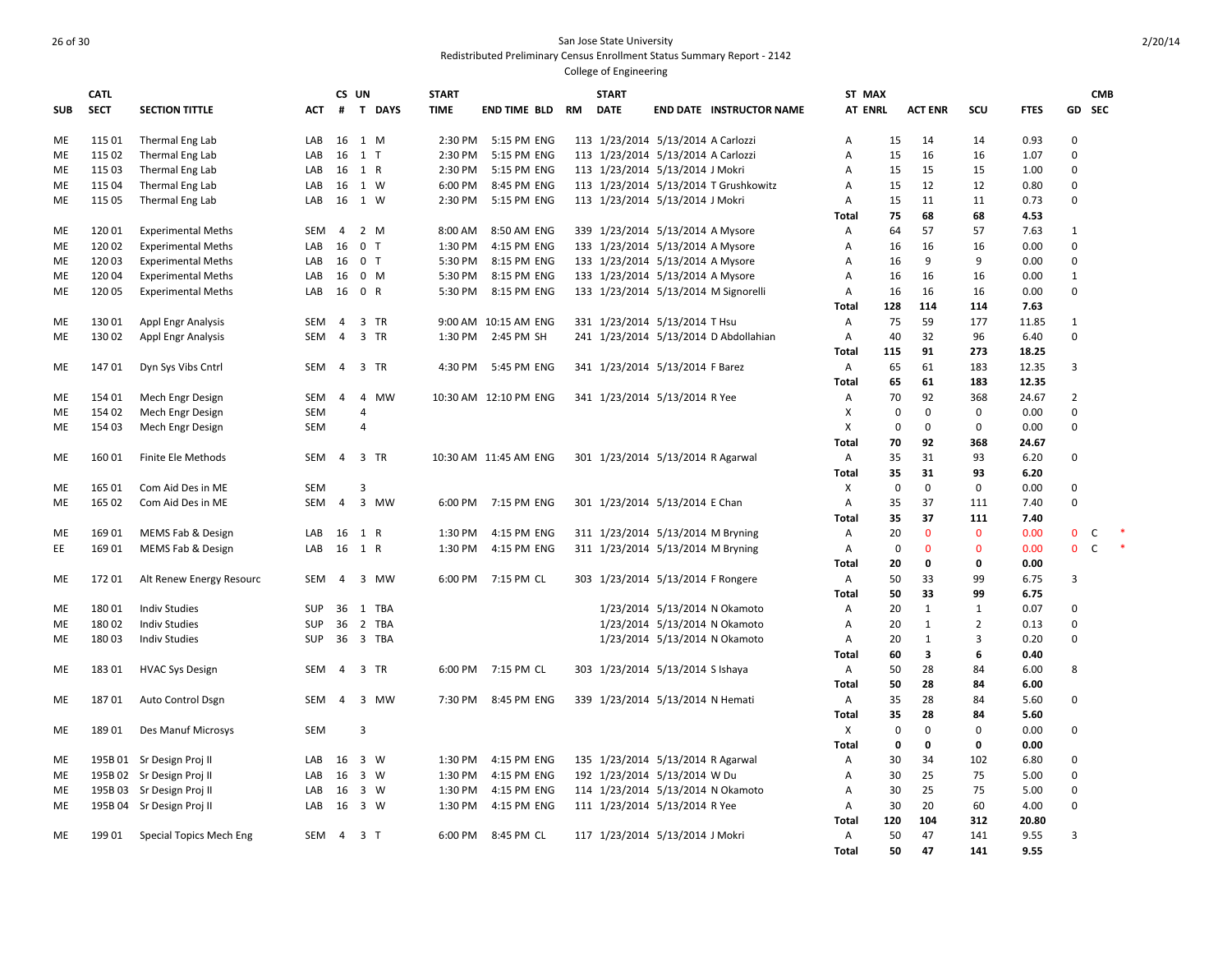College of Engineering

| <b>SUB</b> | <b>CATL</b><br><b>SECT</b> | <b>SECTION TITTLE</b>      | <b>ACT</b> | CS UN<br>#     | $\mathbf{T}$   | <b>DAYS</b> | <b>START</b><br><b>TIME</b> | <b>END TIME BLD</b> | <b>RM</b> | <b>START</b><br><b>DATE</b> |                                    | <b>END DATE INSTRUCTOR NAME</b>      | ST MAX<br><b>AT ENRL</b> |          | <b>ACT ENR</b> | SCU  | <b>FTES</b>   | GD SEC       | <b>CMB</b> |
|------------|----------------------------|----------------------------|------------|----------------|----------------|-------------|-----------------------------|---------------------|-----------|-----------------------------|------------------------------------|--------------------------------------|--------------------------|----------|----------------|------|---------------|--------------|------------|
| <b>ME</b>  | 210 01                     | Adv Thermodynamics         | SEM        | $5^{\circ}$    |                | 3 TR        | 7:30 PM                     | 8:45 PM ENG         |           |                             | 303 1/23/2014 5/13/2014 Y Shabany  |                                      | A                        | 35       | 24             | 72   | 5.85          | 21           |            |
|            |                            |                            |            |                |                |             |                             |                     |           |                             |                                    |                                      | Total                    | 35       | 24             | 72   | 5.85          |              |            |
| ME         | 230 01                     | Ad Mech Eng Analys         | SEM        | $5^{\circ}$    |                | 3 TR        | 6:00 PM                     | 7:15 PM ENG         |           |                             | 331 1/23/2014 5/13/2014 Y Shabany  |                                      | A                        | 45       | 28             | 84   | 7.00          | 28           |            |
|            |                            |                            |            |                |                |             |                             |                     |           |                             |                                    |                                      | <b>Total</b>             | 45       | 28             | 84   | 7.00          |              |            |
| ME         | 240 01                     | Rigid Body Dynamic         | SEM        | $5^{\circ}$    |                | 3 TR        | 7:30 PM                     | 8:45 PM ENG         |           |                             | 343 1/23/2014 5/13/2014 E Chan     |                                      | A                        | 45       | 16             | 48   | 4.00          | 16           |            |
|            |                            |                            |            |                |                |             |                             |                     |           |                             |                                    |                                      | <b>Total</b>             | 45       | 16             | 48   | 4.00          |              |            |
| ME         | 265 01                     | Computer Aid ME Des        | SEM        | - 5            |                | 3 MW        | 6:00 PM                     | 7:15 PM MH          |           |                             | 324 1/23/2014 5/13/2014 K Youssefi |                                      | A                        | 45       | 36             | 108  | 8.15          | 19           |            |
|            |                            |                            |            |                |                |             |                             |                     |           |                             |                                    |                                      | Total                    | 45       | 36             | 108  | 8.15          |              |            |
| <b>ME</b>  | 26701                      | <b>Eng Biomechanics</b>    | SEM        | $\overline{4}$ |                | 3 MW        | 4:30 PM                     | 5:45 PM ENG         |           |                             | 232 1/23/2014 5/13/2014 S Lee      |                                      | A                        | 35       | 28             | 84   | 7.00          | 28           |            |
|            |                            |                            |            |                |                |             |                             |                     |           |                             |                                    |                                      | <b>Total</b>             | 35       | 28             | 84   | 7.00          |              |            |
| ME         | 27301                      | Finite El Meth Eng         | SEM        | $\overline{4}$ | $\overline{3}$ | TR          | 4:30 PM                     | 5:45 PM ENG         |           |                             | 232 1/23/2014 5/13/2014 R Agarwal  |                                      | $\overline{A}$           | 35       | 35             | 105  | 8.70          | 34           |            |
|            |                            |                            |            |                |                |             |                             |                     |           |                             |                                    |                                      | Total                    | 35       | 35             | 105  | 8.70          |              |            |
| ME         | 285 01                     | <b>Mechatronic Sys En</b>  | SEM        | - 5            | 3              | <b>MW</b>   | 6:00 PM                     | 7:15 PM ENG         |           |                             | 232 1/23/2014 5/13/2014 W Du       |                                      | A                        | 35       | 17             | 34   | 4.15          | 15           |            |
| ME         | 285 02                     | <b>Mechatronic Sys En</b>  | LAB        | 16             | $\mathbf 0$    | <b>TBA</b>  |                             |                     |           |                             | 1/23/2014 5/13/2014 W Du           |                                      | A                        | 35       | 17             | 17   | 0.00          | 15           |            |
|            |                            |                            |            |                |                |             |                             |                     |           |                             |                                    |                                      | Total                    | 70       | 34             | 51   | 4.15          |              |            |
| ME         |                            | 290R 01 Thesis/Project Sup | SUP        |                | 1              |             |                             |                     |           |                             |                                    |                                      | X                        | $\Omega$ | $\Omega$       | 0    | 0.00          | $\mathbf{0}$ |            |
|            |                            |                            |            |                |                |             |                             |                     |           |                             |                                    |                                      | Total                    | 0        | O              | 0    | 0.00          |              |            |
| ME         |                            | 295A 01 ME Project I       | <b>SUP</b> | 25 3 F         |                |             | 5:00 PM                     | 7:30 PM ENG         |           |                             | 339 1/23/2014 5/13/2014 F Barez    |                                      | A                        | 35       | 5              | 15   | 1.25          | 5            |            |
|            |                            |                            |            |                |                |             |                             |                     |           |                             |                                    |                                      | <b>Total</b>             | 35       | 5              | 15   | 1.25          |              |            |
| ME         |                            | 295B 01 ME Project II      | SUP        | 25 3 F         |                |             | 5:00 PM                     | 7:30 PM ENG         |           |                             | 339 1/23/2014 5/13/2014 F Barez    |                                      | A                        | 35       | 11             | 33   | 2.75          | 11           |            |
|            |                            |                            |            |                |                |             |                             |                     |           |                             |                                    |                                      | Total                    | 35       | 11             | 33   | 2.75          |              |            |
| ME         | 297 01                     | Special Topics Mech Eng    | SEM        | $\overline{4}$ | $\overline{3}$ | TBA         |                             |                     |           |                             | 1/23/2014 5/13/2014                |                                      | $\mathsf{A}$             | 25       | $\mathbf 0$    | 0    | 0.00          | 0            |            |
|            |                            |                            |            |                |                |             |                             |                     |           |                             |                                    |                                      | <b>Total</b>             | 25       | 0              | 0    | 0.00          |              |            |
| <b>ME</b>  | 299 01                     | Master's Thesis            | SUP        | 25             | 3 F            |             | 5:00 PM                     | 7:30 PM ENG         |           |                             | 339 1/23/2014 5/13/2014 F Barez    |                                      | A                        | 10       | 5              | 15   | 1.25          | 5            |            |
|            |                            |                            |            |                |                |             |                             |                     |           |                             |                                    |                                      | <b>Total</b>             | 10       | 5              | 15   | 1.25          |              |            |
|            |                            |                            |            |                |                |             |                             |                     |           |                             |                                    | <b>Machenical Funishership Total</b> |                          |          | $2200 - 1000$  | 1007 | <b>314.00</b> |              |            |

**Mechanical Engineering Total 2369 1996 4567 314.99**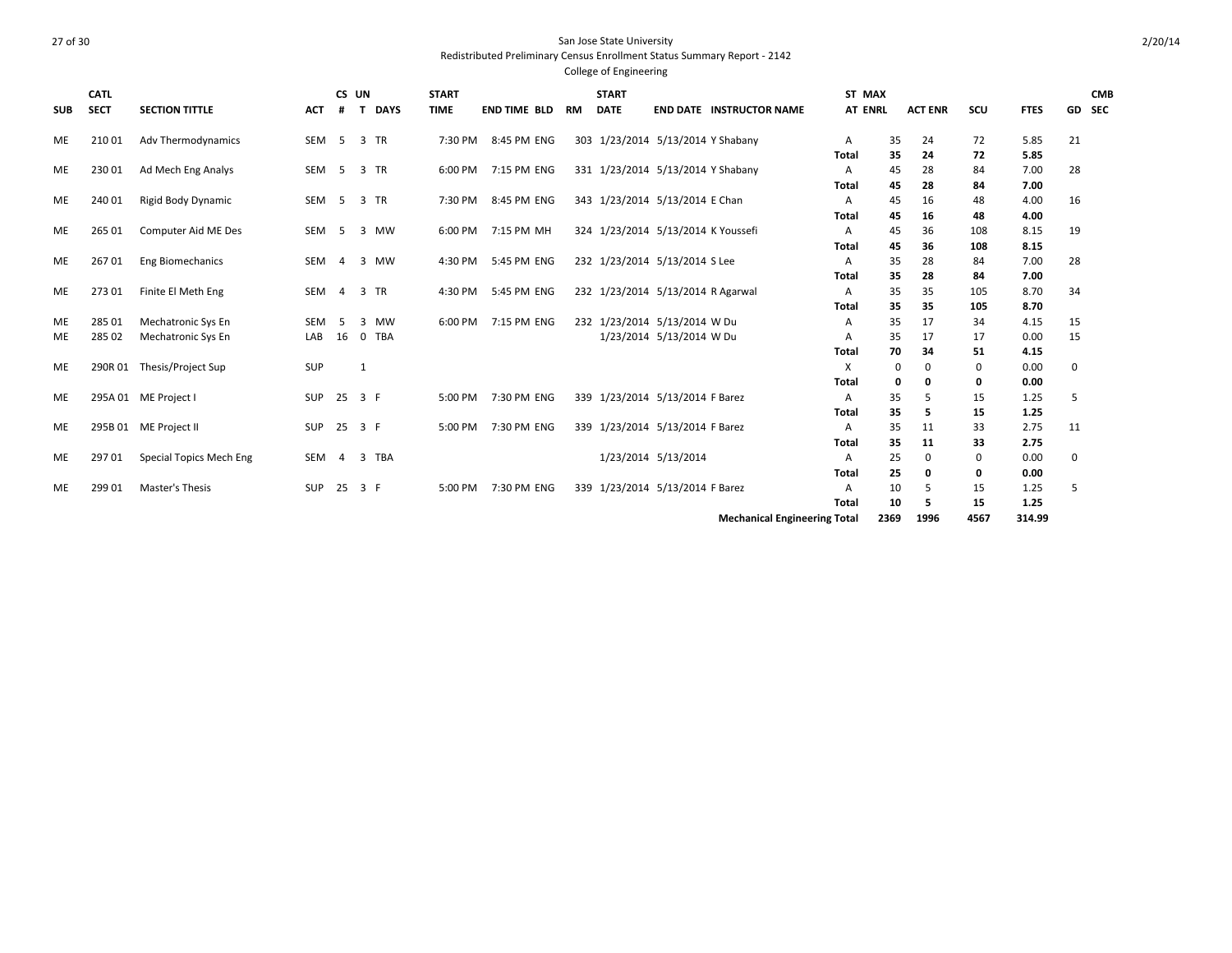| <b>SUB</b>        | <b>CATL</b><br><b>SECT</b> | <b>SECTION TITTLE</b>      | <b>ACT</b> | #                       | CS UN<br>T DAYS | <b>START</b><br><b>TIME</b> | END TIME BLD         | RM | <b>START</b><br><b>DATE</b>         |                              | <b>END DATE INSTRUCTOR NAME</b> | ST MAX<br><b>AT ENRL</b> |             | <b>ACT ENR</b> | SCU                     | <b>FTES</b> | GD           | <b>CMB</b><br><b>SEC</b> |        |  |
|-------------------|----------------------------|----------------------------|------------|-------------------------|-----------------|-----------------------------|----------------------|----|-------------------------------------|------------------------------|---------------------------------|--------------------------|-------------|----------------|-------------------------|-------------|--------------|--------------------------|--------|--|
|                   |                            |                            |            |                         |                 |                             |                      |    |                                     |                              |                                 |                          |             |                |                         |             |              |                          |        |  |
| <b>Technology</b> |                            |                            |            |                         |                 |                             |                      |    |                                     |                              |                                 |                          |             |                |                         |             |              |                          |        |  |
| TECH              | 3101                       | Qual Assur & Control       | <b>LEC</b> | 2                       | 3 R             |                             | 9:00 AM 10:45 AM DMH |    | 234 1/23/2014 5/13/2014 A Zargar    |                              |                                 | А                        | 49          | 57             | 114                     | 11.40       | 0            |                          |        |  |
| <b>TECH</b>       | 31 11                      | Qual Assur & Control       | LAB        | 16                      | 0 <sub>T</sub>  |                             | 9:00 AM 11:45 AM ENG |    | 103 1/23/2014 5/13/2014 S Obi       |                              |                                 | Α                        | 30          | 30             | 30                      | 0.00        | $\mathbf 0$  |                          |        |  |
| <b>TECH</b>       | 31 12                      | Qual Assur & Control       | LAB        | 16                      | $0$ M           |                             | 9:00 AM 11:45 AM ENG |    | 103 1/23/2014 5/13/2014 S Obi       |                              |                                 | A                        | 30          | 27             | 27                      | 0.00        | $\mathbf 0$  |                          |        |  |
|                   |                            |                            |            |                         |                 |                             |                      |    |                                     |                              |                                 | Total                    | 109         | 114            | 171                     | 11.40       |              |                          |        |  |
| <b>TECH</b>       | 41 11                      | Mach Shop Safety           | LAB        | 16                      | $1$ T           | 6:00 PM                     | 8:45 PM IS           |    | 119 1/23/2014 5/13/2014 V Hageman   |                              |                                 | Α                        | 20          | 17             | 17                      | 1.13        | $\mathbf 0$  | c                        |        |  |
| ME                | 41 11                      | Mach Shop Safety           | LAB        | 16                      | 1 T             | 6:00 PM                     | 8:45 PM IS           |    | 119 1/23/2014 5/13/2014 V Hageman   |                              |                                 | Α                        | $\mathbf 0$ | $\mathbf 0$    | $\mathbf 0$             | 0.00        | $\mathbf{0}$ | C                        | $\ast$ |  |
| <b>TECH</b>       | 41 12                      | Mach Shop Safety           | LAB        | 16                      | 1 W             | 3:00 PM                     | 5:45 PM IS           |    | 119 1/23/2014 5/13/2014 D Muntz     |                              |                                 | A                        | 20          | 20             | 20                      | 1.33        | $\mathbf{0}$ | $\mathsf{C}$             |        |  |
| ME                | 41 12                      | Mach Shop Safety           | LAB        | 16                      | 1 W             | 3:00 PM                     | 5:45 PM IS           |    | 119 1/23/2014 5/13/2014 D Muntz     |                              |                                 | Α                        | 0           | $\mathbf{0}$   | $\mathbf{0}$            | 0.00        | $\mathbf 0$  | $\mathsf C$              |        |  |
| <b>TECH</b>       | 41 13                      | Mach Shop Safety           | LAB        | 16                      | 1 M             | 3:00 PM                     | 5:45 PM IS           |    | 119 1/23/2014 5/13/2014 D Muntz     |                              |                                 | A                        | 20          | 19             | 19                      | 1.27        | $\mathbf 0$  | $\mathsf{C}$             |        |  |
| ME                | 41 13                      | Mach Shop Safety           | LAB        | 16                      | 1 M             | 3:00 PM                     | 5:45 PM IS           |    | 119 1/23/2014 5/13/2014 D Muntz     |                              |                                 | Α                        | 0           | $\mathbf 0$    | $\mathbf 0$             | 0.00        | $\mathbf 0$  | C                        |        |  |
| <b>TECH</b>       | 41 14                      | Mach Shop Safety           | LAB        | 16                      | 1 M             | 6:00 PM                     | 8:45 PM IS           |    | 119 1/23/2014 5/13/2014 D Muntz     |                              |                                 | Α                        | 20          | 21             | 21                      | 1.40        | $\mathbf{0}$ | C                        |        |  |
| ME                | 41 14                      | Mach Shop Safety           | LAB        | 16                      | 1 M             | 6:00 PM                     | 8:45 PM IS           |    | 119 1/23/2014 5/13/2014 D Muntz     |                              |                                 | А                        | $\mathbf 0$ | $\mathbf{0}$   | $\mathbf{0}$            | 0.00        | $\mathbf{0}$ | C                        |        |  |
| <b>TECH</b>       | 41 15                      | Mach Shop Safety           | LAB        | 16                      | 1 R             | 3:00 PM                     | 5:45 PM IS           |    | 119 1/23/2014 5/13/2014 V Hageman   |                              |                                 | Α                        | 20          | 20             | 20                      | 1.33        | $\mathbf 0$  | $\mathsf{C}$             |        |  |
| ME                | 41 15                      | Mach Shop Safety           | LAB        | 16                      | 1 R             | 3:00 PM                     | 5:45 PM IS           |    | 119 1/23/2014 5/13/2014 V Hageman   |                              |                                 | Α                        | 0           | $\mathbf{0}$   | $\mathbf{0}$            | 0.00        | $\mathbf{0}$ | C                        |        |  |
|                   |                            |                            |            |                         |                 |                             |                      |    |                                     |                              |                                 | Total                    | 100         | 97             | 97                      | 6.46        |              |                          |        |  |
| <b>TECH</b>       | 45 01                      | Sus Facilities Pln         | <b>LEC</b> | $\overline{2}$          | 3 <sub>1</sub>  | 6:00 PM                     | 8:45 PM IS           |    | 117 1/23/2014 5/13/2014 S Obi       |                              |                                 | Α                        | 30          | 32             | 96                      | 6.40        | $\mathbf 0$  |                          |        |  |
|                   |                            |                            |            |                         |                 |                             |                      |    |                                     |                              |                                 | Total                    | 30          | 32             | 96                      | 6.40        |              |                          |        |  |
| <b>TECH</b>       | 63 01                      | <b>Digital Circuits</b>    | <b>LEC</b> | $\overline{2}$          | 3 W             | 3:00 PM                     | 4:45 PM BBC          |    | 126 1/23/2014 5/13/2014 J Yu        |                              |                                 | Α                        | 30          | 34             | 68                      | 6.80        | 0            |                          |        |  |
| <b>TECH</b>       | 63 11                      | <b>Digital Circuits</b>    | LAB        | 16                      | $0$ M           | 3:00 PM                     | 5:45 PM IS           |    | 117 1/23/2014 5/13/2014 J Yu        |                              |                                 | Α                        | 30          | 34             | 34                      | 0.00        | $\mathbf 0$  |                          |        |  |
|                   |                            |                            |            |                         |                 |                             |                      |    |                                     |                              |                                 | Total                    | 60          | 68             | 102                     | 6.80        |              |                          |        |  |
| <b>TECH</b>       | 145 01                     | Lean Manufacturing         | <b>LEC</b> | 3                       | 3 R             | 6:00 PM                     | 8:45 PM IS           |    | 216 1/23/2014 5/13/2014 D Hall      |                              |                                 | Α                        | 24          | 23             | 69                      | 4.60        | $\mathbf 0$  | с                        |        |  |
| ISE               | 145 01                     | Lean Manufacturing         | <b>LEC</b> | $\overline{\mathbf{3}}$ | 3 R             | 6:00 PM                     | 8:45 PM IS           |    | 216 1/23/2014 5/13/2014 D Hall      |                              |                                 | Α                        | 0           | $\mathbf{0}$   | $\mathbf{0}$            | 0.00        | $\mathbf{0}$ | $\mathsf{C}$             |        |  |
|                   |                            |                            |            |                         |                 |                             |                      |    |                                     |                              |                                 | Total                    | 24          | 23             | 69                      | 4.60        |              |                          |        |  |
| <b>TECH</b>       | 149 01                     | <b>CIM Systems</b>         | <b>LEC</b> | $\overline{2}$          | 3 R             | 3:00 PM                     | 4:45 PM ENG          |    | 103 1/23/2014 5/13/2014 S Obi       |                              |                                 | Α                        | 24          | 17             | 34                      | 3.40        | $\mathbf 0$  |                          |        |  |
| TECH              | 149 11                     | <b>CIM Systems</b>         | LAB        | 16                      | 0 <sub>T</sub>  | 3:00 PM                     | 5:45 PM IS           |    | 119 1/23/2014 5/13/2014 S Obi       |                              |                                 | Α                        | 24          | 17             | 17                      | 0.00        | $\mathbf 0$  |                          |        |  |
|                   |                            |                            |            |                         |                 |                             |                      |    |                                     |                              |                                 | Total                    | 48          | 34             | 51                      | 3.40        |              |                          |        |  |
| <b>TECH</b>       | 16001                      | Mcropro Theory & AP        | <b>LEC</b> | $\overline{2}$          | 3 W             |                             | 9:00 AM 10:45 AM ENG |    | 395 1/23/2014 5/13/2014 J Yu        |                              |                                 | Α                        | 30          | 23             | 46                      | 4.60        | $\mathbf 0$  |                          |        |  |
| TECH              | 160 11                     | Mcropro Theory & AP        | LAB        | 16                      | $0$ M           |                             | 9:00 AM 11:45 AM IS  |    | 117 1/23/2014 5/13/2014 J Yu        |                              |                                 | Α                        | 30          | 23             | 23                      | 0.00        | $\mathbf 0$  |                          |        |  |
|                   |                            |                            |            |                         |                 |                             |                      |    |                                     |                              |                                 | <b>Total</b>             | 60          | 46             | 69                      | 4.60        |              |                          |        |  |
| <b>TECH</b>       | 169 01                     | Applied Elec Desgn         | <b>LEC</b> | $\overline{2}$          | 3 W             | 6:00 PM                     | 7:45 PM IS           |    | 215 1/23/2014 5/13/2014 T Brown Jr. |                              |                                 | Α                        | 30          | 21             | 42                      | 4.20        | $\mathbf 0$  |                          |        |  |
| TECH              | 169 02                     | Applied Elec Desgn         | LAB        | 16                      | 0 M             |                             | 6:00 PM 8:45 PM IS   |    | 117 1/23/2014 5/13/2014 T Brown Jr. |                              |                                 | Α                        | 30          | 21             | 21                      | 0.00        | $\mathbf 0$  |                          |        |  |
|                   |                            |                            |            |                         |                 |                             |                      |    |                                     |                              |                                 | <b>Total</b>             | 60          | 42             | 63                      | 4.20        |              |                          |        |  |
| <b>TECH</b>       |                            | 180A 03 Indiv St El Comtec | <b>SUP</b> |                         | 36 3 TBA        |                             | IS                   |    | 120 1/23/2014 5/13/2014 J Yu        |                              |                                 | Α                        | 20          | $\mathbf{1}$   | 3                       | 0.20        | $\mathbf 0$  |                          |        |  |
|                   |                            |                            |            |                         |                 |                             |                      |    |                                     |                              |                                 | Total                    | 20          | $\mathbf{1}$   | $\overline{\mathbf{3}}$ | 0.20        |              |                          |        |  |
| TECH              | 180B03                     | Indiv St Manufactg         | <b>SUP</b> | 36                      | 3 TBA           |                             | IS                   |    | 120 1/23/2014 5/13/2014 S Obi       |                              |                                 | Α                        | 20          | 0              | $\Omega$                | 0.00        | $\mathbf 0$  |                          |        |  |
| <b>TECH</b>       | 180B04                     | Indiv St Manufactg         | <b>SUP</b> | 36                      | 4 TBA           |                             | IS                   |    | 120 1/23/2014 5/13/2014 S Obi       |                              |                                 | Α                        | 20          | $\mathbf 0$    | $\Omega$                | 0.00        | $\mathbf 0$  |                          |        |  |
|                   |                            |                            |            |                         |                 |                             |                      |    |                                     |                              |                                 | Total                    | 40          | 0              | $\Omega$                | 0.00        |              |                          |        |  |
| <b>TECH</b>       | 180J03                     | Indiv St Tech Issu         | <b>SUP</b> | 36                      | 3 TBA           |                             | IS                   |    | 121 1/23/2014 5/13/2014 E Reynolds  |                              |                                 | Α                        | 10          | 1              | 3                       | 0.20        | 0            |                          |        |  |
|                   |                            |                            |            |                         |                 |                             |                      |    |                                     |                              |                                 | Total                    | 10          | 1              | $\overline{\mathbf{3}}$ | 0.20        |              |                          |        |  |
| TECH              | 19001                      | Senior Tch Seminar         | <b>LEC</b> |                         | 3               |                             |                      |    |                                     |                              |                                 | x                        | $\mathbf 0$ | $\mathbf 0$    | $\mathbf 0$             | 0.00        | $\mathbf 0$  |                          |        |  |
| <b>TECH</b>       | 19002                      | Senior Tch Seminar         | <b>LEC</b> | $\overline{2}$          | 3 M             | 3:00 PM                     | 5:45 PM BBC          |    | 107 1/23/2014 5/13/2014 D Hall      |                              |                                 | Α                        | 35          | 51             | 153                     | 10.20       | $\mathbf 0$  |                          |        |  |
|                   |                            |                            |            |                         |                 |                             |                      |    |                                     |                              |                                 | <b>Total</b>             | 35          | 51             | 153                     | 10.20       |              |                          |        |  |
| <b>TECH</b>       | 195 03                     | Cooperative Intern         | <b>SUP</b> | 36                      | 3 TBA           |                             | IS                   |    | 121 1/23/2014 5/13/2014 S Obi       |                              |                                 | Α                        | 22          | $\overline{4}$ | 12                      | 0.80        | $\mathbf 0$  |                          |        |  |
|                   |                            |                            |            |                         |                 |                             |                      |    |                                     |                              |                                 | Total                    | 22          | 4              | 12                      | 0.80        |              |                          |        |  |
| <b>TECH</b>       | 198 01                     | Technology & Civil         | <b>LEC</b> | 2                       | TBA<br>3        |                             |                      |    |                                     | 1/23/2014 5/13/2014 P Backer |                                 | Α                        | 60          | 59             | 177                     | 11.80       | $\mathbf 0$  | C                        |        |  |
| AE                | 198 01                     | Technology & Civil         | <b>LEC</b> | $\overline{2}$          | 3 TBA           |                             |                      |    |                                     | 1/23/2014 5/13/2014 P Backer |                                 | A                        | $\Omega$    | $\Omega$       | $\Omega$                | 0.00        | $\Omega$     | $\mathsf{C}$             |        |  |
|                   |                            |                            |            |                         |                 |                             |                      |    |                                     |                              |                                 |                          |             |                |                         |             |              |                          |        |  |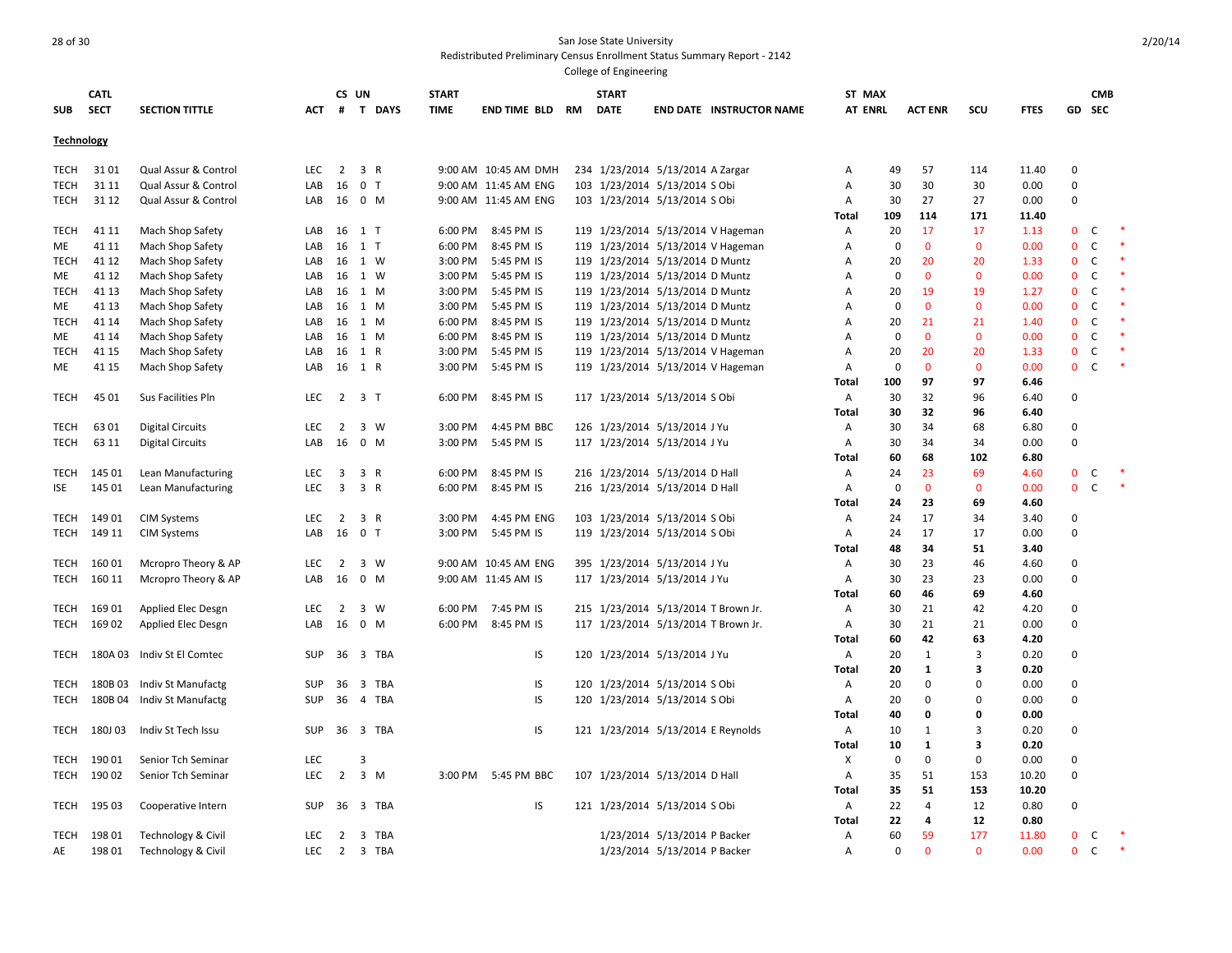### 29 of 30 San Jose State University Redistributed Preliminary Census Enrollment Status Summary Report - 2142 College of Engineering

**SUB CATL SECT SECTION TITTLE CS UN # T DAYS START TIME END TIME BLD RM START DATE END DATE INSTRUCTOR NAME ST MAX AT ENRL ACT ENR SCU FTES GD CMB SEC** CMPE 198 01 Technology & Civil LEC 2 3 TBA 1/23/2014 5/13/2014 P Backer A 0 0 0 0.00 0 C \* ENGR 198 01 Technology & Civil LEC 2 3 TBA 1/23/2014 5/13/2014 P Backer A 0 0 0 0.00 0 C \* ME 19801 Technology & Civil LEC 2 3 TBA 1990 1/23/2014 5/13/2014 F Backer A 0 0 0 0 0.00 0 C TECH 19803 Technology & Civil LEC 2 3 W 6:00 PM 8:45 PM ENG 338 1/23/2014 5/13/2014 E Reynolds A 24 20 60 4.00 0 C AE 198 03 Technology & Civil LEC 2 3 W 6:00 PM 8:45 PM ENG 338 1/23/2014 5/13/2014 E Reynolds A 0 0 0 0.00 0 C \* CMPE 198 03 Technology & Civil 
LEC 2 3 W 6:00 PM 8:45 PM ENG 338 1/23/2014 5/13/2014 E Reynolds A 0 0 0 0.00 0 C \* ENGR 198 03 Technology & Civil LEC 2 3 W 6:00 PM 8:45 PM ENG 338 1/23/2014 5/13/2014 E Reynolds A 0 0 0 0.00 0 C \* ME 198 03 Technology & Civil LEC 2 3 W 6:00 PM 8:45 PM ENG 338 1/23/2014 5/13/2014 E Reynolds A 0 0 0 0.00 0 C \* **Total 84 79 237 15.80** TECH 199A 03 Special Topics ECT 5 SEM 5 3 TBA 15 120 1/23/2014 5/13/2014 S Bates 5 A 20 0 0 0.00 0 **Total 20 0 0 0.00** TECH 199B 03 Special Topics Mfg Systm SEM 5 3 TBA 1998 120 1/23/2014 5/13/2014 S Bates 199B 03 Special Topics Mfg Systm SEM 5 3 TBA **Total 20 0 0 0.00** TECH 230 01 Cont Impr Syst Mgt SEM 5 3 T 6:00 PM 8:45 PM IS 120 1/23/2014 5/13/2014 Y Lee A 20 10 30 2.50 10 **Total 20 10 30 2.50** TECH 233 01 Des & Anal of Exp SEM 5 3 R 6:00 PM 8:45 PM IS 1/23/2014 5/13/2014 A Zargar A 20 8 24 2.00 8 **Total 20 8 24 2.00** TECH 29003 Grad Prob SUP 25 3 TBA 120 1/23/2014 5/13/2014 A Zargar A 20 0 0.00 0 **Total 20 0 0 0.00** TECH 29803 Grad Spec Study SUP 25 3 TBA IS 120 1/23/2014 5/13/2014 A Zargar A 20 0 0.00 0 **Total 20 0 0 0.00** TECH 29903 Masters Thesis **SUP 25 3 TBA** IS 120 1/23/2014 5/13/2014 A Zargar A 20 0 0.00 0 **Total 20 0 0 0.00 Technology Total 842 610 1180 79.56**

2/20/14